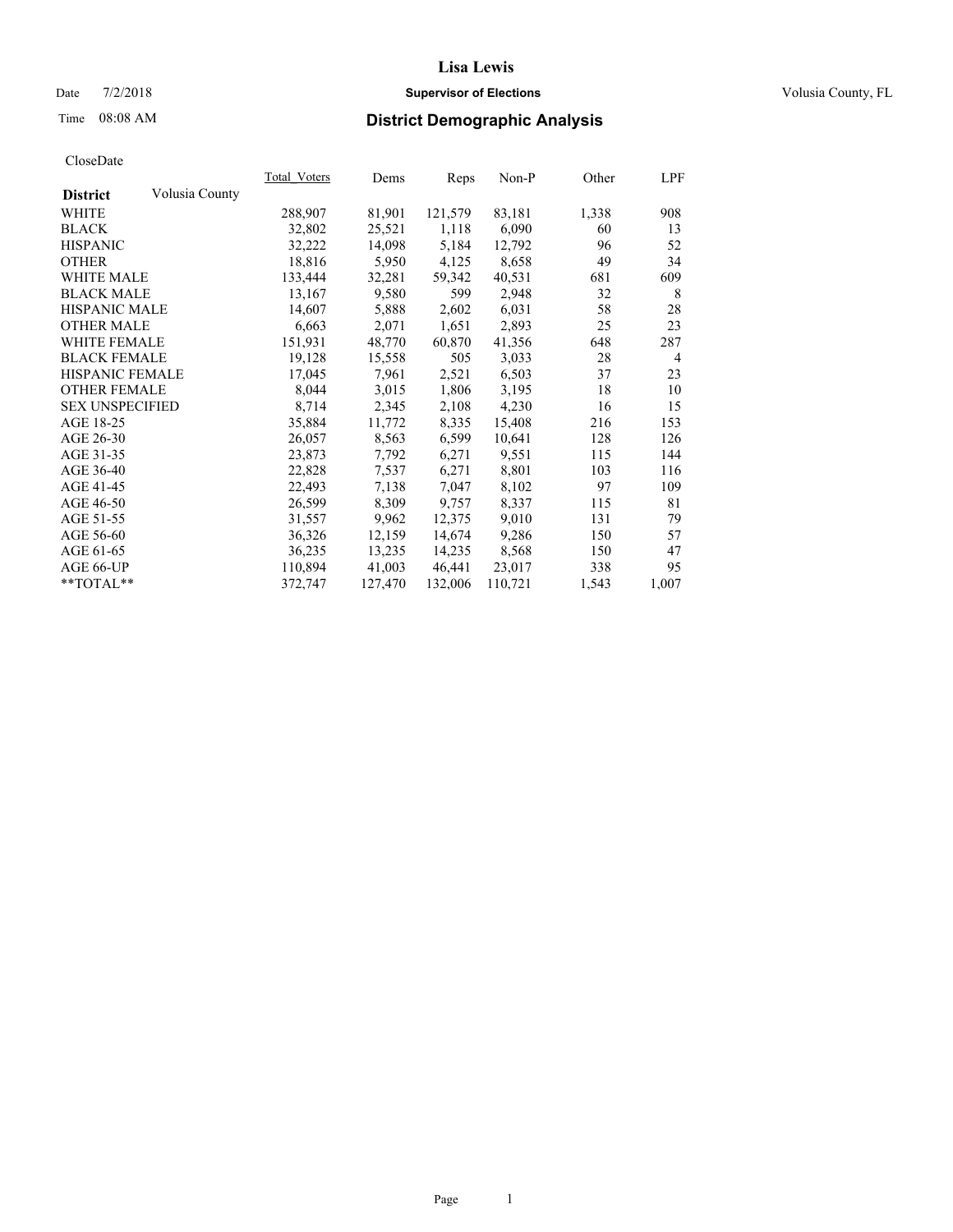### Date  $7/2/2018$  **Supervisor of Elections Supervisor of Elections** Volusia County, FL

|                                              | Total Voters | Dems   | Reps   | Non-P  | Other          | LPF            |
|----------------------------------------------|--------------|--------|--------|--------|----------------|----------------|
| County Council District 1<br><b>District</b> |              |        |        |        |                |                |
| WHITE                                        | 57,982       | 15,999 | 25,866 | 15,686 | 228            | 203            |
| <b>BLACK</b>                                 | 5,409        | 4,277  | 172    | 946    | 12             | 2              |
| <b>HISPANIC</b>                              | 6,662        | 2,772  | 1,113  | 2,743  | 22             | 12             |
| <b>OTHER</b>                                 | 3,593        | 1,131  | 850    | 1,596  | 10             | 6              |
| WHITE MALE                                   | 26,324       | 6,133  | 12,406 | 7,537  | 107            | 141            |
| <b>BLACK MALE</b>                            | 2,150        | 1,607  | 79     | 454    | 9              | 1              |
| <b>HISPANIC MALE</b>                         | 2,836        | 1,087  | 545    | 1,185  | 13             | 6              |
| <b>OTHER MALE</b>                            | 1,252        | 402    | 324    | 516    | 6              | 4              |
| <b>WHITE FEMALE</b>                          | 30,978       | 9,716  | 13,176 | 7,908  | 119            | 59             |
| <b>BLACK FEMALE</b>                          | 3,177        | 2,610  | 88     | 475    | 3              | 1              |
| <b>HISPANIC FEMALE</b>                       | 3,689        | 1,619  | 558    | 1,498  | 8              | 6              |
| <b>OTHER FEMALE</b>                          | 1,483        | 545    | 352    | 581    | 3              | $\overline{2}$ |
| <b>SEX UNSPECIFIED</b>                       | 1,756        | 460    | 472    | 817    | $\overline{4}$ | 3              |
| AGE 18-25                                    | 7,059        | 2,080  | 1,844  | 3,064  | 39             | 32             |
| AGE 26-30                                    | 5,088        | 1,560  | 1,408  | 2,074  | 18             | 28             |
| AGE 31-35                                    | 4,641        | 1,346  | 1,363  | 1,877  | 18             | 37             |
| AGE 36-40                                    | 4,765        | 1,484  | 1,480  | 1,753  | 19             | 29             |
| AGE 41-45                                    | 4,466        | 1,352  | 1,526  | 1,553  | 17             | 18             |
| AGE 46-50                                    | 5,326        | 1,605  | 2,088  | 1,588  | 27             | 18             |
| AGE 51-55                                    | 6,086        | 1,808  | 2,592  | 1,652  | 18             | 16             |
| AGE 56-60                                    | 6,805        | 2,225  | 2,959  | 1,575  | 31             | 15             |
| AGE 61-65                                    | 6,799        | 2,415  | 2,849  | 1,507  | 25             | 3              |
| AGE 66-UP                                    | 22,611       | 8,304  | 9,892  | 4,328  | 60             | 27             |
| **TOTAL**                                    | 73,646       | 24,179 | 28,001 | 20,971 | 272            | 223            |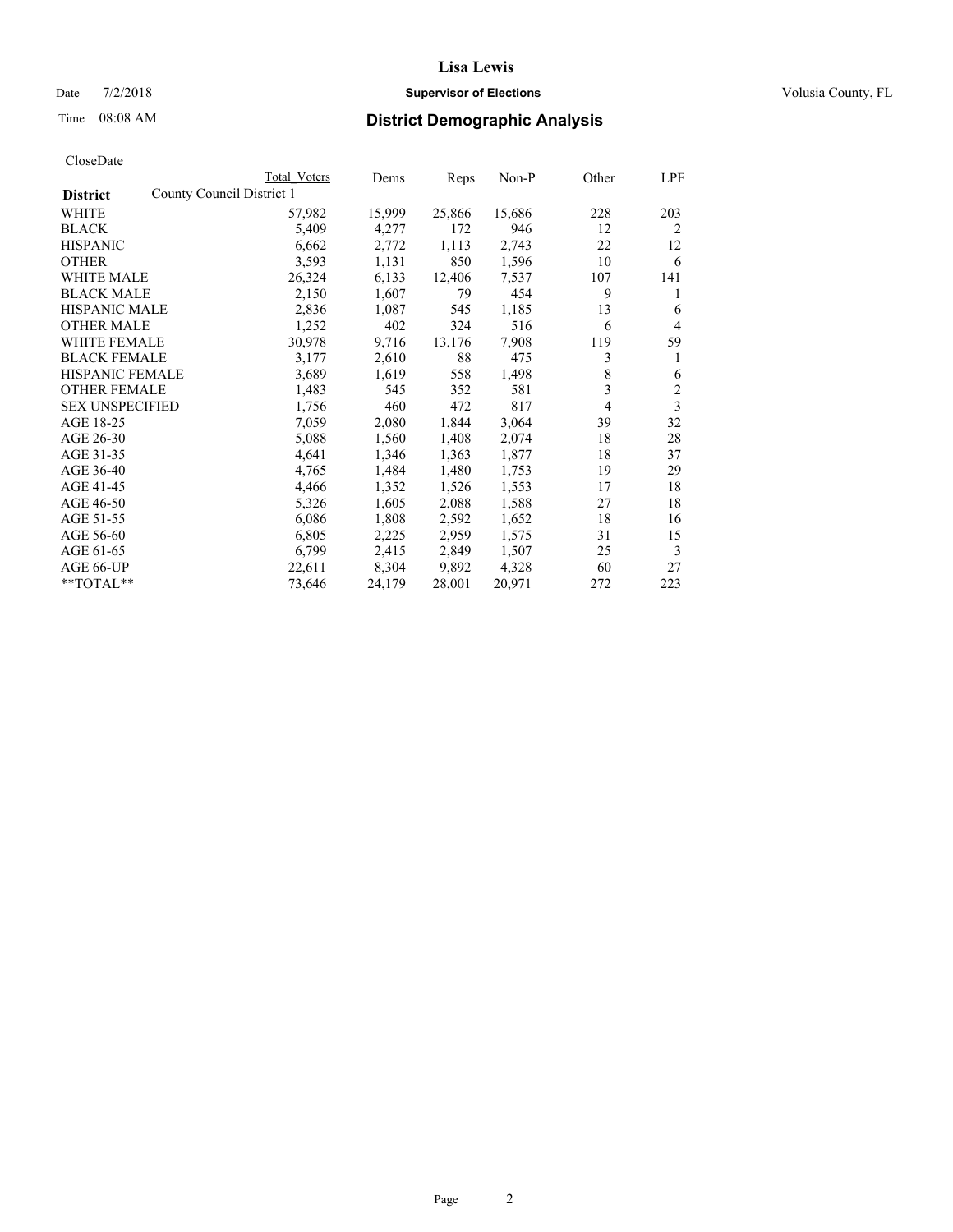#### Date  $7/2/2018$  **Supervisor of Elections Supervisor of Elections** Volusia County, FL

| CloseDate |
|-----------|
|-----------|

|                                              | Total Voters | Dems   | Reps   | Non-P  | Other | LPF |
|----------------------------------------------|--------------|--------|--------|--------|-------|-----|
| County Council District 2<br><b>District</b> |              |        |        |        |       |     |
| WHITE                                        | 55,684       | 16,661 | 22,038 | 16,500 | 300   | 185 |
| <b>BLACK</b>                                 | 11,756       | 9,337  | 326    | 2,071  | 18    | 4   |
| <b>HISPANIC</b>                              | 2,755        | 1,150  | 533    | 1,045  | 19    | 8   |
| <b>OTHER</b>                                 | 4,193        | 1,423  | 805    | 1,942  | 14    | 9   |
| WHITE MALE                                   | 25,976       | 6,677  | 10,876 | 8,125  | 173   | 125 |
| <b>BLACK MALE</b>                            | 4,516        | 3,386  | 171    | 953    | 5     | 1   |
| <b>HISPANIC MALE</b>                         | 1,251        | 462    | 273    | 499    | 13    | 4   |
| <b>OTHER MALE</b>                            | 1,494        | 479    | 346    | 658    | 6     | 5   |
| <b>WHITE FEMALE</b>                          | 29,029       | 9,794  | 10,922 | 8,133  | 124   | 56  |
| <b>BLACK FEMALE</b>                          | 7,032        | 5,789  | 153    | 1,075  | 13    | 2   |
| <b>HISPANIC FEMALE</b>                       | 1,443        | 661    | 253    | 519    | 6     | 4   |
| <b>OTHER FEMALE</b>                          | 1,823        | 729    | 351    | 734    | 5     | 4   |
| <b>SEX UNSPECIFIED</b>                       | 1,824        | 594    | 357    | 862    | 6     | 5   |
| AGE 18-25                                    | 8,362        | 3,705  | 1,416  | 3,153  | 49    | 39  |
| AGE 26-30                                    | 5,573        | 2,143  | 1,226  | 2,150  | 31    | 23  |
| AGE 31-35                                    | 4,681        | 1,809  | 1,060  | 1,752  | 28    | 32  |
| AGE 36-40                                    | 4,182        | 1,610  | 995    | 1,536  | 26    | 15  |
| AGE 41-45                                    | 3,772        | 1,380  | 1,050  | 1,304  | 16    | 22  |
| AGE 46-50                                    | 4,640        | 1,677  | 1,485  | 1,443  | 17    | 18  |
| AGE 51-55                                    | 5,888        | 2,145  | 1,999  | 1,691  | 39    | 14  |
| AGE 56-60                                    | 7,047        | 2,604  | 2,606  | 1,793  | 30    | 14  |
| AGE 61-65                                    | 7,149        | 2,777  | 2,633  | 1,706  | 25    | 8   |
| AGE 66-UP                                    | 23,094       | 8,721  | 9,232  | 5,030  | 90    | 21  |
| $*$ $TOTAL**$                                | 74,388       | 28,571 | 23,702 | 21,558 | 351   | 206 |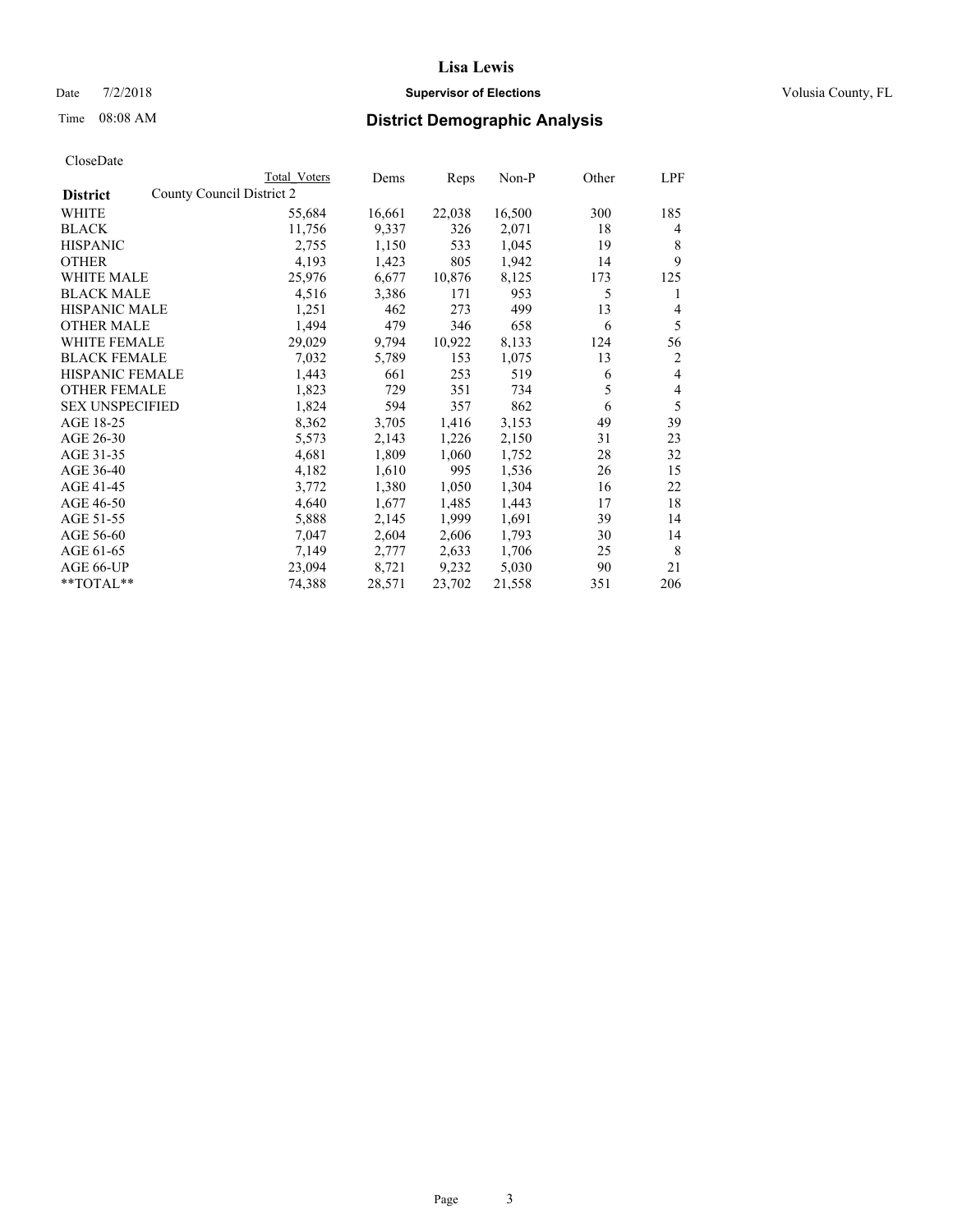#### Date  $7/2/2018$  **Supervisor of Elections Supervisor of Elections** Volusia County, FL

### Time 08:08 AM **District Demographic Analysis**

|                                              | Total Voters | Dems   | Reps   | Non-P  | Other | LPF          |
|----------------------------------------------|--------------|--------|--------|--------|-------|--------------|
| County Council District 3<br><b>District</b> |              |        |        |        |       |              |
| WHITE                                        | 71,786       | 20,071 | 30,713 | 20,455 | 351   | 196          |
| <b>BLACK</b>                                 | 2,123        | 1,658  | 91     | 366    | 5     | 3            |
| <b>HISPANIC</b>                              | 1,774        | 637    | 441    | 686    | 8     | 2            |
| <b>OTHER</b>                                 | 3,005        | 840    | 782    | 1,370  | 6     | 7            |
| WHITE MALE                                   | 33,300       | 7,951  | 15,095 | 9,963  | 168   | 123          |
| <b>BLACK MALE</b>                            | 940          | 681    | 49     | 204    | 3     | 3            |
| <b>HISPANIC MALE</b>                         | 796          | 260    | 198    | 334    | 3     | 1            |
| <b>OTHER MALE</b>                            | 1,081        | 291    | 329    | 453    | 3     | 5            |
| <b>WHITE FEMALE</b>                          | 37,655       | 11,913 | 15,288 | 10,202 | 182   | 70           |
| <b>BLACK FEMALE</b>                          | 1,156        | 955    | 42     | 157    | 2     | $\mathbf{0}$ |
| <b>HISPANIC FEMALE</b>                       | 940          | 364    | 233    | 337    | 5     | 1            |
| <b>OTHER FEMALE</b>                          | 1,272        | 444    | 345    | 478    | 3     | 2            |
| <b>SEX UNSPECIFIED</b>                       | 1,547        | 347    | 448    | 748    | 1     | 3            |
| AGE 18-25                                    | 5,967        | 1,474  | 1,800  | 2,610  | 57    | 26           |
| AGE 26-30                                    | 4,337        | 1,169  | 1,297  | 1,814  | 26    | 31           |
| AGE 31-35                                    | 4,270        | 1,191  | 1,271  | 1,758  | 28    | 22           |
| AGE 36-40                                    | 4,250        | 1,118  | 1,394  | 1,699  | 15    | 24           |
| AGE 41-45                                    | 4,527        | 1,153  | 1,655  | 1,664  | 25    | 30           |
| AGE 46-50                                    | 5,546        | 1,412  | 2,371  | 1,728  | 22    | 13           |
| AGE 51-55                                    | 6,596        | 1,733  | 2,931  | 1,890  | 26    | 16           |
| AGE 56-60                                    | 8,177        | 2,341  | 3,691  | 2,095  | 40    | 10           |
| AGE 61-65                                    | 8,538        | 2,835  | 3,638  | 2,008  | 45    | 12           |
| AGE 66-UP                                    | 26,480       | 8,780  | 11,979 | 5,611  | 86    | 24           |
| $*$ TOTAL $*$                                | 78,688       | 23,206 | 32,027 | 22,877 | 370   | 208          |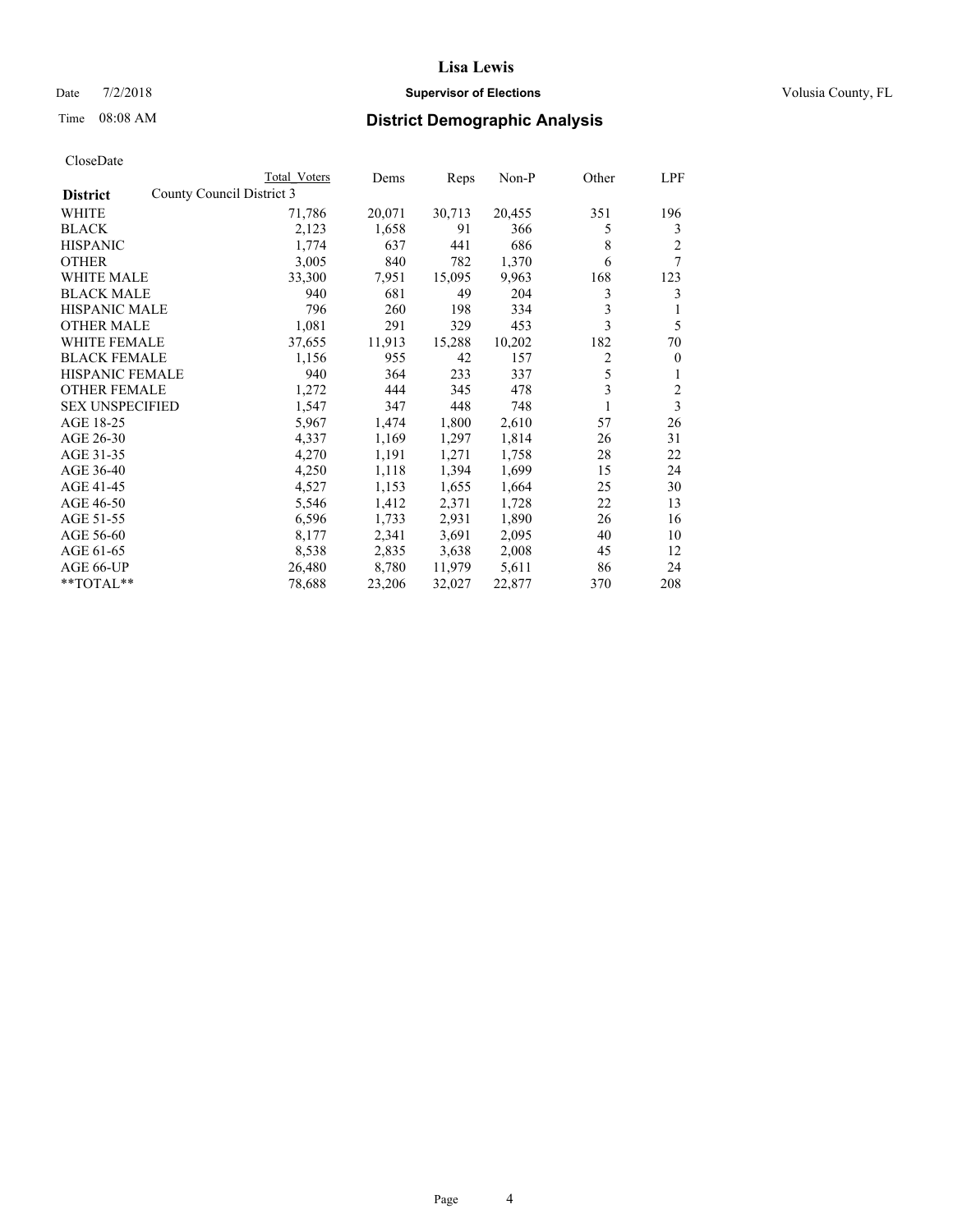#### Date  $7/2/2018$  **Supervisor of Elections Supervisor of Elections** Volusia County, FL

|                                              | Total Voters | Dems   | Reps   | Non-P  | Other          | LPF |
|----------------------------------------------|--------------|--------|--------|--------|----------------|-----|
| County Council District 4<br><b>District</b> |              |        |        |        |                |     |
| WHITE                                        | 60,260       | 17,447 | 25,298 | 17,055 | 286            | 174 |
| <b>BLACK</b>                                 | 7,123        | 5,554  | 234    | 1,320  | 12             | 3   |
| <b>HISPANIC</b>                              | 2,408        | 944    | 516    | 921    | 19             | 8   |
| <b>OTHER</b>                                 | 3,785        | 1,167  | 880    | 1,724  | 9              | 5   |
| WHITE MALE                                   | 27,790       | 6,831  | 12,361 | 8,338  | 140            | 120 |
| <b>BLACK MALE</b>                            | 2,763        | 1,985  | 128    | 640    | 8              | 2   |
| <b>HISPANIC MALE</b>                         | 1,091        | 371    | 265    | 439    | 11             | 5   |
| <b>OTHER MALE</b>                            | 1,389        | 420    | 340    | 621    | 5              | 3   |
| <b>WHITE FEMALE</b>                          | 31,767       | 10,472 | 12,667 | 8,429  | 145            | 54  |
| <b>BLACK FEMALE</b>                          | 4,263        | 3,496  | 103    | 659    | 4              | 1   |
| <b>HISPANIC FEMALE</b>                       | 1,277        | 557    | 245    | 464    | 8              | 3   |
| <b>OTHER FEMALE</b>                          | 1,619        | 582    | 400    | 633    | 3              | 1   |
| <b>SEX UNSPECIFIED</b>                       | 1,616        | 398    | 418    | 797    | $\overline{2}$ | 1   |
| AGE 18-25                                    | 6,623        | 2,087  | 1,765  | 2,704  | 35             | 32  |
| AGE 26-30                                    | 4,951        | 1,695  | 1,256  | 1,945  | 38             | 17  |
| AGE 31-35                                    | 4,433        | 1,525  | 1,216  | 1,640  | 23             | 29  |
| AGE 36-40                                    | 3,966        | 1,374  | 1,099  | 1,453  | 20             | 20  |
| AGE 41-45                                    | 4,051        | 1,282  | 1,318  | 1,412  | 17             | 22  |
| AGE 46-50                                    | 5,007        | 1,507  | 1,891  | 1,566  | 26             | 17  |
| AGE 51-55                                    | 6,214        | 1,935  | 2,528  | 1,710  | 28             | 13  |
| AGE 56-60                                    | 7,246        | 2,426  | 2,855  | 1,923  | 31             | 11  |
| AGE 61-65                                    | 7,570        | 2,733  | 3,007  | 1,779  | 39             | 12  |
| AGE 66-UP                                    | 23,514       | 8,548  | 9,992  | 4,888  | 69             | 17  |
| $*$ $TOTAL**$                                | 73,576       | 25,112 | 26,928 | 21,020 | 326            | 190 |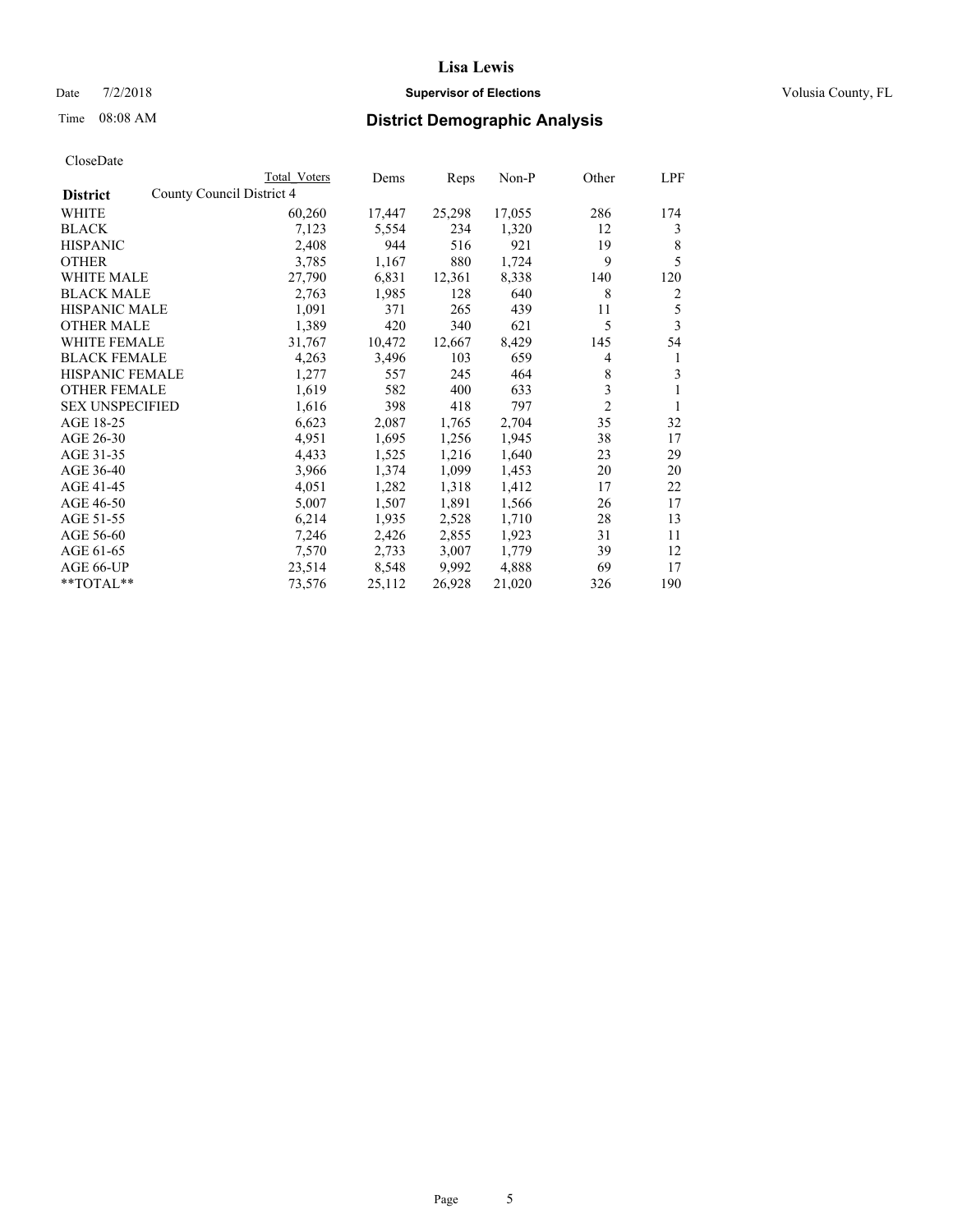### Date  $7/2/2018$  **Supervisor of Elections Supervisor of Elections** Volusia County, FL

|                                              | Total Voters | Dems   | Reps   | Non-P  | Other          | LPF            |
|----------------------------------------------|--------------|--------|--------|--------|----------------|----------------|
| County Council District 5<br><b>District</b> |              |        |        |        |                |                |
| WHITE                                        | 43,195       | 11,723 | 17,664 | 13,485 | 173            | 150            |
| BLACK                                        | 6,391        | 4,695  | 295    | 1,387  | 13             | 1              |
| <b>HISPANIC</b>                              | 18,623       | 8,595  | 2,581  | 7,397  | 28             | 22             |
| <b>OTHER</b>                                 | 4,240        | 1,389  | 808    | 2,026  | 10             | 7              |
| <b>WHITE MALE</b>                            | 20,054       | 4,689  | 8,604  | 6,568  | 93             | 100            |
| <b>BLACK MALE</b>                            | 2,798        | 1,921  | 172    | 697    | 7              | 1              |
| <b>HISPANIC MALE</b>                         | 8,633        | 3,708  | 1,321  | 3,574  | 18             | 12             |
| <b>OTHER MALE</b>                            | 1,447        | 479    | 312    | 645    | 5              | 6              |
| <b>WHITE FEMALE</b>                          | 22,502       | 6,875  | 8,817  | 6,684  | 78             | 48             |
| <b>BLACK FEMALE</b>                          | 3,500        | 2,708  | 119    | 667    | 6              | $\overline{0}$ |
| HISPANIC FEMALE                              | 9,696        | 4,760  | 1,232  | 3,685  | 10             | 9              |
| <b>OTHER FEMALE</b>                          | 1,847        | 715    | 358    | 769    | $\overline{4}$ | 1              |
| <b>SEX UNSPECIFIED</b>                       | 1,971        | 546    | 413    | 1,006  | 3              | 3              |
| AGE 18-25                                    | 7,873        | 2,426  | 1,510  | 3,877  | 36             | 24             |
| AGE 26-30                                    | 6,108        | 1,996  | 1,412  | 2,658  | 15             | 27             |
| AGE 31-35                                    | 5,848        | 1,921  | 1,361  | 2,524  | 18             | 24             |
| AGE 36-40                                    | 5,665        | 1,951  | 1,303  | 2,360  | 23             | 28             |
| AGE 41-45                                    | 5,677        | 1,971  | 1,498  | 2,169  | 22             | 17             |
| AGE 46-50                                    | 6,080        | 2,108  | 1,922  | 2,012  | 23             | 15             |
| AGE 51-55                                    | 6,773        | 2,341  | 2,325  | 2,067  | 20             | 20             |
| AGE 56-60                                    | 7,051        | 2,563  | 2,563  | 1,900  | 18             | 7              |
| AGE 61-65                                    | 6,179        | 2,475  | 2,108  | 1,568  | 16             | 12             |
| AGE 66-UP                                    | 15,195       | 6,650  | 5,346  | 3,160  | 33             | 6              |
| **TOTAL**                                    | 72,449       | 26,402 | 21,348 | 24,295 | 224            | 180            |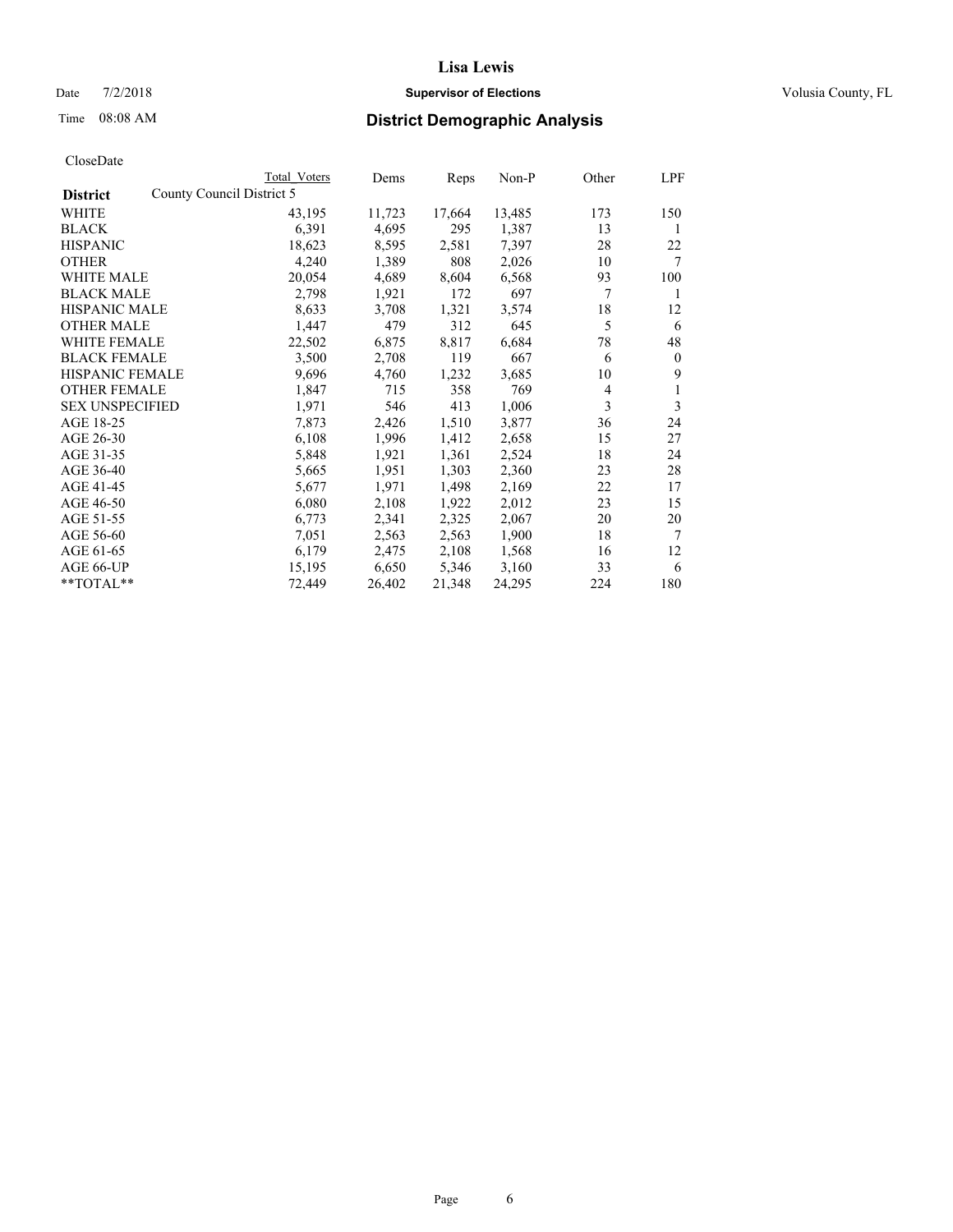#### Date  $7/2/2018$  **Supervisor of Elections Supervisor of Elections** Volusia County, FL

# Time 08:08 AM **District Demographic Analysis**

|                        |                              | Total Voters | Dems | Reps | Non-P | Other          | LPF            |
|------------------------|------------------------------|--------------|------|------|-------|----------------|----------------|
| <b>District</b>        | Indigo Community Development |              |      |      |       |                |                |
| WHITE                  |                              | 1,364        | 306  | 682  | 357   | 13             | 6              |
| <b>BLACK</b>           |                              | 171          | 120  | 12   | 38    | 1              | 0              |
| <b>HISPANIC</b>        |                              | 95           | 35   | 21   | 38    | 1              | 0              |
| <b>OTHER</b>           |                              | 109          | 23   | 29   | 54    | 2              |                |
| <b>WHITE MALE</b>      |                              | 661          | 114  | 344  | 188   | 9              | 6              |
| <b>BLACK MALE</b>      |                              | 76           | 44   | 9    | 22    |                | 0              |
| <b>HISPANIC MALE</b>   |                              | 36           | 13   | 9    | 14    | $\theta$       | 0              |
| <b>OTHER MALE</b>      |                              | 35           | 6    | 9    | 19    | 1              | 0              |
| <b>WHITE FEMALE</b>    |                              | 691          | 191  | 331  | 165   | 4              | 0              |
| <b>BLACK FEMALE</b>    |                              | 90           | 73   | 3    | 14    | 0              | 0              |
| HISPANIC FEMALE        |                              | 59           | 22   | 12   | 24    |                | 0              |
| <b>OTHER FEMALE</b>    |                              | 61           | 14   | 17   | 28    | 1              |                |
| <b>SEX UNSPECIFIED</b> |                              | 29           | 7    | 9    | 13    | $\theta$       | 0              |
| AGE 18-25              |                              | 129          | 34   | 41   | 52    | $\theta$       | $\overline{2}$ |
| AGE 26-30              |                              | 137          | 31   | 47   | 57    | 2              | 0              |
| AGE 31-35              |                              | 136          | 39   | 50   | 45    | 1              |                |
| AGE 36-40              |                              | 120          | 40   | 40   | 37    | $\overline{c}$ |                |
| AGE 41-45              |                              | 117          | 32   | 41   | 42    | $\theta$       | 2              |
| AGE 46-50              |                              | 123          | 34   | 55   | 33    | 1              | 0              |
| AGE 51-55              |                              | 144          | 39   | 59   | 42    | 3              |                |
| AGE 56-60              |                              | 158          | 40   | 80   | 37    |                | 0              |
| AGE 61-65              |                              | 193          | 68   | 89   | 35    |                | $_{0}$         |
| AGE 66-UP              |                              | 482          | 127  | 242  | 107   | 6              | 0              |
| **TOTAL**              |                              | 1,739        | 484  | 744  | 487   | 17             | 7              |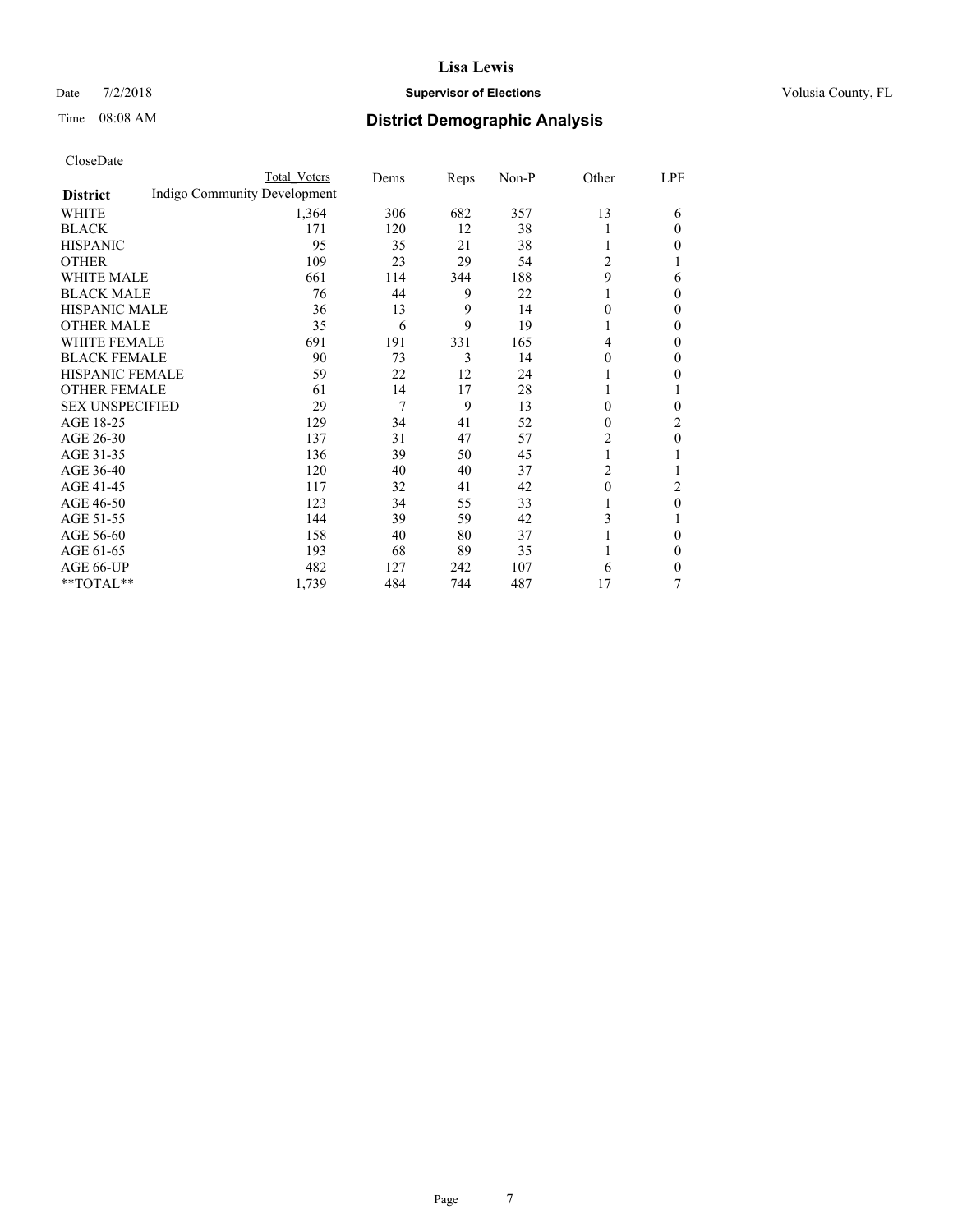#### Date  $7/2/2018$  **Supervisor of Elections Supervisor of Elections** Volusia County, FL

# Time 08:08 AM **District Demographic Analysis**

|                        |                  | Total Voters | Dems | Reps | Non-P | Other  | LPF    |
|------------------------|------------------|--------------|------|------|-------|--------|--------|
| <b>District</b>        | Orlandia Heights |              |      |      |       |        |        |
| WHITE                  |                  | 680          | 170  | 307  | 202   | 1      | $_{0}$ |
| <b>BLACK</b>           |                  | 15           | 8    | 3    | 4     | 0      | 0      |
| <b>HISPANIC</b>        |                  | 31           | 5    | 10   | 16    | 0      | 0      |
| <b>OTHER</b>           |                  | 38           | 7    | 10   | 21    | 0      | 0      |
| WHITE MALE             |                  | 338          | 77   | 158  | 102   |        | 0      |
| <b>BLACK MALE</b>      |                  | 6            | 4    | 1    |       | 0      | 0      |
| <b>HISPANIC MALE</b>   |                  | 11           |      | 4    | 6     | 0      | 0      |
| <b>OTHER MALE</b>      |                  | 11           | 2    | 4    | 5     | $_{0}$ | 0      |
| <b>WHITE FEMALE</b>    |                  | 328          | 89   | 146  | 93    | 0      | 0      |
| <b>BLACK FEMALE</b>    |                  | 8            | 4    | 2    | 2     | $_{0}$ | 0      |
| <b>HISPANIC FEMALE</b> |                  | 18           | 4    | 5    | 9     | $_{0}$ | 0      |
| <b>OTHER FEMALE</b>    |                  | 18           | 5    | 5    | 8     | $_{0}$ | 0      |
| <b>SEX UNSPECIFIED</b> |                  | 26           | 4    | 5    | 17    | 0      | 0      |
| AGE 18-25              |                  | 95           | 13   | 30   | 52    | $_{0}$ | 0      |
| AGE 26-30              |                  | 48           | 10   | 19   | 19    | $_{0}$ | 0      |
| AGE 31-35              |                  | 46           | 9    | 18   | 19    | 0      | 0      |
| AGE 36-40              |                  | 37           | 7    | 14   | 16    | 0      | 0      |
| AGE 41-45              |                  | 51           | 9    | 21   | 21    | 0      | 0      |
| AGE 46-50              |                  | 63           | 12   | 23   | 28    | 0      | 0      |
| AGE 51-55              |                  | 88           | 16   | 52   | 20    | 0      | 0      |
| AGE 56-60              |                  | 104          | 27   | 51   | 26    | 0      | 0      |
| AGE 61-65              |                  | 93           | 29   | 45   | 19    | $_{0}$ | 0      |
| AGE 66-UP              |                  | 139          | 58   | 57   | 23    |        | 0      |
| **TOTAL**              |                  | 764          | 190  | 330  | 243   |        | 0      |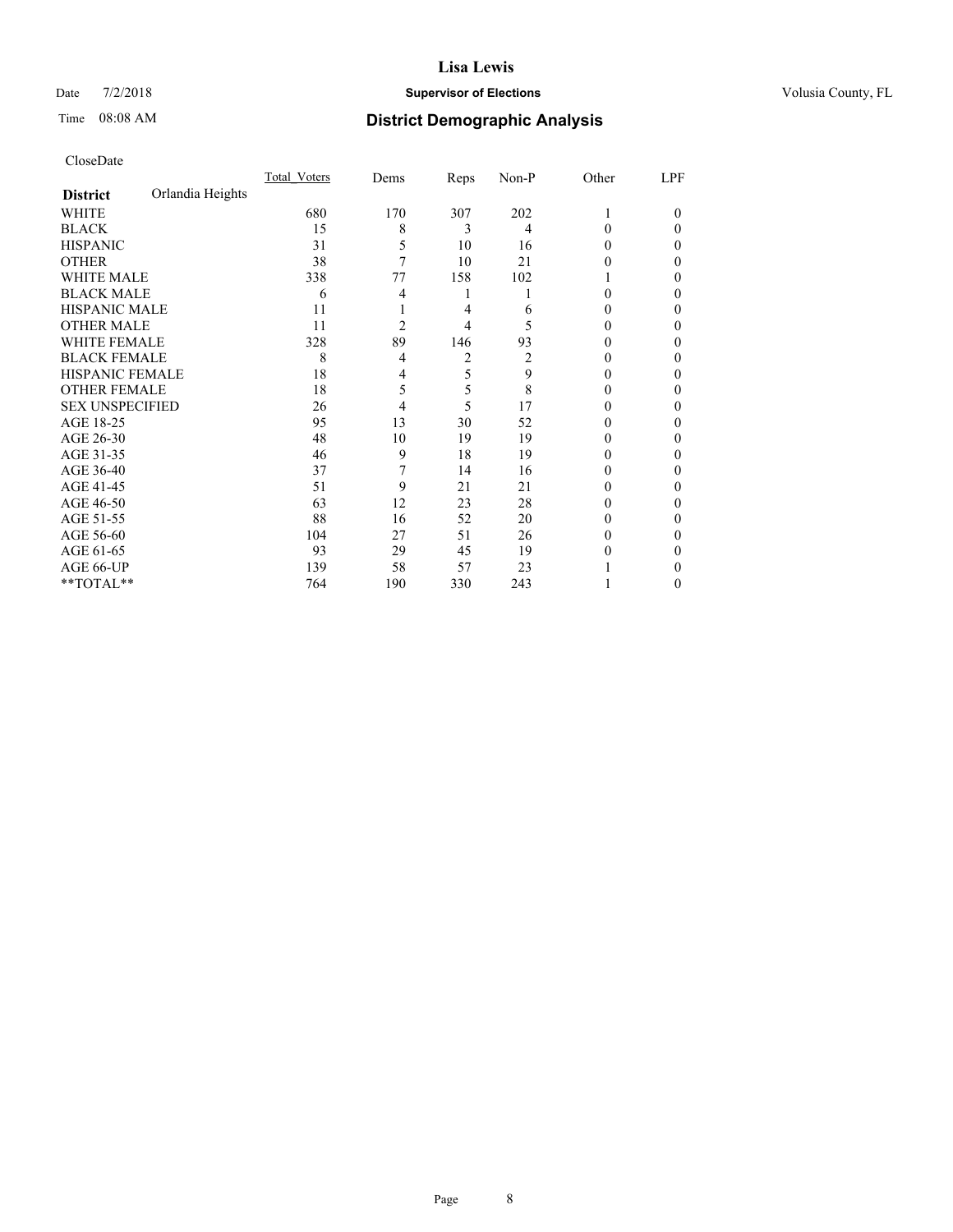Date  $7/2/2018$  **Supervisor of Elections Supervisor of Elections** Volusia County, FL

### Time 08:08 AM **District Demographic Analysis**

|                        |                          | Total Voters | Dems    | Reps    | Non-P   | Other | LPF   |
|------------------------|--------------------------|--------------|---------|---------|---------|-------|-------|
| <b>District</b>        | Congressional District 6 |              |         |         |         |       |       |
| WHITE                  |                          | 288,907      | 81,901  | 121,579 | 83,181  | 1,338 | 908   |
| <b>BLACK</b>           |                          | 32,802       | 25,521  | 1,118   | 6,090   | 60    | 13    |
| <b>HISPANIC</b>        |                          | 32,222       | 14,098  | 5,184   | 12,792  | 96    | 52    |
| <b>OTHER</b>           |                          | 18,816       | 5,950   | 4,125   | 8,658   | 49    | 34    |
| WHITE MALE             |                          | 133,444      | 32,281  | 59,342  | 40,531  | 681   | 609   |
| <b>BLACK MALE</b>      |                          | 13,167       | 9,580   | 599     | 2,948   | 32    | 8     |
| <b>HISPANIC MALE</b>   |                          | 14,607       | 5,888   | 2,602   | 6,031   | 58    | 28    |
| <b>OTHER MALE</b>      |                          | 6,663        | 2,071   | 1,651   | 2,893   | 25    | 23    |
| <b>WHITE FEMALE</b>    |                          | 151,931      | 48,770  | 60,870  | 41,356  | 648   | 287   |
| <b>BLACK FEMALE</b>    |                          | 19,128       | 15,558  | 505     | 3,033   | 28    | 4     |
| <b>HISPANIC FEMALE</b> |                          | 17,045       | 7,961   | 2,521   | 6,503   | 37    | 23    |
| <b>OTHER FEMALE</b>    |                          | 8,044        | 3,015   | 1,806   | 3,195   | 18    | 10    |
| <b>SEX UNSPECIFIED</b> |                          | 8,714        | 2,345   | 2,108   | 4,230   | 16    | 15    |
| AGE 18-25              |                          | 35,884       | 11,772  | 8,335   | 15,408  | 216   | 153   |
| AGE 26-30              |                          | 26,057       | 8,563   | 6,599   | 10,641  | 128   | 126   |
| AGE 31-35              |                          | 23,873       | 7,792   | 6,271   | 9,551   | 115   | 144   |
| AGE 36-40              |                          | 22,828       | 7,537   | 6,271   | 8,801   | 103   | 116   |
| AGE 41-45              |                          | 22,493       | 7,138   | 7,047   | 8,102   | 97    | 109   |
| AGE 46-50              |                          | 26,599       | 8,309   | 9,757   | 8,337   | 115   | 81    |
| AGE 51-55              |                          | 31,557       | 9,962   | 12,375  | 9,010   | 131   | 79    |
| AGE 56-60              |                          | 36,326       | 12,159  | 14,674  | 9,286   | 150   | 57    |
| AGE 61-65              |                          | 36,235       | 13,235  | 14,235  | 8,568   | 150   | 47    |
| AGE 66-UP              |                          | 110,894      | 41,003  | 46,441  | 23,017  | 338   | 95    |
| $*$ $TOTAL**$          |                          | 372,747      | 127,470 | 132,006 | 110,721 | 1,543 | 1,007 |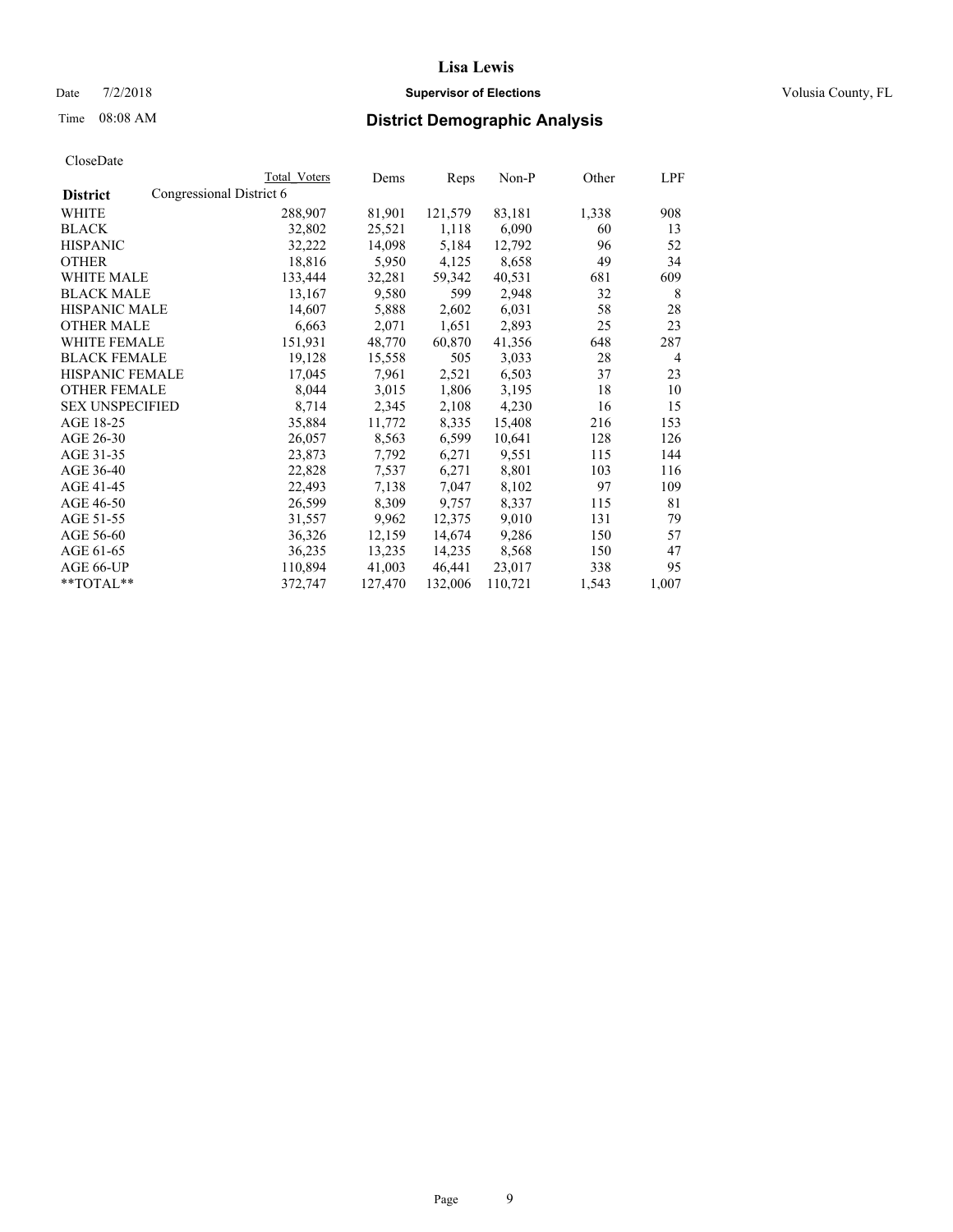#### Date  $7/2/2018$  **Supervisor of Elections Supervisor of Elections** Volusia County, FL

### Time 08:08 AM **District Demographic Analysis**

|                                        | Total Voters | Dems   | Reps   | Non-P  | Other          | LPF          |
|----------------------------------------|--------------|--------|--------|--------|----------------|--------------|
| Unincorporated Area<br><b>District</b> |              |        |        |        |                |              |
| WHITE                                  | 70,443       | 19,212 | 31,196 | 19,549 | 264            | 222          |
| <b>BLACK</b>                           | 2,879        | 2,229  | 110    | 532    | 8              | $\mathbf{0}$ |
| <b>HISPANIC</b>                        | 3,882        | 1,515  | 733    | 1,615  | 12             |              |
| <b>OTHER</b>                           | 3,439        | 893    | 977    | 1,557  | 7              | 5            |
| WHITE MALE                             | 33,257       | 7,778  | 15,564 | 9,641  | 128            | 146          |
| <b>BLACK MALE</b>                      | 1,263        | 921    | 56     | 282    | 4              | $\mathbf{0}$ |
| <b>HISPANIC MALE</b>                   | 1,759        | 620    | 362    | 766    | 5              | 6            |
| <b>OTHER MALE</b>                      | 1,202        | 301    | 386    | 508    | 3              | 4            |
| WHITE FEMALE                           | 36,331       | 11,263 | 15,262 | 9,598  | 135            | 73           |
| <b>BLACK FEMALE</b>                    | 1,575        | 1,276  | 51     | 244    | 4              | $\mathbf{0}$ |
| <b>HISPANIC FEMALE</b>                 | 2,022        | 848    | 360    | 806    | 7              | 1            |
| <b>OTHER FEMALE</b>                    | 1,384        | 452    | 400    | 528    | 3              | 1            |
| <b>SEX UNSPECIFIED</b>                 | 1,849        | 390    | 575    | 879    | $\overline{2}$ | 3            |
| AGE 18-25                              | 6,781        | 1,644  | 2,097  | 2,972  | 39             | 29           |
| AGE 26-30                              | 4,910        | 1,299  | 1,511  | 2,052  | 22             | 26           |
| AGE 31-35                              | 4,550        | 1,204  | 1,385  | 1,915  | 12             | 34           |
| AGE 36-40                              | 4,395        | 1,218  | 1,419  | 1,713  | 21             | 24           |
| AGE 41-45                              | 4,580        | 1,168  | 1,738  | 1,638  | 17             | 19           |
| AGE 46-50                              | 5,834        | 1,456  | 2,500  | 1,828  | 31             | 19           |
| AGE 51-55                              | 7,310        | 1,930  | 3,301  | 2,045  | 18             | 16           |
| AGE 56-60                              | 8,671        | 2,480  | 3,939  | 2,195  | 38             | 19           |
| AGE 61-65                              | 8,616        | 2,829  | 3,790  | 1,954  | 30             | 13           |
| AGE 66-UP                              | 24,996       | 8,621  | 11,336 | 4,941  | 63             | 35           |
| $*$ $TOTAL**$                          | 80,643       | 23,849 | 33,016 | 23,253 | 291            | 234          |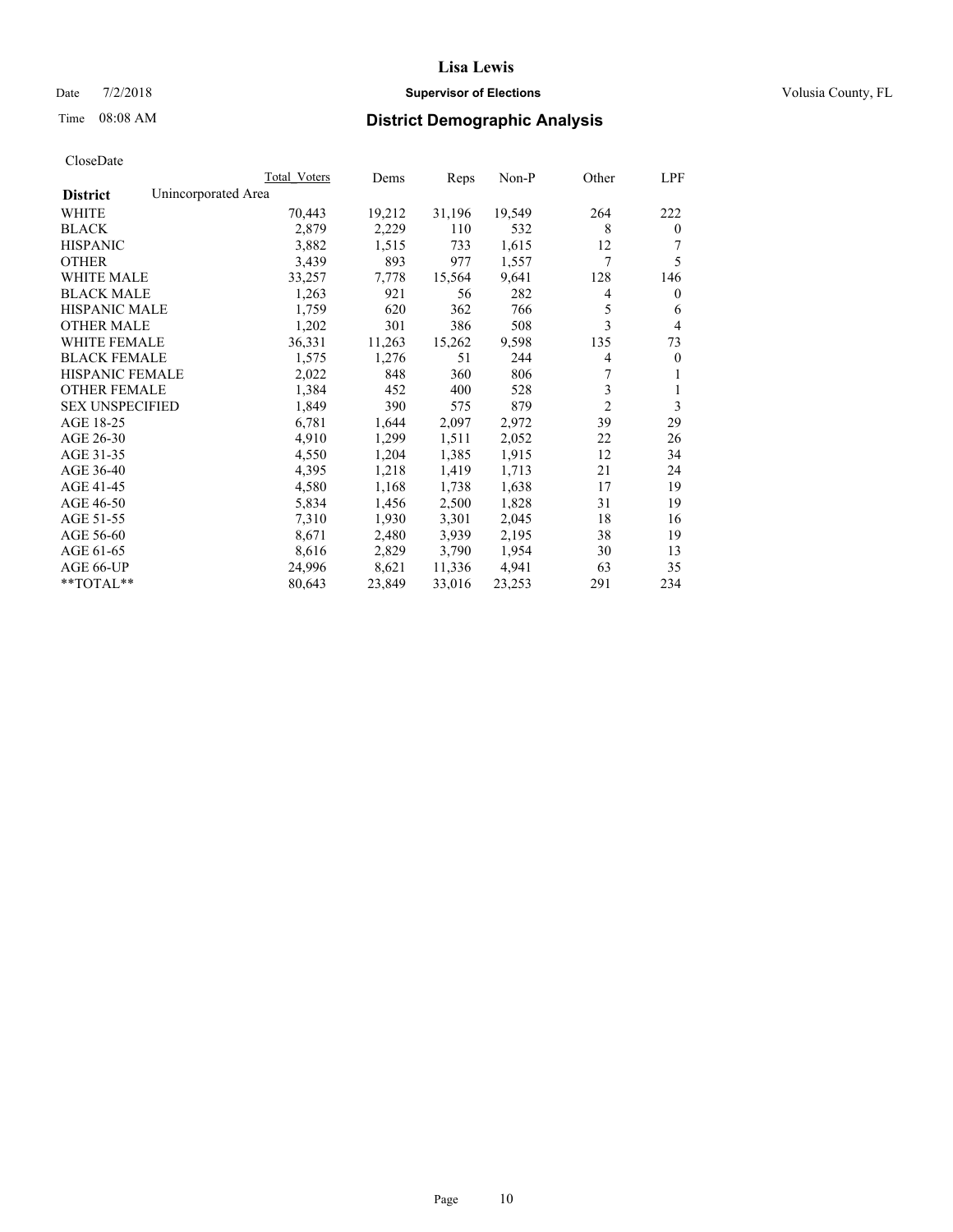### Date  $7/2/2018$  **Supervisor of Elections Supervisor of Elections** Volusia County, FL

# Time 08:08 AM **District Demographic Analysis**

|                                  | Total Voters | Dems   | Reps   | Non-P  | Other | LPF            |
|----------------------------------|--------------|--------|--------|--------|-------|----------------|
| Daytona Beach<br><b>District</b> |              |        |        |        |       |                |
| WHITE                            | 24,753       | 7,622  | 9,254  | 7,619  | 162   | 96             |
| <b>BLACK</b>                     | 14,143       | 11,400 | 350    | 2,371  | 19    | 3              |
| <b>HISPANIC</b>                  | 1,942        | 865    | 306    | 753    | 15    | 3              |
| <b>OTHER</b>                     | 2,876        | 1,084  | 421    | 1,353  | 13    | 5              |
| <b>WHITE MALE</b>                | 11,924       | 3,138  | 4,761  | 3,881  | 83    | 61             |
| <b>BLACK MALE</b>                | 5,368        | 4,073  | 192    | 1,093  | 9     | 1              |
| <b>HISPANIC MALE</b>             | 882          | 351    | 166    | 355    | 9     | 1              |
| <b>OTHER MALE</b>                | 1,005        | 374    | 182    | 440    | 7     | $\overline{2}$ |
| WHITE FEMALE                     | 12,547       | 4,399  | 4,404  | 3,633  | 77    | 34             |
| <b>BLACK FEMALE</b>              | 8,536        | 7,138  | 156    | 1,230  | 10    | 2              |
| <b>HISPANIC FEMALE</b>           | 1,028        | 498    | 137    | 385    | 6     | $\overline{c}$ |
| <b>OTHER FEMALE</b>              | 1,212        | 534    | 180    | 492    | 4     | $\overline{2}$ |
| <b>SEX UNSPECIFIED</b>           | 1,211        | 466    | 152    | 587    | 4     | $\overline{2}$ |
| AGE 18-25                        | 6,808        | 3,573  | 835    | 2,341  | 35    | 24             |
| AGE 26-30                        | 4,061        | 1,953  | 638    | 1,434  | 23    | 13             |
| AGE 31-35                        | 3,171        | 1,493  | 537    | 1,105  | 22    | 14             |
| AGE 36-40                        | 2,686        | 1,319  | 466    | 876    | 14    | 11             |
| AGE 41-45                        | 2,413        | 1,129  | 503    | 763    | 11    | 7              |
| AGE 46-50                        | 2,800        | 1,265  | 702    | 807    | 15    | 11             |
| AGE 51-55                        | 3,392        | 1,574  | 876    | 913    | 22    | 7              |
| AGE 56-60                        | 3,846        | 1,775  | 1,120  | 929    | 15    | 7              |
| AGE 61-65                        | 3,803        | 1,844  | 1,093  | 847    | 14    | 5              |
| AGE 66-UP                        | 10,734       | 5,046  | 3,561  | 2,081  | 38    | 8              |
| **TOTAL**                        | 43,714       | 20,971 | 10,331 | 12,096 | 209   | 107            |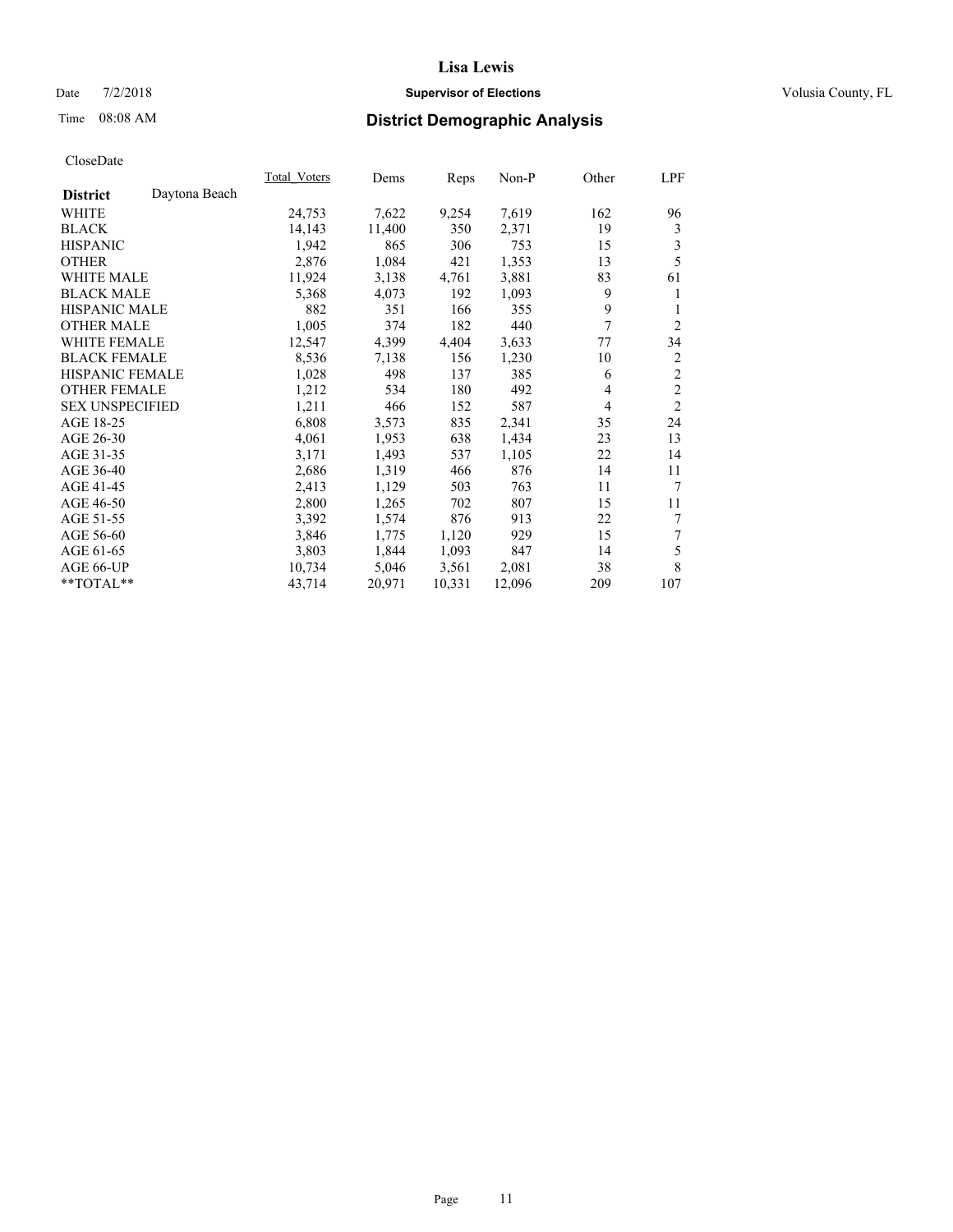### Date  $7/2/2018$  **Supervisor of Elections Supervisor of Elections** Volusia County, FL

# Time 08:08 AM **District Demographic Analysis**

|                        | Total Voters         | Dems  | Reps  | Non-P | Other          | LPF            |
|------------------------|----------------------|-------|-------|-------|----------------|----------------|
| <b>District</b>        | Daytona Beach Shores |       |       |       |                |                |
| WHITE                  | 4,096                | 948   | 2,022 | 1,091 | 22             | 13             |
| <b>BLACK</b>           | 74                   | 41    | 4     | 27    |                | 1              |
| <b>HISPANIC</b>        | 123                  | 40    | 43    | 39    |                | $\theta$       |
| <b>OTHER</b>           | 256                  | 66    | 82    | 107   | $\theta$       |                |
| <b>WHITE MALE</b>      | 1,957                | 392   | 980   | 561   | 14             | 10             |
| <b>BLACK MALE</b>      | 35                   | 19    | 1     | 15    | $\theta$       | $\mathbf{0}$   |
| <b>HISPANIC MALE</b>   | 54                   | 8     | 22    | 23    |                | $\mathbf{0}$   |
| <b>OTHER MALE</b>      | 106                  | 25    | 35    | 46    | 0              | 0              |
| <b>WHITE FEMALE</b>    | 2,097                | 547   | 1,021 | 518   | 8              | 3              |
| <b>BLACK FEMALE</b>    | 38                   | 22    | 3     | 11    |                |                |
| <b>HISPANIC FEMALE</b> | 67                   | 31    | 20    | 16    | 0              | $\theta$       |
| <b>OTHER FEMALE</b>    | 119                  | 37    | 34    | 47    | 0              | 1              |
| <b>SEX UNSPECIFIED</b> | 76                   | 14    | 35    | 27    | 0              | $\theta$       |
| AGE 18-25              | 136                  | 36    | 41    | 56    | $\overline{c}$ |                |
| AGE 26-30              | 136                  | 26    | 51    | 55    | $\theta$       | 4              |
| AGE 31-35              | 124                  | 33    | 40    | 48    | 0              | 3              |
| AGE 36-40              | 119                  | 25    | 41    | 50    |                | $\overline{c}$ |
| AGE 41-45              | 108                  | 24    | 41    | 42    | 0              |                |
| AGE 46-50              | 173                  | 46    | 61    | 65    |                | $\theta$       |
| AGE 51-55              | 336                  | 72    | 156   | 104   | 3              | 1              |
| AGE 56-60              | 434                  | 86    | 217   | 125   | 5              |                |
| AGE 61-65              | 569                  | 138   | 287   | 138   | 5              |                |
| AGE 66-UP              | 2,414                | 609   | 1,216 | 581   | 7              |                |
| **TOTAL**              | 4,549                | 1,095 | 2,151 | 1,264 | 24             | 15             |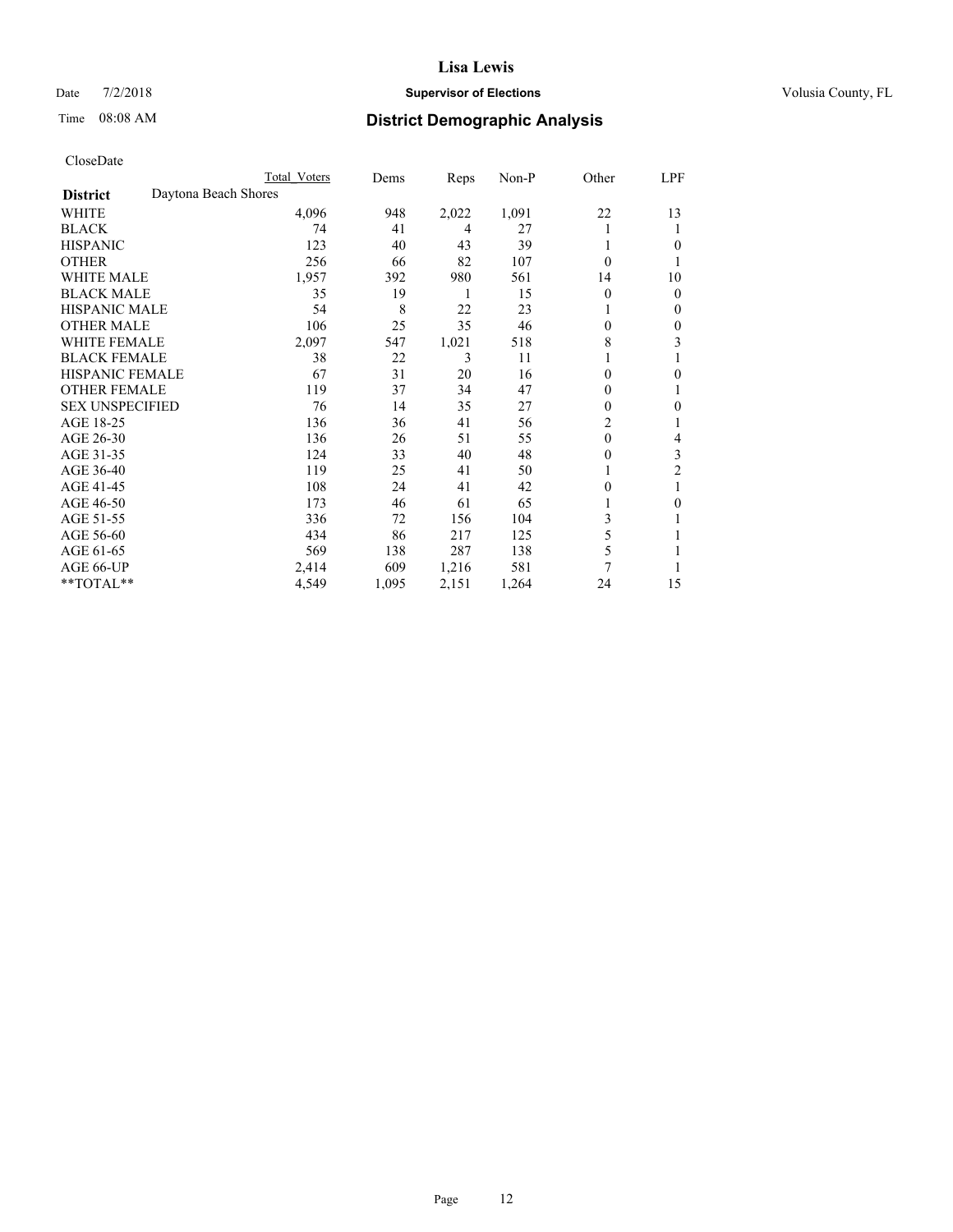### Date  $7/2/2018$  **Supervisor of Elections Supervisor of Elections** Volusia County, FL

# Time 08:08 AM **District Demographic Analysis**

|                        |        | Total Voters | Dems  | Reps  | Non-P | Other          | LPF            |
|------------------------|--------|--------------|-------|-------|-------|----------------|----------------|
| <b>District</b>        | DeBary |              |       |       |       |                |                |
| <b>WHITE</b>           |        | 12,851       | 3,005 | 6,202 | 3,545 | 65             | 34             |
| <b>BLACK</b>           |        | 612          | 458   | 28    | 125   | 1              | $\mathbf{0}$   |
| <b>HISPANIC</b>        |        | 1,352        | 520   | 324   | 504   | 2              | 2              |
| <b>OTHER</b>           |        | 849          | 234   | 216   | 394   | 5              | $\theta$       |
| <b>WHITE MALE</b>      |        | 6,011        | 1,173 | 3,043 | 1,732 | 36             | 27             |
| <b>BLACK MALE</b>      |        | 277          | 189   | 10    | 77    |                | $\mathbf{0}$   |
| <b>HISPANIC MALE</b>   |        | 617          | 212   | 163   | 240   | $\overline{2}$ | $\theta$       |
| <b>OTHER MALE</b>      |        | 294          | 77    | 86    | 128   | 3              | $\mathbf{0}$   |
| <b>WHITE FEMALE</b>    |        | 6,669        | 1,795 | 3,090 | 1,749 | 29             | 6              |
| <b>BLACK FEMALE</b>    |        | 325          | 261   | 18    | 46    | $\overline{0}$ | $\mathbf{0}$   |
| <b>HISPANIC FEMALE</b> |        | 715          | 299   | 158   | 256   | 0              | $\overline{c}$ |
| <b>OTHER FEMALE</b>    |        | 382          | 126   | 99    | 155   | $\overline{2}$ | $\mathbf{0}$   |
| <b>SEX UNSPECIFIED</b> |        | 374          | 85    | 103   | 185   | $\theta$       | 1              |
| AGE 18-25              |        | 1,287        | 293   | 400   | 578   | 12             | 4              |
| AGE 26-30              |        | 910          | 211   | 336   | 358   | 4              | 1              |
| AGE 31-35              |        | 976          | 230   | 349   | 386   | 5              | 6              |
| AGE 36-40              |        | 1,010        | 240   | 355   | 403   |                | 11             |
| AGE 41-45              |        | 998          | 251   | 385   | 354   | 3              | 5              |
| AGE 46-50              |        | 1,225        | 302   | 538   | 373   | 9              | 3              |
| AGE 51-55              |        | 1,419        | 360   | 674   | 373   | 9              | 3              |
| AGE 56-60              |        | 1,587        | 412   | 768   | 392   | 14             | 1              |
| AGE 61-65              |        | 1,538        | 442   | 712   | 377   | 7              | $\theta$       |
| AGE 66-UP              |        | 4,714        | 1,476 | 2,253 | 974   | 9              | $\overline{2}$ |
| **TOTAL**              |        | 15,664       | 4,217 | 6,770 | 4,568 | 73             | 36             |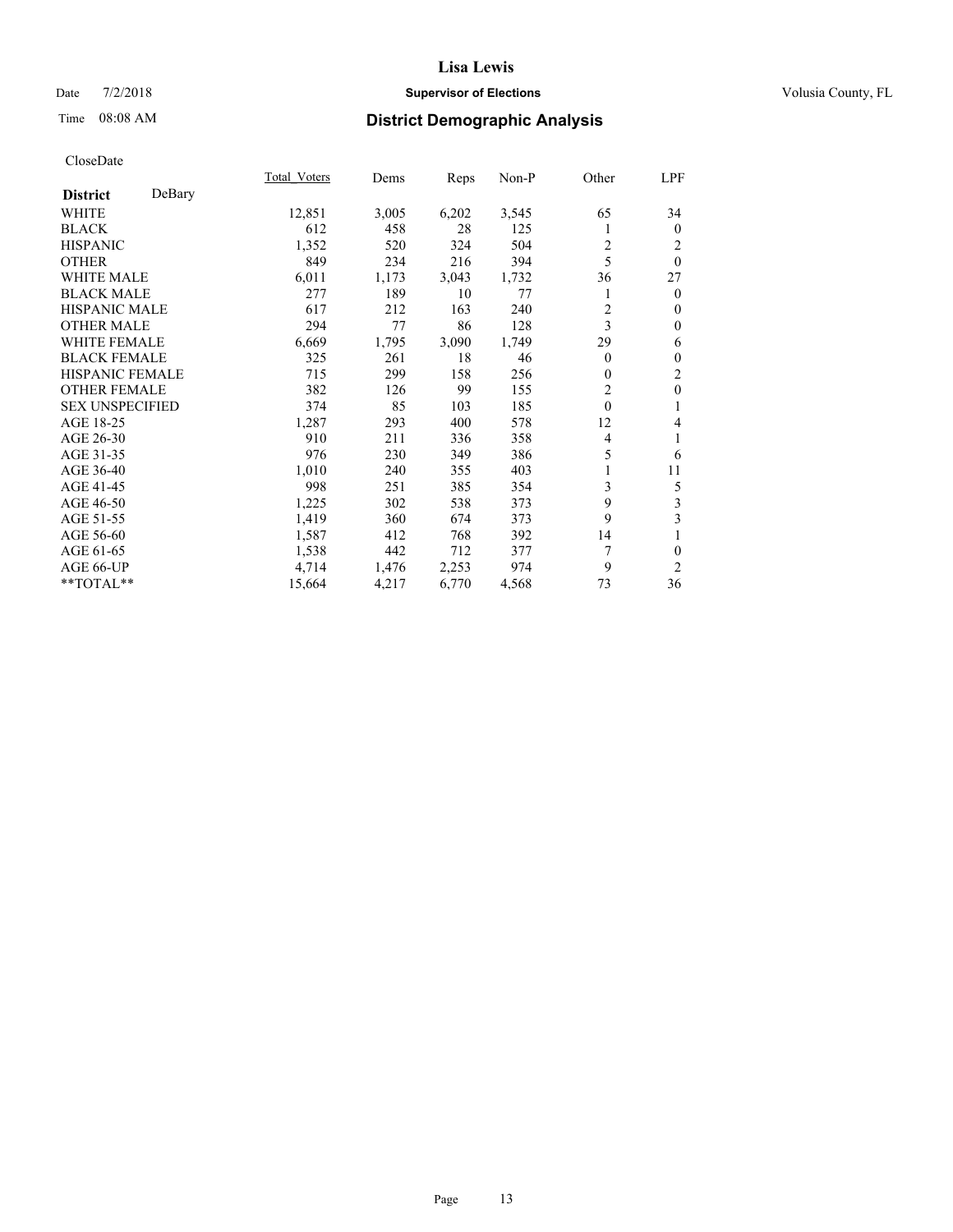### Date  $7/2/2018$  **Supervisor of Elections Supervisor of Elections** Volusia County, FL

# Time 08:08 AM **District Demographic Analysis**

|                        |        | Total Voters | Dems  | Reps  | Non-P | Other          | LPF            |
|------------------------|--------|--------------|-------|-------|-------|----------------|----------------|
| <b>District</b>        | DeLand |              |       |       |       |                |                |
| WHITE                  |        | 15,364       | 4,555 | 6,516 | 4,155 | 75             | 63             |
| <b>BLACK</b>           |        | 2,873        | 2,270 | 94    | 500   | 7              | $\overline{2}$ |
| <b>HISPANIC</b>        |        | 2,019        | 865   | 351   | 788   | 10             | 5              |
| <b>OTHER</b>           |        | 1,161        | 439   | 203   | 515   | $\overline{2}$ | $\overline{2}$ |
| WHITE MALE             |        | 6,734        | 1,669 | 3,012 | 1,969 | 37             | 47             |
| <b>BLACK MALE</b>      |        | 1,097        | 812   | 45    | 234   | 5              | 1              |
| <b>HISPANIC MALE</b>   |        | 821          | 331   | 162   | 320   | 6              | $\overline{2}$ |
| <b>OTHER MALE</b>      |        | 406          | 158   | 81    | 165   | $\overline{2}$ | $\mathbf{0}$   |
| WHITE FEMALE           |        | 8,445        | 2,827 | 3,445 | 2,122 | 37             | 14             |
| <b>BLACK FEMALE</b>    |        | 1,730        | 1,423 | 46    | 258   | 2              | 1              |
| <b>HISPANIC FEMALE</b> |        | 1,168        | 518   | 187   | 457   | 3              | 3              |
| <b>OTHER FEMALE</b>    |        | 493          | 197   | 86    | 208   | $\mathbf{0}$   | $\mathfrak{2}$ |
| <b>SEX UNSPECIFIED</b> |        | 523          | 194   | 100   | 225   | $\overline{2}$ | $\mathfrak{2}$ |
| AGE 18-25              |        | 2,250        | 853   | 469   | 899   | 14             | 15             |
| AGE 26-30              |        | 1,696        | 617   | 397   | 668   | 2              | 12             |
| AGE 31-35              |        | 1,434        | 503   | 364   | 549   | 7              | 11             |
| AGE 36-40              |        | 1,522        | 566   | 433   | 510   | 5              | 8              |
| AGE 41-45              |        | 1,386        | 504   | 404   | 468   | 7              | 3              |
| AGE 46-50              |        | 1,518        | 565   | 511   | 425   | 11             | 6              |
| AGE 51-55              |        | 1,535        | 565   | 585   | 375   | 4              | 6              |
| AGE 56-60              |        | 1,675        | 659   | 635   | 371   | 8              | $\mathfrak{2}$ |
| AGE 61-65              |        | 1,844        | 762   | 656   | 411   | 13             | $\overline{c}$ |
| AGE 66-UP              |        | 6,557        | 2,535 | 2,710 | 1,282 | 23             | 7              |
| **TOTAL**              |        | 21,417       | 8,129 | 7,164 | 5,958 | 94             | 72             |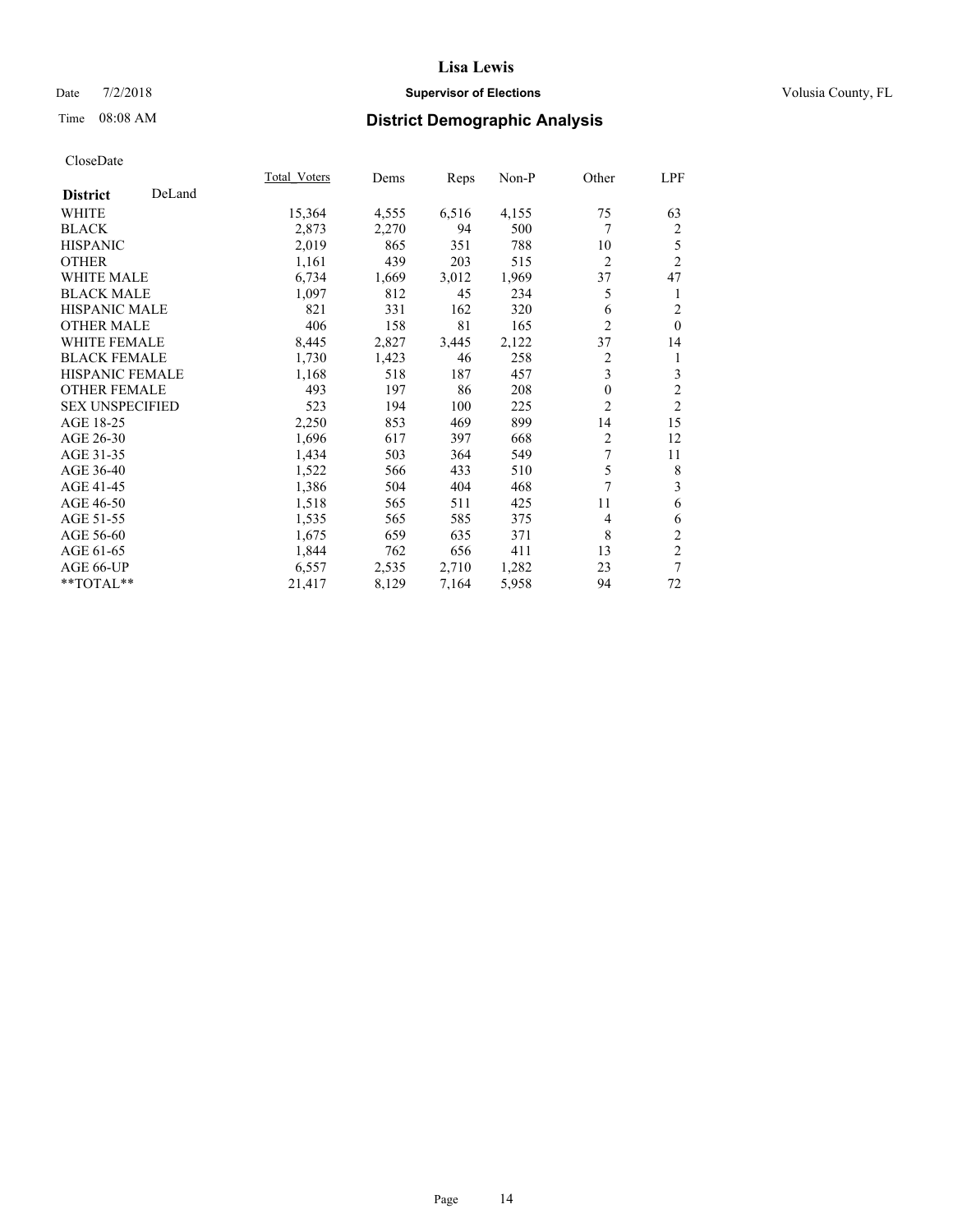### Date  $7/2/2018$  **Supervisor of Elections Supervisor of Elections** Volusia County, FL

# Time 08:08 AM **District Demographic Analysis**

|                        |         | Total Voters | Dems   | Reps   | Non-P  | Other | LPF          |
|------------------------|---------|--------------|--------|--------|--------|-------|--------------|
| <b>District</b>        | Deltona |              |        |        |        |       |              |
| WHITE                  |         | 33,669       | 9,447  | 13,209 | 10,757 | 137   | 119          |
| <b>BLACK</b>           |         | 5,925        | 4,359  | 265    | 1,288  | 12    | 1            |
| <b>HISPANIC</b>        |         | 17,620       | 8,225  | 2,349  | 6,999  | 27    | 20           |
| <b>OTHER</b>           |         | 3,660        | 1,233  | 660    | 1,753  | 7     | 7            |
| WHITE MALE             |         | 15,516       | 3,812  | 6,365  | 5,192  | 72    | 75           |
| <b>BLACK MALE</b>      |         | 2,590        | 1,780  | 159    | 643    | 7     | 1            |
| <b>HISPANIC MALE</b>   |         | 8,143        | 3,542  | 1,203  | 3,369  | 17    | 12           |
| <b>OTHER MALE</b>      |         | 1,253        | 427    | 255    | 562    | 3     | 6            |
| <b>WHITE FEMALE</b>    |         | 17,668       | 5,511  | 6,661  | 5,390  | 63    | 43           |
| <b>BLACK FEMALE</b>    |         | 3,246        | 2,515  | 103    | 623    | 5     | $\mathbf{0}$ |
| <b>HISPANIC FEMALE</b> |         | 9,196        | 4,558  | 1,123  | 3,498  | 10    | 7            |
| <b>OTHER FEMALE</b>    |         | 1,591        | 631    | 291    | 665    | 3     |              |
| <b>SEX UNSPECIFIED</b> |         | 1,670        | 487    | 323    | 855    | 3     | 2            |
| AGE 18-25              |         | 6,816        | 2,192  | 1,186  | 3,393  | 27    | 18           |
| AGE 26-30              |         | 5,312        | 1,813  | 1,112  | 2,349  | 14    | 24           |
| AGE 31-35              |         | 5,010        | 1,709  | 1,080  | 2,187  | 15    | 19           |
| AGE 36-40              |         | 4,838        | 1,746  | 1,029  | 2,023  | 21    | 19           |
| AGE 41-45              |         | 4,836        | 1,765  | 1,173  | 1,864  | 20    | 14           |
| AGE 46-50              |         | 5,071        | 1,857  | 1,480  | 1,706  | 16    | 12           |
| AGE 51-55              |         | 5,669        | 2,076  | 1,789  | 1,770  | 16    | 18           |
| AGE 56-60              |         | 5,792        | 2,224  | 1,969  | 1,579  | 13    | 7            |
| AGE 61-65              |         | 5,042        | 2,125  | 1,601  | 1,291  | 14    | 11           |
| AGE 66-UP              |         | 12,488       | 5,757  | 4,064  | 2,635  | 27    | 5            |
| **TOTAL**              |         | 60,874       | 23,264 | 16,483 | 20,797 | 183   | 147          |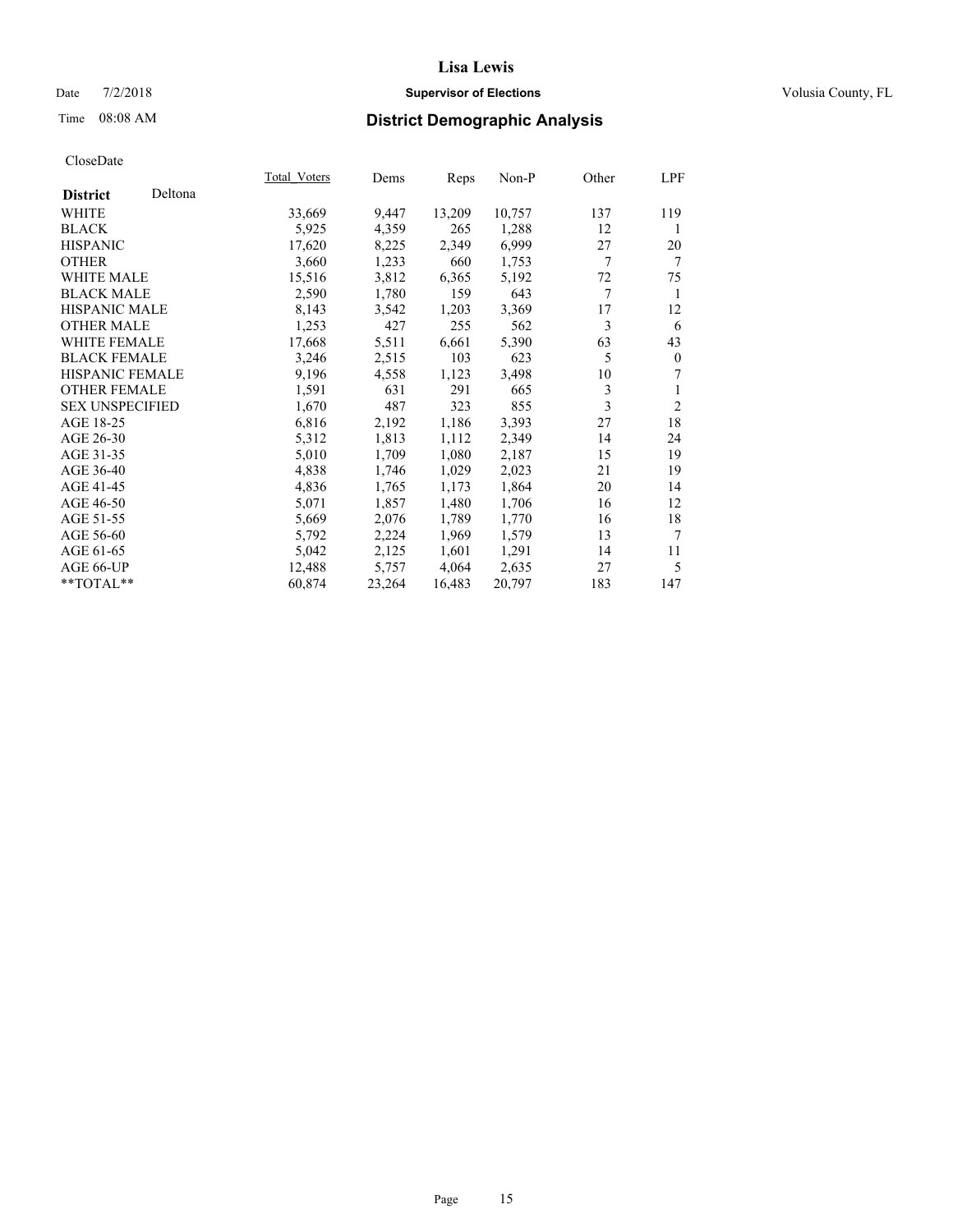### Date  $7/2/2018$  **Supervisor of Elections Supervisor of Elections** Volusia County, FL

### Time 08:08 AM **District Demographic Analysis**

|                        |           | Total Voters | Dems  | Reps  | Non-P | Other          | LPF          |
|------------------------|-----------|--------------|-------|-------|-------|----------------|--------------|
| <b>District</b>        | Edgewater |              |       |       |       |                |              |
| WHITE                  |           | 15,049       | 4,528 | 5,749 | 4,664 | 68             | 40           |
| <b>BLACK</b>           |           | 354          | 263   | 18    | 72    |                | $\Omega$     |
| <b>HISPANIC</b>        |           | 297          | 110   | 64    | 120   | 3              | $\Omega$     |
| <b>OTHER</b>           |           | 533          | 159   | 116   | 256   |                | 1            |
| WHITE MALE             |           | 6,808        | 1,725 | 2,821 | 2,207 | 27             | 28           |
| <b>BLACK MALE</b>      |           | 168          | 117   | 11    | 39    |                | $\Omega$     |
| <b>HISPANIC MALE</b>   |           | 133          | 39    | 27    | 65    | $\overline{2}$ | $\Omega$     |
| <b>OTHER MALE</b>      |           | 175          | 52    | 46    | 76    | $\mathbf{0}$   | 1            |
| <b>WHITE FEMALE</b>    |           | 8,086        | 2,766 | 2,868 | 2,399 | 41             | 12           |
| <b>BLACK FEMALE</b>    |           | 183          | 144   | 7     | 32    | $\theta$       | $\mathbf{0}$ |
| <b>HISPANIC FEMALE</b> |           | 159          | 68    | 36    | 54    |                | $\mathbf{0}$ |
| <b>OTHER FEMALE</b>    |           | 216          | 80    | 51    | 84    |                | $\mathbf{0}$ |
| <b>SEX UNSPECIFIED</b> |           | 305          | 69    | 80    | 156   | 0              | $\mathbf{0}$ |
| AGE 18-25              |           | 1,174        | 303   | 317   | 541   | 9              | 4            |
| AGE 26-30              |           | 979          | 260   | 265   | 442   | 7              | 5            |
| AGE 31-35              |           | 971          | 263   | 276   | 418   | 6              | 8            |
| AGE 36-40              |           | 932          | 265   | 257   | 401   | 2              | 7            |
| AGE 41-45              |           | 946          | 242   | 317   | 375   | $\overline{4}$ | 8            |
| AGE 46-50              |           | 1,083        | 313   | 396   | 370   | 4              | $\mathbf{0}$ |
| AGE 51-55              |           | 1,269        | 372   | 502   | 384   | 8              | 3            |
| AGE 56-60              |           | 1,631        | 494   | 669   | 460   | 7              | 1            |
| AGE 61-65              |           | 1,691        | 570   | 653   | 460   | 7              | 1            |
| AGE 66-UP              |           | 5,557        | 1,978 | 2,295 | 1,261 | 19             | 4            |
| **TOTAL**              |           | 16,233       | 5,060 | 5,947 | 5,112 | 73             | 41           |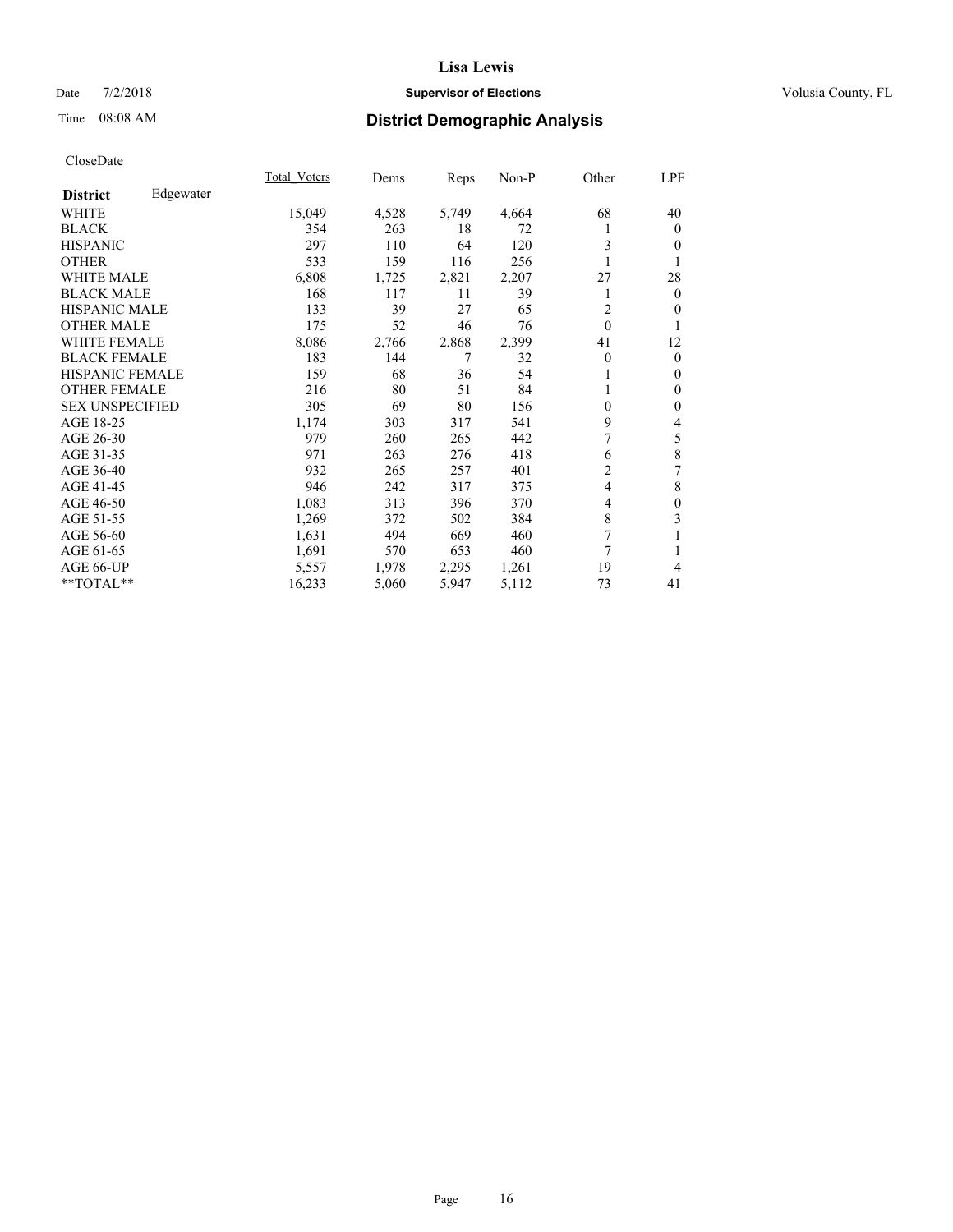### Date  $7/2/2018$  **Supervisor of Elections Supervisor of Elections** Volusia County, FL

# Time 08:08 AM **District Demographic Analysis**

|                               | <b>Total Voters</b> | Dems  | Reps  | Non-P | Other          | LPF                     |
|-------------------------------|---------------------|-------|-------|-------|----------------|-------------------------|
| Holly Hill<br><b>District</b> |                     |       |       |       |                |                         |
| WHITE                         | 6,180               | 2,029 | 2,146 | 1,952 | 26             | 27                      |
| <b>BLACK</b>                  | 1,011               | 746   | 35    | 227   | 2              | 1                       |
| <b>HISPANIC</b>               | 304                 | 134   | 40    | 127   | $\overline{2}$ | 1                       |
| <b>OTHER</b>                  | 377                 | 135   | 70    | 171   | 1              | $\theta$                |
| <b>WHITE MALE</b>             | 2,839               | 800   | 1,055 | 956   | 13             | 15                      |
| <b>BLACK MALE</b>             | 368                 | 240   | 17    | 109   | 1              | 1                       |
| HISPANIC MALE                 | 146                 | 59    | 22    | 62    | $\overline{2}$ | 1                       |
| <b>OTHER MALE</b>             | 136                 | 48    | 30    | 58    | $\Omega$       | $\theta$                |
| <b>WHITE FEMALE</b>           | 3,275               | 1,214 | 1,069 | 967   | 13             | 12                      |
| <b>BLACK FEMALE</b>           | 635                 | 501   | 18    | 115   |                | $\theta$                |
| <b>HISPANIC FEMALE</b>        | 155                 | 74    | 18    | 63    | $\mathbf{0}$   | $\mathbf{0}$            |
| <b>OTHER FEMALE</b>           | 149                 | 67    | 32    | 50    | $\mathbf{0}$   | $\mathbf{0}$            |
| <b>SEX UNSPECIFIED</b>        | 169                 | 41    | 30    | 97    |                | $\boldsymbol{0}$        |
| AGE 18-25                     | 695                 | 239   | 139   | 311   | 0              | 6                       |
| AGE 26-30                     | 638                 | 250   | 133   | 248   | 5              | 2                       |
| AGE 31-35                     | 548                 | 208   | 104   | 230   | $\overline{c}$ | $\overline{\mathbf{4}}$ |
| AGE 36-40                     | 488                 | 193   | 102   | 187   | 3              | 3                       |
| AGE 41-45                     | 442                 | 173   | 96    | 171   | $\overline{c}$ | $\boldsymbol{0}$        |
| AGE 46-50                     | 568                 | 195   | 154   | 217   | $\mathbf{0}$   | $\mathfrak{2}$          |
| AGE 51-55                     | 700                 | 245   | 233   | 213   | 3              | 6                       |
| AGE 56-60                     | 822                 | 319   | 261   | 233   | 5              | $\overline{4}$          |
| AGE 61-65                     | 774                 | 294   | 259   | 215   | 4              | $\overline{2}$          |
| AGE 66-UP                     | 2,197               | 928   | 810   | 452   | 7              | $\theta$                |
| **TOTAL**                     | 7,872               | 3,044 | 2,291 | 2,477 | 31             | 29                      |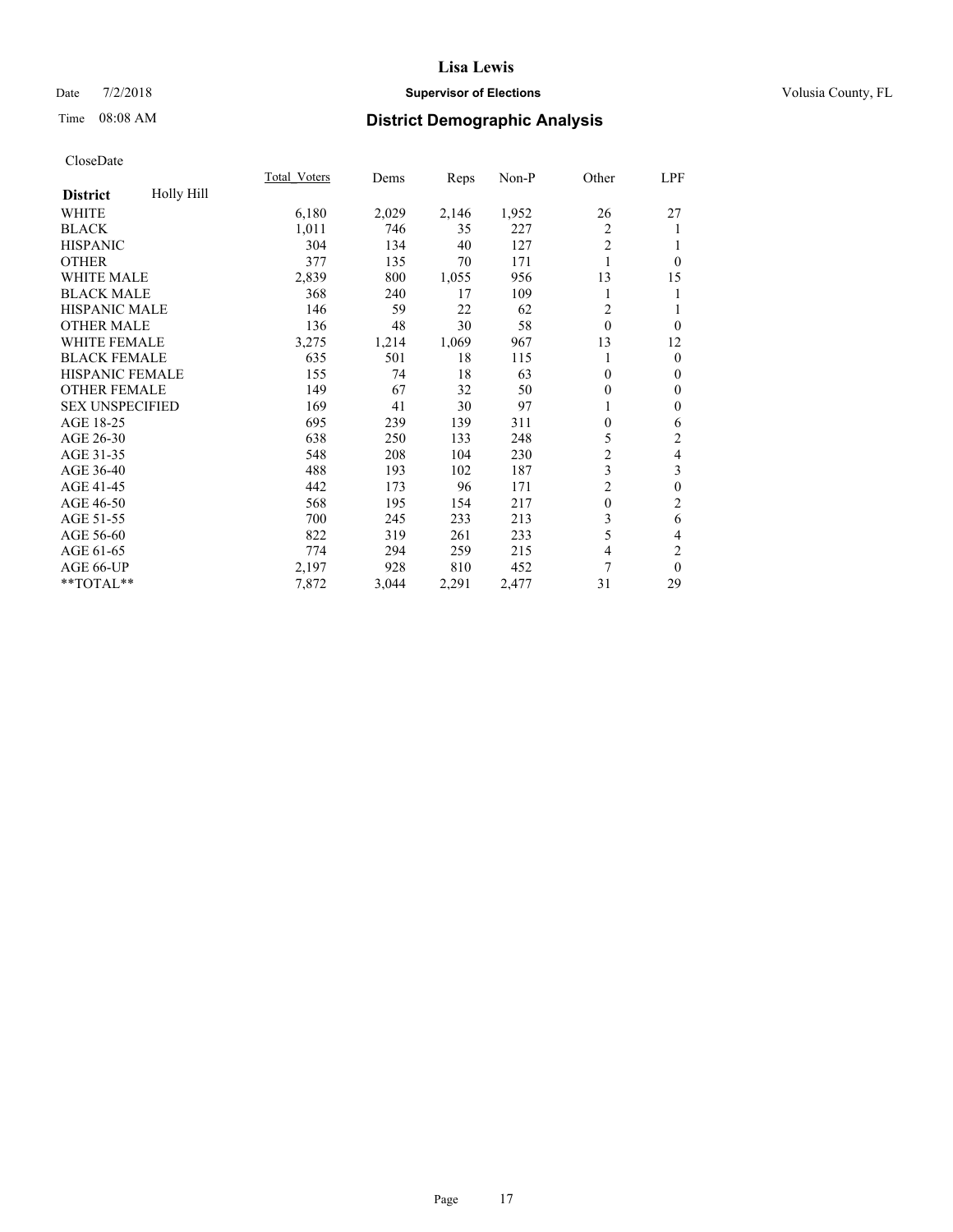### Date  $7/2/2018$  **Supervisor of Elections Supervisor of Elections** Volusia County, FL

# Time 08:08 AM **District Demographic Analysis**

|                        |            | Total Voters | Dems | Reps | Non-P | Other    | LPF |
|------------------------|------------|--------------|------|------|-------|----------|-----|
| <b>District</b>        | Lake Helen |              |      |      |       |          |     |
| WHITE                  |            | 1,829        | 540  | 753  | 526   | 7        | 3   |
| <b>BLACK</b>           |            | 165          | 142  | 4    | 19    | 0        | 0   |
| <b>HISPANIC</b>        |            | 71           | 24   | 19   | 27    |          | 0   |
| <b>OTHER</b>           |            | 63           | 21   | 15   | 26    | 0        |     |
| <b>WHITE MALE</b>      |            | 822          | 208  | 371  | 240   | 1        | 2   |
| <b>BLACK MALE</b>      |            | 72           | 63   | 2    | 7     | $\Omega$ | 0   |
| <b>HISPANIC MALE</b>   |            | 26           | 11   | 7    | 8     | 0        | 0   |
| <b>OTHER MALE</b>      |            | 18           | 9    | 3    | 5     | 0        |     |
| <b>WHITE FEMALE</b>    |            | 987          | 330  | 372  | 278   | 6        |     |
| <b>BLACK FEMALE</b>    |            | 89           | 77   | 1    | 11    | 0        | 0   |
| <b>HISPANIC FEMALE</b> |            | 43           | 12   | 12   | 18    |          | 0   |
| <b>OTHER FEMALE</b>    |            | 31           | 11   | 5    | 15    | $\Omega$ | 0   |
| <b>SEX UNSPECIFIED</b> |            | 40           | 6    | 18   | 16    | $\Omega$ | 0   |
| AGE 18-25              |            | 198          | 38   | 69   | 86    | 4        |     |
| AGE 26-30              |            | 129          | 38   | 34   | 57    | 0        | 0   |
| AGE 31-35              |            | 135          | 43   | 43   | 49    | 0        | 0   |
| AGE 36-40              |            | 134          | 37   | 34   | 63    | 0        | 0   |
| AGE 41-45              |            | 125          | 30   | 43   | 49    | 1        | 2   |
| AGE 46-50              |            | 164          | 51   | 62   | 48    | 2        |     |
| AGE 51-55              |            | 166          | 45   | 74   | 47    | $\theta$ | 0   |
| AGE 56-60              |            | 257          | 90   | 111  | 55    |          | 0   |
| AGE 61-65              |            | 207          | 77   | 87   | 43    | 0        | 0   |
| AGE 66-UP              |            | 613          | 278  | 234  | 101   | 0        | 0   |
| **TOTAL**              |            | 2,128        | 727  | 791  | 598   | 8        | 4   |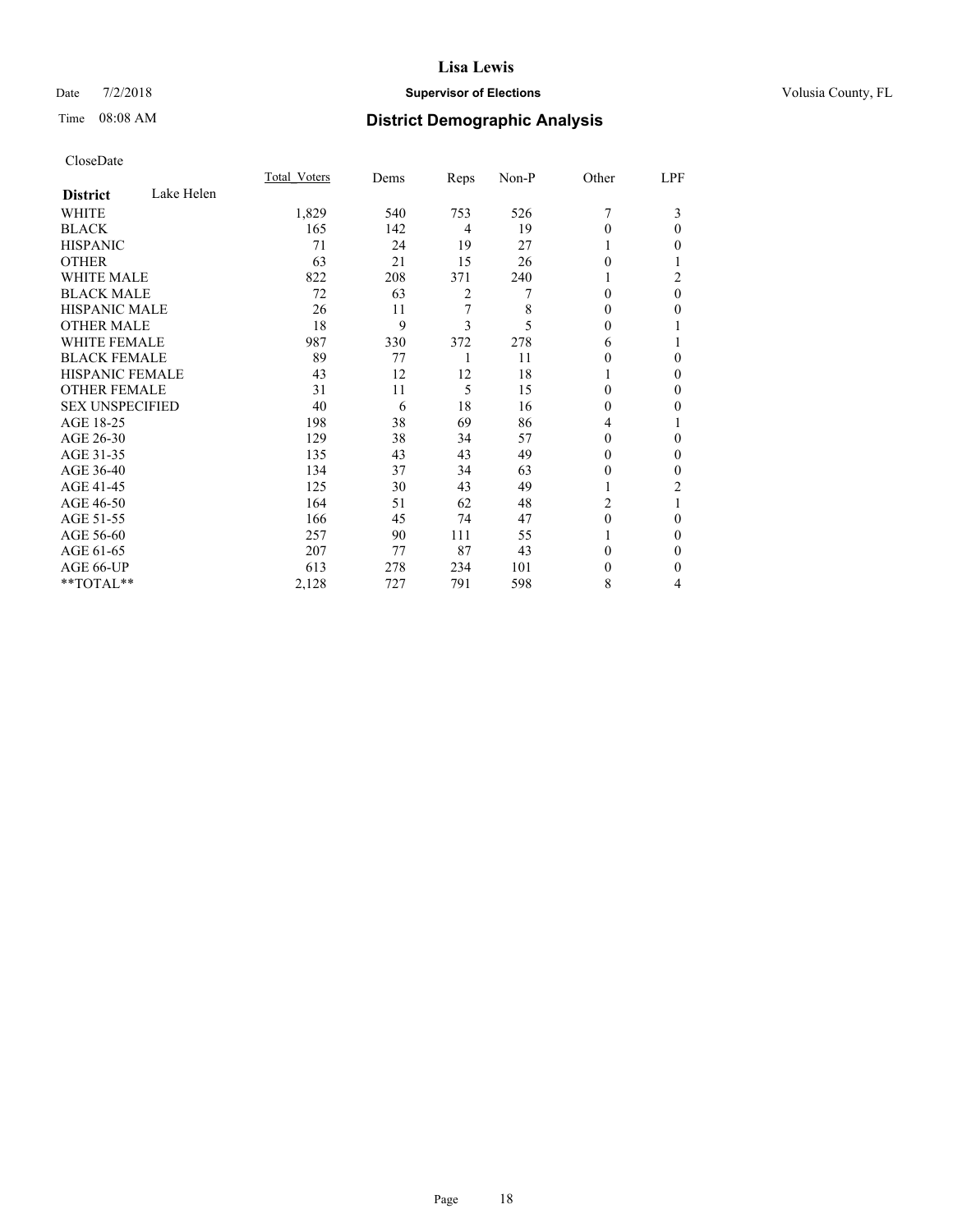### Date  $7/2/2018$  **Supervisor of Elections Supervisor of Elections** Volusia County, FL

# Time 08:08 AM **District Demographic Analysis**

|                                     | Total Voters | Dems  | Reps  | $Non-P$ | Other    | LPF            |
|-------------------------------------|--------------|-------|-------|---------|----------|----------------|
| New Smyrna Beach<br><b>District</b> |              |       |       |         |          |                |
| WHITE                               | 19,522       | 5,483 | 8,635 | 5,220   | 130      | 54             |
| <b>BLACK</b>                        | 773          | 631   | 25    | 113     | 2        | 2              |
| <b>HISPANIC</b>                     | 341          | 106   | 107   | 127     | 1        | $\mathbf{0}$   |
| <b>OTHER</b>                        | 704          | 180   | 192   | 328     | 1        | 3              |
| <b>WHITE MALE</b>                   | 8,910        | 2,135 | 4,147 | 2,529   | 62       | 37             |
| <b>BLACK MALE</b>                   | 313          | 236   | 11    | 63      | 1        | 2              |
| <b>HISPANIC MALE</b>                | 160          | 44    | 50    | 65      |          | $\mathbf{0}$   |
| <b>OTHER MALE</b>                   | 257          | 67    | 81    | 107     | $\theta$ | 2              |
| <b>WHITE FEMALE</b>                 | 10,423       | 3,292 | 4,411 | 2,635   | 68       | 17             |
| <b>BLACK FEMALE</b>                 | 450          | 385   | 14    | 50      | 1        | $\mathbf{0}$   |
| HISPANIC FEMALE                     | 173          | 61    | 54    | 58      | $\theta$ | $\mathbf{0}$   |
| <b>OTHER FEMALE</b>                 | 299          | 92    | 92    | 113     | 1        | 1              |
| <b>SEX UNSPECIFIED</b>              | 355          | 88    | 99    | 168     | $\theta$ | $\mathbf{0}$   |
| AGE 18-25                           | 1,301        | 347   | 394   | 538     | 15       | 7              |
| AGE 26-30                           | 950          | 247   | 283   | 407     | 5        | 8              |
| AGE 31-35                           | 1,052        | 317   | 308   | 412     | 10       | 5              |
| AGE 36-40                           | 1,015        | 274   | 326   | 403     | 6        | 6              |
| AGE 41-45                           | 990          | 272   | 352   | 349     | 9        | 8              |
| AGE 46-50                           | 1,288        | 348   | 544   | 385     | 5        | 6              |
| AGE 51-55                           | 1,613        | 392   | 757   | 453     | 9        | $\overline{2}$ |
| AGE 56-60                           | 2,214        | 631   | 1,028 | 537     | 14       | 4              |
| AGE 61-65                           | 2,497        | 836   | 1,052 | 580     | 23       | 6              |
| AGE 66-UP                           | 8,420        | 2,736 | 3,915 | 1,724   | 38       | 7              |
| **TOTAL**                           | 21,340       | 6,400 | 8,959 | 5,788   | 134      | 59             |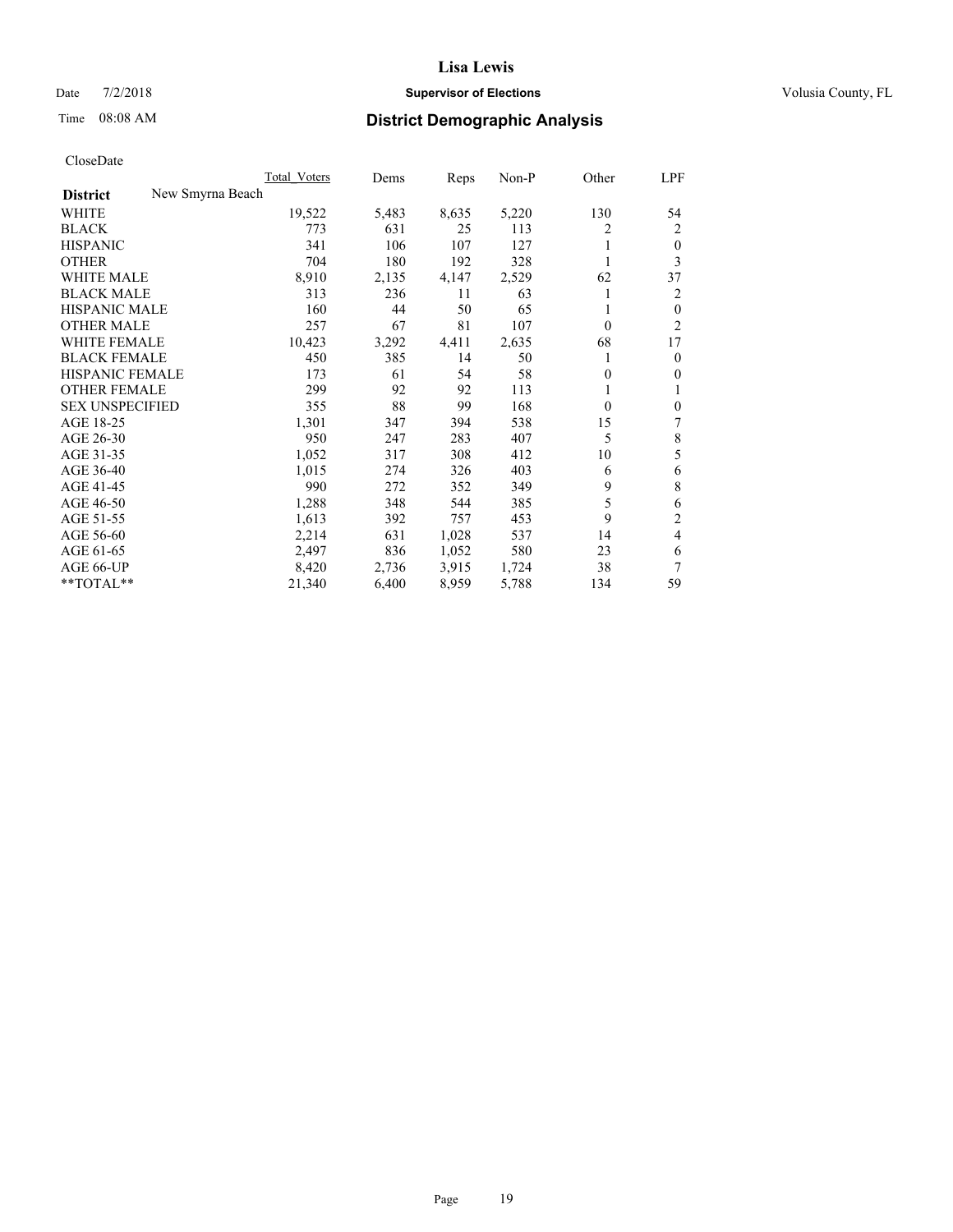### Date  $7/2/2018$  **Supervisor of Elections Supervisor of Elections** Volusia County, FL

# Time 08:08 AM **District Demographic Analysis**

|                        |          | Total Voters | Dems           | Reps | Non-P          | Other          | LPF      |
|------------------------|----------|--------------|----------------|------|----------------|----------------|----------|
| <b>District</b>        | Oak Hill |              |                |      |                |                |          |
| WHITE                  |          | 1,309        | 342            | 578  | 381            | 6              | 2        |
| <b>BLACK</b>           |          | 147          | 125            | 2    | 20             | 0              | $\theta$ |
| <b>HISPANIC</b>        |          | 15           | 6              | 3    | 6              | 0              | 0        |
| <b>OTHER</b>           |          | 40           | 10             | 16   | 14             | 0              | 0        |
| <b>WHITE MALE</b>      |          | 657          | 152            | 299  | 201            | 4              |          |
| <b>BLACK MALE</b>      |          | 65           | 52             | 1    | 12             | 0              | 0        |
| <b>HISPANIC MALE</b>   |          | 5            |                | 2    | $\overline{c}$ | $_{0}$         | 0        |
| <b>OTHER MALE</b>      |          | 17           | $\overline{c}$ | 10   | 5              | 0              | 0        |
| <b>WHITE FEMALE</b>    |          | 635          | 188            | 271  | 173            | $\overline{c}$ |          |
| <b>BLACK FEMALE</b>    |          | 82           | 73             | 1    | 8              | 0              | 0        |
| <b>HISPANIC FEMALE</b> |          | 10           | 5              | 1    | 4              | 0              | 0        |
| <b>OTHER FEMALE</b>    |          | 14           | 8              | 4    | 2              | 0              | 0        |
| <b>SEX UNSPECIFIED</b> |          | 26           | $\overline{2}$ | 10   | 14             | 0              | 0        |
| AGE 18-25              |          | 92           | 28             | 23   | 40             |                | 0        |
| AGE 26-30              |          | 74           | 24             | 26   | 24             | 0              | 0        |
| AGE 31-35              |          | 60           | 19             | 17   | 24             | 0              | 0        |
| AGE 36-40              |          | 73           | 31             | 22   | 20             | 0              | 0        |
| AGE 41-45              |          | 75           | 22             | 18   | 35             | 0              | 0        |
| AGE 46-50              |          | 90           | 25             | 36   | 29             | 0              | 0        |
| AGE 51-55              |          | 114          | 37             | 44   | 32             |                | 0        |
| AGE 56-60              |          | 189          | 60             | 85   | 43             |                | 0        |
| AGE 61-65              |          | 188          | 65             | 84   | 37             | 0              | 2        |
| AGE 66-UP              |          | 556          | 172            | 244  | 137            | 3              | 0        |
| **TOTAL**              |          | 1,511        | 483            | 599  | 421            | 6              | 2        |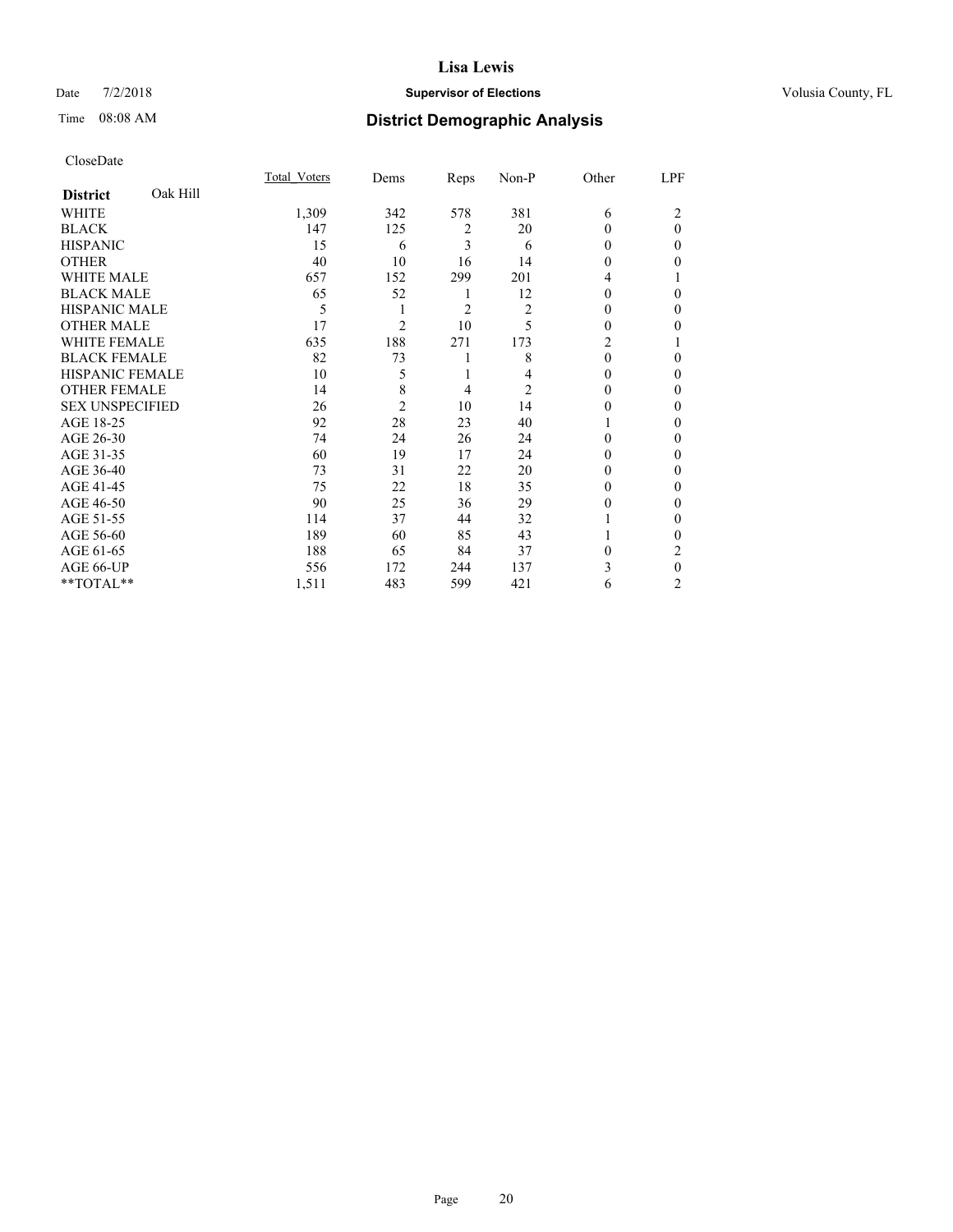### Date  $7/2/2018$  **Supervisor of Elections Supervisor of Elections** Volusia County, FL

# Time 08:08 AM **District Demographic Analysis**

|                        |             | Total Voters | Dems  | Reps  | Non-P | Other          | LPF              |
|------------------------|-------------|--------------|-------|-------|-------|----------------|------------------|
| <b>District</b>        | Orange City |              |       |       |       |                |                  |
| WHITE                  |             | 5,687        | 1,575 | 2,453 | 1,625 | 17             | 17               |
| <b>BLACK</b>           |             | 475          | 358   | 19    | 98    | $\Omega$       | $\Omega$         |
| <b>HISPANIC</b>        |             | 1,227        | 533   | 170   | 517   | 5              | 2                |
| <b>OTHER</b>           |             | 340          | 112   | 73    | 155   | 0              | $\theta$         |
| WHITE MALE             |             | 2,406        | 537   | 1,086 | 763   | 8              | 12               |
| <b>BLACK MALE</b>      |             | 167          | 113   | 8     | 46    | 0              | $\mathbf{0}$     |
| <b>HISPANIC MALE</b>   |             | 493          | 188   | 88    | 213   | 4              | $\mathbf{0}$     |
| <b>OTHER MALE</b>      |             | 117          | 38    | 27    | 52    | $\theta$       | $\mathbf{0}$     |
| <b>WHITE FEMALE</b>    |             | 3,226        | 1,031 | 1,344 | 837   | 9              | 5                |
| <b>BLACK FEMALE</b>    |             | 300          | 240   | 11    | 49    | 0              | $\mathbf{0}$     |
| <b>HISPANIC FEMALE</b> |             | 714          | 337   | 81    | 293   |                | $\overline{2}$   |
| <b>OTHER FEMALE</b>    |             | 155          | 66    | 35    | 54    | 0              | $\mathbf{0}$     |
| <b>SEX UNSPECIFIED</b> |             | 150          | 28    | 34    | 88    | 0              | $\boldsymbol{0}$ |
| AGE 18-25              |             | 682          | 195   | 147   | 336   |                | 3                |
| AGE 26-30              |             | 491          | 155   | 125   | 202   | 5              | 4                |
| AGE 31-35              |             | 431          | 132   | 114   | 179   | 4              | $\overline{c}$   |
| AGE 36-40              |             | 485          | 164   | 143   | 173   | 2              | 3                |
| AGE 41-45              |             | 450          | 151   | 129   | 169   | $\mathbf{0}$   | 1                |
| AGE 46-50              |             | 526          | 175   | 166   | 181   | $\overline{c}$ | $\overline{c}$   |
| AGE 51-55              |             | 543          | 146   | 199   | 195   | $\overline{2}$ | 1                |
| AGE 56-60              |             | 625          | 205   | 232   | 187   | 0              | 1                |
| AGE 61-65              |             | 638          | 241   | 222   | 173   | $\overline{c}$ | $\mathbf{0}$     |
| AGE 66-UP              |             | 2,858        | 1,014 | 1,238 | 600   | 4              | 2                |
| **TOTAL**              |             | 7,729        | 2,578 | 2,715 | 2,395 | 22             | 19               |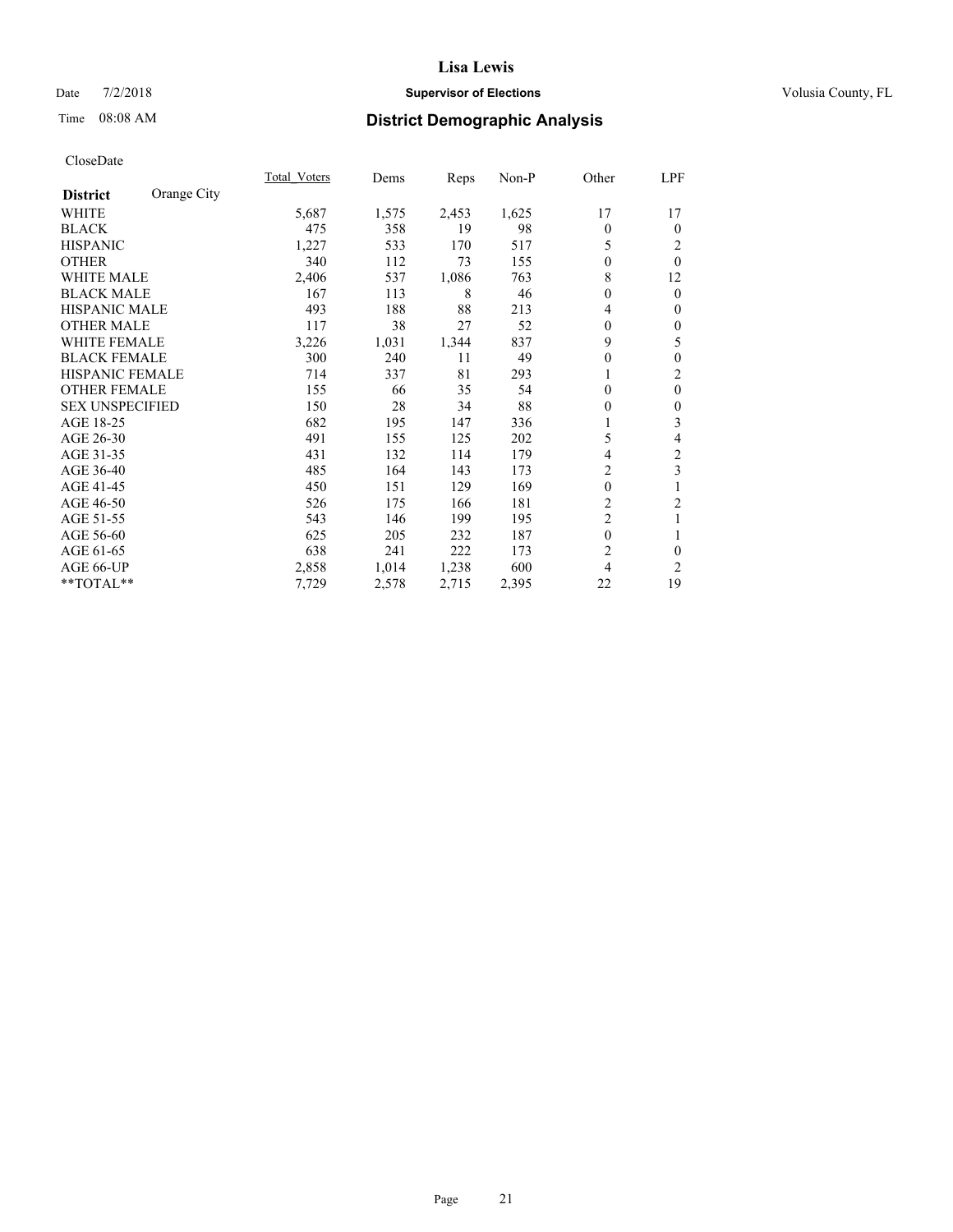### Date  $7/2/2018$  **Supervisor of Elections Supervisor of Elections** Volusia County, FL

# Time 08:08 AM **District Demographic Analysis**

|                                 | Total Voters | Dems   | Reps   | Non-P | Other | LPF              |
|---------------------------------|--------------|--------|--------|-------|-------|------------------|
| Ormond Beach<br><b>District</b> |              |        |        |       |       |                  |
| <b>WHITE</b>                    | 28,967       | 8,316  | 12,714 | 7,743 | 117   | 77               |
| <b>BLACK</b>                    | 1,126        | 847    | 61     | 215   | 2     | 1                |
| <b>HISPANIC</b>                 | 885          | 339    | 208    | 328   | 6     | 4                |
| <b>OTHER</b>                    | 1,733        | 527    | 431    | 769   | 5     | 1                |
| <b>WHITE MALE</b>               | 13,110       | 3,199  | 6,051  | 3,747 | 58    | 55               |
| <b>BLACK MALE</b>               | 482          | 339    | 30     | 111   | 1     | 1                |
| <b>HISPANIC MALE</b>            | 381          | 129    | 104    | 143   | 3     | $\overline{2}$   |
| <b>OTHER MALE</b>               | 646          | 189    | 160    | 292   | 4     | 1                |
| WHITE FEMALE                    | 15,513       | 5,038  | 6,542  | 3,853 | 58    | 22               |
| <b>BLACK FEMALE</b>             | 627          | 497    | 30     | 99    | 1     | $\boldsymbol{0}$ |
| <b>HISPANIC FEMALE</b>          | 486          | 205    | 100    | 176   | 3     | $\overline{c}$   |
| <b>OTHER FEMALE</b>             | 784          | 267    | 208    | 308   |       | $\mathbf{0}$     |
| <b>SEX UNSPECIFIED</b>          | 682          | 166    | 189    | 326   | 1     | $\Omega$         |
| AGE 18-25                       | 2,652        | 663    | 873    | 1,090 | 14    | 12               |
| AGE 26-30                       | 1,933        | 567    | 596    | 747   | 12    | 11               |
| AGE 31-35                       | 1,878        | 543    | 634    | 677   | 11    | 13               |
| AGE 36-40                       | 1,729        | 480    | 578    | 651   | 10    | 10               |
| AGE 41-45                       | 1,778        | 475    | 666    | 615   | 7     | 15               |
| AGE 46-50                       | 2,282        | 589    | 994    | 684   | 7     | 8                |
| AGE 51-55                       | 2,788        | 751    | 1,279  | 741   | 14    | $\mathfrak{Z}$   |
| AGE 56-60                       | 3,086        | 973    | 1,335  | 769   | 7     | $\overline{c}$   |
| AGE 61-65                       | 3,364        | 1,114  | 1,466  | 763   | 19    | $\overline{c}$   |
| AGE 66-UP                       | 11,220       | 3,874  | 4,992  | 2,318 | 29    | $\overline{7}$   |
| **TOTAL**                       | 32,711       | 10,029 | 13,414 | 9,055 | 130   | 83               |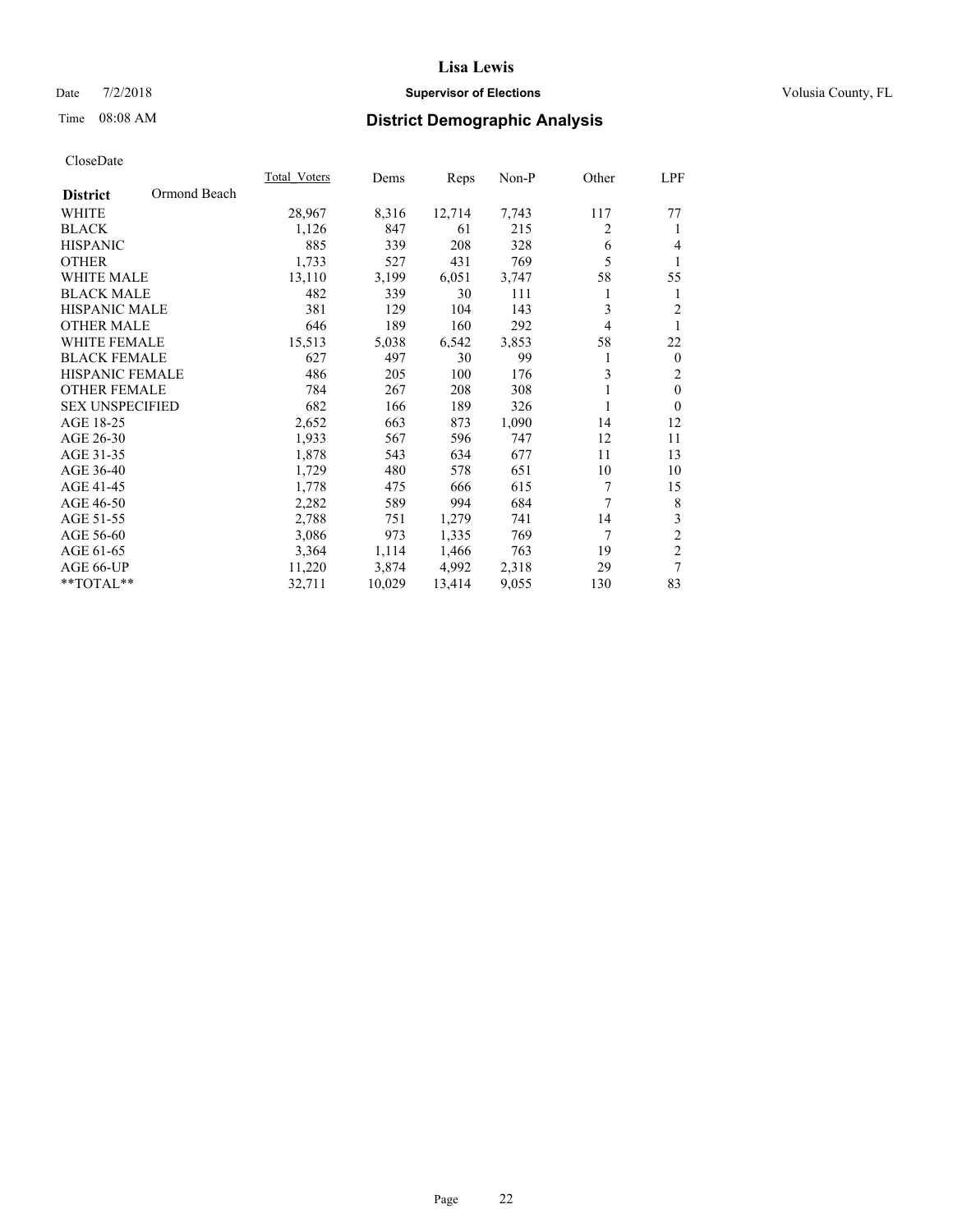### Date  $7/2/2018$  **Supervisor of Elections Supervisor of Elections** Volusia County, FL

| CloseDate |
|-----------|
|-----------|

|                        |         | Total Voters | Dems           | Reps             | Non-P | Other    | LPF      |
|------------------------|---------|--------------|----------------|------------------|-------|----------|----------|
| <b>District</b>        | Pierson |              |                |                  |       |          |          |
| WHITE                  |         | 574          | 172            | 284              | 113   | 2        | 3        |
| <b>BLACK</b>           |         | 44           | 37             | 1                | 6     | $\Omega$ | $\Omega$ |
| <b>HISPANIC</b>        |         | 180          | 81             | 12               | 87    | 0        | 0        |
| <b>OTHER</b>           |         | 25           | 5              | 4                | 16    | 0        | 0        |
| <b>WHITE MALE</b>      |         | 280          | 79             | 142              | 54    | 2        | 3        |
| <b>BLACK MALE</b>      |         | 18           | 17             | $\boldsymbol{0}$ | 1     | $\theta$ | $\Omega$ |
| <b>HISPANIC MALE</b>   |         | 93           | 43             | 5                | 45    | $\theta$ | 0        |
| <b>OTHER MALE</b>      |         | 13           | 3              | 3                | 7     | 0        | 0        |
| <b>WHITE FEMALE</b>    |         | 289          | 93             | 138              | 58    |          | 0        |
| <b>BLACK FEMALE</b>    |         | 26           | 20             |                  | 5     | 0        | 0        |
| <b>HISPANIC FEMALE</b> |         | 82           | 36             | 7                | 39    | $\theta$ | 0        |
| <b>OTHER FEMALE</b>    |         | 5            | $\overline{c}$ | $\mathbf{0}$     | 3     | 0        | 0        |
| <b>SEX UNSPECIFIED</b> |         | 17           | $\overline{2}$ | 5                | 10    | 0        | 0        |
| AGE 18-25              |         | 114          | 32             | 30               | 52    | 0        | 0        |
| AGE 26-30              |         | 73           | 31             | 16               | 25    | $_{0}$   |          |
| AGE 31-35              |         | 59           | 15             | 21               | 22    | $_{0}$   |          |
| AGE 36-40              |         | 57           | 14             | 17               | 26    | 0        | 0        |
| AGE 41-45              |         | 55           | 14             | 23               | 17    | 0        |          |
| AGE 46-50              |         | 55           | 18             | 20               | 16    |          | $\Omega$ |
| AGE 51-55              |         | 64           | 24             | 24               | 16    | 0        | $\Omega$ |
| AGE 56-60              |         | 75           | 31             | 29               | 15    | $\theta$ | 0        |
| AGE 61-65              |         | 93           | 34             | 42               | 17    | 0        | 0        |
| AGE 66-UP              |         | 178          | 82             | 79               | 16    |          | 0        |
| **TOTAL**              |         | 823          | 295            | 301              | 222   | 2        | 3        |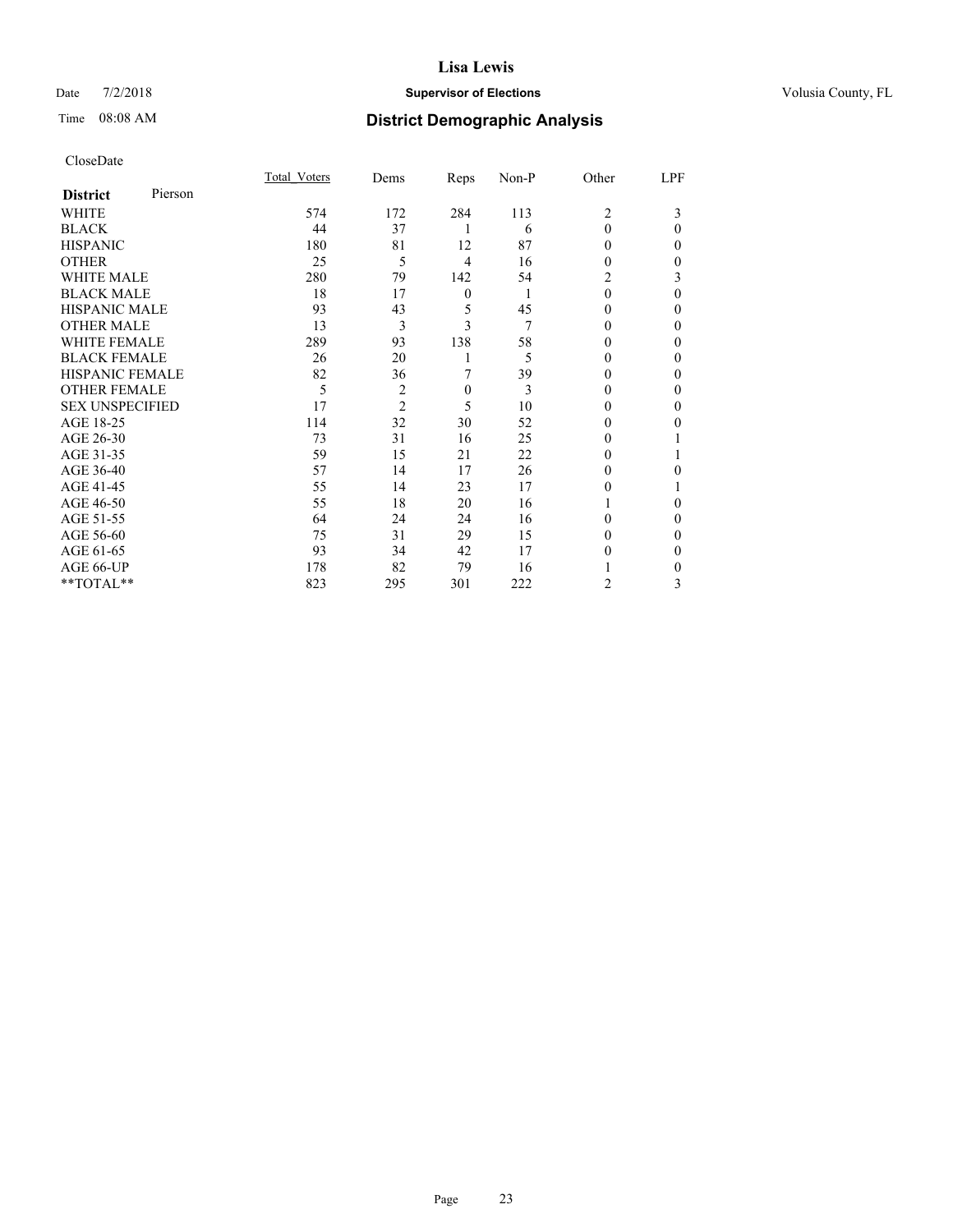### Date  $7/2/2018$  **Supervisor of Elections Supervisor of Elections** Volusia County, FL

# Time 08:08 AM **District Demographic Analysis**

|                        |             | Total Voters | Dems           | Reps  | Non-P    | Other          | LPF            |
|------------------------|-------------|--------------|----------------|-------|----------|----------------|----------------|
| <b>District</b>        | Ponce Inlet |              |                |       |          |                |                |
| WHITE                  |             | 2,969        | 676            | 1,563 | 706      | 17             |                |
| <b>BLACK</b>           |             | 9            | 3              | 4     | 2        | 0              | $\theta$       |
| <b>HISPANIC</b>        |             | 58           | 18             | 25    | 14       | 0              |                |
| <b>OTHER</b>           |             | 112          | 32             | 39    | 41       | 0              | $\theta$       |
| <b>WHITE MALE</b>      |             | 1,437        | 275            | 783   | 362      | 11             | 6              |
| <b>BLACK MALE</b>      |             | 5            |                | 2     | 2        | 0              | $\mathbf{0}$   |
| <b>HISPANIC MALE</b>   |             | 25           | 8              | 11    | 6        | $\theta$       | $\mathbf{0}$   |
| <b>OTHER MALE</b>      |             | 43           | 13             | 16    | 14       | 0              | $\theta$       |
| <b>WHITE FEMALE</b>    |             | 1,505        | 393            | 773   | 332      | 6              |                |
| <b>BLACK FEMALE</b>    |             | 4            | $\overline{c}$ | 2     | $\theta$ | 0              | $\theta$       |
| HISPANIC FEMALE        |             | 33           | 10             | 14    | 8        | 0              | 1              |
| <b>OTHER FEMALE</b>    |             | 47           | 15             | 16    | 16       | 0              | $\theta$       |
| <b>SEX UNSPECIFIED</b> |             | 49           | 12             | 14    | 23       | 0              | $\theta$       |
| AGE 18-25              |             | 161          | 26             | 64    | 69       |                |                |
| AGE 26-30              |             | 82           | 16             | 30    | 34       |                |                |
| AGE 31-35              |             | 78           | 29             | 28    | 20       | 0              |                |
| AGE 36-40              |             | 92           | 18             | 36    | 37       |                | $\mathbf{0}$   |
| AGE 41-45              |             | 112          | 18             | 58    | 36       | 0              | $\overline{0}$ |
| AGE 46-50              |             | 144          | 30             | 73    | 37       | 2              | 2              |
| AGE 51-55              |             | 237          | 54             | 118   | 62       | $\overline{c}$ |                |
| AGE 56-60              |             | 359          | 79             | 205   | 72       | $\overline{2}$ |                |
| AGE 61-65              |             | 391          | 92             | 205   | 92       | 2              | $\theta$       |
| AGE 66-UP              |             | 1,492        | 367            | 814   | 304      | 6              |                |
| **TOTAL**              |             | 3,148        | 729            | 1,631 | 763      | 17             | 8              |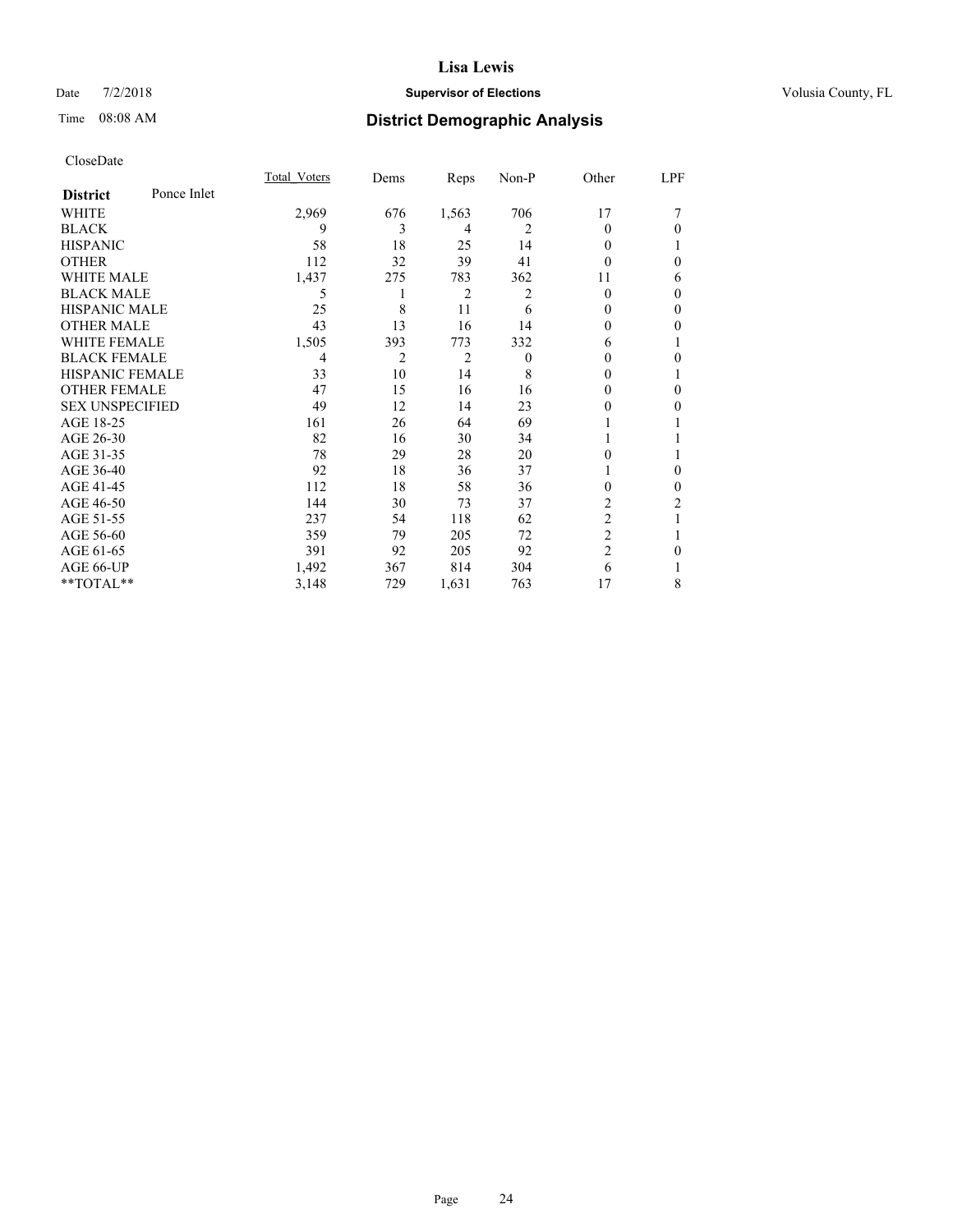### Date  $7/2/2018$  **Supervisor of Elections Supervisor of Elections** Volusia County, FL

# Time 08:08 AM **District Demographic Analysis**

|                        |             | Total Voters | Dems   | Reps   | Non-P  | Other          | LPF            |
|------------------------|-------------|--------------|--------|--------|--------|----------------|----------------|
| <b>District</b>        | Port Orange |              |        |        |        |                |                |
| WHITE                  |             | 38,516       | 11,142 | 15,671 | 11,407 | 183            | 113            |
| <b>BLACK</b>           |             | 1,422        | 1,034  | 74     | 308    | 4              | 2              |
| <b>HISPANIC</b>        |             | 1,612        | 588    | 372    | 637    | 8              | 7              |
| <b>OTHER</b>           |             | 2,251        | 677    | 529    | 1,031  | 7              | 7              |
| <b>WHITE MALE</b>      |             | 17,537       | 4,329  | 7,570  | 5,463  | 102            | 73             |
| <b>BLACK MALE</b>      |             | 589          | 405    | 41     | 140    | $\overline{2}$ | 1              |
| <b>HISPANIC MALE</b>   |             | 736          | 257    | 177    | 294    | 4              | 4              |
| <b>OTHER MALE</b>      |             | 843          | 242    | 216    | 376    | 3              | 6              |
| <b>WHITE FEMALE</b>    |             | 20,423       | 6,670  | 7,883  | 5,755  | 79             | 36             |
| <b>BLACK FEMALE</b>    |             | 813          | 615    | 33     | 163    | $\overline{c}$ | $\mathbf{0}$   |
| <b>HISPANIC FEMALE</b> |             | 841          | 321    | 186    | 327    | $\overline{4}$ | 3              |
| <b>OTHER FEMALE</b>    |             | 983          | 355    | 233    | 391    | 3              | 1              |
| <b>SEX UNSPECIFIED</b> |             | 1,036        | 247    | 307    | 474    | 3              | 5              |
| AGE 18-25              |             | 3,960        | 1,056  | 1,089  | 1,752  | 39             | 24             |
| AGE 26-30              |             | 3,021        | 842    | 886    | 1,258  | 22             | 13             |
| AGE 31-35              |             | 2,785        | 828    | 821    | 1,104  | 14             | 18             |
| AGE 36-40              |             | 2,726        | 763    | 885    | 1,055  | 11             | 12             |
| AGE 41-45              |             | 2,723        | 755    | 940    | 992    | 14             | 22             |
| AGE 46-50              |             | 3,169        | 855    | 1,311  | 989    | 7              | $\tau$         |
| AGE 51-55              |             | 3,648        | 1,050  | 1,489  | 1,082  | 17             | 10             |
| AGE 56-60              |             | 4,147        | 1,310  | 1,732  | 1,079  | 19             | 7              |
| AGE 61-65              |             | 4,110        | 1,433  | 1,706  | 964    | 5              | $\overline{2}$ |
| AGE 66-UP              |             | 13,512       | 4,549  | 5,787  | 3,108  | 54             | 14             |
| $*$ TOTAL $*$          |             | 43,801       | 13,441 | 16,646 | 13,383 | 202            | 129            |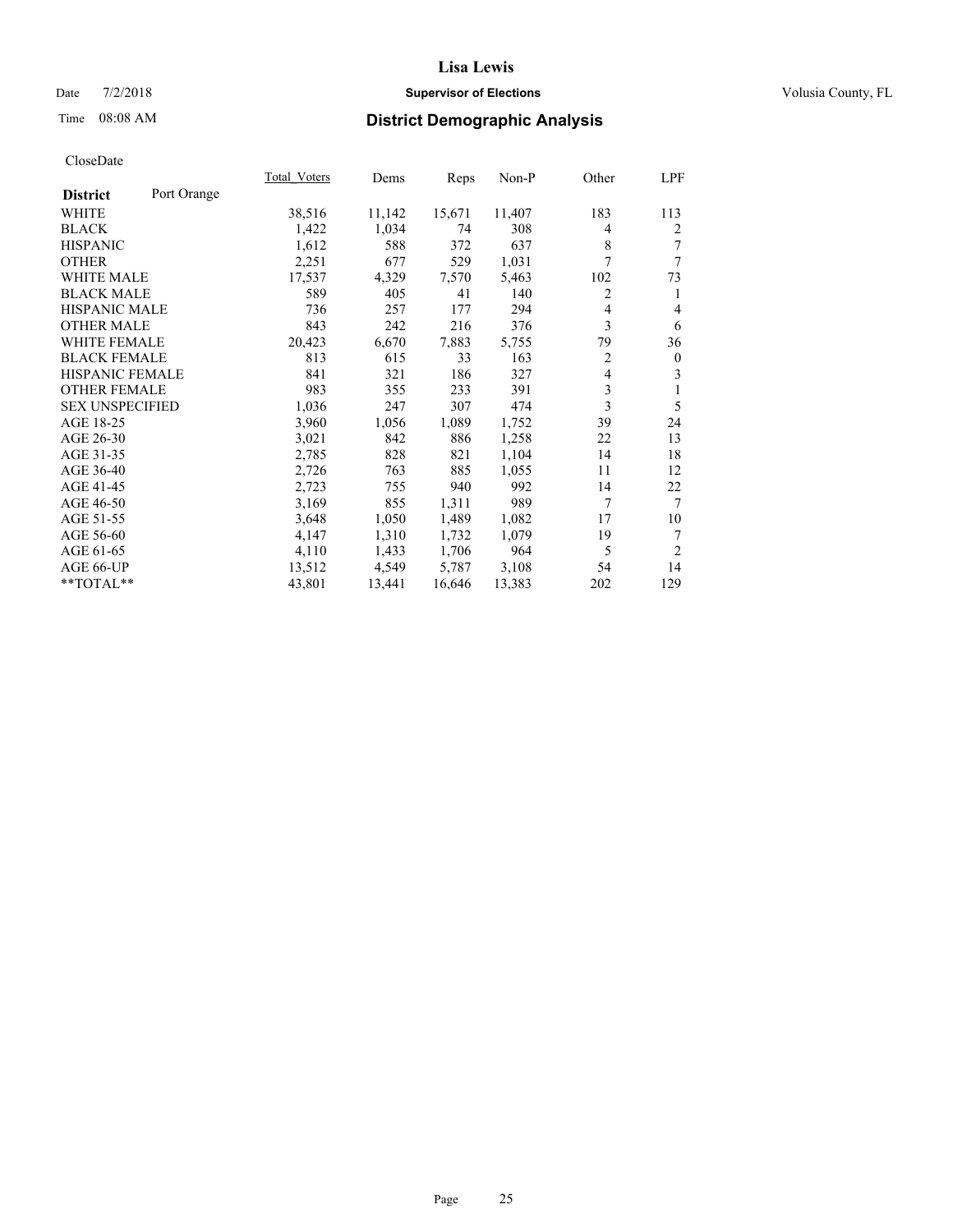### Date  $7/2/2018$  **Supervisor of Elections Supervisor of Elections** Volusia County, FL

### Time 08:08 AM **District Demographic Analysis**

|                        |               | Total Voters | Dems  | Reps  | Non-P | Other          | LPF              |
|------------------------|---------------|--------------|-------|-------|-------|----------------|------------------|
| <b>District</b>        | South Daytona |              |       |       |       |                |                  |
| WHITE                  |               | 7,077        | 2,285 | 2,621 | 2,113 | 40             | 18               |
| <b>BLACK</b>           |               | 770          | 578   | 24    | 167   |                | $\mathbf{0}$     |
| <b>HISPANIC</b>        |               | 294          | 129   | 58    | 104   | 3              | $\theta$         |
| <b>OTHER</b>           |               | 396          | 142   | 81    | 172   | $\theta$       | 1                |
| WHITE MALE             |               | 3,218        | 873   | 1,286 | 1,025 | 23             | 11               |
| <b>BLACK MALE</b>      |               | 290          | 203   | 13    | 74    | $\overline{0}$ | $\mathbf{0}$     |
| <b>HISPANIC MALE</b>   |               | 133          | 45    | 31    | 55    | 2              | $\mathbf{0}$     |
| <b>OTHER MALE</b>      |               | 131          | 45    | 34    | 52    | $\theta$       | $\mathbf{0}$     |
| <b>WHITE FEMALE</b>    |               | 3,782        | 1,396 | 1,309 | 1,053 | 17             | 7                |
| <b>BLACK FEMALE</b>    |               | 469          | 369   | 10    | 89    |                | $\mathbf{0}$     |
| HISPANIC FEMALE        |               | 153          | 80    | 27    | 45    |                | $\mathbf{0}$     |
| <b>OTHER FEMALE</b>    |               | 180          | 75    | 40    | 64    | 0              | 1                |
| <b>SEX UNSPECIFIED</b> |               | 181          | 48    | 34    | 99    | $\theta$       | $\mathbf{0}$     |
| AGE 18-25              |               | 777          | 254   | 162   | 354   | 3              | 4                |
| AGE 26-30              |               | 661          | 214   | 160   | 280   | 6              | 1                |
| AGE 31-35              |               | 611          | 223   | 150   | 226   | 7              | 5                |
| AGE 36-40              |               | 527          | 184   | 128   | 210   | 5              | $\boldsymbol{0}$ |
| AGE 41-45              |               | 476          | 145   | 161   | 165   | $\overline{c}$ | 3                |
| AGE 46-50              |               | 608          | 218   | 209   | 177   | $\overline{c}$ | $\overline{c}$   |
| AGE 51-55              |               | 753          | 268   | 275   | 205   | 3              | $\mathfrak{2}$   |
| AGE 56-60              |               | 910          | 329   | 339   | 241   |                | $\mathbf{0}$     |
| AGE 61-65              |               | 870          | 339   | 320   | 206   | 5              | $\mathbf{0}$     |
| AGE 66-UP              |               | 2,344        | 960   | 880   | 492   | 10             | 2                |
| **TOTAL**              |               | 8,537        | 3,134 | 2,784 | 2,556 | 44             | 19               |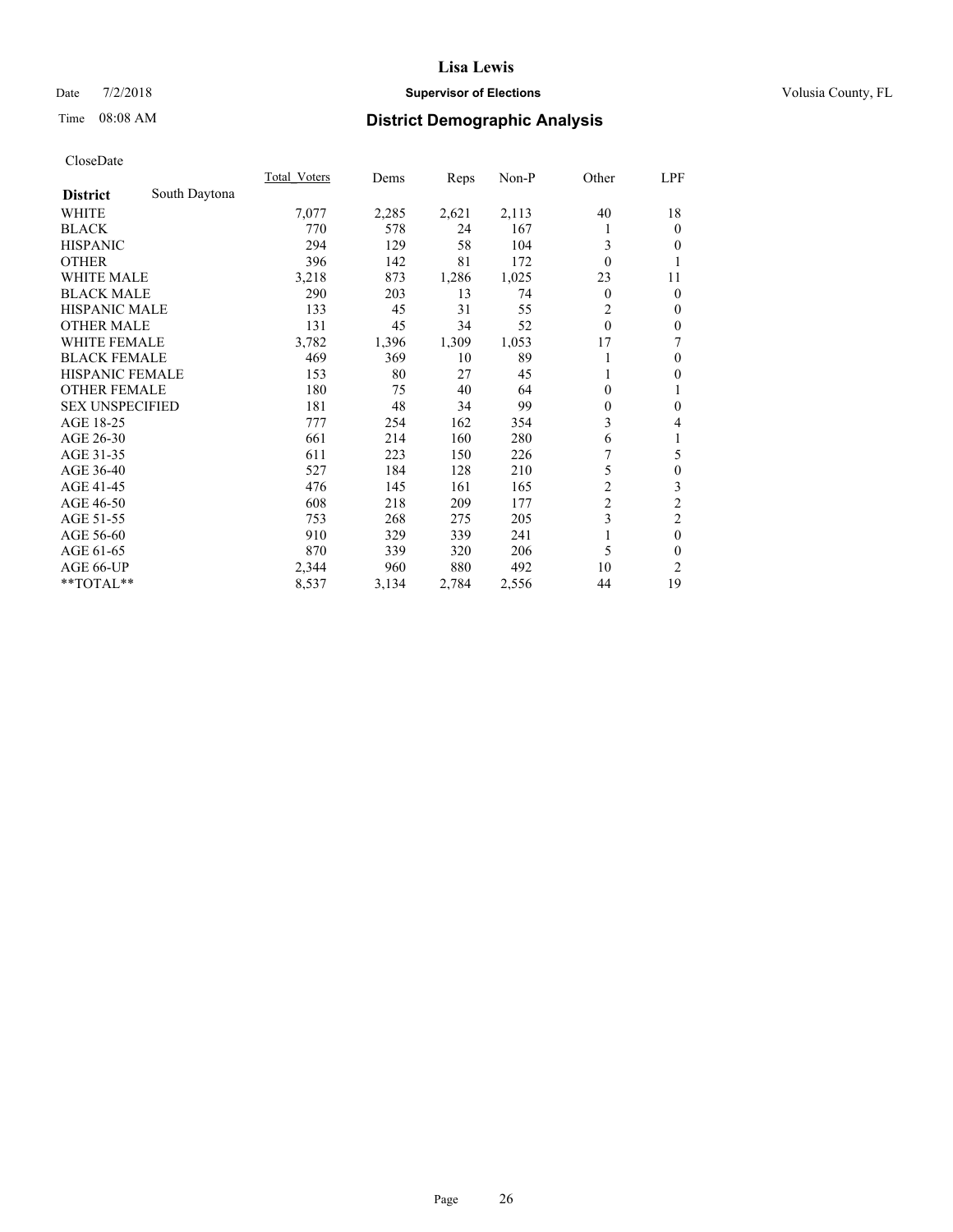### Date  $7/2/2018$  **Supervisor of Elections Supervisor of Elections** Volusia County, FL

# Time 08:08 AM **District Demographic Analysis**

|                        |               | Total Voters | Dems | Reps     | Non-P    | Other | LPF |
|------------------------|---------------|--------------|------|----------|----------|-------|-----|
| <b>District</b>        | Flagler Beach |              |      |          |          |       |     |
| WHITE                  |               | 52           | 24   | 13       | 15       | 0     | 0   |
| <b>BLACK</b>           |               | 0            | 0    | $\Omega$ | $\Omega$ |       |     |
| <b>HISPANIC</b>        |               |              |      | $\theta$ | 0        |       | 0   |
| <b>OTHER</b>           |               |              |      | 0        |          |       |     |
| WHITE MALE             |               | 21           |      | 6        | 8        |       |     |
| <b>BLACK MALE</b>      |               | 0            |      | 0        |          |       |     |
| <b>HISPANIC MALE</b>   |               |              |      | 0        |          |       |     |
| <b>OTHER MALE</b>      |               |              |      | 0        |          |       | 0   |
| WHITE FEMALE           |               | 30           | 17   |          | 6        |       |     |
| <b>BLACK FEMALE</b>    |               | $\theta$     | 0    | 0        | 0        |       | 0   |
| <b>HISPANIC FEMALE</b> |               |              |      | 0        |          |       |     |
| <b>OTHER FEMALE</b>    |               |              |      | 0        |          |       | 0   |
| <b>SEX UNSPECIFIED</b> |               |              |      |          |          |       |     |
| AGE 18-25              |               |              |      | 0        |          |       |     |
| AGE 26-30              |               |              |      | $_{0}$   |          |       | 0   |
| AGE 31-35              |               |              |      |          |          |       |     |
| AGE 36-40              |               |              |      | 0        |          |       | 0   |
| AGE 41-45              |               |              |      | 0        |          |       |     |
| AGE 46-50              |               |              |      | 0        | 0        |       | 0   |
| AGE 51-55              |               |              |      |          |          |       |     |
| AGE 56-60              |               |              |      | 0        |          |       |     |
| AGE 61-65              |               |              |      |          | 0        |       |     |
| AGE 66-UP              |               | 44           | 21   | 13       | 10       |       |     |
| **TOTAL**              |               | 53           | 25   | 13       | 15       |       | 0   |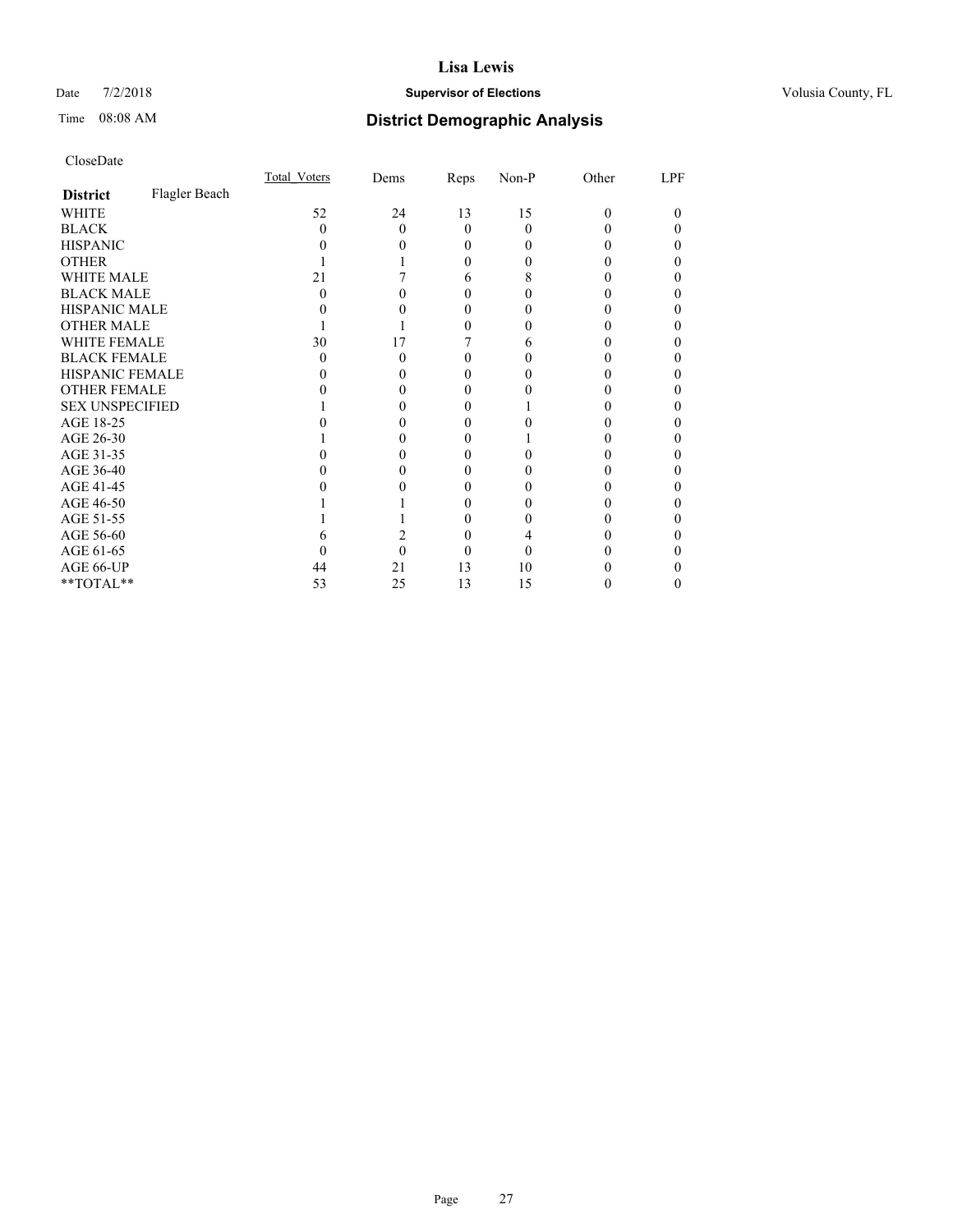#### Date  $7/2/2018$  **Supervisor of Elections Supervisor of Elections** Volusia County, FL

# Time 08:08 AM **District Demographic Analysis**

|                        |                           | Total Voters | Dems   | Reps   | Non-P  | Other | LPF |
|------------------------|---------------------------|--------------|--------|--------|--------|-------|-----|
| <b>District</b>        | <b>Hospital Authority</b> |              |        |        |        |       |     |
| WHITE                  |                           | 106,364      | 28,983 | 45,910 | 30,690 | 413   | 368 |
| <b>BLACK</b>           |                           | 11,949       | 9,085  | 469    | 2,367  | 25    | 3   |
| <b>HISPANIC</b>        |                           | 25,571       | 11,491 | 3,738  | 10,257 | 51    | 34  |
| <b>OTHER</b>           |                           | 8,115        | 2,591  | 1,737  | 3,754  | 20    | 13  |
| WHITE MALE             |                           | 48,899       | 11,360 | 22,233 | 14,851 | 206   | 249 |
| <b>BLACK MALE</b>      |                           | 5,012        | 3,576  | 253    | 1,165  | 16    | 2   |
| <b>HISPANIC MALE</b>   |                           | 11,601       | 4,851  | 1,890  | 4,811  | 31    | 18  |
| <b>OTHER MALE</b>      |                           | 2,788        | 902    | 666    | 1,199  | 11    | 10  |
| <b>WHITE FEMALE</b>    |                           | 56,080       | 17,303 | 23,123 | 15,337 | 203   | 114 |
| <b>BLACK FEMALE</b>    |                           | 6,758        | 5,379  | 207    | 1,162  | 9     | 1   |
| <b>HISPANIC FEMALE</b> |                           | 13,531       | 6,443  | 1,810  | 5,244  | 19    | 15  |
| <b>OTHER FEMALE</b>    |                           | 3,454        | 1,302  | 744    | 1,398  | 7     | 3   |
| <b>SEX UNSPECIFIED</b> |                           | 3,874        | 1,033  | 927    | 1,901  | 7     | 6   |
| AGE 18-25              |                           | 15,512       | 4,629  | 3,570  | 7,179  | 77    | 57  |
| AGE 26-30              |                           | 11,692       | 3,674  | 2,987  | 4,937  | 37    | 57  |
| AGE 31-35              |                           | 10,873       | 3,363  | 2,854  | 4,556  | 37    | 63  |
| AGE 36-40              |                           | 10,826       | 3,526  | 2,910  | 4,288  | 42    | 60  |
| AGE 41-45              |                           | 10,566       | 3,407  | 3,192  | 3,891  | 39    | 37  |
| AGE 46-50              |                           | 11,921       | 3,818  | 4,280  | 3,736  | 53    | 34  |
| AGE 51-55              |                           | 13,530       | 4,327  | 5,242  | 3,885  | 38    | 38  |
| AGE 56-60              |                           | 14,539       | 4,976  | 5,823  | 3,666  | 51    | 23  |
| AGE 61-65              |                           | 13,587       | 5,088  | 5,251  | 3,192  | 41    | 15  |
| AGE 66-UP              |                           | 38,953       | 15,342 | 15,745 | 7,738  | 94    | 34  |
| $*$ TOTAL $*$          |                           | 151,999      | 52,150 | 51,854 | 47,068 | 509   | 418 |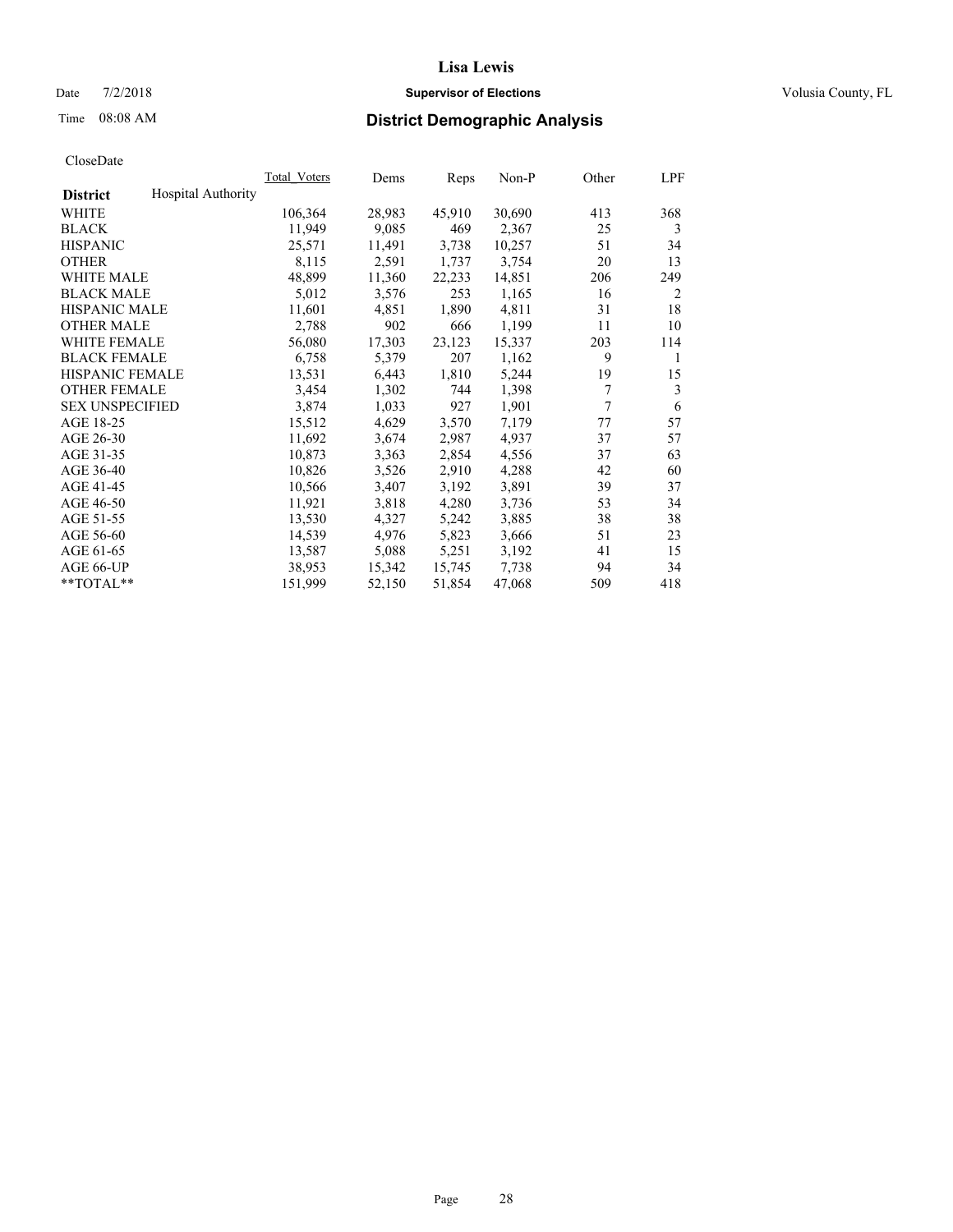### Date  $7/2/2018$  **Supervisor of Elections Supervisor of Elections** Volusia County, FL

| CloseDate |
|-----------|
|-----------|

| Total Voters | Dems                      | Reps  | Non-P | Other          | LPF            |
|--------------|---------------------------|-------|-------|----------------|----------------|
|              |                           |       |       |                |                |
| 19,502       | 5,165                     | 9,087 | 5,113 | 75             | 62             |
| 511          | 390                       | 19    | 98    | 4              | $\overline{0}$ |
| 1,347        | 516                       | 243   | 585   | 3              | $\theta$       |
| 899          | 201                       | 287   | 408   |                | 2              |
| 9,076        | 2,076                     | 4,405 | 2,516 | 37             | 42             |
| 227          | 164                       | 10    | 51    | 2              | $\overline{0}$ |
| 606          | 217                       | 111   | 276   | $\overline{2}$ | 0              |
| 302          | 60                        | 107   | 133   | $\theta$       | 2              |
| 10,220       | 3,059                     | 4,580 | 2,524 | 37             | 20             |
| 280          | 222                       | 9     | 47    | 2              | $\overline{0}$ |
| 708          | 285                       | 130   | 292   | 1              | 0              |
| 356          | 100                       | 124   | 131   |                | 0              |
| 484          | 89                        | 160   | 234   |                | 0              |
| 1,687        | 385                       | 577   | 708   | 12             | 5              |
| 1,109        | 288                       | 349   | 457   | 6              | 9              |
| 996          | 239                       | 342   | 409   |                | 5              |
| 976          | 259                       | 326   | 380   | 4              | 7              |
| 1,000        | 227                       | 426   | 337   | 5              | 5              |
| 1,303        | 299                       | 585   | 405   | 10             | 4              |
| 1,767        | 417                       | 854   | 486   | 5              | 5              |
| 2,356        | 648                       | 1,089 | 602   | 13             | 4              |
| 2,528        | 776                       | 1,151 | 583   | 10             | 8              |
| 8,537        | 2,734                     | 3,937 | 1,837 | 17             | 12             |
| 22,259       | 6,272                     | 9,636 | 6,204 | 83             | 64             |
|              | Florida House District 24 |       |       |                |                |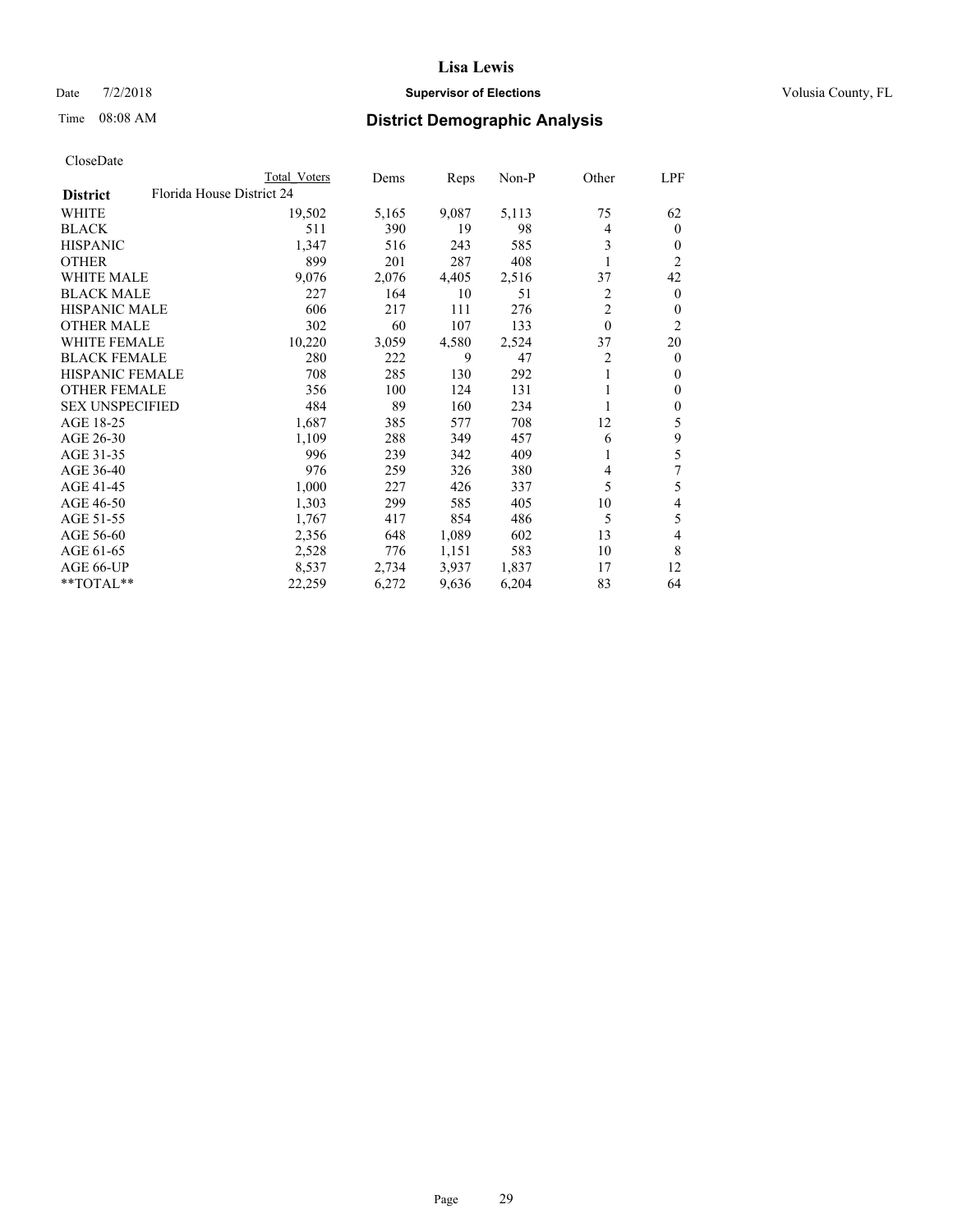#### Date  $7/2/2018$  **Supervisor of Elections Supervisor of Elections** Volusia County, FL

# Time 08:08 AM **District Demographic Analysis**

|                        | Total Voters              | Dems   | Reps   | $Non-P$ | Other | LPF |
|------------------------|---------------------------|--------|--------|---------|-------|-----|
| <b>District</b>        | Florida House District 25 |        |        |         |       |     |
| WHITE                  | 114,775                   | 32,662 | 49,279 | 31,912  | 587   | 335 |
| <b>BLACK</b>           | 3,662                     | 2,704  | 193    | 748     | 11    | 6   |
| <b>HISPANIC</b>        | 3,517                     | 1,288  | 876    | 1,319   | 21    | 13  |
| <b>OTHER</b>           | 6,008                     | 1,747  | 1,514  | 2,717   | 17    | 13  |
| WHITE MALE             | 53,050                    | 12,923 | 23,986 | 15,615  | 300   | 226 |
| <b>BLACK MALE</b>      | 1,583                     | 1,086  | 98     | 390     | 5     | 4   |
| <b>HISPANIC MALE</b>   | 1,581                     | 535    | 417    | 610     | 13    | 6   |
| <b>OTHER MALE</b>      | 2,272                     | 636    | 621    | 996     | 9     | 10  |
| <b>WHITE FEMALE</b>    | 60,311                    | 19,371 | 24,753 | 15,802  | 282   | 103 |
| <b>BLACK FEMALE</b>    | 2,030                     | 1,581  | 93     | 349     | 6     | 1   |
| <b>HISPANIC FEMALE</b> | 1,866                     | 730    | 441    | 680     | 8     | 7   |
| <b>OTHER FEMALE</b>    | 2,637                     | 910    | 678    | 1,040   | 6     | 3   |
| <b>SEX UNSPECIFIED</b> | 2,632                     | 629    | 775    | 1,214   | 7     | 7   |
| AGE 18-25              | 9,861                     | 2,490  | 3,014  | 4,210   | 86    | 61  |
| AGE 26-30              | 7,370                     | 2,043  | 2,203  | 3,026   | 50    | 48  |
| AGE 31-35              | 7,045                     | 2,048  | 2,165  | 2,737   | 48    | 47  |
| AGE 36-40              | 6,775                     | 1,874  | 2,225  | 2,596   | 43    | 37  |
| AGE 41-45              | 6,831                     | 1,837  | 2,442  | 2,462   | 38    | 52  |
| AGE 46-50              | 8,690                     | 2,296  | 3,598  | 2,738   | 32    | 26  |
| AGE 51-55              | 10,696                    | 2,850  | 4,712  | 3,050   | 62    | 22  |
| AGE 56-60              | 12,800                    | 3,804  | 5,695  | 3,222   | 58    | 21  |
| AGE 61-65              | 13,521                    | 4,464  | 5,792  | 3,185   | 67    | 13  |
| AGE 66-UP              | 44,372                    | 14,695 | 20,015 | 9,470   | 152   | 40  |
| $*$ $TOTAL**$          | 127,962                   | 38,401 | 51,862 | 36,696  | 636   | 367 |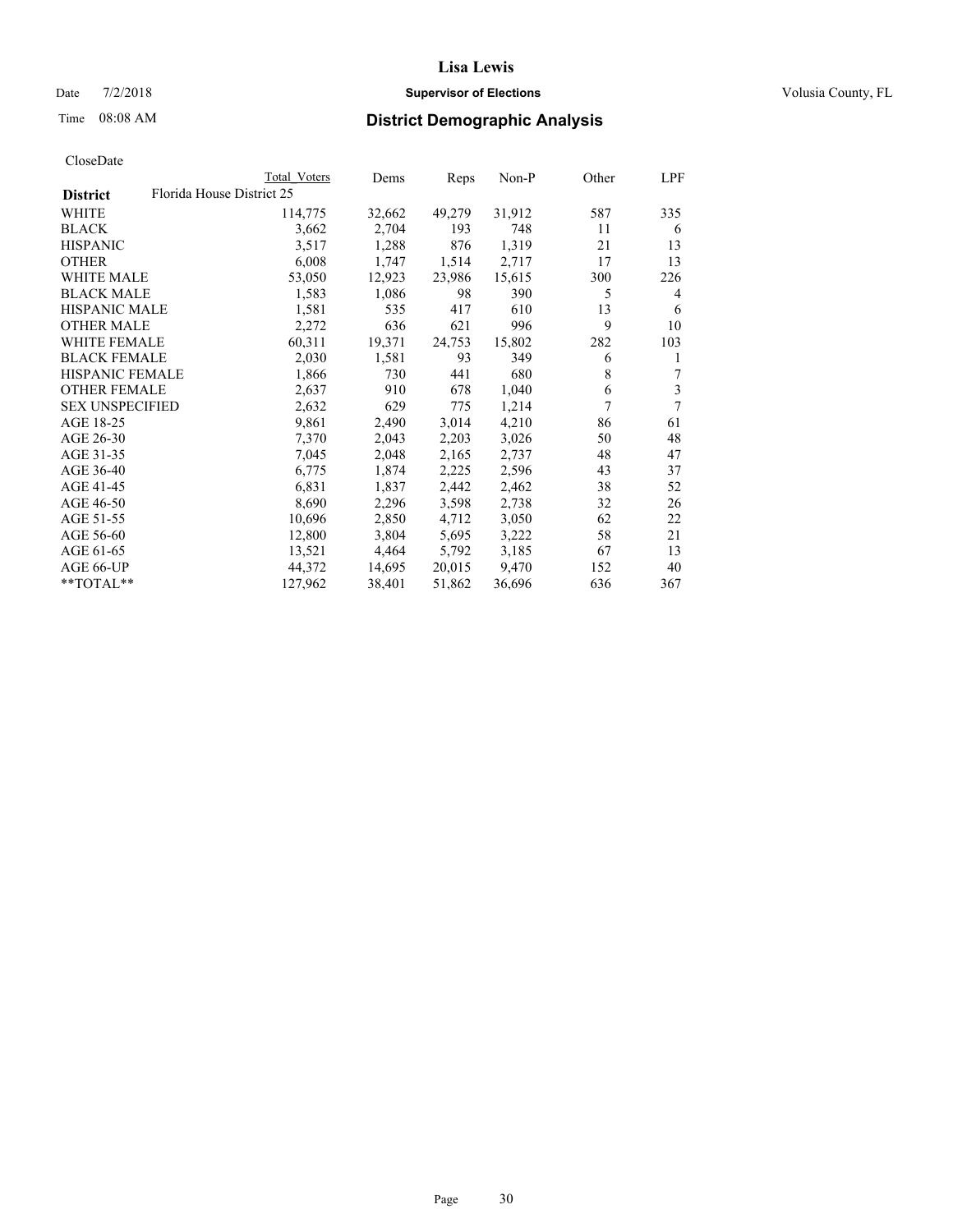### Date  $7/2/2018$  **Supervisor of Elections Supervisor of Elections** Volusia County, FL

|                 |                           | Total Voters | Dems   | Reps   | Non-P  | Other | LPF            |
|-----------------|---------------------------|--------------|--------|--------|--------|-------|----------------|
| <b>District</b> | Florida House District 26 |              |        |        |        |       |                |
| WHITE           |                           | 74,821       | 22,360 | 29,739 | 22,100 | 358   | 264            |
| BLACK           |                           | 20,869       | 16,679 | 562    | 3,592  | 30    | 6              |
| HISPANIC        |                           | 6,152        | 2,635  | 1,003  | 2,465  | 35    | 14             |
| OTHER           |                           | 5,974        | 2,119  | 1,097  | 2,733  | 17    | 8              |
| WHITE MALE      |                           | 34,485       | 8,693  | 14,626 | 10,805 | 186   | 175            |
| BLACK MALE      |                           | 7,969        | 5,985  | 299    | 1,666  | 16    | 3              |
| HISPANIC MALE   |                           | 2,689        | 1,032  | 509    | 1,120  | 19    | 9              |
| OTHER MALE      |                           | 2,045        | 736    | 437    | 861    | 9     | $\overline{2}$ |
| WHITE FEMALE    |                           | 39,464       | 13,459 | 14,795 | 10,953 | 171   | 86             |
| BLACK FEMALE    |                           | 12,558       | 10,434 | 255    | 1,852  | 14    | 3              |
| HISPANIC FEMALE |                           | 3,338        | 1,542  | 483    | 1,293  | 15    | 5              |
| OTHER FEMALE    |                           | 2,475        | 1,018  | 472    | 975    | 5     | 5              |
| SEX UNSPECIFIED |                           | 2,791        | 894    | 523    | 1,365  | 5     | $\overline{4}$ |
| AGE 18-25       |                           | 13,236       | 5,642  | 2,332  | 5,150  | 62    | 50             |
| AGE 26-30       |                           | 9,039        | 3,585  | 1,920  | 3,457  | 45    | 32             |
| AGE 31-35       |                           | 7,699        | 2,999  | 1,685  | 2,925  | 40    | 50             |
| AGE 36-40       |                           | 7,078        | 2,839  | 1,696  | 2,487  | 26    | 30             |
| AGE 41-45       |                           | 6,516        | 2,460  | 1,796  | 2,217  | 24    | 19             |
| AGE 46-50       |                           | 7,607        | 2,822  | 2,461  | 2,259  | 36    | 29             |
| AGE 51-55       |                           | 8,814        | 3,389  | 2,982  | 2,391  | 27    | 25             |
| AGE 56-60       |                           | 9,919        | 3,927  | 3,488  | 2,445  | 38    | 21             |
| AGE 61-65       |                           | 9,708        | 4,158  | 3,350  | 2,151  | 40    | 9              |
| AGE 66-UP       |                           | 28,200       | 11,972 | 10,691 | 5,408  | 102   | 27             |
| **TOTAL**       |                           | 107,816      | 43,793 | 32,401 | 30,890 | 440   | 292            |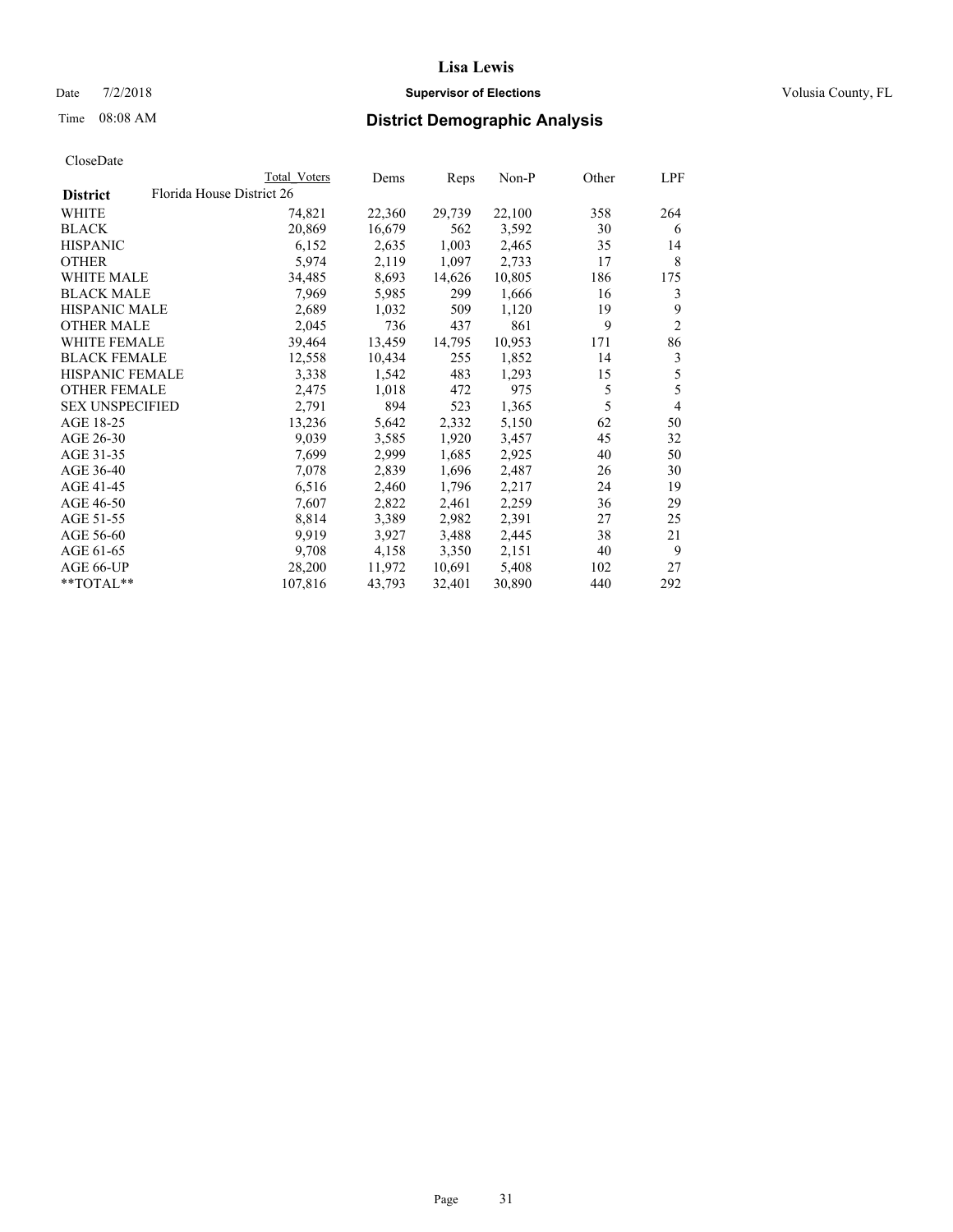### Date  $7/2/2018$  **Supervisor of Elections Supervisor of Elections** Volusia County, FL

|                        |                           | Total Voters | Dems   | Reps   | Non-P  | Other | LPF            |
|------------------------|---------------------------|--------------|--------|--------|--------|-------|----------------|
| <b>District</b>        | Florida House District 27 |              |        |        |        |       |                |
| <b>WHITE</b>           |                           | 79,809       | 21,714 | 33,474 | 24,056 | 318   | 247            |
| <b>BLACK</b>           |                           | 7,760        | 5,748  | 344    | 1,652  | 15    | 1              |
| <b>HISPANIC</b>        |                           | 21,206       | 9,659  | 3,062  | 8,423  | 37    | 25             |
| <b>OTHER</b>           |                           | 5,935        | 1,883  | 1,227  | 2,800  | 14    | 11             |
| <b>WHITE MALE</b>      |                           | 36,833       | 8,589  | 16,325 | 11,595 | 158   | 166            |
| <b>BLACK MALE</b>      |                           | 3,388        | 2,345  | 192    | 841    | 9     | 1              |
| <b>HISPANIC MALE</b>   |                           | 9,731        | 4,104  | 1,565  | 4,025  | 24    | 13             |
| <b>OTHER MALE</b>      |                           | 2,044        | 639    | 486    | 903    | 7     | 9              |
| <b>WHITE FEMALE</b>    |                           | 41,936       | 12,881 | 16,742 | 12,077 | 158   | 78             |
| <b>BLACK FEMALE</b>    |                           | 4,260        | 3,321  | 148    | 785    | 6     | $\theta$       |
| HISPANIC FEMALE        |                           | 11,133       | 5,404  | 1,467  | 4,238  | 13    | 11             |
| <b>OTHER FEMALE</b>    |                           | 2,576        | 987    | 532    | 1,049  | 6     | $\overline{2}$ |
| <b>SEX UNSPECIFIED</b> |                           | 2,807        | 733    | 650    | 1,417  | 3     | $\overline{4}$ |
| AGE 18-25              |                           | 11,100       | 3,255  | 2,412  | 5,340  | 56    | 37             |
| AGE 26-30              |                           | 8,539        | 2,647  | 2,127  | 3,701  | 27    | 37             |
| AGE 31-35              |                           | 8,133        | 2,506  | 2,079  | 3,480  | 26    | 42             |
| AGE 36-40              |                           | 7,999        | 2,565  | 2,024  | 3,338  | 30    | 42             |
| AGE 41-45              |                           | 8,146        | 2,614  | 2,383  | 3,086  | 30    | 33             |
| AGE 46-50              |                           | 8,999        | 2,892  | 3,113  | 2,935  | 37    | 22             |
| AGE 51-55              |                           | 10,280       | 3,306  | 3,827  | 3,083  | 37    | 27             |
| AGE 56-60              |                           | 11,251       | 3,780  | 4,402  | 3,017  | 41    | 11             |
| AGE 61-65              |                           | 10,478       | 3,837  | 3,942  | 2,649  | 33    | 17             |
| AGE 66-UP              |                           | 29,785       | 11,602 | 11,798 | 6,302  | 67    | 16             |
| $*$ TOTAL $*$          |                           | 114,710      | 39,004 | 38,107 | 36,931 | 384   | 284            |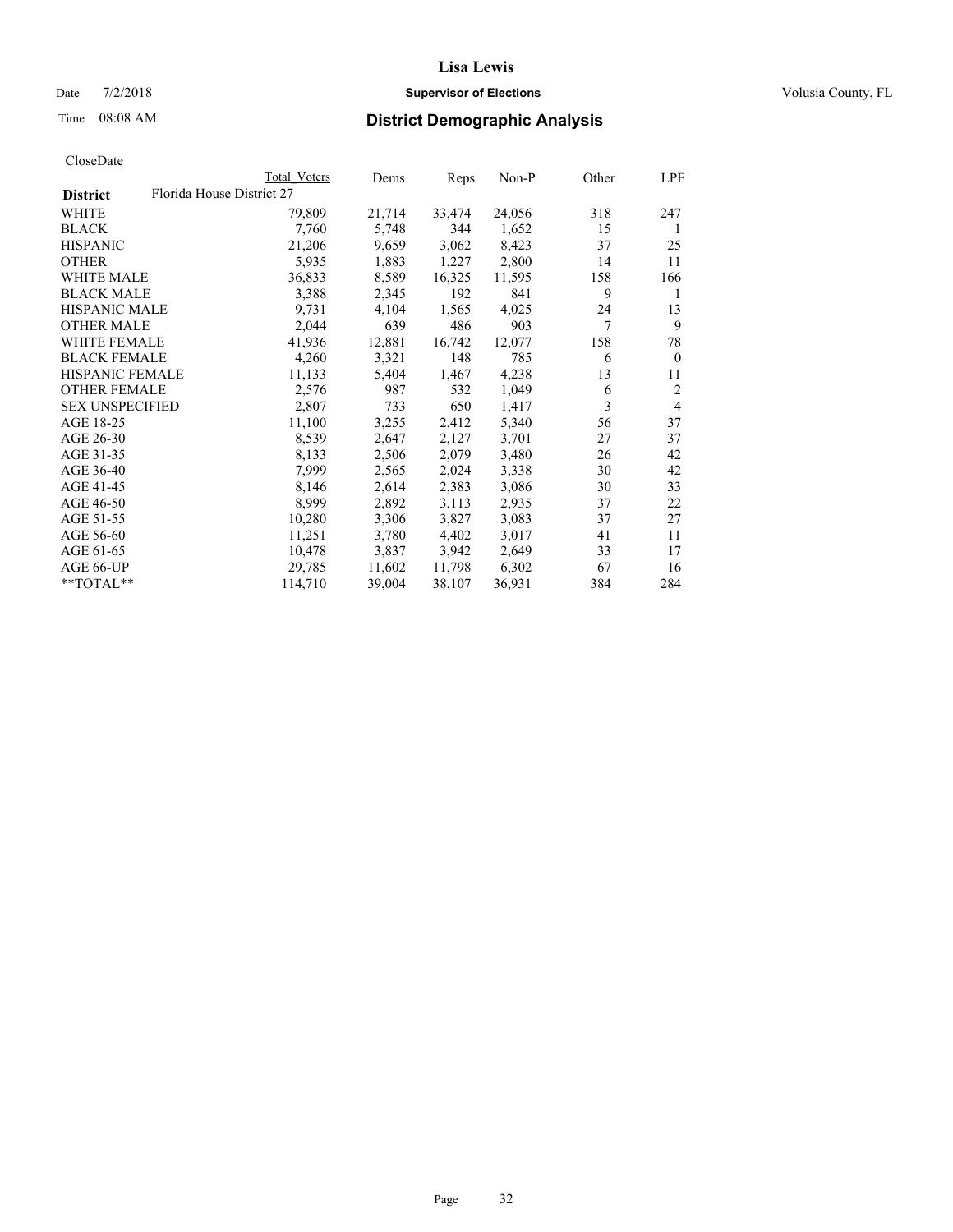#### Date  $7/2/2018$  **Supervisor of Elections Supervisor of Elections** Volusia County, FL

# Time 08:08 AM **District Demographic Analysis**

|                        | Total Voters            | Dems   | Reps   | Non-P  | Other | LPF            |
|------------------------|-------------------------|--------|--------|--------|-------|----------------|
| <b>District</b>        | School Board District 1 |        |        |        |       |                |
| WHITE                  | 60,722                  | 16,493 | 27,192 | 16,583 | 243   | 211            |
| <b>BLACK</b>           | 5,534                   | 4,350  | 185    | 986    | 11    | $\overline{2}$ |
| <b>HISPANIC</b>        | 6,856                   | 2,804  | 1,219  | 2,796  | 23    | 14             |
| <b>OTHER</b>           | 3,812                   | 1,195  | 893    | 1,706  | 13    | 5              |
| WHITE MALE             | 27,661                  | 6,298  | 13,103 | 7,998  | 115   | 147            |
| <b>BLACK MALE</b>      | 2,207                   | 1,643  | 81     | 474    | 8     | 1              |
| <b>HISPANIC MALE</b>   | 2,958                   | 1,105  | 600    | 1,233  | 14    | 6              |
| <b>OTHER MALE</b>      | 1,327                   | 428    | 339    | 549    | 8     | 3              |
| <b>WHITE FEMALE</b>    | 32,323                  | 10,032 | 13,788 | 8,317  | 126   | 60             |
| <b>BLACK FEMALE</b>    | 3,243                   | 2,646  | 99     | 494    | 3     | 1              |
| <b>HISPANIC FEMALE</b> | 3,767                   | 1,638  | 607    | 1,506  | 8     | 8              |
| <b>OTHER FEMALE</b>    | 1,594                   | 576    | 380    | 632    | 4     | $\mathfrak{2}$ |
| <b>SEX UNSPECIFIED</b> | 1,843                   | 476    | 491    | 868    | 4     | 4              |
| AGE 18-25              | 7,383                   | 2,140  | 1,948  | 3,214  | 46    | 35             |
| AGE 26-30              | 5,295                   | 1,578  | 1,520  | 2,153  | 17    | 27             |
| AGE 31-35              | 4,951                   | 1,420  | 1,460  | 2,012  | 21    | 38             |
| AGE 36-40              | 5,115                   | 1,568  | 1,602  | 1,894  | 17    | 34             |
| AGE 41-45              | 4,858                   | 1,446  | 1,667  | 1,708  | 18    | 19             |
| AGE 46-50              | 5,734                   | 1,696  | 2,265  | 1,722  | 32    | 19             |
| AGE 51-55              | 6,440                   | 1,885  | 2,768  | 1,748  | 21    | 18             |
| AGE 56-60              | 7,171                   | 2,306  | 3,132  | 1,687  | 32    | 14             |
| AGE 61-65              | 7,113                   | 2,503  | 2,993  | 1,588  | 26    | 3              |
| AGE 66-UP              | 22,864                  | 8,300  | 10,134 | 4,345  | 60    | 25             |
| $*$ $TOTAL**$          | 76,924                  | 24,842 | 29,489 | 22,071 | 290   | 232            |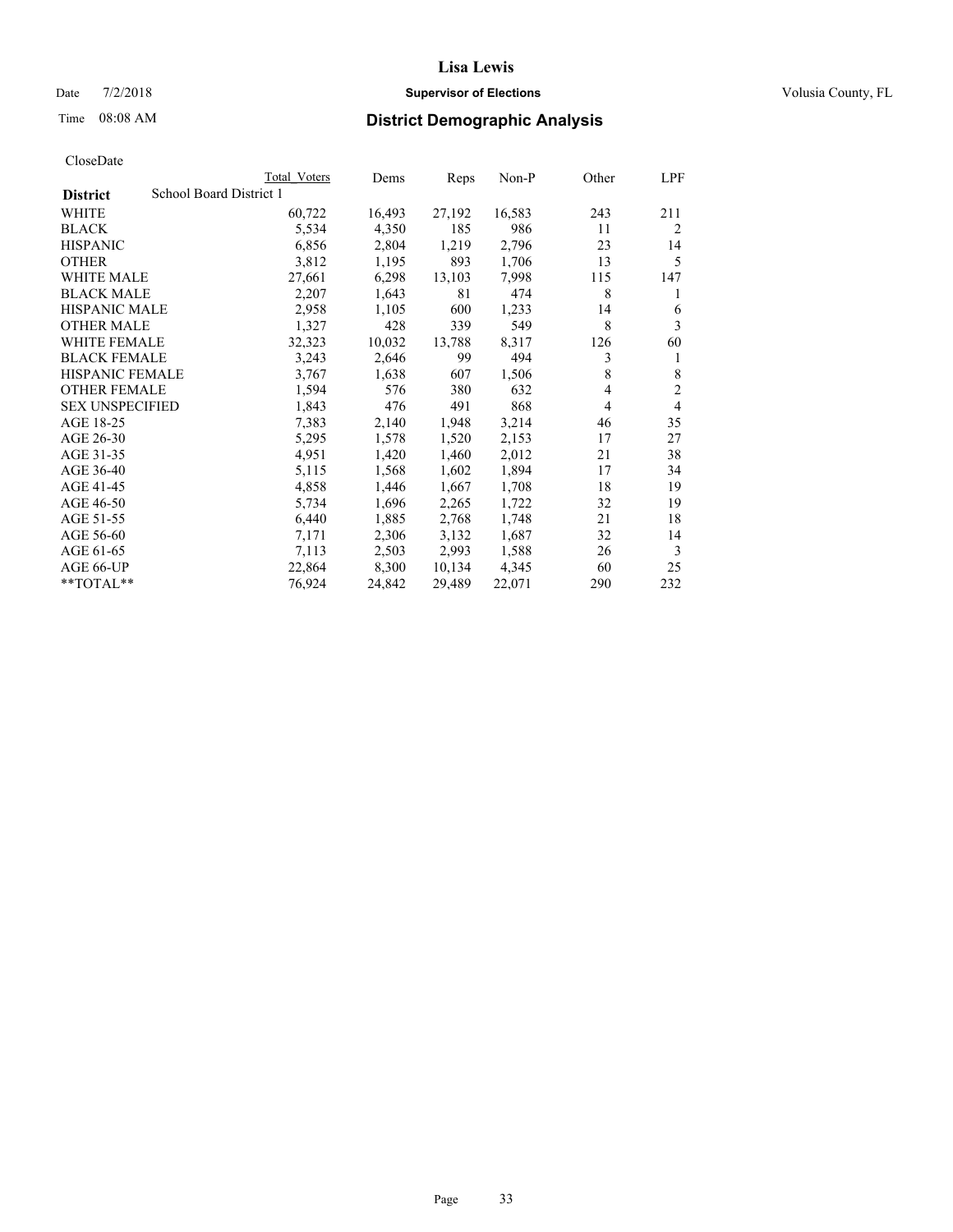### Date  $7/2/2018$  **Supervisor of Elections Supervisor of Elections** Volusia County, FL

### Time 08:08 AM **District Demographic Analysis**

|                        | Total Voters            | Dems   | Reps   | Non-P  | Other | LPF            |
|------------------------|-------------------------|--------|--------|--------|-------|----------------|
| <b>District</b>        | School Board District 2 |        |        |        |       |                |
| WHITE                  | 51,796                  | 15,666 | 20,136 | 15,533 | 285   | 176            |
| <b>BLACK</b>           | 13,125                  | 10,428 | 354    | 2,320  | 18    | 5              |
| <b>HISPANIC</b>        | 2,758                   | 1,165  | 516    | 1,050  | 23    | $\overline{4}$ |
| <b>OTHER</b>           | 4,109                   | 1,447  | 736    | 1,901  | 14    | 11             |
| WHITE MALE             | 24,295                  | 6,290  | 10,057 | 7,675  | 157   | 116            |
| <b>BLACK MALE</b>      | 4,964                   | 3,719  | 186    | 1,053  | 5     | 1              |
| <b>HISPANIC MALE</b>   | 1,267                   | 460    | 277    | 514    | 14    | 2              |
| <b>OTHER MALE</b>      | 1,479                   | 496    | 316    | 655    | 6     | 6              |
| WHITE FEMALE           | 26,874                  | 9,197  | 9,867  | 7,628  | 125   | 57             |
| <b>BLACK FEMALE</b>    | 7,933                   | 6,530  | 166    | 1,221  | 13    | 3              |
| <b>HISPANIC FEMALE</b> | 1,432                   | 677    | 233    | 511    | 9     | $\overline{2}$ |
| <b>OTHER FEMALE</b>    | 1,761                   | 729    | 312    | 711    | 5     | 4              |
| <b>SEX UNSPECIFIED</b> | 1,783                   | 608    | 328    | 836    | 6     | 5              |
| AGE 18-25              | 8,753                   | 3,973  | 1,398  | 3,289  | 54    | 39             |
| AGE 26-30              | 5,700                   | 2,305  | 1,155  | 2,181  | 35    | 24             |
| AGE 31-35              | 4,617                   | 1,881  | 971    | 1,708  | 27    | 30             |
| AGE 36-40              | 4,025                   | 1,639  | 891    | 1,455  | 24    | 16             |
| AGE 41-45              | 3,655                   | 1,397  | 964    | 1,260  | 15    | 19             |
| AGE 46-50              | 4,484                   | 1,693  | 1,365  | 1,389  | 18    | 19             |
| AGE 51-55              | 5,749                   | 2,193  | 1,871  | 1,637  | 36    | 12             |
| AGE 56-60              | 6,888                   | 2,634  | 2,464  | 1,749  | 29    | 12             |
| AGE 61-65              | 6,801                   | 2,718  | 2,447  | 1,605  | 24    | 7              |
| AGE 66-UP              | 21,116                  | 8,273  | 8,216  | 4,531  | 78    | 18             |
| $*$ $TOTAL**$          | 71,788                  | 28,706 | 21,742 | 20,804 | 340   | 196            |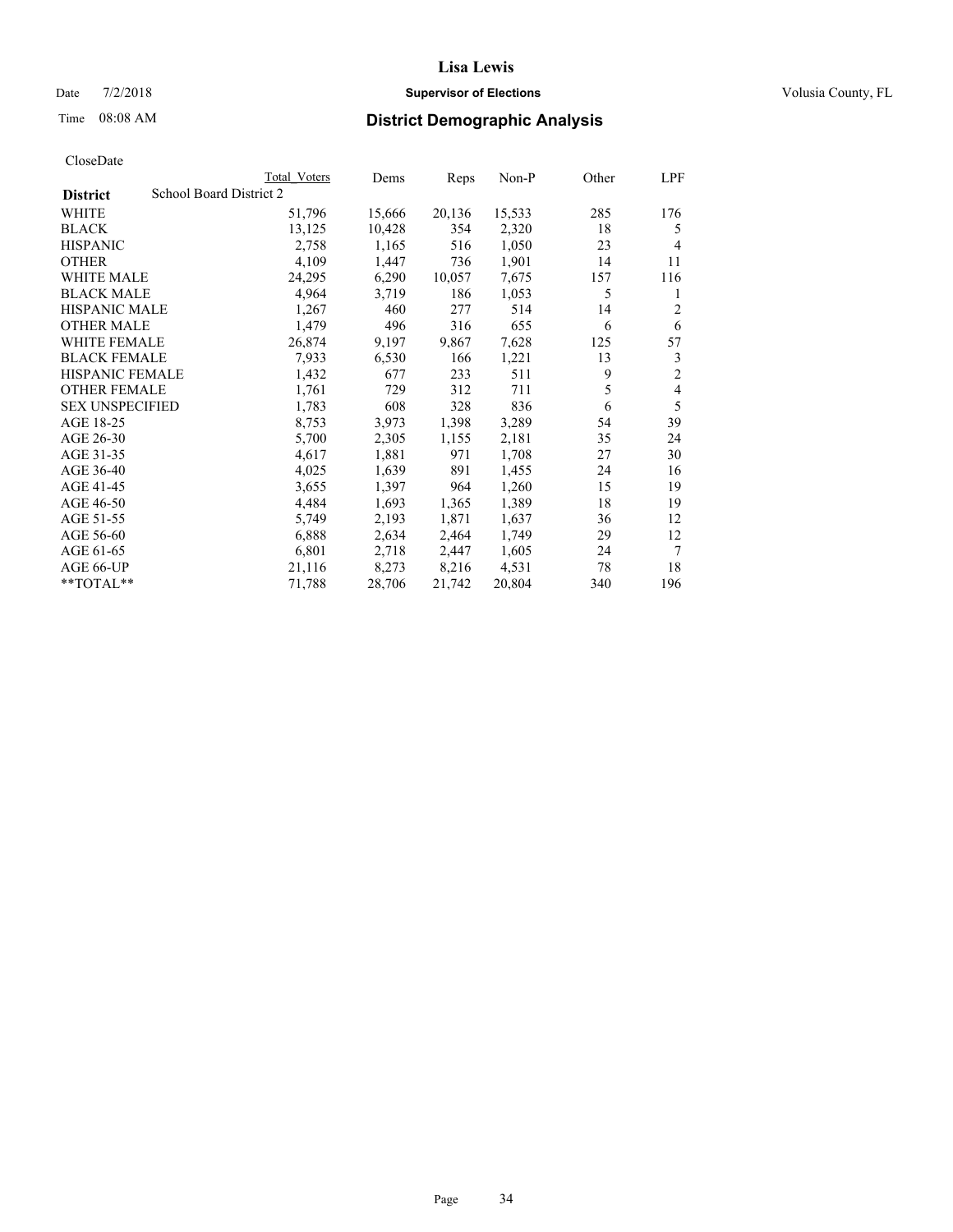### Date  $7/2/2018$  **Supervisor of Elections Supervisor of Elections** Volusia County, FL

# Time 08:08 AM **District Demographic Analysis**

|                        | Total Voters            | Dems   | Reps   | Non-P  | Other | LPF            |
|------------------------|-------------------------|--------|--------|--------|-------|----------------|
| <b>District</b>        | School Board District 3 |        |        |        |       |                |
| WHITE                  | 73,214                  | 20,580 | 31,325 | 20,736 | 374   | 199            |
| <b>BLACK</b>           | 2,192                   | 1,694  | 96     | 394    | 5     | 3              |
| <b>HISPANIC</b>        | 1,771                   | 611    | 462    | 685    |       | 6              |
| <b>OTHER</b>           | 3,126                   | 867    | 821    | 1,425  | 6     | 7              |
| WHITE MALE             | 33,809                  | 8,137  | 15,286 | 10,073 | 182   | 131            |
| <b>BLACK MALE</b>      | 967                     | 695    | 51     | 215    | 3     | 3              |
| <b>HISPANIC MALE</b>   | 798                     | 258    | 203    | 330    | 4     | 3              |
| <b>OTHER MALE</b>      | 1,127                   | 305    | 344    | 470    | 3     | 5              |
| <b>WHITE FEMALE</b>    | 38,548                  | 12,228 | 15,696 | 10,369 | 191   | 64             |
| <b>BLACK FEMALE</b>    | 1,198                   | 977    | 45     | 174    | 2     | $\mathbf{0}$   |
| <b>HISPANIC FEMALE</b> | 938                     | 343    | 248    | 341    | 3     | 3              |
| <b>OTHER FEMALE</b>    | 1,334                   | 455    | 373    | 501    | 3     | $\overline{c}$ |
| <b>SEX UNSPECIFIED</b> | 1,583                   | 354    | 458    | 766    | 1     | 4              |
| AGE 18-25              | 5,921                   | 1,482  | 1,766  | 2,586  | 56    | 31             |
| AGE 26-30              | 4,344                   | 1,162  | 1,311  | 1,819  | 24    | 28             |
| AGE 31-35              | 4,347                   | 1,216  | 1,303  | 1,774  | 30    | 24             |
| AGE 36-40              | 4,326                   | 1,140  | 1,444  | 1,704  | 17    | 21             |
| AGE 41-45              | 4,507                   | 1,188  | 1,635  | 1,625  | 26    | 33             |
| AGE 46-50              | 5,500                   | 1,432  | 2,315  | 1,721  | 20    | 12             |
| AGE 51-55              | 6,497                   | 1,703  | 2,876  | 1,873  | 29    | 16             |
| AGE 56-60              | 8,113                   | 2,330  | 3,656  | 2,073  | 43    | 11             |
| AGE 61-65              | 8,650                   | 2,882  | 3,657  | 2,052  | 46    | 13             |
| AGE 66-UP              | 28,098                  | 9,217  | 12,741 | 6,013  | 101   | 26             |
| $*$ TOTAL $*$          | 80,303                  | 23,752 | 32,704 | 23,240 | 392   | 215            |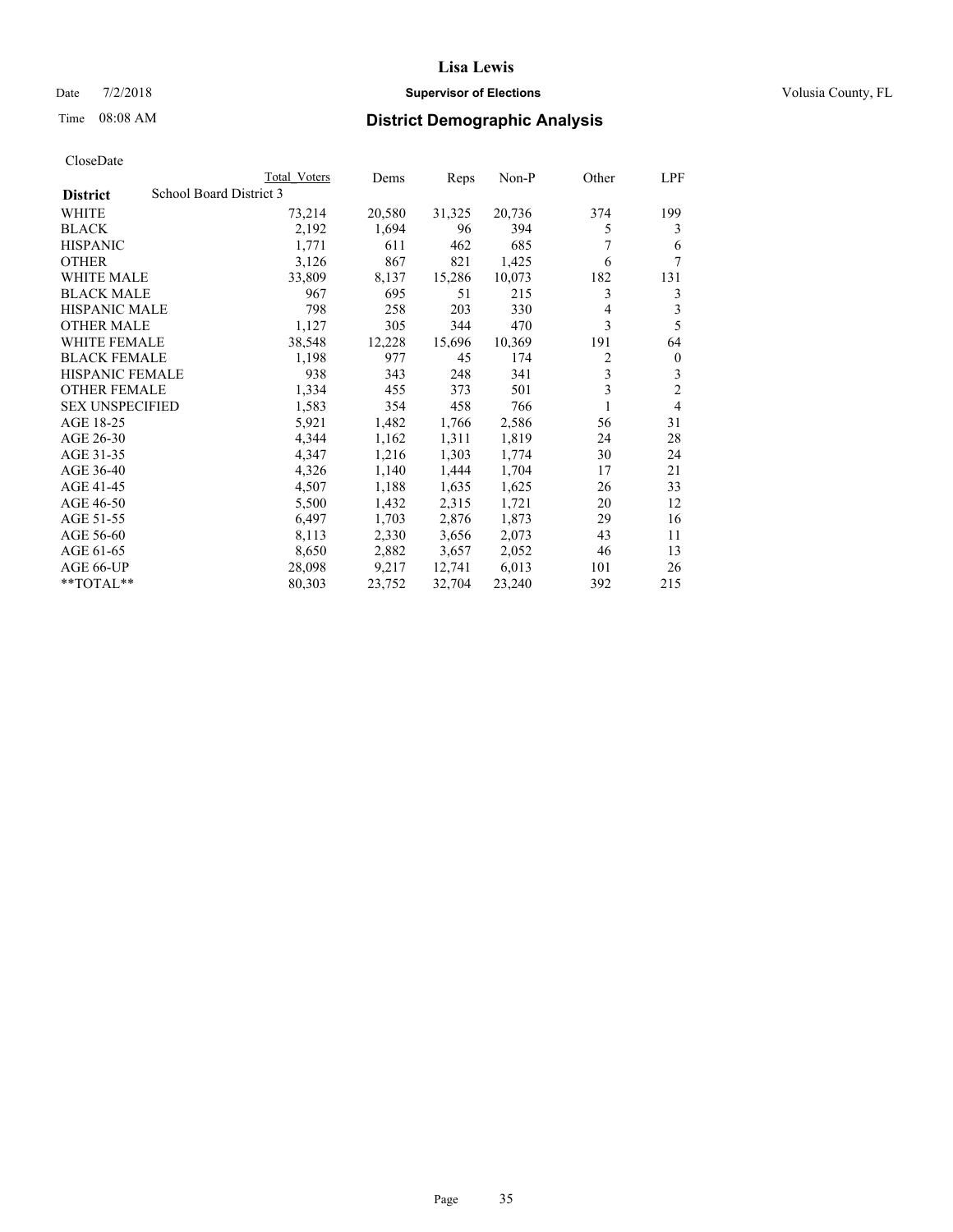### Date  $7/2/2018$  **Supervisor of Elections Supervisor of Elections** Volusia County, FL

|                        |                         | Total Voters | Dems   | Reps   | Non-P  | Other          | LPF          |
|------------------------|-------------------------|--------------|--------|--------|--------|----------------|--------------|
| <b>District</b>        | School Board District 4 |              |        |        |        |                |              |
| WHITE                  |                         | 62,079       | 17,953 | 26,208 | 17,464 | 278            | 176          |
| <b>BLACK</b>           |                         | 5,688        | 4,432  | 205    | 1,036  | 13             | 2            |
| <b>HISPANIC</b>        |                         | 2,598        | 1,022  | 528    | 1,025  | 15             | 8            |
| <b>OTHER</b>           |                         | 3,713        | 1,105  | 903    | 1,692  | 9              | 4            |
| <b>WHITE MALE</b>      |                         | 28,580       | 7,036  | 12,748 | 8,534  | 141            | 121          |
| <b>BLACK MALE</b>      |                         | 2,283        | 1,630  | 114    | 528    | 9              | 2            |
| <b>HISPANIC MALE</b>   |                         | 1,157        | 406    | 263    | 474    | 9              | 5            |
| <b>OTHER MALE</b>      |                         | 1,345        | 383    | 352    | 602    | 5              | 3            |
| <b>WHITE FEMALE</b>    |                         | 32,783       | 10,770 | 13,181 | 8,641  | 136            | 55           |
| <b>BLACK FEMALE</b>    |                         | 3,330        | 2,748  | 88     | 490    | 4              | $\mathbf{0}$ |
| <b>HISPANIC FEMALE</b> |                         | 1,391        | 596    | 258    | 528    | 6              | 3            |
| <b>OTHER FEMALE</b>    |                         | 1,596        | 565    | 404    | 623    | 3              | 1            |
| <b>SEX UNSPECIFIED</b> |                         | 1,612        | 378    | 435    | 797    | $\overline{2}$ | $\theta$     |
| AGE 18-25              |                         | 6,190        | 1,805  | 1,766  | 2,562  | 30             | 27           |
| AGE 26-30              |                         | 4,729        | 1,531  | 1,262  | 1,881  | 36             | 19           |
| AGE 31-35              |                         | 4,350        | 1,417  | 1,247  | 1,638  | 21             | 27           |
| AGE 36-40              |                         | 3,942        | 1,312  | 1,116  | 1,471  | 21             | 22           |
| AGE 41-45              |                         | 4,000        | 1,206  | 1,344  | 1,410  | 18             | 22           |
| AGE 46-50              |                         | 5,063        | 1,455  | 1,970  | 1,597  | 24             | 17           |
| AGE 51-55              |                         | 6,271        | 1,867  | 2,625  | 1,738  | 28             | 13           |
| AGE 56-60              |                         | 7,386        | 2,399  | 2,989  | 1,957  | 29             | 12           |
| AGE 61-65              |                         | 7,730        | 2,723  | 3,112  | 1,843  | 40             | 12           |
| AGE 66-UP              |                         | 24,416       | 8,797  | 10,412 | 5,120  | 68             | 19           |
| **TOTAL**              |                         | 74,078       | 24,512 | 27,844 | 21,217 | 315            | 190          |
|                        |                         |              |        |        |        |                |              |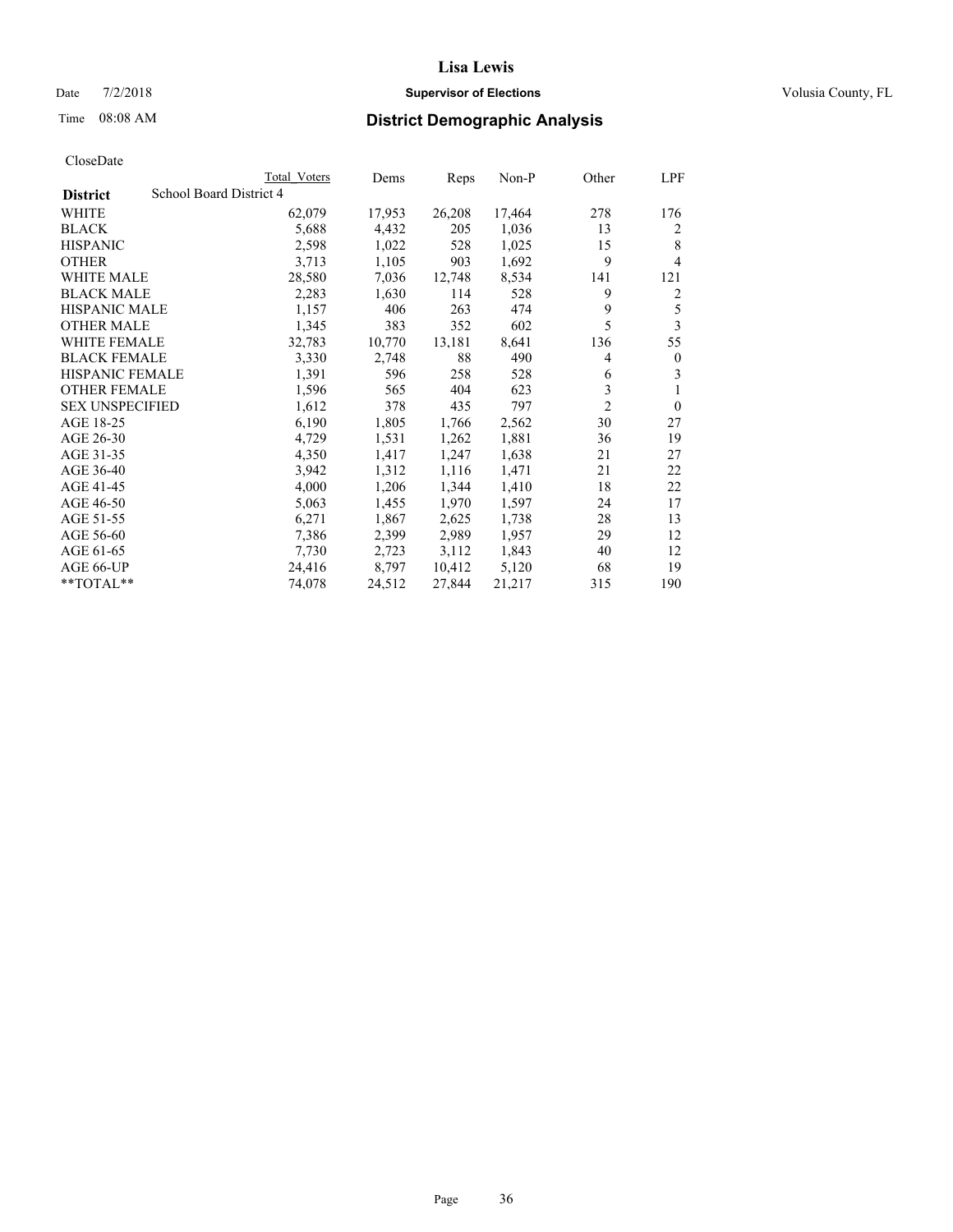## Date  $7/2/2018$  **Supervisor of Elections Supervisor of Elections** Volusia County, FL

| CloseDate |
|-----------|
|-----------|

|                        |                         | Total Voters | Dems   | Reps   | Non-P  | Other | LPF            |
|------------------------|-------------------------|--------------|--------|--------|--------|-------|----------------|
| <b>District</b>        | School Board District 5 |              |        |        |        |       |                |
| WHITE                  |                         | 41,096       | 11,209 | 16,718 | 12,865 | 158   | 146            |
| BLACK                  |                         | 6,263        | 4,617  | 278    | 1,354  | 13    | 1              |
| <b>HISPANIC</b>        |                         | 18,239       | 8,496  | 2,459  | 7,236  | 28    | 20             |
| OTHER                  |                         | 4,056        | 1,336  | 772    | 1,934  | 7     | 7              |
| <b>WHITE MALE</b>      |                         | 19,099       | 4,520  | 8,148  | 6,251  | 86    | 94             |
| <b>BLACK MALE</b>      |                         | 2,746        | 1,893  | 167    | 678    | 7     | 1              |
| <b>HISPANIC MALE</b>   |                         | 8,427        | 3,659  | 1,259  | 3,480  | 17    | 12             |
| OTHER MALE             |                         | 1,385        | 459    | 300    | 617    | 3     | 6              |
| WHITE FEMALE           |                         | 21,403       | 6,543  | 8,338  | 6,401  | 70    | 51             |
| <b>BLACK FEMALE</b>    |                         | 3,424        | 2,657  | 107    | 654    | 6     | $\mathbf{0}$   |
| <b>HISPANIC FEMALE</b> |                         | 9,517        | 4,707  | 1,175  | 3,617  | 11    | 7              |
| <b>OTHER FEMALE</b>    |                         | 1,759        | 690    | 337    | 728    | 3     | 1              |
| <b>SEX UNSPECIFIED</b> |                         | 1,893        | 529    | 396    | 963    | 3     | $\overline{2}$ |
| AGE 18-25              |                         | 7,637        | 2,372  | 1,457  | 3,757  | 30    | 21             |
| AGE 26-30              |                         | 5,989        | 1,987  | 1,351  | 2,607  | 16    | 28             |
| AGE 31-35              |                         | 5,608        | 1,858  | 1,290  | 2,419  | 16    | 25             |
| AGE 36-40              |                         | 5,420        | 1,878  | 1,218  | 2,277  | 24    | 23             |
| AGE 41-45              |                         | 5,473        | 1,901  | 1,437  | 2,099  | 20    | 16             |
| AGE 46-50              |                         | 5,818        | 2,033  | 1,842  | 1,908  | 21    | 14             |
| AGE 51-55              |                         | 6,600        | 2,314  | 2,235  | 2,014  | 17    | 20             |
| AGE 56-60              |                         | 6,768        | 2,490  | 2,433  | 1,820  | 17    | 8              |
| AGE 61-65              |                         | 5,941        | 2,409  | 2,026  | 1,480  | 14    | 12             |
| AGE 66-UP              |                         | 14,400       | 6,416  | 4,938  | 3,008  | 31    | 7              |
| $*$ $TOTAL**$          |                         | 69,654       | 25,658 | 20,227 | 23,389 | 206   | 174            |
|                        |                         |              |        |        |        |       |                |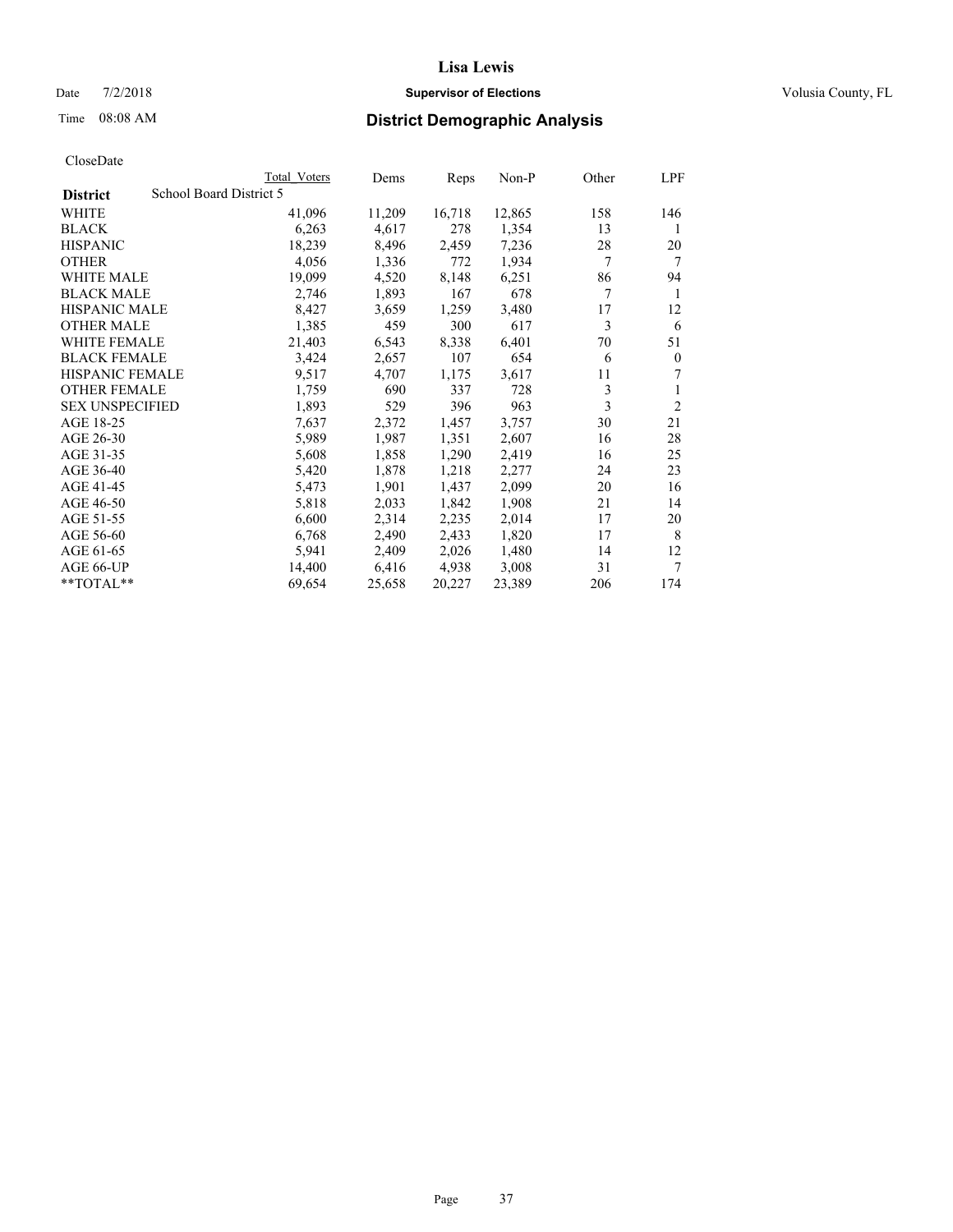## Date  $7/2/2018$  **Supervisor of Elections Supervisor of Elections** Volusia County, FL

# Time 08:08 AM **District Demographic Analysis**

|                        | Total Voters              | Dems   | Reps   | Non-P  | Other | LPF            |
|------------------------|---------------------------|--------|--------|--------|-------|----------------|
| <b>District</b>        | Florida Senate District 7 |        |        |        |       |                |
| WHITE                  | 105,082                   | 30,763 | 43,668 | 29,801 | 516   | 334            |
| <b>BLACK</b>           | 18,338                    | 14,524 | 526    | 3,252  | 30    | 6              |
| <b>HISPANIC</b>        | 5,426                     | 2,226  | 998    | 2,158  | 35    | 9              |
| <b>OTHER</b>           | 7,268                     | 2,345  | 1,559  | 3,331  | 23    | 10             |
| WHITE MALE             | 48,921                    | 12,238 | 21,481 | 14,710 | 265   | 227            |
| <b>BLACK MALE</b>      | 7,083                     | 5,243  | 287    | 1,537  | 13    | 3              |
| <b>HISPANIC MALE</b>   | 2,444                     | 891    | 503    | 1,024  | 21    | 5              |
| <b>OTHER MALE</b>      | 2,589                     | 804    | 628    | 1,140  | 12    | 5              |
| <b>WHITE FEMALE</b>    | 54,968                    | 18,258 | 21,731 | 14,626 | 247   | 106            |
| <b>BLACK FEMALE</b>    | 10,962                    | 9,055  | 234    | 1,653  | 17    | 3              |
| <b>HISPANIC FEMALE</b> | 2,870                     | 1,286  | 483    | 1,083  | 14    | 4              |
| <b>OTHER FEMALE</b>    | 3,095                     | 1,177  | 690    | 1,217  | 7     | 4              |
| <b>SEX UNSPECIFIED</b> | 3,181                     | 906    | 713    | 1,552  | 8     | $\overline{2}$ |
| AGE 18-25              | 14,181                    | 5,519  | 3,042  | 5,485  | 78    | 57             |
| AGE 26-30              | 9,572                     | 3,570  | 2,210  | 3,688  | 60    | 44             |
| AGE 31-35              | 8,296                     | 3,044  | 2,075  | 3,080  | 46    | 51             |
| AGE 36-40              | 7,382                     | 2,752  | 1,883  | 2,671  | 42    | 34             |
| AGE 41-45              | 7,143                     | 2,443  | 2,190  | 2,442  | 33    | 35             |
| AGE 46-50              | 8,969                     | 2,947  | 3,178  | 2,768  | 44    | 32             |
| AGE 51-55              | 11,276                    | 3,776  | 4,295  | 3,120  | 57    | 28             |
| AGE 56-60              | 13,259                    | 4,678  | 5,112  | 3,393  | 55    | 21             |
| AGE 61-65              | 13,651                    | 5,124  | 5,267  | 3,180  | 61    | 19             |
| AGE 66-UP              | 42,384                    | 16,005 | 17,498 | 8,715  | 128   | 38             |
| $*$ TOTAL $*$          | 136,114                   | 49,858 | 46,751 | 38,542 | 604   | 359            |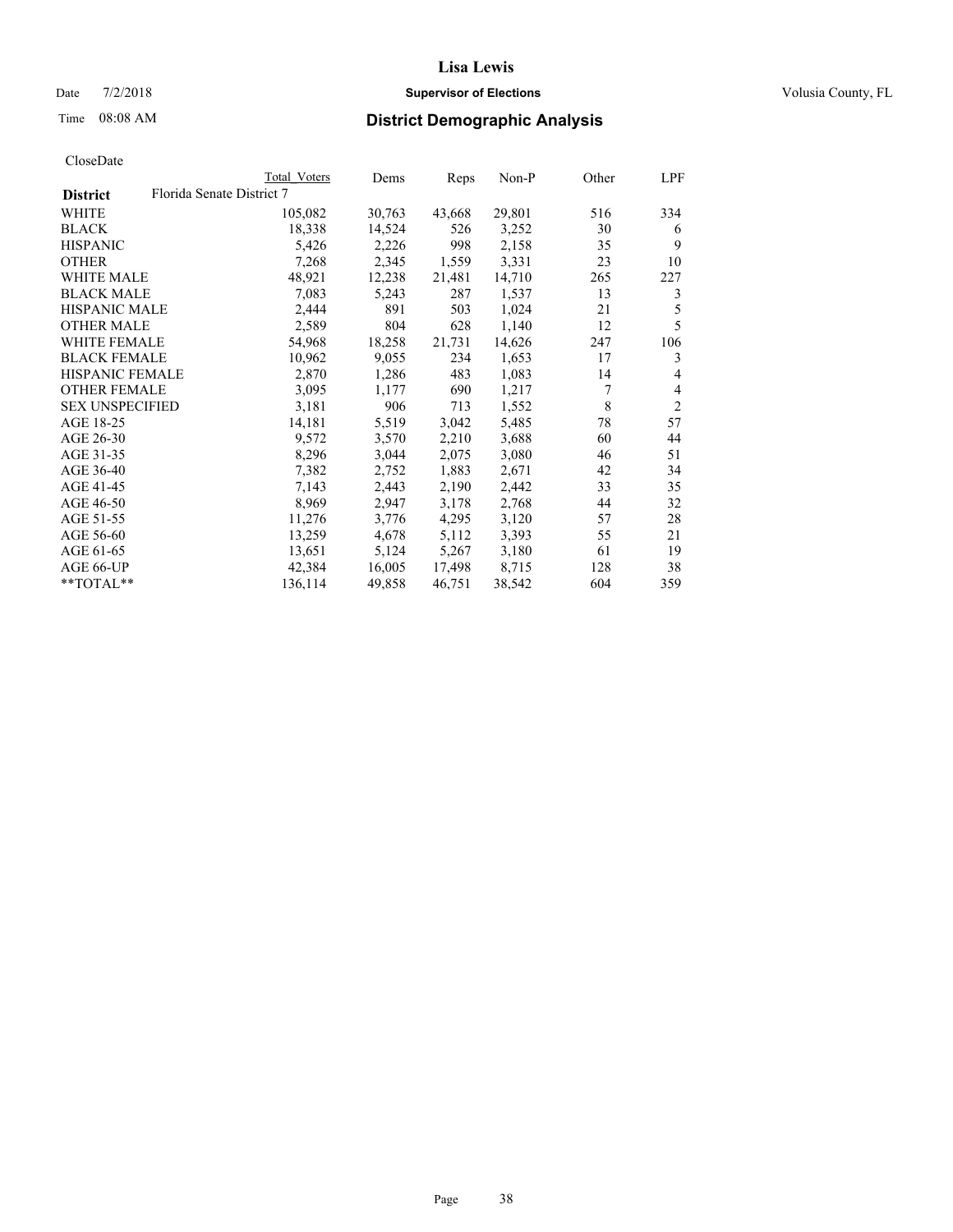## Date  $7/2/2018$  **Supervisor of Elections Supervisor of Elections** Volusia County, FL

# Time 08:08 AM **District Demographic Analysis**

|                                              | Total Voters | Dems   | Reps   | Non-P  | Other          | LPF            |
|----------------------------------------------|--------------|--------|--------|--------|----------------|----------------|
| Florida Senate District 9<br><b>District</b> |              |        |        |        |                |                |
| WHITE                                        | 27,514       | 6,877  | 12,597 | 7,848  | 106            | 86             |
| <b>BLACK</b>                                 | 1,500        | 1,126  | 67     | 305    | 2              | $\mathbf{0}$   |
| <b>HISPANIC</b>                              | 3,754        | 1,539  | 692    | 1,507  | 9              |                |
| <b>OTHER</b>                                 | 1,750        | 522    | 440    | 779    | 7              | $\overline{2}$ |
| WHITE MALE                                   | 12,646       | 2,598  | 6,118  | 3,807  | 56             | 67             |
| <b>BLACK MALE</b>                            | 632          | 438    | 27     | 166    |                | $\bf{0}$       |
| <b>HISPANIC MALE</b>                         | 1,656        | 607    | 363    | 676    | 7              | 3              |
| <b>OTHER MALE</b>                            | 613          | 189    | 164    | 254    | $\overline{4}$ | $\overline{2}$ |
| WHITE FEMALE                                 | 14,504       | 4,208  | 6,325  | 3,903  | 50             | 18             |
| <b>BLACK FEMALE</b>                          | 843          | 672    | 38     | 132    |                | $\theta$       |
| <b>HISPANIC FEMALE</b>                       | 2,033        | 905    | 322    | 800    | $\overline{c}$ | 4              |
| <b>OTHER FEMALE</b>                          | 754          | 276    | 192    | 283    | 3              | $\mathbf{0}$   |
| <b>SEX UNSPECIFIED</b>                       | 836          | 171    | 246    | 418    | $\mathbf{0}$   | 1              |
| AGE 18-25                                    | 3,101        | 776    | 853    | 1,440  | 18             | 14             |
| AGE 26-30                                    | 2,297        | 603    | 738    | 941    | 9              | 6              |
| AGE 31-35                                    | 2,260        | 585    | 725    | 922    | 11             | 17             |
| AGE 36-40                                    | 2,312        | 610    | 770    | 905    | 8              | 19             |
| AGE 41-45                                    | 2,243        | 630    | 791    | 807    | 5              | 10             |
| AGE 46-50                                    | 2,749        | 758    | 1,120  | 847    | 15             | 9              |
| AGE 51-55                                    | 3,094        | 806    | 1,361  | 909    | 12             | 6              |
| AGE 56-60                                    | 3,368        | 951    | 1,524  | 870    | 17             | 6              |
| AGE 61-65                                    | 3,144        | 975    | 1,387  | 772    | 9              | 1              |
| AGE 66-UP                                    | 9,950        | 3,370  | 4,527  | 2,026  | 20             | 7              |
| **TOTAL**                                    | 34,518       | 10,064 | 13,796 | 10,439 | 124            | 95             |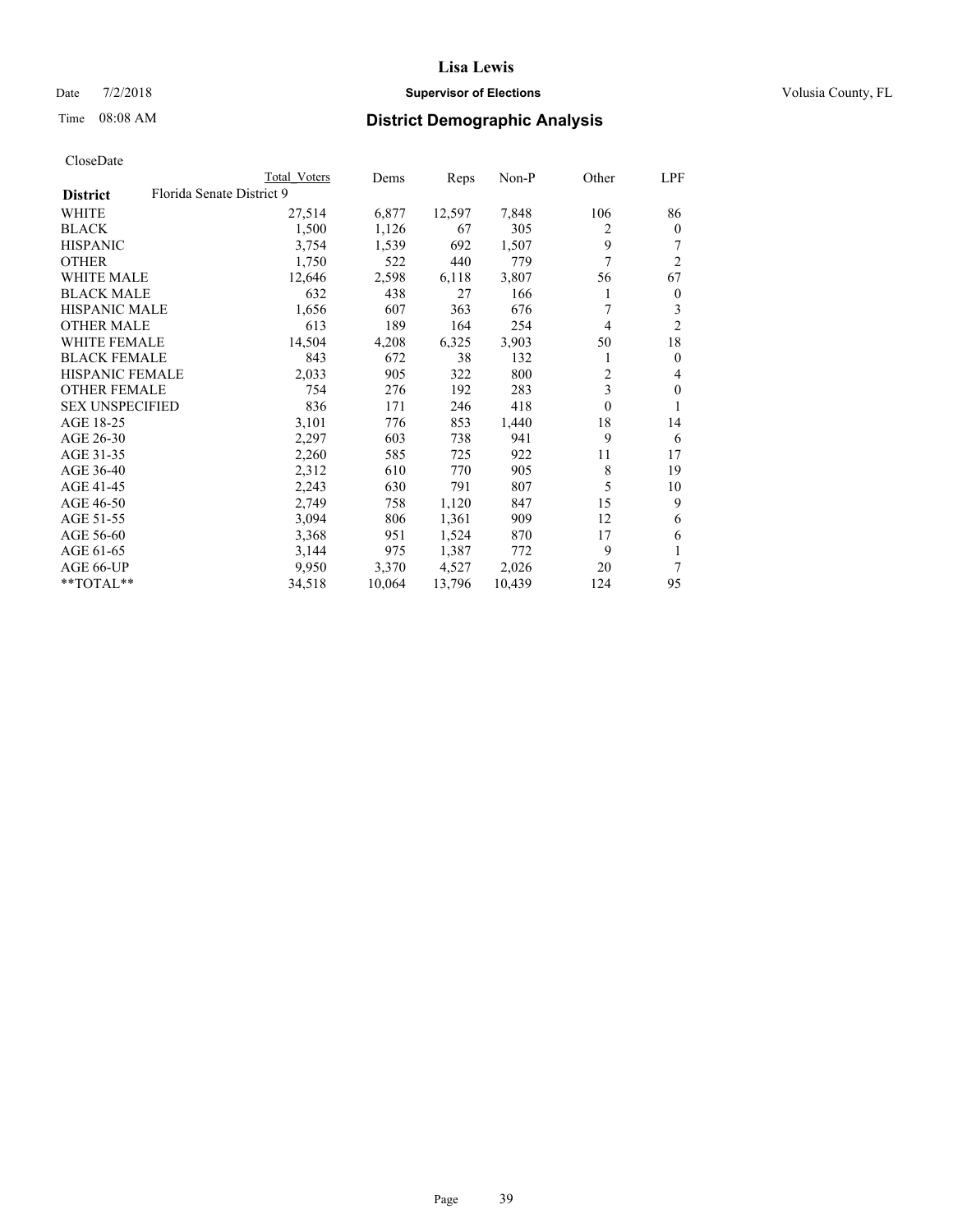## Date  $7/2/2018$  **Supervisor of Elections Supervisor of Elections** Volusia County, FL

|                        | Total Voters               | Dems   | Reps   | Non-P  | Other | LPF |
|------------------------|----------------------------|--------|--------|--------|-------|-----|
| <b>District</b>        | Florida Senate District 14 |        |        |        |       |     |
| WHITE                  | 156,311                    | 44,261 | 65,314 | 45,532 | 716   | 488 |
| BLACK                  | 12,964                     | 9,871  | 525    | 2,533  | 28    | 7   |
| <b>HISPANIC</b>        | 23,042                     | 10,333 | 3,494  | 9,127  | 52    | 36  |
| OTHER                  | 9,798                      | 3,083  | 2,126  | 4,548  | 19    | 22  |
| WHITE MALE             | 71,877                     | 17,445 | 31,743 | 22,014 | 360   | 315 |
| <b>BLACK MALE</b>      | 5,452                      | 3,899  | 285    | 1,245  | 18    | 5   |
| HISPANIC MALE          | 10,507                     | 4,390  | 1,736  | 4,331  | 30    | 20  |
| <b>OTHER MALE</b>      | 3,461                      | 1,078  | 859    | 1,499  | 9     | 16  |
| <b>WHITE FEMALE</b>    | 82,459                     | 26,304 | 32,814 | 22,827 | 351   | 163 |
| <b>BLACK FEMALE</b>    | 7,323                      | 5,831  | 233    | 1,248  | 10    | 1   |
| HISPANIC FEMALE        | 12,142                     | 5,770  | 1,716  | 4,620  | 21    | 15  |
| <b>OTHER FEMALE</b>    | 4,195                      | 1,562  | 924    | 1,695  | 8     | 6   |
| <b>SEX UNSPECIFIED</b> | 4,697                      | 1,268  | 1,149  | 2,260  | 8     | 12  |
| AGE 18-25              | 18,602                     | 5,477  | 4,440  | 8,483  | 120   | 82  |
| AGE 26-30              | 14,188                     | 4,390  | 3,651  | 6,012  | 59    | 76  |
| AGE 31-35              | 13,317                     | 4,163  | 3,471  | 5,549  | 58    | 76  |
| AGE 36-40              | 13,134                     | 4,175  | 3,618  | 5,225  | 53    | 63  |
| AGE 41-45              | 13,107                     | 4,065  | 4,066  | 4,853  | 59    | 64  |
| AGE 46-50              | 14,881                     | 4,604  | 5,459  | 4,722  | 56    | 40  |
| AGE 51-55              | 17,187                     | 5,380  | 6,719  | 4,981  | 62    | 45  |
| AGE 56-60              | 19,699                     | 6,530  | 8,038  | 5,023  | 78    | 30  |
| AGE 61-65              | 19,440                     | 7,136  | 7,581  | 4,616  | 80    | 27  |
| AGE 66-UP              | 58,560                     | 21,628 | 24,416 | 12,276 | 190   | 50  |
| **TOTAL**              | 202,115                    | 67,548 | 71,459 | 61,740 | 815   | 553 |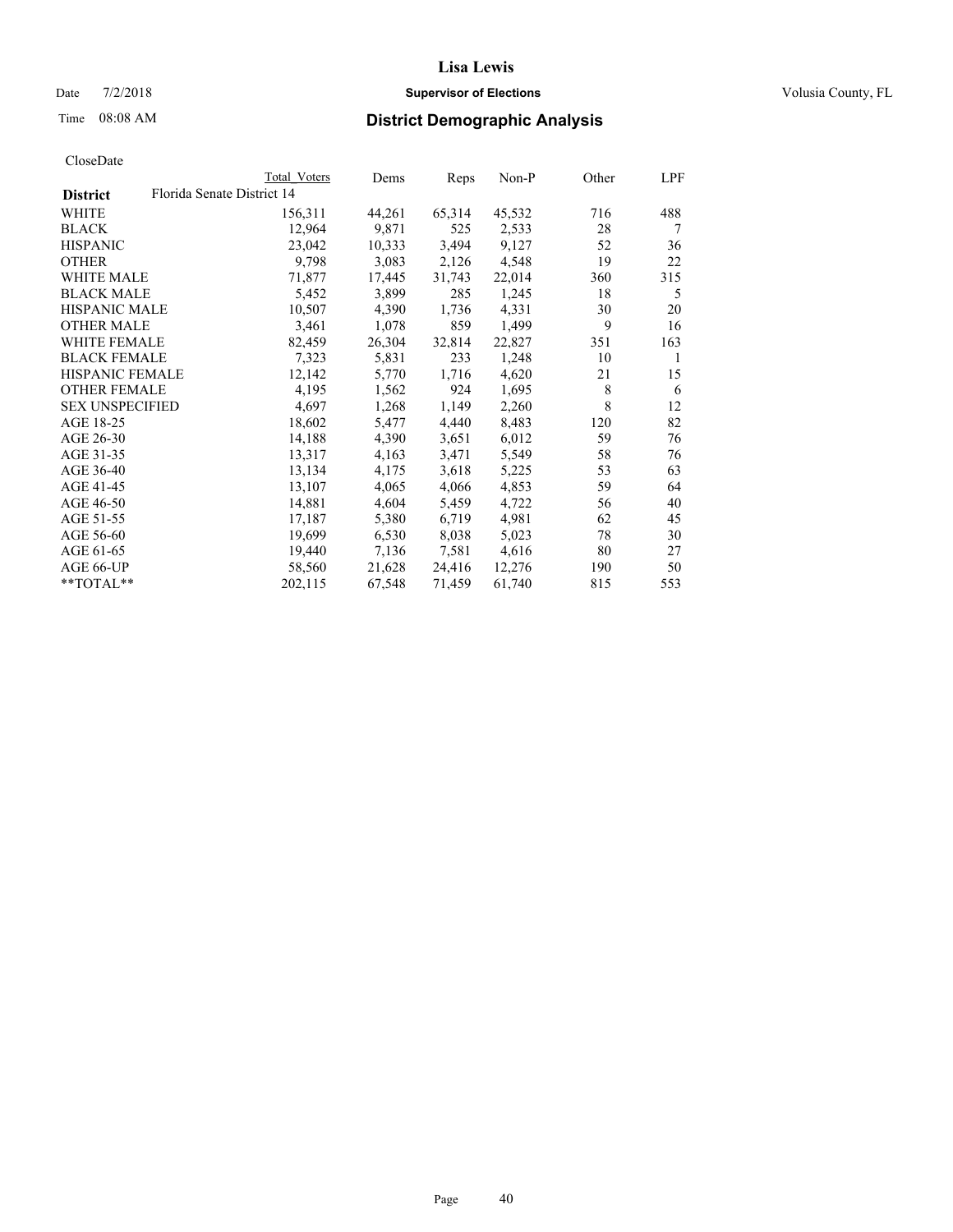## Date  $7/2/2018$  **Supervisor of Elections Supervisor of Elections** Volusia County, FL

# Time 08:08 AM **District Demographic Analysis**

|                                         | Total Voters | Dems  | Reps  | $Non-P$ | Other          | LPF      |
|-----------------------------------------|--------------|-------|-------|---------|----------------|----------|
| Daytona Beach Zone 1<br><b>District</b> |              |       |       |         |                |          |
| WHITE                                   | 5,155        | 1,609 | 1,898 | 1,608   | 28             | 12       |
| <b>BLACK</b>                            | 1,239        | 969   | 34    | 231     | 4              | 1        |
| <b>HISPANIC</b>                         | 309          | 130   | 53    | 123     | 3              | 0        |
| <b>OTHER</b>                            | 437          | 136   | 80    | 216     | 4              | 1        |
| <b>WHITE MALE</b>                       | 2,507        | 673   | 982   | 826     | 17             | 9        |
| <b>BLACK MALE</b>                       | 505          | 361   | 22    | 119     | 2              |          |
| <b>HISPANIC MALE</b>                    | 139          | 45    | 28    | 63      | 3              | $\theta$ |
| <b>OTHER MALE</b>                       | 155          | 53    | 33    | 67      | $\overline{2}$ | $\theta$ |
| <b>WHITE FEMALE</b>                     | 2,583        | 911   | 898   | 760     | 11             | 3        |
| <b>BLACK FEMALE</b>                     | 717          | 597   | 12    | 106     | 2              | $\theta$ |
| <b>HISPANIC FEMALE</b>                  | 165          | 83    | 25    | 57      | $\theta$       | $\theta$ |
| <b>OTHER FEMALE</b>                     | 187          | 68    | 38    | 79      | 1              | 1        |
| <b>SEX UNSPECIFIED</b>                  | 182          | 53    | 27    | 101     | 1              | 0        |
| AGE 18-25                               | 857          | 340   | 157   | 349     | 9              | 2        |
| AGE 26-30                               | 637          | 262   | 124   | 247     | 1              | 3        |
| AGE 31-35                               | 460          | 181   | 83    | 189     | 4              | 3        |
| AGE 36-40                               | 390          | 172   | 83    | 129     | 5              |          |
| AGE 41-45                               | 364          | 143   | 93    | 126     | 1              | 1        |
| AGE 46-50                               | 499          | 179   | 152   | 164     | 3              |          |
| AGE 51-55                               | 622          | 238   | 195   | 186     | 2              | 1        |
| AGE 56-60                               | 664          | 255   | 232   | 173     | 3              | 1        |
| AGE 61-65                               | 685          | 284   | 228   | 170     | 3              | 0        |
| AGE 66-UP                               | 1,962        | 790   | 718   | 445     | 8              | 1        |
| **TOTAL**                               | 7,140        | 2,844 | 2,065 | 2,178   | 39             | 14       |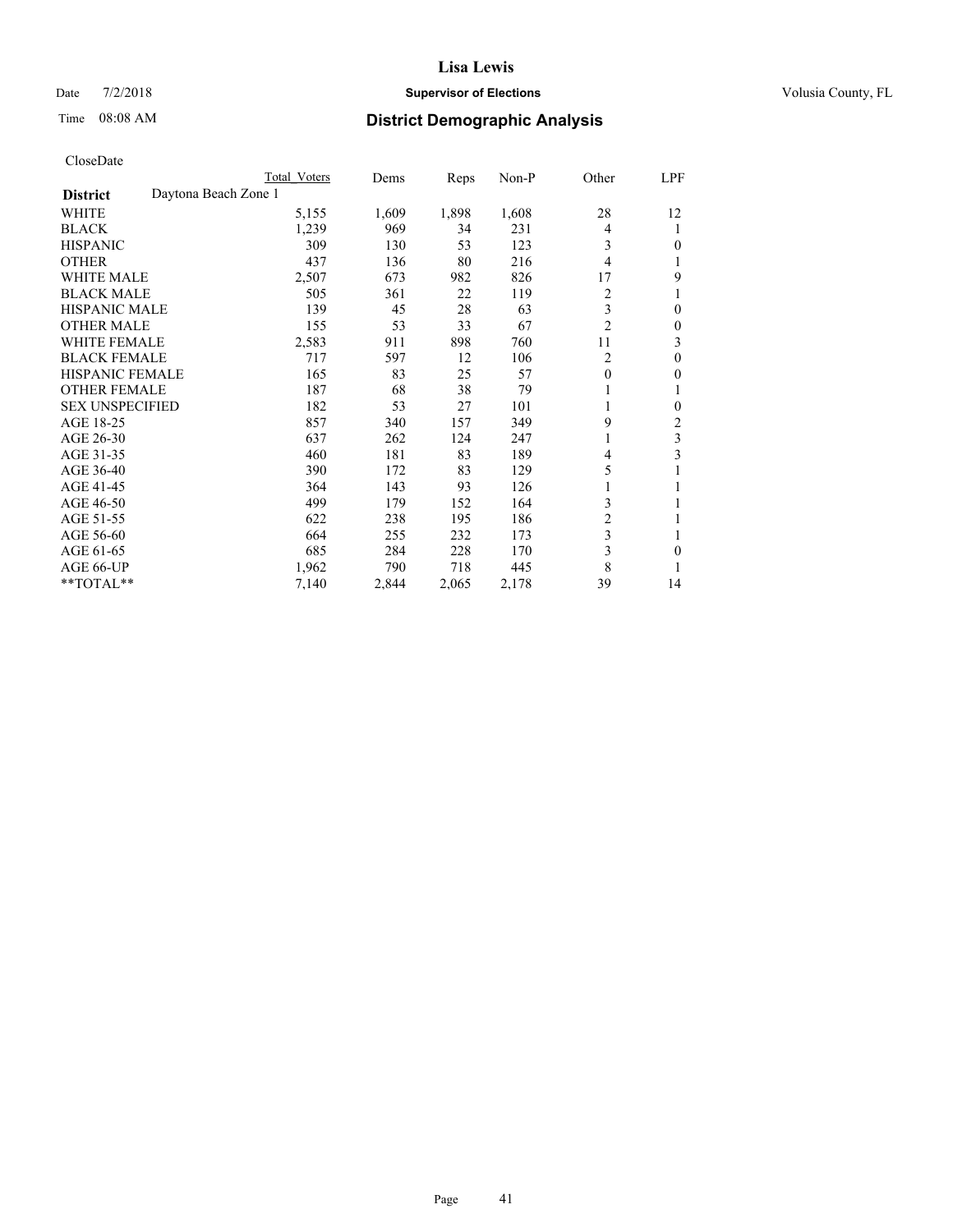## Date  $7/2/2018$  **Supervisor of Elections Supervisor of Elections** Volusia County, FL

# Time 08:08 AM **District Demographic Analysis**

|                                         | Total Voters | Dems  | Reps  | $Non-P$ | Other          | LPF              |
|-----------------------------------------|--------------|-------|-------|---------|----------------|------------------|
| Daytona Beach Zone 2<br><b>District</b> |              |       |       |         |                |                  |
| WHITE                                   | 4,616        | 1,557 | 1,653 | 1,360   | 27             | 19               |
| <b>BLACK</b>                            | 1,522        | 1,198 | 47    | 276     |                | 0                |
| <b>HISPANIC</b>                         | 249          | 119   | 35    | 95      | $\theta$       | 0                |
| <b>OTHER</b>                            | 394          | 147   | 71    | 173     | $\overline{c}$ |                  |
| <b>WHITE MALE</b>                       | 2,223        | 680   | 847   | 672     | 11             | 13               |
| <b>BLACK MALE</b>                       | 605          | 440   | 25    | 140     | $\theta$       | 0                |
| <b>HISPANIC MALE</b>                    | 107          | 58    | 15    | 34      | $\theta$       | 0                |
| <b>OTHER MALE</b>                       | 143          | 46    | 37    | 57      | $\overline{c}$ |                  |
| <b>WHITE FEMALE</b>                     | 2,324        | 855   | 783   | 667     | 14             | 5                |
| <b>BLACK FEMALE</b>                     | 902          | 747   | 22    | 132     | 1              | 0                |
| <b>HISPANIC FEMALE</b>                  | 137          | 58    | 19    | 60      | $\theta$       | 0                |
| <b>OTHER FEMALE</b>                     | 176          | 84    | 29    | 63      | $\theta$       | 0                |
| <b>SEX UNSPECIFIED</b>                  | 164          | 53    | 29    | 79      | $\overline{c}$ | 1                |
| AGE 18-25                               | 682          | 294   | 116   | 265     | $\overline{4}$ | 3                |
| AGE 26-30                               | 520          | 239   | 85    | 188     | 5              | 3                |
| AGE 31-35                               | 423          | 189   | 79    | 151     | 3              | 1                |
| AGE 36-40                               | 379          | 179   | 63    | 135     | $\mathbf{0}$   | 2                |
| AGE 41-45                               | 379          | 164   | 81    | 129     | 3              | 2                |
| AGE 46-50                               | 466          | 191   | 123   | 149     |                | $\overline{c}$   |
| AGE 51-55                               | 609          | 238   | 175   | 190     | 6              | $\boldsymbol{0}$ |
| AGE 56-60                               | 746          | 327   | 250   | 164     | $\overline{2}$ | 3                |
| AGE 61-65                               | 711          | 319   | 204   | 185     | $\overline{c}$ |                  |
| AGE 66-UP                               | 1,866        | 881   | 630   | 348     | $\overline{4}$ | 3                |
| **TOTAL**                               | 6,781        | 3,021 | 1,806 | 1,904   | 30             | 20               |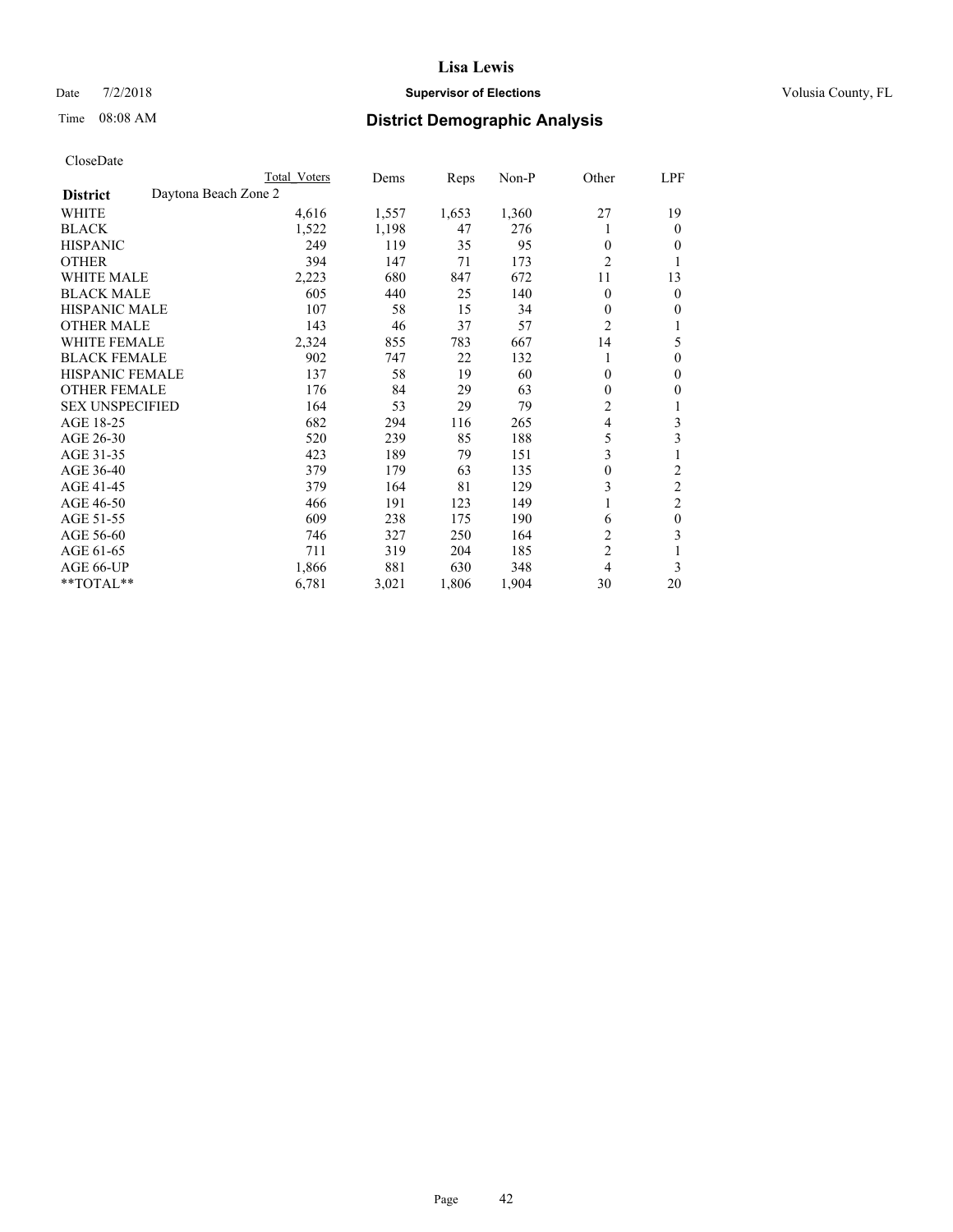## Date  $7/2/2018$  **Supervisor of Elections Supervisor of Elections** Volusia County, FL

# Time 08:08 AM **District Demographic Analysis**

|                        |                      | Total Voters | Dems  | Reps  | Non-P | Other          | LPF            |
|------------------------|----------------------|--------------|-------|-------|-------|----------------|----------------|
| <b>District</b>        | Daytona Beach Zone 3 |              |       |       |       |                |                |
| WHITE                  |                      | 4,030        | 1,345 | 1,292 | 1,343 | 30             | 20             |
| <b>BLACK</b>           |                      | 2,225        | 1,787 | 46    | 390   | 2              | $\mathbf{0}$   |
| <b>HISPANIC</b>        |                      | 301          | 149   | 49    | 97    | 4              | 2              |
| <b>OTHER</b>           |                      | 587          | 225   | 57    | 301   | 4              | $\theta$       |
| <b>WHITE MALE</b>      |                      | 2,066        | 574   | 713   | 754   | 14             | 11             |
| <b>BLACK MALE</b>      |                      | 801          | 619   | 21    | 160   |                | $\mathbf{0}$   |
| <b>HISPANIC MALE</b>   |                      | 135          | 57    | 28    | 47    | $\overline{2}$ | 1              |
| <b>OTHER MALE</b>      |                      | 186          | 79    | 24    | 81    | $\overline{c}$ | $\mathbf{0}$   |
| <b>WHITE FEMALE</b>    |                      | 1,924        | 761   | 568   | 570   | 16             | 9              |
| <b>BLACK FEMALE</b>    |                      | 1,352        | 1,112 | 25    | 214   |                | $\theta$       |
| <b>HISPANIC FEMALE</b> |                      | 157          | 88    | 20    | 46    | $\overline{2}$ | 1              |
| <b>OTHER FEMALE</b>    |                      | 222          | 102   | 21    | 97    | $\overline{2}$ | $\theta$       |
| <b>SEX UNSPECIFIED</b> |                      | 300          | 114   | 24    | 162   | $\theta$       | $\theta$       |
| AGE 18-25              |                      | 1,982        | 1,316 | 95    | 565   | $\overline{2}$ | 4              |
| AGE 26-30              |                      | 538          | 270   | 72    | 190   | 4              | $\overline{2}$ |
| AGE 31-35              |                      | 373          | 147   | 64    | 156   | 4              | $\overline{c}$ |
| AGE 36-40              |                      | 354          | 143   | 65    | 140   | 5              | 1              |
| AGE 41-45              |                      | 324          | 131   | 62    | 128   | $\overline{c}$ | 1              |
| AGE 46-50              |                      | 363          | 148   | 82    | 129   | 1              | 3              |
| AGE 51-55              |                      | 479          | 172   | 141   | 158   | 6              | $\overline{c}$ |
| AGE 56-60              |                      | 579          | 227   | 168   | 177   | 5              | $\overline{c}$ |
| AGE 61-65              |                      | 591          | 260   | 196   | 129   | 3              | 3              |
| AGE 66-UP              |                      | 1,560        | 692   | 499   | 359   | 8              | $\overline{2}$ |
| **TOTAL**              |                      | 7,143        | 3,506 | 1,444 | 2,131 | 40             | 22             |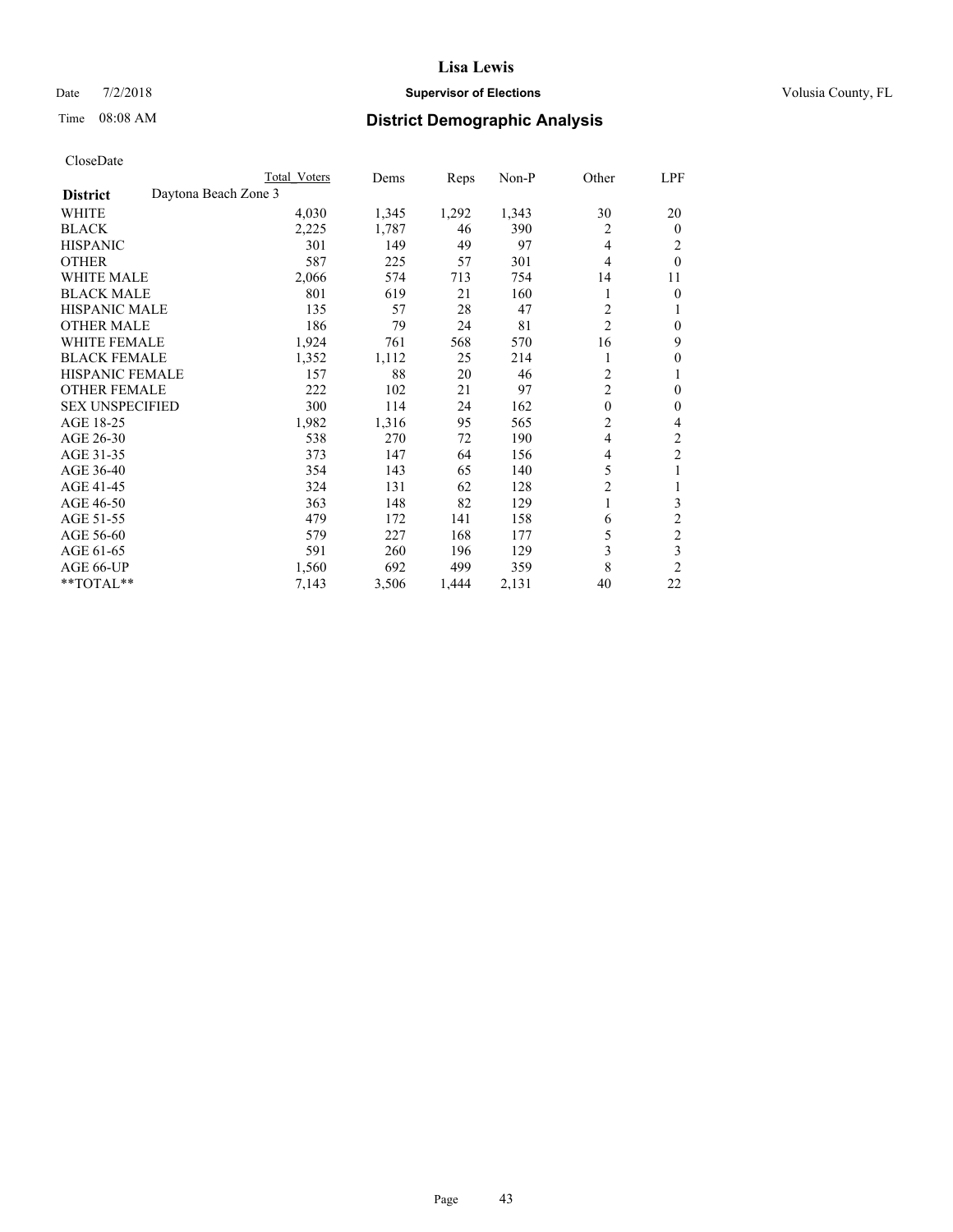## Date  $7/2/2018$  **Supervisor of Elections Supervisor of Elections** Volusia County, FL

# Time 08:08 AM **District Demographic Analysis**

|                        |                      | Total Voters | Dems  | Reps  | Non-P | Other          | LPF            |
|------------------------|----------------------|--------------|-------|-------|-------|----------------|----------------|
| <b>District</b>        | Daytona Beach Zone 4 |              |       |       |       |                |                |
| WHITE                  |                      | 6,825        | 1,795 | 3,036 | 1,928 | 44             | 22             |
| <b>BLACK</b>           |                      | 1,163        | 865   | 41    | 254   | 3              | $\mathbf{0}$   |
| <b>HISPANIC</b>        |                      | 419          | 175   | 81    | 160   | 2              | 1              |
| <b>OTHER</b>           |                      | 559          | 157   | 123   | 276   | $\overline{2}$ |                |
| <b>WHITE MALE</b>      |                      | 3,198        | 699   | 1,488 | 973   | 25             | 13             |
| <b>BLACK MALE</b>      |                      | 471          | 318   | 28    | 124   |                | $\mathbf{0}$   |
| <b>HISPANIC MALE</b>   |                      | 174          | 65    | 43    | 66    | $\theta$       | $\mathbf{0}$   |
| <b>OTHER MALE</b>      |                      | 207          | 51    | 50    | 105   | 1              | $\mathbf{0}$   |
| <b>WHITE FEMALE</b>    |                      | 3,569        | 1,079 | 1,529 | 933   | 19             | 9              |
| <b>BLACK FEMALE</b>    |                      | 674          | 532   | 13    | 127   | $\overline{c}$ | $\theta$       |
| <b>HISPANIC FEMALE</b> |                      | 239          | 108   | 37    | 91    | $\overline{2}$ | 1              |
| <b>OTHER FEMALE</b>    |                      | 269          | 86    | 55    | 126   | 1              | 1              |
| <b>SEX UNSPECIFIED</b> |                      | 164          | 54    | 37    | 73    | $\theta$       | $\theta$       |
| AGE 18-25              |                      | 944          | 342   | 224   | 367   | 6              | 5              |
| AGE 26-30              |                      | 775          | 251   | 196   | 321   | 6              | 1              |
| AGE 31-35              |                      | 642          | 220   | 166   | 248   | 5              | 3              |
| AGE 36-40              |                      | 549          | 208   | 144   | 189   | 3              | 5              |
| AGE 41-45              |                      | 479          | 169   | 160   | 144   | 3              | 3              |
| AGE 46-50              |                      | 539          | 161   | 207   | 165   | 4              | $\overline{2}$ |
| AGE 51-55              |                      | 601          | 192   | 230   | 170   | 7              | $\overline{c}$ |
| AGE 56-60              |                      | 733          | 240   | 301   | 190   | $\overline{c}$ | $\theta$       |
| AGE 61-65              |                      | 799          | 278   | 317   | 200   | 3              | 1              |
| AGE 66-UP              |                      | 2,905        | 931   | 1,336 | 624   | 12             | $\overline{2}$ |
| **TOTAL**              |                      | 8,966        | 2,992 | 3,281 | 2,618 | 51             | 24             |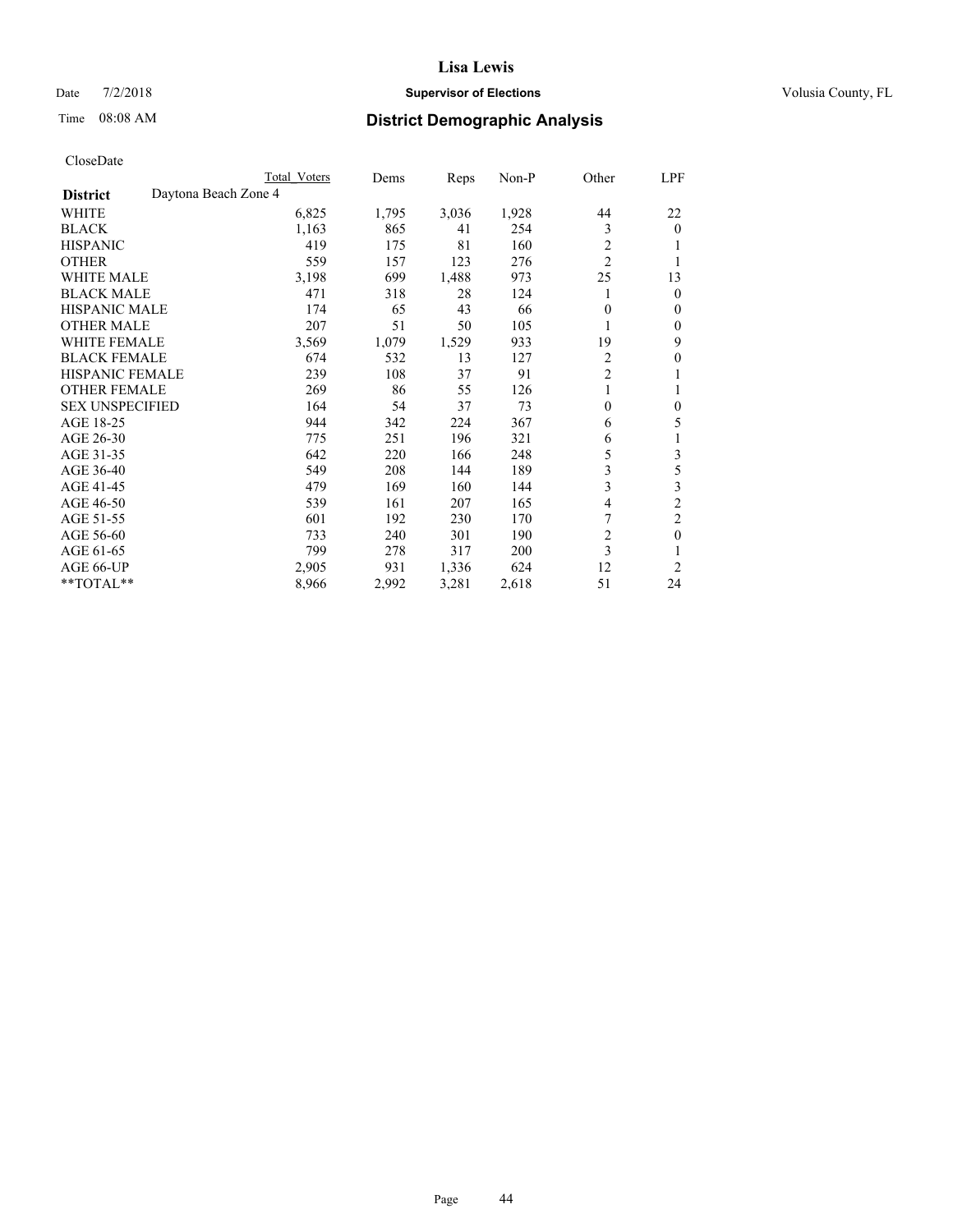## Date  $7/2/2018$  **Supervisor of Elections Supervisor of Elections** Volusia County, FL

# Time 08:08 AM **District Demographic Analysis**

| Total Voters         | Dems  | Reps  | $Non-P$ | Other          | <u>LPF</u>       |
|----------------------|-------|-------|---------|----------------|------------------|
| Daytona Beach Zone 5 |       |       |         |                |                  |
| 2,708                | 839   | 939   | 894     | 24             | 12               |
| 4,249                | 3,506 | 89    | 647     | 6              | 1                |
| 377                  | 156   | 64    | 153     | 4              | 0                |
| 491                  | 222   | 53    | 214     | $\theta$       | $\overline{2}$   |
| 1,253                | 328   | 487   | 420     | 9              | 9                |
| 1,561                | 1,221 | 49    | 286     | 5              | $\mathbf{0}$     |
| 172                  | 59    | 37    | 74      | $\overline{2}$ | 0                |
| 171                  | 80    | 15    | 75      | $\theta$       |                  |
| 1,424                | 505   | 443   | 458     | 15             | 3                |
| 2,630                | 2,238 | 39    | 351     | 1              |                  |
| 202                  | 95    | 27    | 78      | $\overline{c}$ | $\Omega$         |
| 201                  | 100   | 26    | 75      | $\Omega$       | 0                |
| 211                  | 97    | 22    | 91      | $\mathbf{0}$   |                  |
| 1,170                | 633   | 119   | 404     | 9              | 5                |
| 971                  | 509   | 127   | 327     | 6              | $\overline{c}$   |
| 717                  | 410   | 92    | 209     | 3              | 3                |
| 564                  | 336   | 74    | 152     | $\mathbf{0}$   | $\overline{2}$   |
| 532                  | 311   | 76    | 143     | $\overline{2}$ | $\boldsymbol{0}$ |
| 548                  | 329   | 89    | 123     | 4              | 3                |
| 642                  | 423   | 99    | 120     | $\mathbf{0}$   | $\theta$         |
| 634                  | 405   | 101   | 125     | 3              | 0                |
| 591                  | 400   | 97    | 92      | $\overline{2}$ | 0                |
| 1,456                | 967   | 271   | 213     | 5              | 0                |
| 7,825                | 4,723 | 1,145 | 1,908   | 34             | 15               |
|                      |       |       |         |                |                  |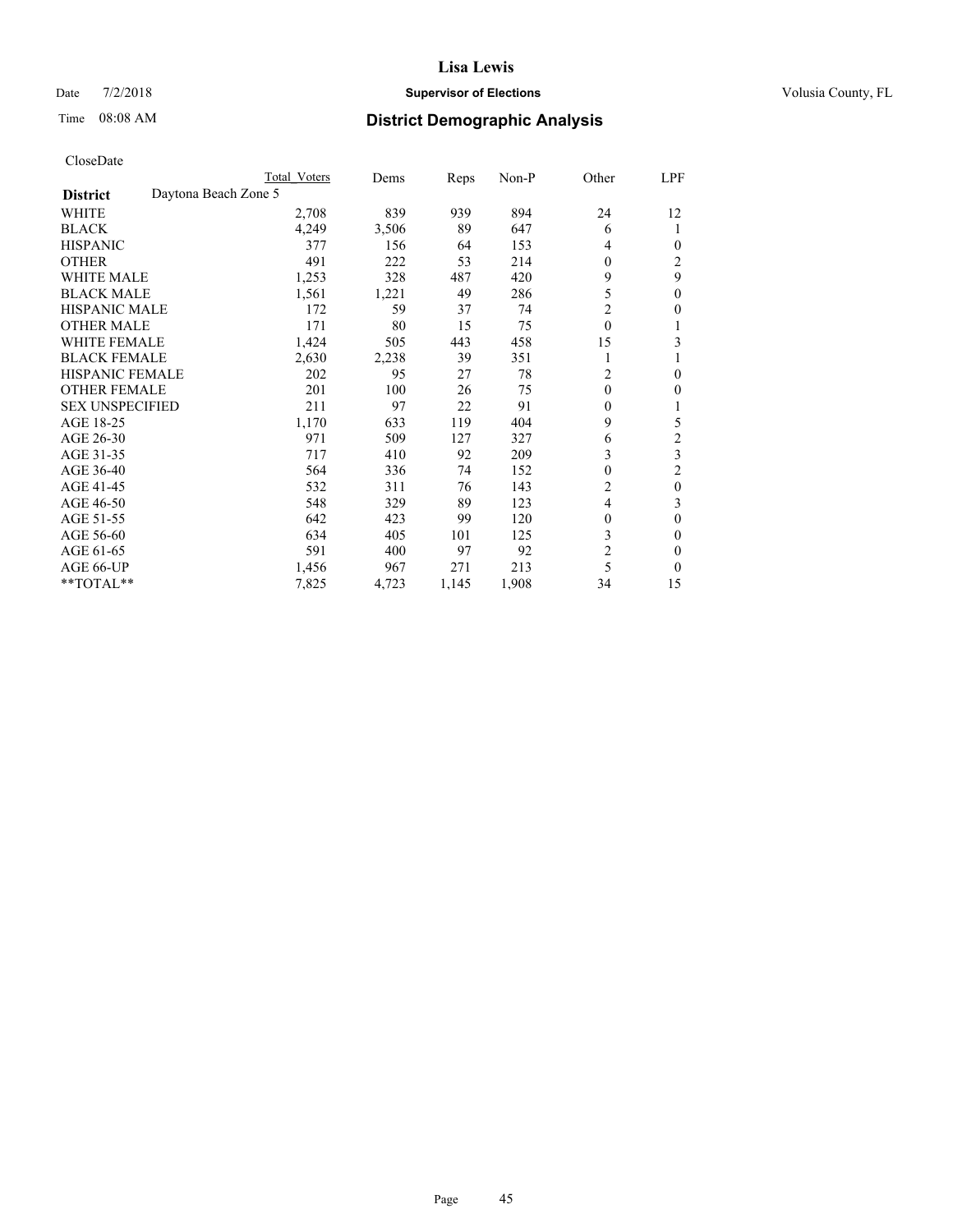## Date  $7/2/2018$  **Supervisor of Elections Supervisor of Elections** Volusia County, FL

# Time 08:08 AM **District Demographic Analysis**

|                        |                      | Total Voters | Dems  | Reps | Non-P | Other        | LPF            |
|------------------------|----------------------|--------------|-------|------|-------|--------------|----------------|
| <b>District</b>        | Daytona Beach Zone 6 |              |       |      |       |              |                |
| WHITE                  |                      | 1,419        | 477   | 436  | 486   | 9            | 11             |
| <b>BLACK</b>           |                      | 3,745        | 3,075 | 93   | 573   | 3            |                |
| <b>HISPANIC</b>        |                      | 287          | 136   | 24   | 125   | 2            | $\Omega$       |
| <b>OTHER</b>           |                      | 408          | 197   | 37   | 173   | $\mathbf{1}$ | 0              |
| WHITE MALE             |                      | 677          | 184   | 244  | 236   |              | 6              |
| <b>BLACK MALE</b>      |                      | 1,425        | 1,114 | 47   | 264   | $\theta$     | $\Omega$       |
| <b>HISPANIC MALE</b>   |                      | 155          | 67    | 15   | 71    | 2            | $\mathbf{0}$   |
| <b>OTHER MALE</b>      |                      | 143          | 65    | 23   | 55    | $\theta$     | 0              |
| <b>WHITE FEMALE</b>    |                      | 723          | 288   | 183  | 245   | 2            | 5              |
| <b>BLACK FEMALE</b>    |                      | 2,261        | 1,912 | 45   | 300   | 3            |                |
| <b>HISPANIC FEMALE</b> |                      | 128          | 66    | 9    | 53    | $\theta$     | 0              |
| <b>OTHER FEMALE</b>    |                      | 157          | 94    | 11   | 52    | $\theta$     | 0              |
| <b>SEX UNSPECIFIED</b> |                      | 190          | 95    | 13   | 81    |              | $\mathbf{0}$   |
| AGE 18-25              |                      | 1,173        | 648   | 124  | 391   | 5            | 5              |
| AGE 26-30              |                      | 620          | 422   | 34   | 161   | 1            | 2              |
| AGE 31-35              |                      | 556          | 346   | 53   | 152   | 3            | $\overline{c}$ |
| AGE 36-40              |                      | 450          | 281   | 37   | 131   | 1            | $\theta$       |
| AGE 41-45              |                      | 335          | 211   | 31   | 93    | $\theta$     | 0              |
| AGE 46-50              |                      | 385          | 257   | 49   | 77    | 2            | 0              |
| AGE 51-55              |                      | 439          | 311   | 36   | 89    | 1            | 2              |
| AGE 56-60              |                      | 490          | 321   | 68   | 100   | $\theta$     |                |
| AGE 61-65              |                      | 426          | 303   | 51   | 71    |              | 0              |
| AGE 66-UP              |                      | 985          | 785   | 107  | 92    |              | 0              |
| **TOTAL**              |                      | 5,859        | 3,885 | 590  | 1,357 | 15           | 12             |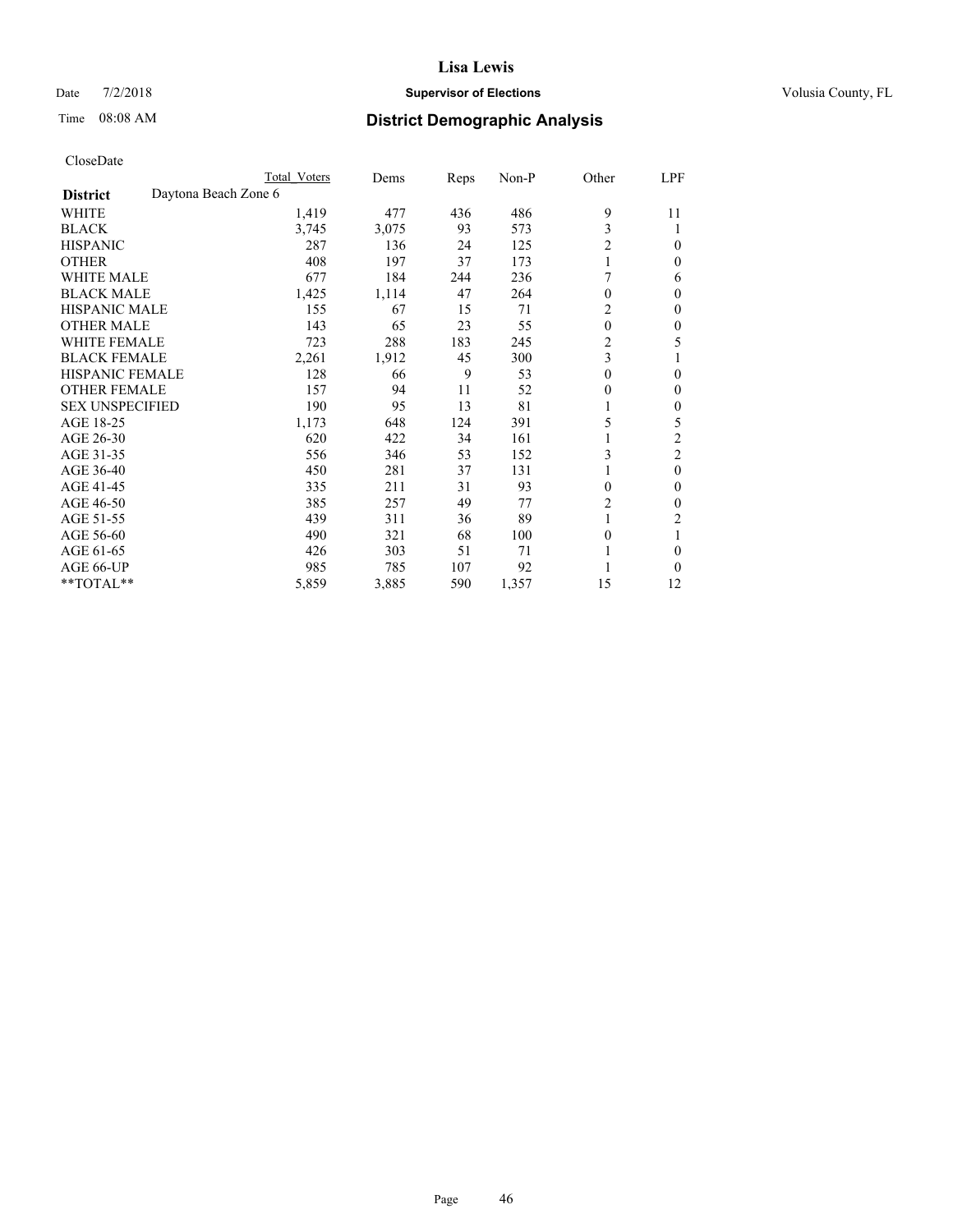## Date  $7/2/2018$  **Supervisor of Elections Supervisor of Elections** Volusia County, FL

# Time 08:08 AM **District Demographic Analysis**

|                        | Total Voters         | Dems  | Reps  | Non-P | Other          | LPF            |
|------------------------|----------------------|-------|-------|-------|----------------|----------------|
| <b>District</b>        | Daytona Beach Shores |       |       |       |                |                |
| WHITE                  | 4,096                | 948   | 2,022 | 1,091 | 22             | 13             |
| <b>BLACK</b>           | 74                   | 41    | 4     | 27    |                | 1              |
| <b>HISPANIC</b>        | 123                  | 40    | 43    | 39    |                | $\theta$       |
| <b>OTHER</b>           | 256                  | 66    | 82    | 107   | $\theta$       |                |
| <b>WHITE MALE</b>      | 1,957                | 392   | 980   | 561   | 14             | 10             |
| <b>BLACK MALE</b>      | 35                   | 19    | 1     | 15    | $\theta$       | $\mathbf{0}$   |
| <b>HISPANIC MALE</b>   | 54                   | 8     | 22    | 23    |                | $\mathbf{0}$   |
| <b>OTHER MALE</b>      | 106                  | 25    | 35    | 46    | 0              | 0              |
| <b>WHITE FEMALE</b>    | 2,097                | 547   | 1,021 | 518   | 8              | 3              |
| <b>BLACK FEMALE</b>    | 38                   | 22    | 3     | 11    |                |                |
| <b>HISPANIC FEMALE</b> | 67                   | 31    | 20    | 16    | 0              | $\theta$       |
| <b>OTHER FEMALE</b>    | 119                  | 37    | 34    | 47    | 0              | 1              |
| <b>SEX UNSPECIFIED</b> | 76                   | 14    | 35    | 27    | 0              | $\theta$       |
| AGE 18-25              | 136                  | 36    | 41    | 56    | $\overline{c}$ |                |
| AGE 26-30              | 136                  | 26    | 51    | 55    | $\theta$       | 4              |
| AGE 31-35              | 124                  | 33    | 40    | 48    | 0              | 3              |
| AGE 36-40              | 119                  | 25    | 41    | 50    |                | $\overline{c}$ |
| AGE 41-45              | 108                  | 24    | 41    | 42    | 0              |                |
| AGE 46-50              | 173                  | 46    | 61    | 65    |                | $\theta$       |
| AGE 51-55              | 336                  | 72    | 156   | 104   | 3              | 1              |
| AGE 56-60              | 434                  | 86    | 217   | 125   | 5              |                |
| AGE 61-65              | 569                  | 138   | 287   | 138   | 5              |                |
| AGE 66-UP              | 2,414                | 609   | 1,216 | 581   | 7              |                |
| **TOTAL**              | 4,549                | 1,095 | 2,151 | 1,264 | 24             | 15             |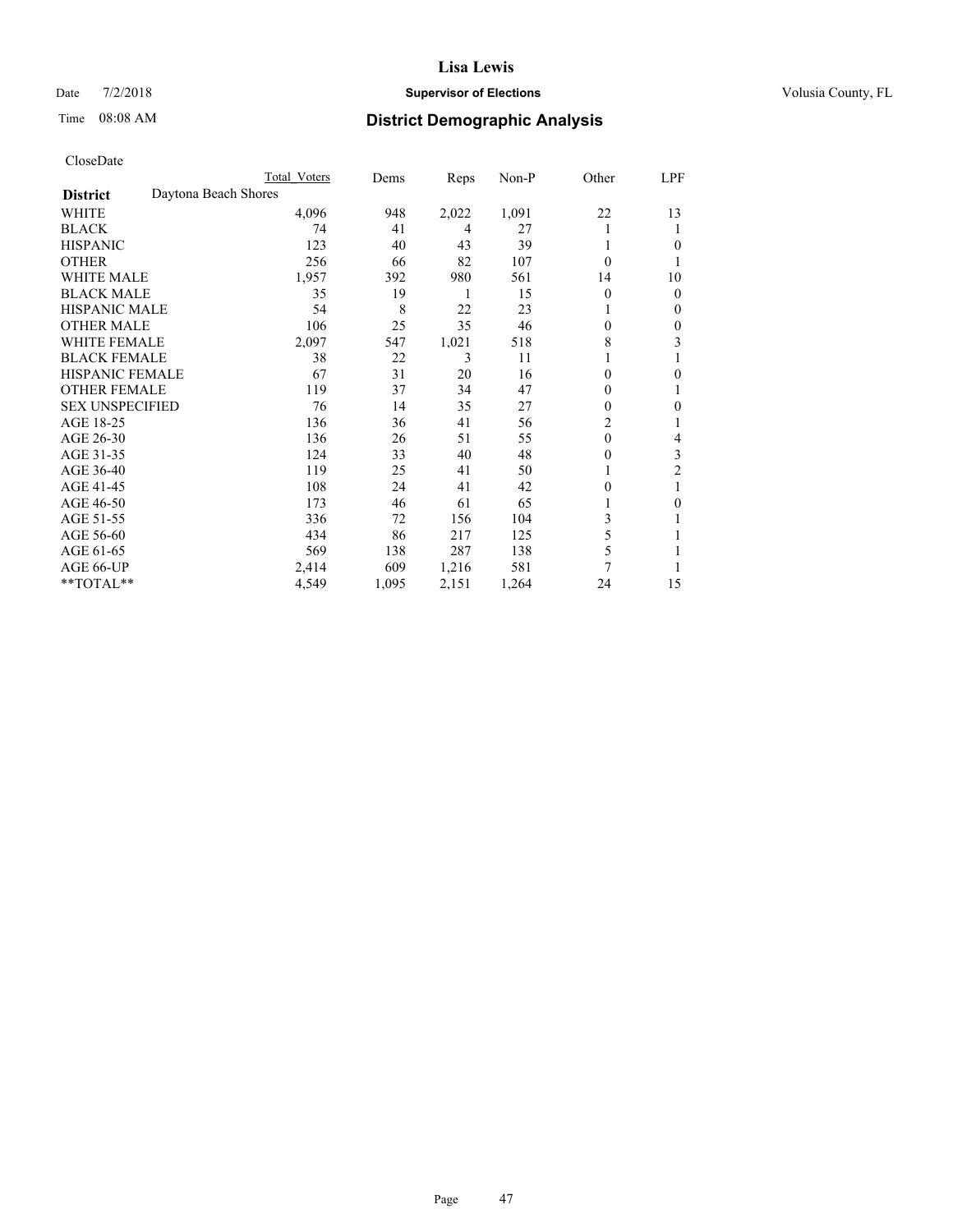## Date  $7/2/2018$  **Supervisor of Elections Supervisor of Elections** Volusia County, FL

## Time 08:08 AM **District Demographic Analysis**

|                        |        | Total Voters | Dems  | Reps  | Non-P | Other    | LPF            |
|------------------------|--------|--------------|-------|-------|-------|----------|----------------|
| <b>District</b>        | DeBary |              |       |       |       |          |                |
| <b>WHITE</b>           |        | 12,851       | 3,005 | 6,202 | 3,545 | 65       | 34             |
| <b>BLACK</b>           |        | 612          | 458   | 28    | 125   | 1        | $\mathbf{0}$   |
| <b>HISPANIC</b>        |        | 1,352        | 520   | 324   | 504   | 2        | 2              |
| <b>OTHER</b>           |        | 849          | 234   | 216   | 394   | 5        | $\theta$       |
| WHITE MALE             |        | 6,011        | 1,173 | 3,043 | 1,732 | 36       | 27             |
| <b>BLACK MALE</b>      |        | 277          | 189   | 10    | 77    |          | $\theta$       |
| <b>HISPANIC MALE</b>   |        | 617          | 212   | 163   | 240   | 2        | $\theta$       |
| <b>OTHER MALE</b>      |        | 294          | 77    | 86    | 128   | 3        | $\theta$       |
| WHITE FEMALE           |        | 6,669        | 1,795 | 3,090 | 1,749 | 29       | 6              |
| <b>BLACK FEMALE</b>    |        | 325          | 261   | 18    | 46    | 0        | $\theta$       |
| <b>HISPANIC FEMALE</b> |        | 715          | 299   | 158   | 256   | 0        | $\overline{c}$ |
| <b>OTHER FEMALE</b>    |        | 382          | 126   | 99    | 155   | 2        | $\mathbf{0}$   |
| <b>SEX UNSPECIFIED</b> |        | 374          | 85    | 103   | 185   | $\theta$ | 1              |
| AGE 18-25              |        | 1,287        | 293   | 400   | 578   | 12       | 4              |
| AGE 26-30              |        | 910          | 211   | 336   | 358   | 4        | 1              |
| AGE 31-35              |        | 976          | 230   | 349   | 386   | 5        | 6              |
| AGE 36-40              |        | 1,010        | 240   | 355   | 403   | 1        | 11             |
| AGE 41-45              |        | 998          | 251   | 385   | 354   | 3        | 5              |
| AGE 46-50              |        | 1,225        | 302   | 538   | 373   | 9        | 3              |
| AGE 51-55              |        | 1,419        | 360   | 674   | 373   | 9        | 3              |
| AGE 56-60              |        | 1,587        | 412   | 768   | 392   | 14       |                |
| AGE 61-65              |        | 1,538        | 442   | 712   | 377   | 7        | 0              |
| AGE 66-UP              |        | 4,714        | 1,476 | 2,253 | 974   | 9        | $\overline{2}$ |
| **TOTAL**              |        | 15,664       | 4,217 | 6,770 | 4,568 | 73       | 36             |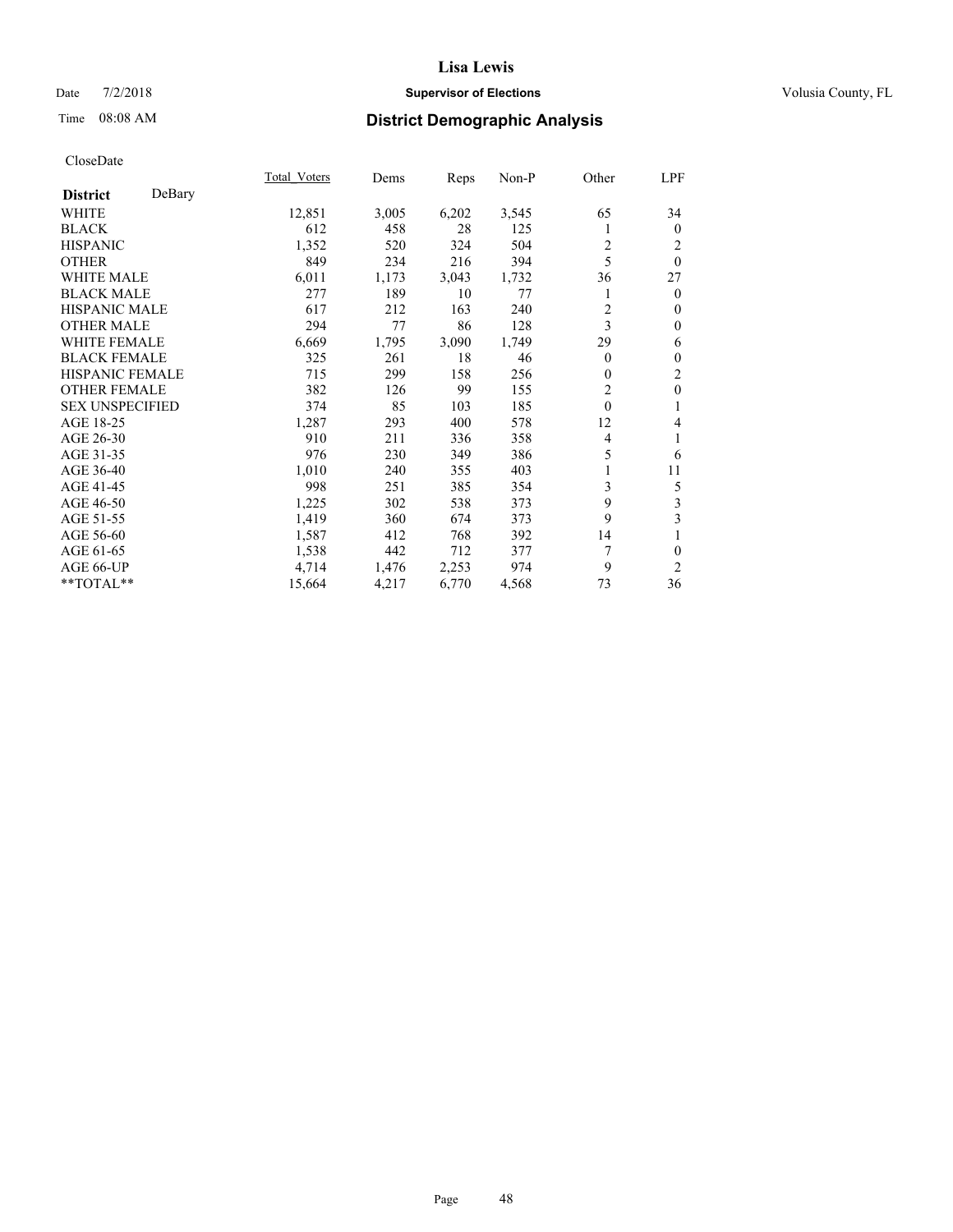## Date  $7/2/2018$  **Supervisor of Elections Supervisor of Elections** Volusia County, FL

# Time 08:08 AM **District Demographic Analysis**

| Total Voters | Dems  | Reps  | Non-P | Other          | LPF            |
|--------------|-------|-------|-------|----------------|----------------|
|              |       |       |       |                |                |
| 15,364       | 4,555 | 6,516 | 4,155 | 75             | 63             |
| 2,873        | 2,270 | 94    | 500   | 7              | 2              |
| 2,019        | 865   | 351   | 788   | 10             | 5              |
| 1,161        | 439   | 203   | 515   | $\overline{2}$ | $\overline{c}$ |
| 6,734        | 1,669 | 3,012 | 1,969 | 37             | 47             |
| 1,097        | 812   | 45    | 234   | 5              | 1              |
| 821          | 331   | 162   | 320   | 6              | $\overline{c}$ |
| 406          | 158   | 81    | 165   | $\overline{2}$ | $\theta$       |
| 8,445        | 2,827 | 3,445 | 2,122 | 37             | 14             |
| 1,730        | 1,423 | 46    | 258   | $\overline{c}$ | 1              |
| 1,168        | 518   | 187   | 457   |                | 3              |
| 493          | 197   | 86    | 208   | $\theta$       | $\overline{2}$ |
| 523          | 194   | 100   | 225   | $\overline{2}$ | $\overline{2}$ |
| 2,250        | 853   | 469   | 899   | 14             | 15             |
| 1,696        | 617   | 397   | 668   | $\overline{2}$ | 12             |
| 1,434        | 503   | 364   | 549   | 7              | 11             |
| 1,522        | 566   | 433   | 510   | 5              | 8              |
| 1,386        | 504   | 404   | 468   | 7              | 3              |
| 1,518        | 565   | 511   | 425   | 11             | 6              |
| 1,535        | 565   | 585   | 375   | $\overline{4}$ | 6              |
| 1,675        | 659   | 635   | 371   | 8              | $\overline{c}$ |
| 1,844        | 762   | 656   | 411   | 13             | $\overline{2}$ |
| 6,557        | 2,535 | 2,710 | 1,282 | 23             | 7              |
| 21,417       | 8,129 | 7,164 | 5,958 | 94             | 72             |
|              |       |       |       |                | 3              |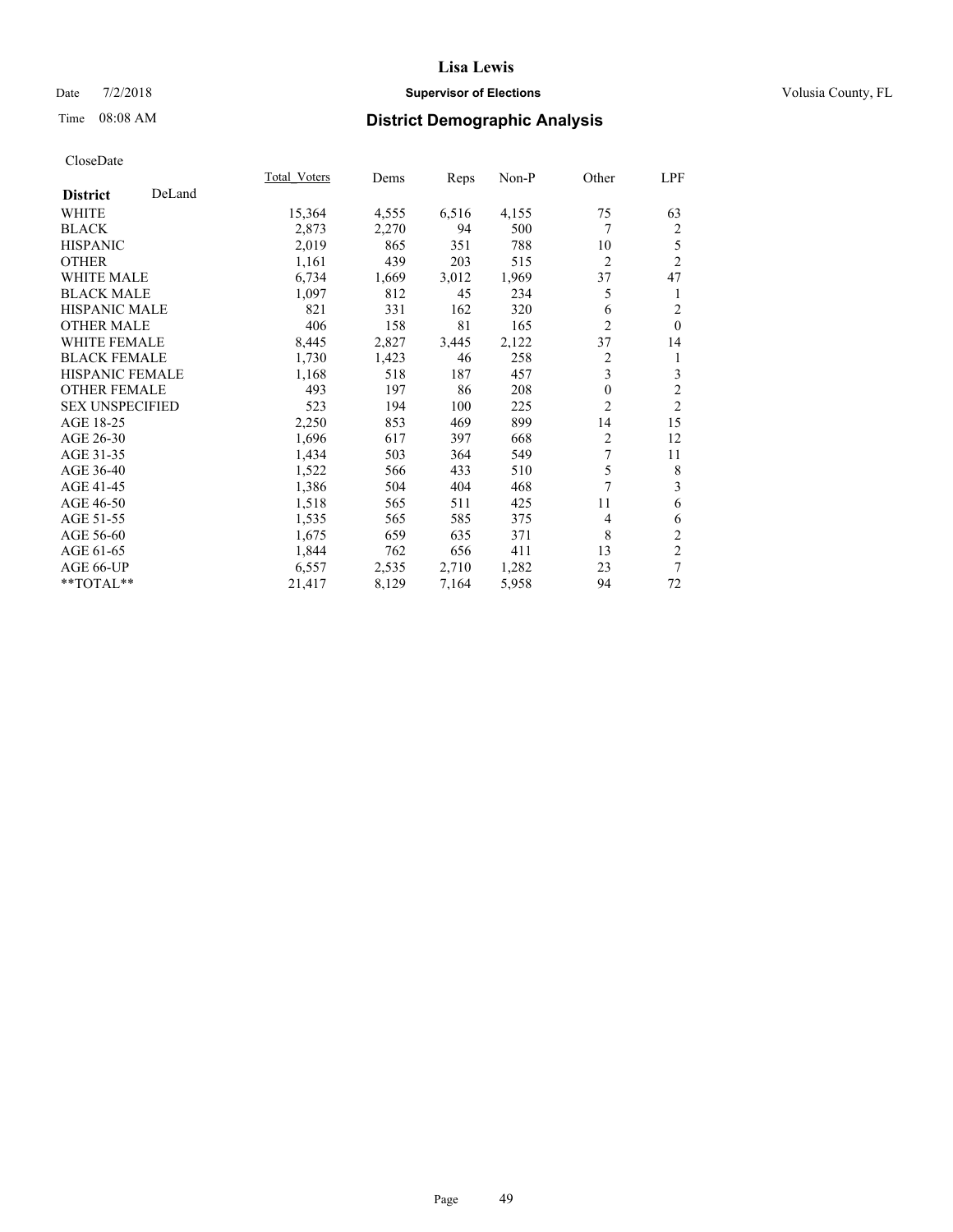## Date  $7/2/2018$  **Supervisor of Elections Supervisor of Elections** Volusia County, FL

# Time 08:08 AM **District Demographic Analysis**

|                                       | Total Voters | Dems  | Reps  | Non-P | Other            | <u>LPF</u>     |
|---------------------------------------|--------------|-------|-------|-------|------------------|----------------|
| Deltona District 1<br><b>District</b> |              |       |       |       |                  |                |
| WHITE                                 | 5,119        | 1,430 | 1,932 | 1,732 | 12               | 13             |
| <b>BLACK</b>                          | 1,087        | 790   | 52    | 244   | 1                | $\theta$       |
| <b>HISPANIC</b>                       | 2,742        | 1,342 | 313   | 1,083 | 2                | 2              |
| <b>OTHER</b>                          | 588          | 188   | 90    | 306   | 3                |                |
| <b>WHITE MALE</b>                     | 2,358        | 560   | 938   | 843   | 8                | 9              |
| <b>BLACK MALE</b>                     | 472          | 315   | 35    | 122   | $\boldsymbol{0}$ | $\theta$       |
| <b>HISPANIC MALE</b>                  | 1,262        | 593   | 150   | 516   | 1                | 2              |
| <b>OTHER MALE</b>                     | 190          | 60    | 32    | 96    | 1                |                |
| WHITE FEMALE                          | 2,702        | 858   | 976   | 860   | 4                | 4              |
| <b>BLACK FEMALE</b>                   | 601          | 468   | 16    | 116   | 1                | $\theta$       |
| <b>HISPANIC FEMALE</b>                | 1,436        | 730   | 160   | 545   | 1                | $\Omega$       |
| <b>OTHER FEMALE</b>                   | 259          | 96    | 43    | 119   |                  | 0              |
| <b>SEX UNSPECIFIED</b>                | 256          | 70    | 37    | 148   | 1                | 0              |
| AGE 18-25                             | 1,177        | 375   | 181   | 616   | 1                | 4              |
| AGE 26-30                             | 937          | 345   | 184   | 404   | 1                | 3              |
| AGE 31-35                             | 856          | 271   | 209   | 373   | 1                | $\overline{2}$ |
| AGE 36-40                             | 863          | 336   | 182   | 340   | 3                | $\overline{2}$ |
| AGE 41-45                             | 774          | 298   | 182   | 291   | 1                | 2              |
| AGE 46-50                             | 814          | 303   | 237   | 274   | 0                | $\theta$       |
| AGE 51-55                             | 906          | 344   | 285   | 272   | 5                | 0              |
| AGE 56-60                             | 861          | 341   | 264   | 252   | $\overline{c}$   | $\overline{c}$ |
| AGE 61-65                             | 772          | 337   | 224   | 208   | $\overline{c}$   |                |
| AGE 66-UP                             | 1,576        | 800   | 439   | 335   | $\overline{2}$   | $\theta$       |
| $*$ $*$ TOTAL $*$ $*$                 | 9,536        | 3,750 | 2,387 | 3,365 | 18               | 16             |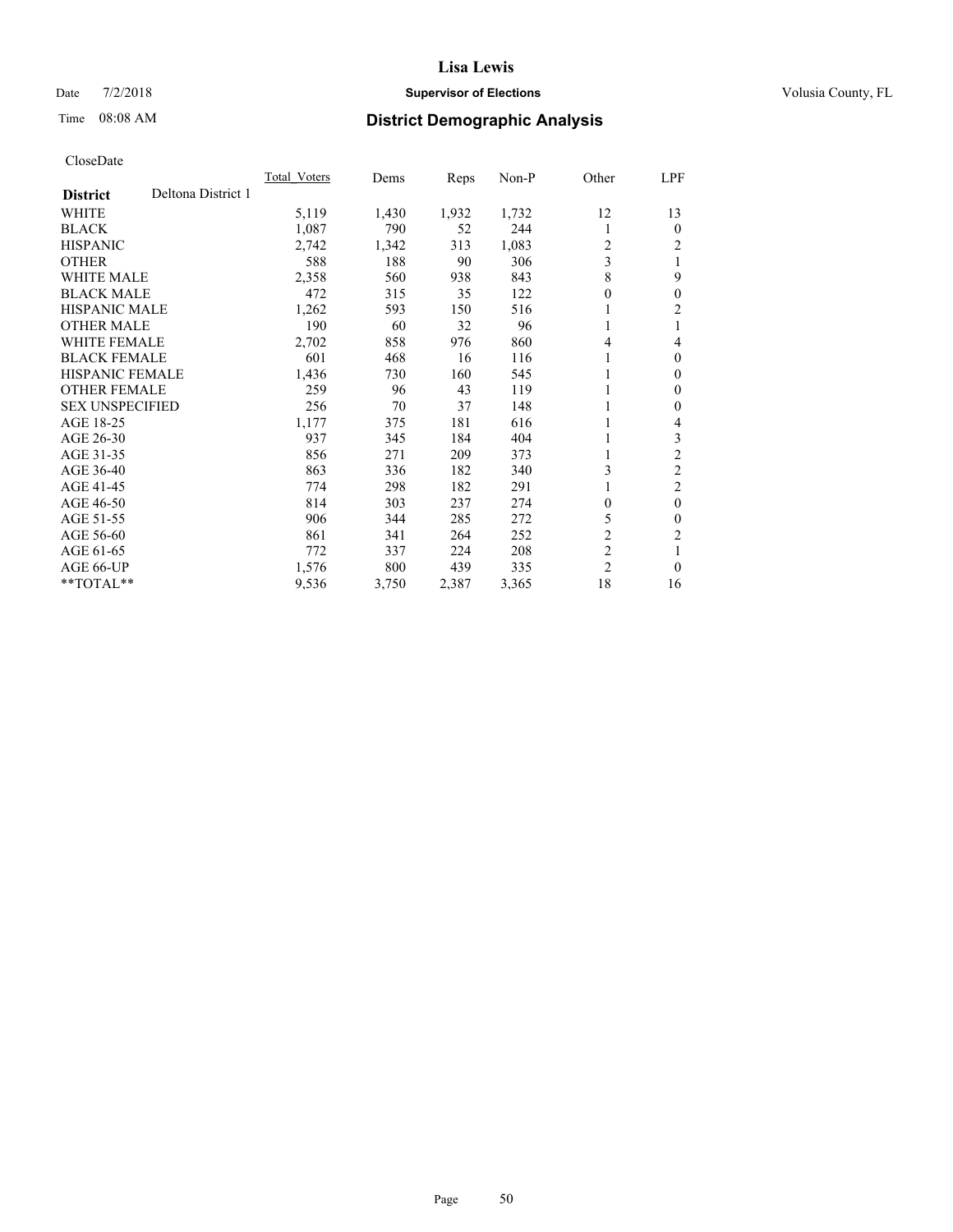## Date  $7/2/2018$  **Supervisor of Elections Supervisor of Elections** Volusia County, FL

# Time 08:08 AM **District Demographic Analysis**

|                        |                    | Total Voters | Dems  | Reps  | $Non-P$ | Other          | <u>LPF</u>     |
|------------------------|--------------------|--------------|-------|-------|---------|----------------|----------------|
| <b>District</b>        | Deltona District 2 |              |       |       |         |                |                |
| WHITE                  |                    | 6,166        | 1,718 | 2,500 | 1,891   | 34             | 23             |
| <b>BLACK</b>           |                    | 937          | 690   | 46    | 197     | 4              | $\theta$       |
| <b>HISPANIC</b>        |                    | 2,924        | 1,352 | 469   | 1,095   | 5              | 3              |
| <b>OTHER</b>           |                    | 617          | 238   | 102   | 275     |                | 1              |
| <b>WHITE MALE</b>      |                    | 2,834        | 700   | 1,185 | 922     | 13             | 14             |
| <b>BLACK MALE</b>      |                    | 426          | 290   | 31    | 103     | 2              | $\mathbf{0}$   |
| HISPANIC MALE          |                    | 1,365        | 577   | 236   | 549     | $\overline{2}$ | 1              |
| <b>OTHER MALE</b>      |                    | 226          | 89    | 43    | 92      | 1              | 1              |
| <b>WHITE FEMALE</b>    |                    | 3,253        | 1,002 | 1,286 | 936     | 20             | 9              |
| <b>BLACK FEMALE</b>    |                    | 498          | 390   | 15    | 91      | 2              | $\mathbf{0}$   |
| <b>HISPANIC FEMALE</b> |                    | 1,515        | 758   | 230   | 523     | 3              | 1              |
| <b>OTHER FEMALE</b>    |                    | 275          | 120   | 43    | 112     | 0              | $\theta$       |
| <b>SEX UNSPECIFIED</b> |                    | 252          | 72    | 48    | 130     |                | 1              |
| AGE 18-25              |                    | 1,106        | 354   | 196   | 541     | 13             | 2              |
| AGE 26-30              |                    | 830          | 273   | 186   | 367     | 1              | 3              |
| AGE 31-35              |                    | 831          | 297   | 182   | 338     | 7              | 7              |
| AGE 36-40              |                    | 816          | 298   | 186   | 327     | $\overline{2}$ | 3              |
| AGE 41-45              |                    | 822          | 305   | 213   | 300     | $\overline{c}$ | $\overline{c}$ |
| AGE 46-50              |                    | 874          | 304   | 254   | 311     | $\overline{c}$ | 3              |
| AGE 51-55              |                    | 982          | 352   | 300   | 323     | 4              | $\mathfrak{Z}$ |
| AGE 56-60              |                    | 997          | 373   | 362   | 258     | 2              | $\overline{2}$ |
| AGE 61-65              |                    | 974          | 397   | 346   | 225     | 5              | 1              |
| AGE 66-UP              |                    | 2,412        | 1,045 | 892   | 468     | 6              | 1              |
| $*$ TOTAL $*$          |                    | 10,644       | 3,998 | 3,117 | 3,458   | 44             | 27             |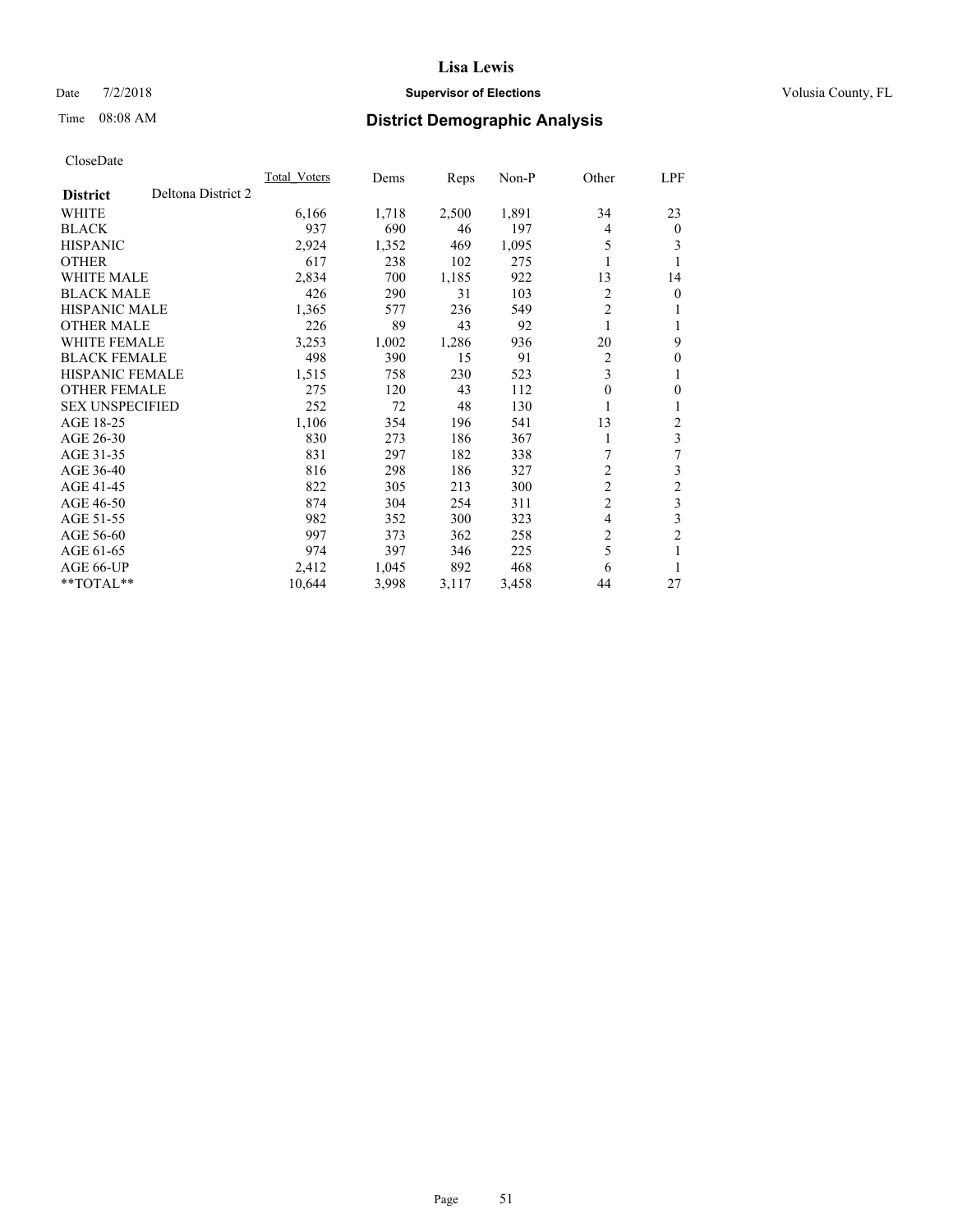## Date  $7/2/2018$  **Supervisor of Elections Supervisor of Elections** Volusia County, FL

# Time 08:08 AM **District Demographic Analysis**

|                                       | <b>Total Voters</b> | Dems  | Reps  | $Non-P$ | Other          | LPF            |
|---------------------------------------|---------------------|-------|-------|---------|----------------|----------------|
| Deltona District 3<br><b>District</b> |                     |       |       |         |                |                |
| <b>WHITE</b>                          | 5,494               | 1,550 | 2,082 | 1,813   | 26             | 23             |
| <b>BLACK</b>                          | 921                 | 688   | 32    | 198     | 3              | $\mathbf{0}$   |
| <b>HISPANIC</b>                       | 3,199               | 1,479 | 405   | 1,305   | 5              | 5              |
| <b>OTHER</b>                          | 626                 | 217   | 95    | 313     | $\theta$       | -1             |
| <b>WHITE MALE</b>                     | 2,503               | 620   | 996   | 859     | 12             | 16             |
| <b>BLACK MALE</b>                     | 391                 | 278   | 21    | 90      | 2              | $\overline{0}$ |
| HISPANIC MALE                         | 1,472               | 638   | 205   | 624     | $\overline{c}$ | 3              |
| <b>OTHER MALE</b>                     | 216                 | 72    | 37    | 106     | $\theta$       |                |
| <b>WHITE FEMALE</b>                   | 2,891               | 897   | 1,051 | 922     | 14             | 7              |
| <b>BLACK FEMALE</b>                   | 517                 | 401   | 11    | 104     |                | $\theta$       |
| <b>HISPANIC FEMALE</b>                | 1,674               | 815   | 196   | 658     | 3              | $\overline{2}$ |
| <b>OTHER FEMALE</b>                   | 275                 | 120   | 38    | 117     | $\mathbf{0}$   | $\theta$       |
| <b>SEX UNSPECIFIED</b>                | 301                 | 93    | 59    | 149     | 0              | $\theta$       |
| AGE 18-25                             | 1,118               | 393   | 158   | 563     | 2              | 2              |
| AGE 26-30                             | 887                 | 303   | 167   | 407     | 5              | 5              |
| AGE 31-35                             | 858                 | 302   | 197   | 354     | 1              | 4              |
| AGE 36-40                             | 829                 | 283   | 171   | 367     | 6              | $\overline{2}$ |
| AGE 41-45                             | 800                 | 279   | 186   | 325     | 6              | 4              |
| AGE 46-50                             | 859                 | 306   | 257   | 293     | 2              | 1              |
| AGE 51-55                             | 935                 | 329   | 276   | 323     | 2              | 5              |
| AGE 56-60                             | 937                 | 383   | 277   | 274     | 3              | $\theta$       |
| AGE 61-65                             | 803                 | 337   | 234   | 228     |                | 3              |
| AGE 66-UP                             | 2,214               | 1,019 | 691   | 495     | 6              | 3              |
| $*$ TOTAL $*$                         | 10,240              | 3,934 | 2,614 | 3,629   | 34             | 29             |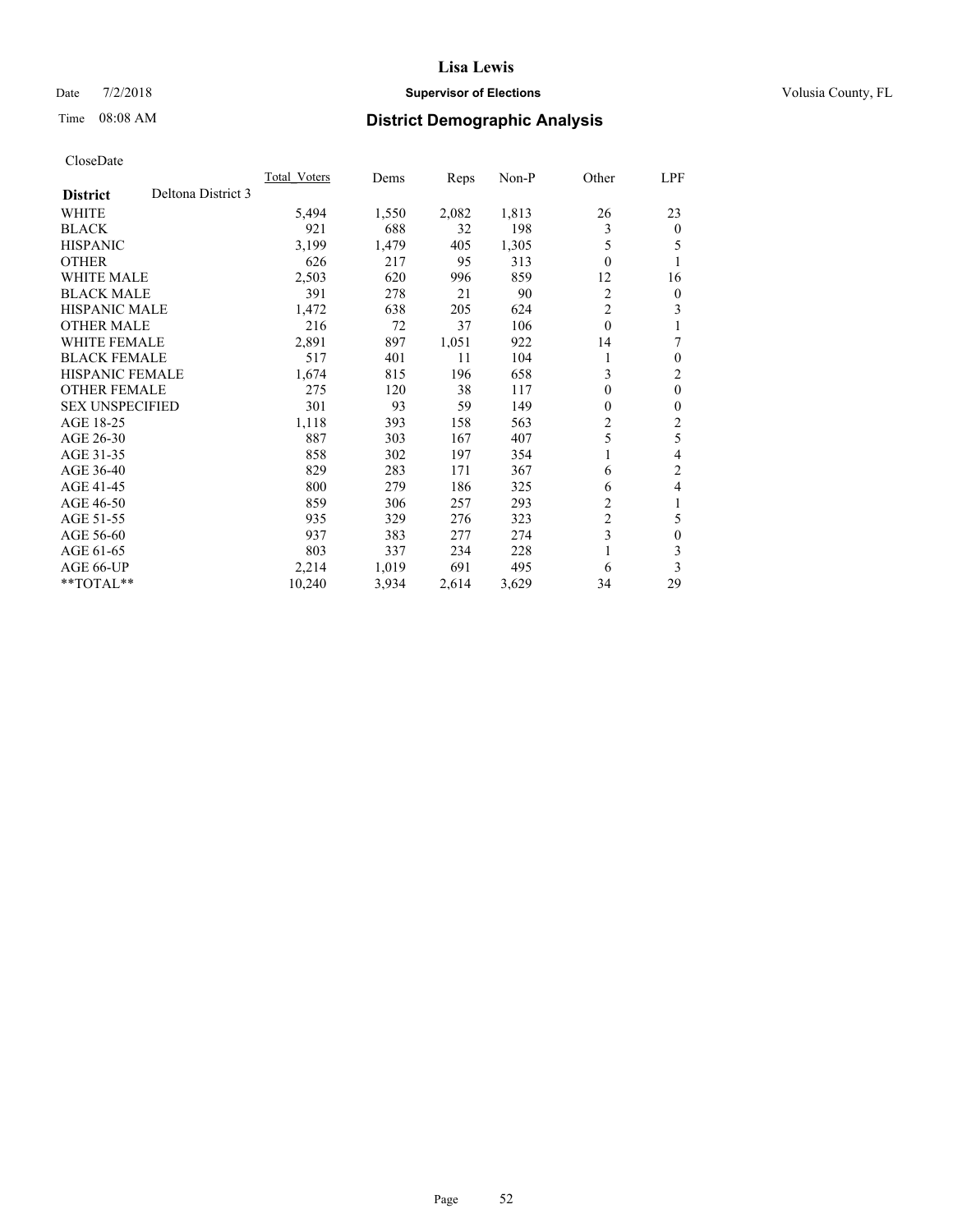## Date  $7/2/2018$  **Supervisor of Elections Supervisor of Elections** Volusia County, FL

# Time 08:08 AM **District Demographic Analysis**

|                        |                    | Total Voters | Dems  | Reps  | Non-P | Other                   | LPF            |
|------------------------|--------------------|--------------|-------|-------|-------|-------------------------|----------------|
| <b>District</b>        | Deltona District 4 |              |       |       |       |                         |                |
| WHITE                  |                    | 5,477        | 1,641 | 2,098 | 1,696 | 23                      | 19             |
| <b>BLACK</b>           |                    | 976          | 688   | 51    | 236   | $\Omega$                | 1              |
| <b>HISPANIC</b>        |                    | 3,411        | 1,645 | 436   | 1,321 | 4                       | 5              |
| <b>OTHER</b>           |                    | 675          | 227   | 133   | 315   | $\theta$                | $\theta$       |
| WHITE MALE             |                    | 2,508        | 667   | 995   | 823   | 13                      | 10             |
| <b>BLACK MALE</b>      |                    | 418          | 269   | 29    | 119   | 0                       | 1              |
| <b>HISPANIC MALE</b>   |                    | 1,556        | 687   | 224   | 641   | 2                       | 2              |
| <b>OTHER MALE</b>      |                    | 227          | 71    | 51    | 105   | $\mathbf{0}$            | $\theta$       |
| WHITE FEMALE           |                    | 2,895        | 951   | 1,070 | 857   | 9                       | 8              |
| <b>BLACK FEMALE</b>    |                    | 541          | 408   | 20    | 113   | 0                       | $\theta$       |
| <b>HISPANIC FEMALE</b> |                    | 1,802        | 935   | 205   | 657   | 2                       | 3              |
| <b>OTHER FEMALE</b>    |                    | 292          | 123   | 58    | 111   | $\theta$                | $\theta$       |
| <b>SEX UNSPECIFIED</b> |                    | 300          | 90    | 66    | 142   | 1                       | 1              |
| AGE 18-25              |                    | 1,158        | 397   | 214   | 540   | 4                       | 3              |
| AGE 26-30              |                    | 914          | 321   | 188   | 398   | 1                       | 6              |
| AGE 31-35              |                    | 877          | 300   | 154   | 417   | 3                       | 3              |
| AGE 36-40              |                    | 780          | 305   | 145   | 325   | 2                       | 3              |
| AGE 41-45              |                    | 829          | 319   | 200   | 309   | 1                       | $\theta$       |
| AGE 46-50              |                    | 864          | 341   | 229   | 287   | 4                       | 3              |
| AGE 51-55              |                    | 922          | 350   | 286   | 282   | 1                       | 3              |
| AGE 56-60              |                    | 973          | 402   | 295   | 272   | 2                       | $\overline{2}$ |
| AGE 61-65              |                    | 849          | 358   | 253   | 235   | $\overline{\mathbf{c}}$ |                |
| AGE 66-UP              |                    | 2,373        | 1,108 | 754   | 503   | 7                       |                |
| **TOTAL**              |                    | 10,539       | 4,201 | 2,718 | 3,568 | 27                      | 25             |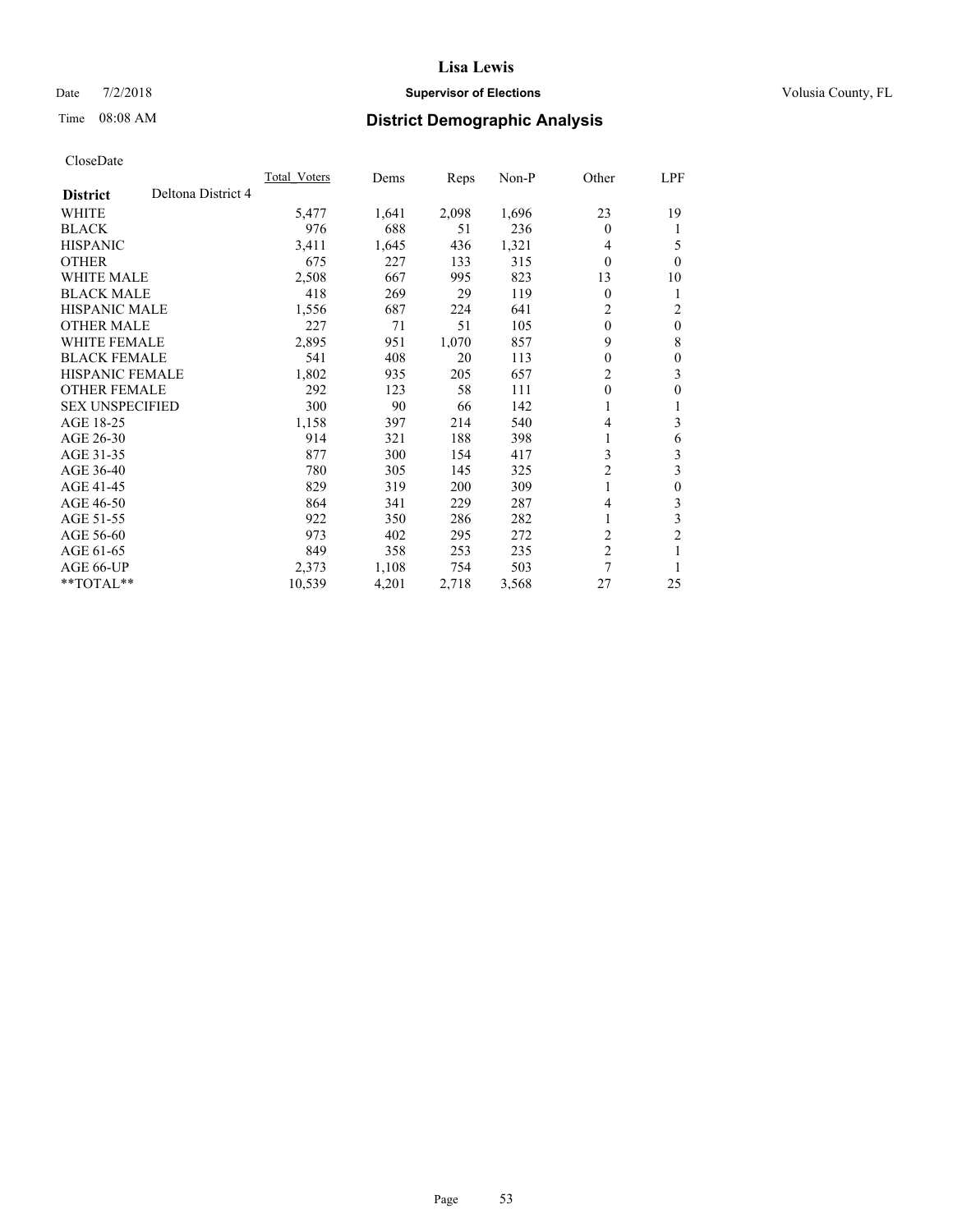## Date  $7/2/2018$  **Supervisor of Elections Supervisor of Elections** Volusia County, FL

# Time 08:08 AM **District Demographic Analysis**

|                                       | Total Voters | Dems  | Reps  | Non-P | Other    | LPF            |
|---------------------------------------|--------------|-------|-------|-------|----------|----------------|
| Deltona District 5<br><b>District</b> |              |       |       |       |          |                |
| WHITE                                 | 5,431        | 1,541 | 2,123 | 1,725 | 25       | 17             |
| <b>BLACK</b>                          | 1,035        | 784   | 42    | 207   | 2        | $\Omega$       |
| <b>HISPANIC</b>                       | 2,899        | 1,312 | 421   | 1,161 | 3        | 2              |
| <b>OTHER</b>                          | 564          | 178   | 113   | 269   | 1        | 3              |
| <b>WHITE MALE</b>                     | 2,564        | 642   | 1,045 | 850   | 15       | 12             |
| <b>BLACK MALE</b>                     | 451          | 313   | 21    | 115   | 2        | $\overline{0}$ |
| HISPANIC MALE                         | 1,357        | 563   | 226   | 563   | 3        | 2              |
| <b>OTHER MALE</b>                     | 177          | 64    | 41    | 69    | 1        | $\overline{2}$ |
| <b>WHITE FEMALE</b>                   | 2,796        | 883   | 1,047 | 851   | 10       | 5              |
| <b>BLACK FEMALE</b>                   | 569          | 458   | 21    | 90    | $\theta$ | $\theta$       |
| <b>HISPANIC FEMALE</b>                | 1,495        | 723   | 193   | 579   | $\Omega$ | 0              |
| <b>OTHER FEMALE</b>                   | 248          | 87    | 52    | 108   | 0        | 1              |
| <b>SEX UNSPECIFIED</b>                | 271          | 81    | 53    | 137   | 0        | 0              |
| AGE 18-25                             | 1,127        | 339   | 224   | 558   | 2        | 4              |
| AGE 26-30                             | 889          | 279   | 200   | 404   | 4        | 2              |
| AGE 31-35                             | 743          | 267   | 143   | 329   | 1        | 3              |
| AGE 36-40                             | 759          | 274   | 149   | 327   | 4        | 5              |
| AGE 41-45                             | 817          | 311   | 182   | 317   | 5        | $\overline{c}$ |
| AGE 46-50                             | 828          | 315   | 242   | 265   | 4        | $\overline{c}$ |
| AGE 51-55                             | 937          | 359   | 295   | 279   | 2        | $\overline{c}$ |
| AGE 56-60                             | 994          | 358   | 371   | 263   | 1        | 1              |
| AGE 61-65                             | 811          | 353   | 250   | 204   | 3        |                |
| AGE 66-UP                             | 2,024        | 960   | 643   | 416   | 5        | 0              |
| $*$ $*$ TOTAL $*$ $*$                 | 9,929        | 3,815 | 2,699 | 3,362 | 31       | 22             |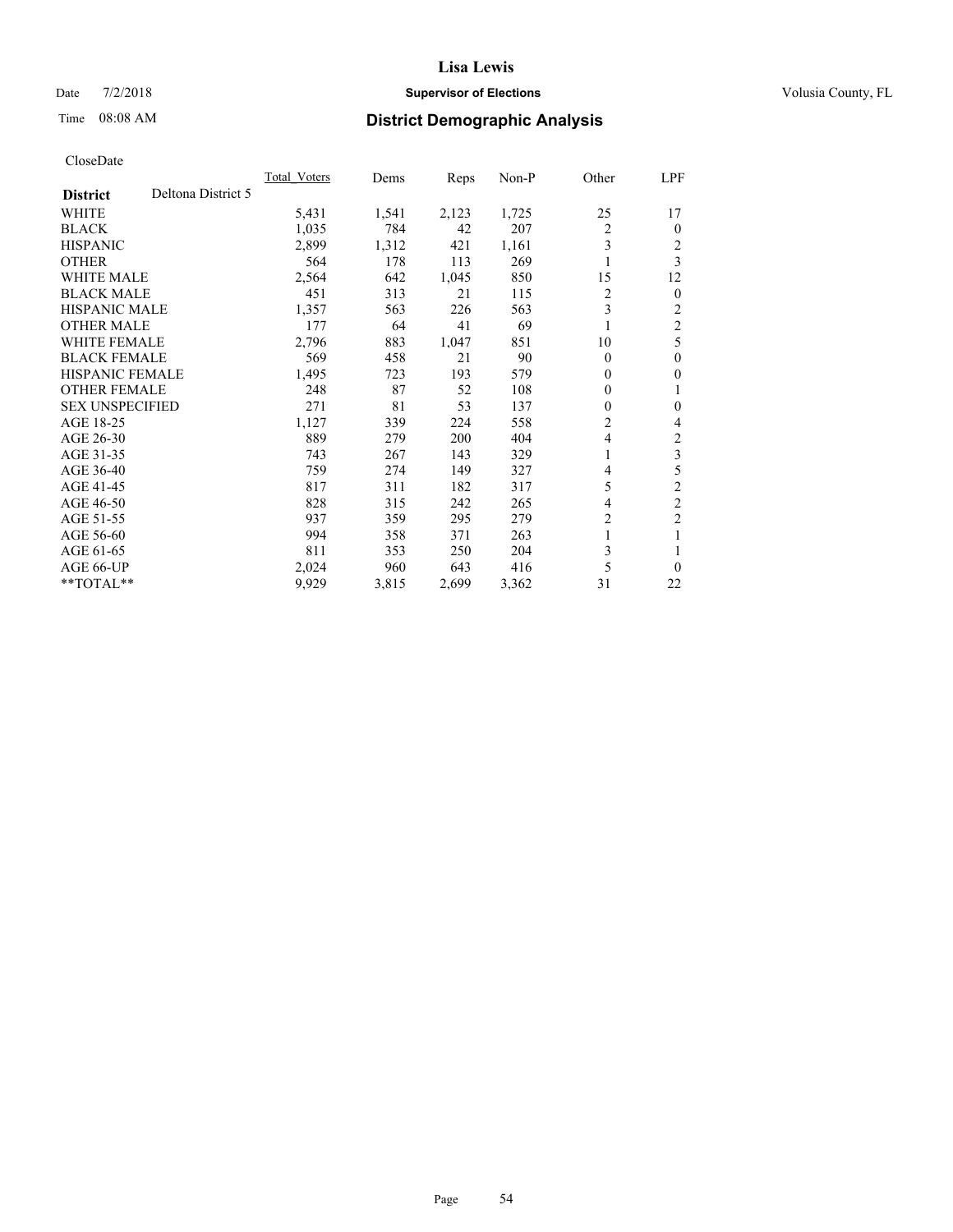## Date  $7/2/2018$  **Supervisor of Elections Supervisor of Elections** Volusia County, FL

# Time 08:08 AM **District Demographic Analysis**

|                        |                    | Total Voters | Dems  | Reps  | $Non-P$ | Other          | LPF            |
|------------------------|--------------------|--------------|-------|-------|---------|----------------|----------------|
| <b>District</b>        | Deltona District 6 |              |       |       |         |                |                |
| WHITE                  |                    | 5,982        | 1,567 | 2,474 | 1,900   | 17             | 24             |
| <b>BLACK</b>           |                    | 969          | 719   | 42    | 206     | 2              | $\theta$       |
| <b>HISPANIC</b>        |                    | 2,445        | 1,095 | 305   | 1,034   | 8              | 3              |
| <b>OTHER</b>           |                    | 590          | 185   | 127   | 275     | $\overline{2}$ |                |
| <b>WHITE MALE</b>      |                    | 2,749        | 623   | 1,206 | 895     | 11             | 14             |
| <b>BLACK MALE</b>      |                    | 432          | 315   | 22    | 94      | 1              | $\overline{0}$ |
| HISPANIC MALE          |                    | 1,131        | 484   | 162   | 476     | 7              | 2              |
| <b>OTHER MALE</b>      |                    | 217          | 71    | 51    | 94      | $\theta$       | 1              |
| WHITE FEMALE           |                    | 3,131        | 920   | 1,231 | 964     | 6              | 10             |
| <b>BLACK FEMALE</b>    |                    | 520          | 390   | 20    | 109     |                | $\theta$       |
| <b>HISPANIC FEMALE</b> |                    | 1,274        | 597   | 139   | 536     | 1              | 1              |
| <b>OTHER FEMALE</b>    |                    | 242          | 85    | 57    | 98      | 2              | $\Omega$       |
| <b>SEX UNSPECIFIED</b> |                    | 290          | 81    | 60    | 149     | $\mathbf{0}$   | $\theta$       |
| AGE 18-25              |                    | 1,130        | 334   | 213   | 575     | 5              | 3              |
| AGE 26-30              |                    | 855          | 292   | 187   | 369     | 2              | 5              |
| AGE 31-35              |                    | 845          | 272   | 195   | 376     | $\overline{2}$ | $\mathbf{0}$   |
| AGE 36-40              |                    | 791          | 250   | 196   | 337     | 4              | 4              |
| AGE 41-45              |                    | 794          | 253   | 210   | 322     | 5              | 4              |
| AGE 46-50              |                    | 832          | 288   | 261   | 276     | 4              | 3              |
| AGE 51-55              |                    | 987          | 342   | 347   | 291     | 2              | 5              |
| AGE 56-60              |                    | 1,030        | 367   | 400   | 260     | 3              | 0              |
| AGE 61-65              |                    | 833          | 343   | 294   | 191     |                | 4              |
| AGE 66-UP              |                    | 1,889        | 825   | 645   | 418     |                | $\theta$       |
| **TOTAL**              |                    | 9,986        | 3,566 | 2,948 | 3,415   | 29             | 28             |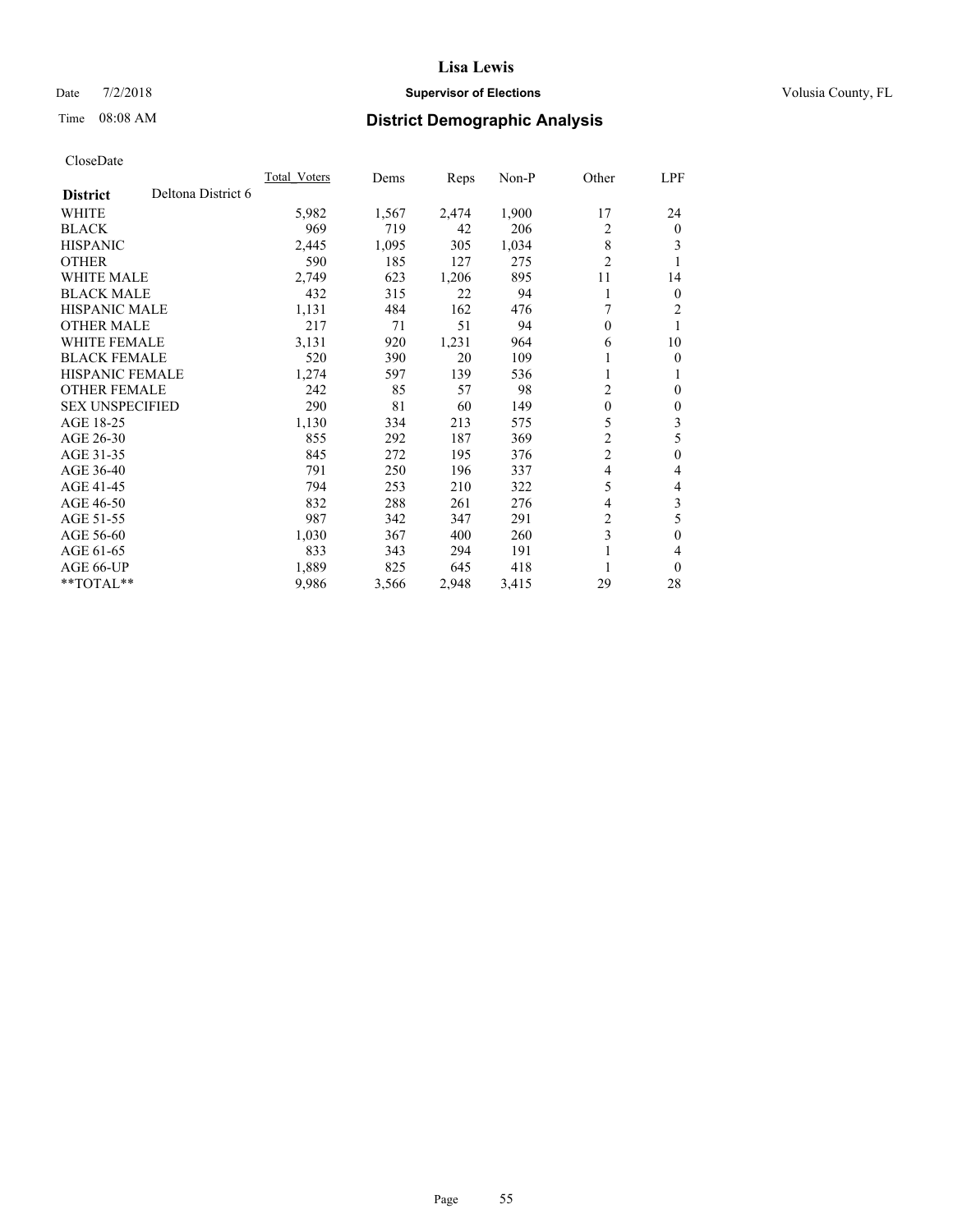## Date  $7/2/2018$  **Supervisor of Elections Supervisor of Elections** Volusia County, FL

# Time 08:08 AM **District Demographic Analysis**

|                        |                      | Total Voters | Dems  | Reps     | Non-P | Other          | LPF            |
|------------------------|----------------------|--------------|-------|----------|-------|----------------|----------------|
| <b>District</b>        | Edgewater District 1 |              |       |          |       |                |                |
| WHITE                  |                      | 3,333        | 1,057 | 1,238    | 1,012 | 14             | 12             |
| <b>BLACK</b>           |                      | 91           | 66    | 3        | 22    | $\Omega$       | 0              |
| <b>HISPANIC</b>        |                      | 74           | 24    | 19       | 29    | 2              | $_{0}$         |
| <b>OTHER</b>           |                      | 134          | 47    | 23       | 64    | $\theta$       | 0              |
| WHITE MALE             |                      | 1,492        | 380   | 626      | 471   | 5              | 10             |
| <b>BLACK MALE</b>      |                      | 45           | 28    | 3        | 14    | $\theta$       | 0              |
| <b>HISPANIC MALE</b>   |                      | 29           | 6     | 6        | 16    |                | 0              |
| <b>OTHER MALE</b>      |                      | 46           | 18    | 10       | 18    | $\theta$       | 0              |
| <b>WHITE FEMALE</b>    |                      | 1,794        | 661   | 596      | 526   | 9              | 2              |
| <b>BLACK FEMALE</b>    |                      | 45           | 37    | $\theta$ | 8     | 0              | 0              |
| <b>HISPANIC FEMALE</b> |                      | 45           | 18    | 13       | 13    |                | 0              |
| <b>OTHER FEMALE</b>    |                      | 53           | 24    | 9        | 20    | $\Omega$       | 0              |
| <b>SEX UNSPECIFIED</b> |                      | 83           | 22    | 20       | 41    | 0              | 0              |
| AGE 18-25              |                      | 241          | 62    | 63       | 112   |                | 3              |
| AGE 26-30              |                      | 238          | 59    | 66       | 111   | 2              | 0              |
| AGE 31-35              |                      | 221          | 66    | 60       | 92    | $\overline{c}$ |                |
| AGE 36-40              |                      | 221          | 75    | 65       | 79    | 0              | 2              |
| AGE 41-45              |                      | 225          | 57    | 75       | 90    |                | $\overline{2}$ |
| AGE 46-50              |                      | 222          | 55    | 84       | 80    | 3              | 0              |
| AGE 51-55              |                      | 323          | 103   | 115      | 103   |                |                |
| AGE 56-60              |                      | 416          | 130   | 171      | 114   |                | 0              |
| AGE 61-65              |                      | 425          | 149   | 145      | 131   | $\theta$       | 0              |
| AGE 66-UP              |                      | 1,100        | 438   | 439      | 215   | 5              | 3              |
| **TOTAL**              |                      | 3,632        | 1,194 | 1,283    | 1,127 | 16             | 12             |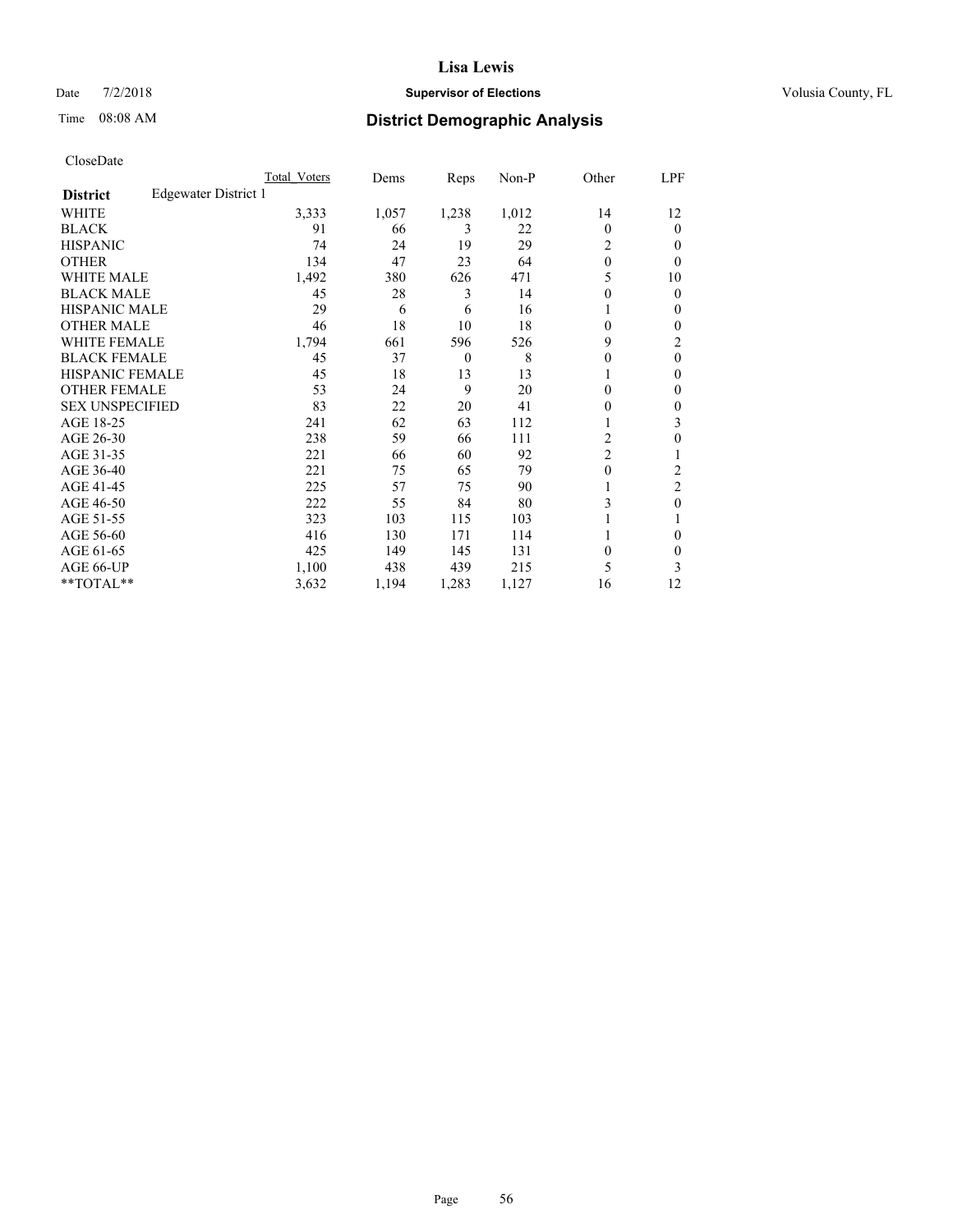## Date  $7/2/2018$  **Supervisor of Elections Supervisor of Elections** Volusia County, FL

# Time 08:08 AM **District Demographic Analysis**

|                        |                      | Total Voters | Dems  | Reps  | Non-P          | Other          | LPF    |
|------------------------|----------------------|--------------|-------|-------|----------------|----------------|--------|
| <b>District</b>        | Edgewater District 2 |              |       |       |                |                |        |
| WHITE                  |                      | 3,729        | 1,140 | 1,407 | 1,155          | 19             | 8      |
| <b>BLACK</b>           |                      | 60           | 45    | 6     | 8              |                | 0      |
| <b>HISPANIC</b>        |                      | 64           | 27    | 16    | 20             |                | $_{0}$ |
| <b>OTHER</b>           |                      | 121          | 35    | 37    | 49             | $\Omega$       | 0      |
| <b>WHITE MALE</b>      |                      | 1,704        | 464   | 695   | 531            |                |        |
| <b>BLACK MALE</b>      |                      | 27           | 20    | 2     | $\overline{4}$ |                | 0      |
| <b>HISPANIC MALE</b>   |                      | 39           | 16    | 9     | 13             |                | 0      |
| <b>OTHER MALE</b>      |                      | 39           | 8     | 14    | 17             | 0              | 0      |
| <b>WHITE FEMALE</b>    |                      | 1,997        | 667   | 706   | 611            | 12             |        |
| <b>BLACK FEMALE</b>    |                      | 33           | 25    | 4     | $\overline{4}$ | $\Omega$       | 0      |
| <b>HISPANIC FEMALE</b> |                      | 23           | 11    | 6     | 6              | 0              | 0      |
| <b>OTHER FEMALE</b>    |                      | 48           | 18    | 15    | 15             | 0              | 0      |
| <b>SEX UNSPECIFIED</b> |                      | 64           | 18    | 15    | 31             | 0              | 0      |
| AGE 18-25              |                      | 316          | 83    | 80    | 148            | 5              | 0      |
| AGE 26-30              |                      | 263          | 81    | 69    | 109            | 2              | 2      |
| AGE 31-35              |                      | 280          | 77    | 82    | 115            | 3              | 3      |
| AGE 36-40              |                      | 240          | 62    | 71    | 105            |                |        |
| AGE 41-45              |                      | 263          | 73    | 89    | 99             |                |        |
| AGE 46-50              |                      | 303          | 81    | 112   | 110            | $\Omega$       | 0      |
| AGE 51-55              |                      | 310          | 84    | 131   | 92             | 3              | 0      |
| AGE 56-60              |                      | 426          | 134   | 180   | 110            | $\overline{c}$ | 0      |
| AGE 61-65              |                      | 369          | 140   | 142   | 84             | $\overline{2}$ |        |
| AGE 66-UP              |                      | 1,204        | 432   | 510   | 260            | $\overline{2}$ | 0      |
| **TOTAL**              |                      | 3,974        | 1,247 | 1,466 | 1,232          | 21             | 8      |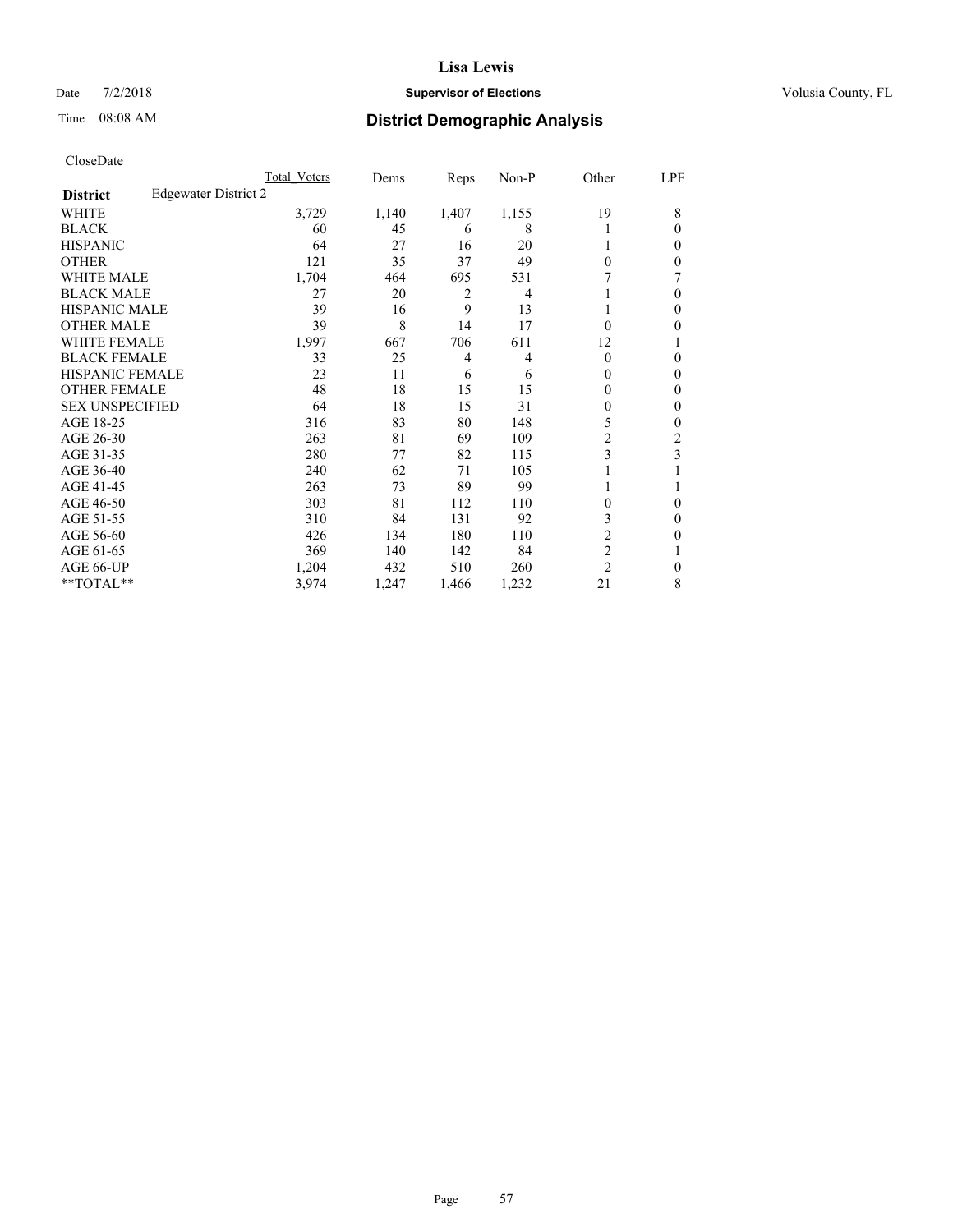## Date  $7/2/2018$  **Supervisor of Elections Supervisor of Elections** Volusia County, FL

# Time 08:08 AM **District Demographic Analysis**

|                                         | Total Voters | Dems  | Reps  | Non-P | Other          | LPF          |
|-----------------------------------------|--------------|-------|-------|-------|----------------|--------------|
| Edgewater District 3<br><b>District</b> |              |       |       |       |                |              |
| WHITE                                   | 3,484        | 1,060 | 1,311 | 1,084 | 19             | 10           |
| <b>BLACK</b>                            | 101          | 76    | 4     | 21    | $\Omega$       | $\Omega$     |
| <b>HISPANIC</b>                         | 76           | 28    | 12    | 36    | 0              | $\Omega$     |
| <b>OTHER</b>                            | 145          | 41    | 30    | 73    | 1              | $\mathbf{0}$ |
| <b>WHITE MALE</b>                       | 1,573        | 408   | 624   | 528   | 8              | 5            |
| <b>BLACK MALE</b>                       | 50           | 37    | 3     | 10    | 0              | $\theta$     |
| <b>HISPANIC MALE</b>                    | 33           | 10    | 6     | 17    | $\Omega$       | $\mathbf{0}$ |
| <b>OTHER MALE</b>                       | 45           | 11    | 11    | 23    | $\theta$       | $\mathbf{0}$ |
| WHITE FEMALE                            | 1,873        | 651   | 664   | 542   | 11             | 5            |
| <b>BLACK FEMALE</b>                     | 50           | 39    | 1     | 10    | $\theta$       | $\theta$     |
| <b>HISPANIC FEMALE</b>                  | 40           | 15    | 6     | 19    | $\Omega$       | $\mathbf{0}$ |
| <b>OTHER FEMALE</b>                     | 56           | 21    | 13    | 21    |                | $\Omega$     |
| <b>SEX UNSPECIFIED</b>                  | 86           | 13    | 29    | 44    | $\theta$       | $\theta$     |
| AGE 18-25                               | 319          | 82    | 85    | 149   | 3              | $\mathbf{0}$ |
| AGE 26-30                               | 245          | 75    | 64    | 105   | 1              | 0            |
| AGE 31-35                               | 238          | 55    | 72    | 109   |                |              |
| AGE 36-40                               | 233          | 62    | 60    | 107   |                | 3            |
| AGE 41-45                               | 236          | 46    | 83    | 103   | 1              | 3            |
| AGE 46-50                               | 278          | 97    | 102   | 78    |                | $\theta$     |
| AGE 51-55                               | 337          | 103   | 128   | 102   | 2              | 2            |
| AGE 56-60                               | 361          | 122   | 128   | 107   | 3              | 1            |
| AGE 61-65                               | 394          | 130   | 156   | 106   | $\overline{c}$ | $\theta$     |
| AGE 66-UP                               | 1,165        | 433   | 479   | 248   | 5              | $\theta$     |
| $*$ TOTAL $*$                           | 3,806        | 1,205 | 1,357 | 1,214 | 20             | 10           |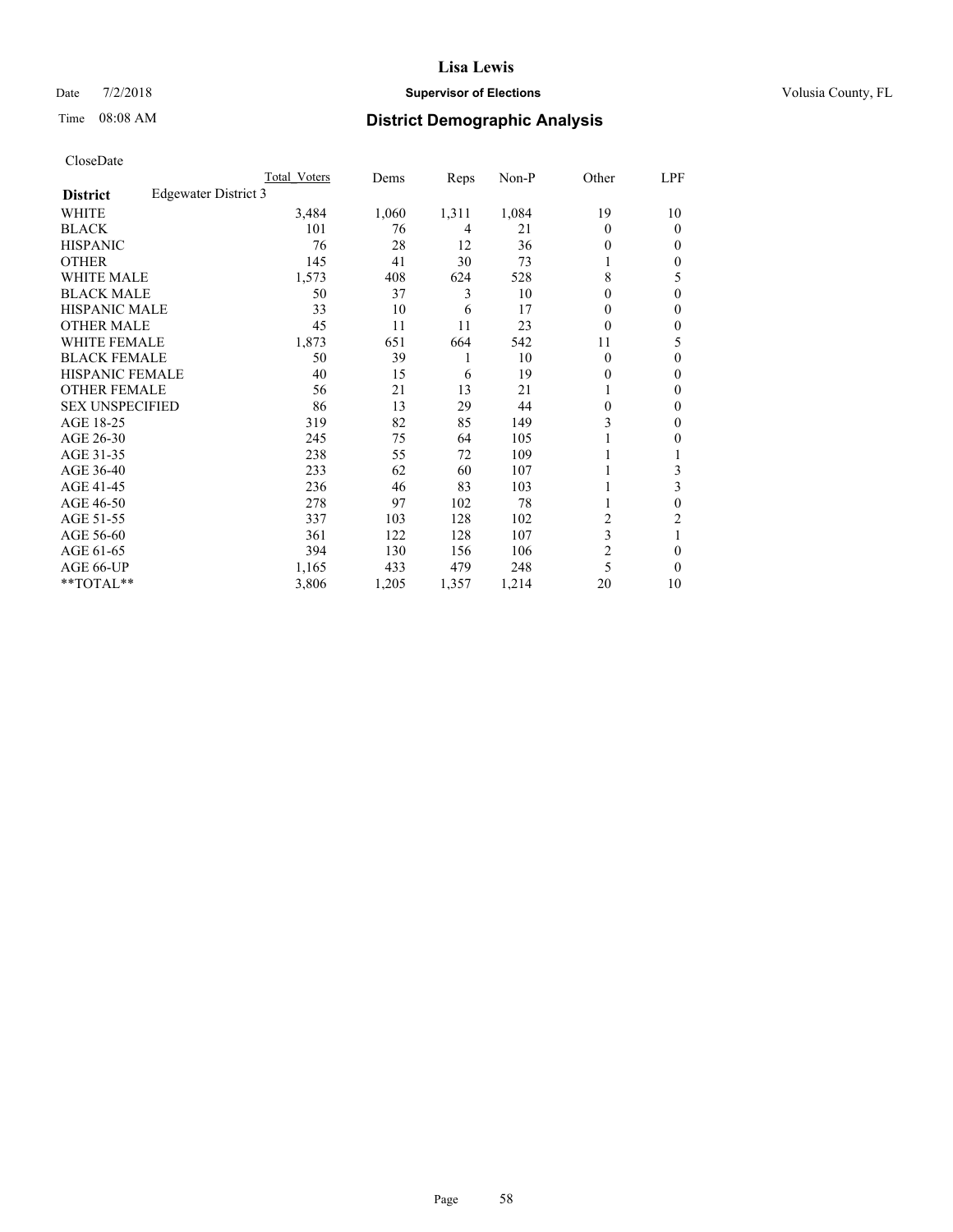## Date  $7/2/2018$  **Supervisor of Elections Supervisor of Elections** Volusia County, FL

# Time 08:08 AM **District Demographic Analysis**

|                        |                      | Total Voters | Dems  | Reps           | Non-P | Other          | LPF      |
|------------------------|----------------------|--------------|-------|----------------|-------|----------------|----------|
| <b>District</b>        | Edgewater District 4 |              |       |                |       |                |          |
| WHITE                  |                      | 4,503        | 1,271 | 1,793          | 1,413 | 16             | 10       |
| <b>BLACK</b>           |                      | 102          | 76    | 5              | 21    | $\Omega$       | $\theta$ |
| <b>HISPANIC</b>        |                      | 83           | 31    | 17             | 35    | $\Omega$       | 0        |
| <b>OTHER</b>           |                      | 133          | 36    | 26             | 70    | $\Omega$       |          |
| WHITE MALE             |                      | 2,039        | 473   | 876            | 677   |                | 6        |
| <b>BLACK MALE</b>      |                      | 46           | 32    | 3              | 11    | $\Omega$       | $\Omega$ |
| <b>HISPANIC MALE</b>   |                      | 32           | 7     | 6              | 19    | $\theta$       | 0        |
| <b>OTHER MALE</b>      |                      | 45           | 15    | 11             | 18    | $\Omega$       | 1        |
| WHITE FEMALE           |                      | 2,422        | 787   | 902            | 720   | 9              | 4        |
| <b>BLACK FEMALE</b>    |                      | 55           | 43    | $\overline{2}$ | 10    | $\Omega$       | $\Omega$ |
| <b>HISPANIC FEMALE</b> |                      | 51           | 24    | 11             | 16    | $\Omega$       | 0        |
| <b>OTHER FEMALE</b>    |                      | 59           | 17    | 14             | 28    | $\Omega$       | 0        |
| <b>SEX UNSPECIFIED</b> |                      | 72           | 16    | 16             | 40    | $\theta$       | 0        |
| AGE 18-25              |                      | 298          | 76    | 89             | 132   | $\Omega$       |          |
| AGE 26-30              |                      | 233          | 45    | 66             | 117   | $\overline{c}$ | 3        |
| AGE 31-35              |                      | 232          | 65    | 62             | 102   | $\theta$       | 3        |
| AGE 36-40              |                      | 238          | 66    | 61             | 110   | $\theta$       |          |
| AGE 41-45              |                      | 222          | 66    | 70             | 83    |                | 2        |
| AGE 46-50              |                      | 280          | 80    | 98             | 102   | $\Omega$       | $\theta$ |
| AGE 51-55              |                      | 299          | 82    | 128            | 87    | 2              | 0        |
| AGE 56-60              |                      | 428          | 108   | 190            | 129   |                | 0        |
| AGE 61-65              |                      | 503          | 151   | 210            | 139   | 3              | 0        |
| AGE 66-UP              |                      | 2,088        | 675   | 867            | 538   | 7              |          |
| **TOTAL**              |                      | 4,821        | 1,414 | 1,841          | 1,539 | 16             | 11       |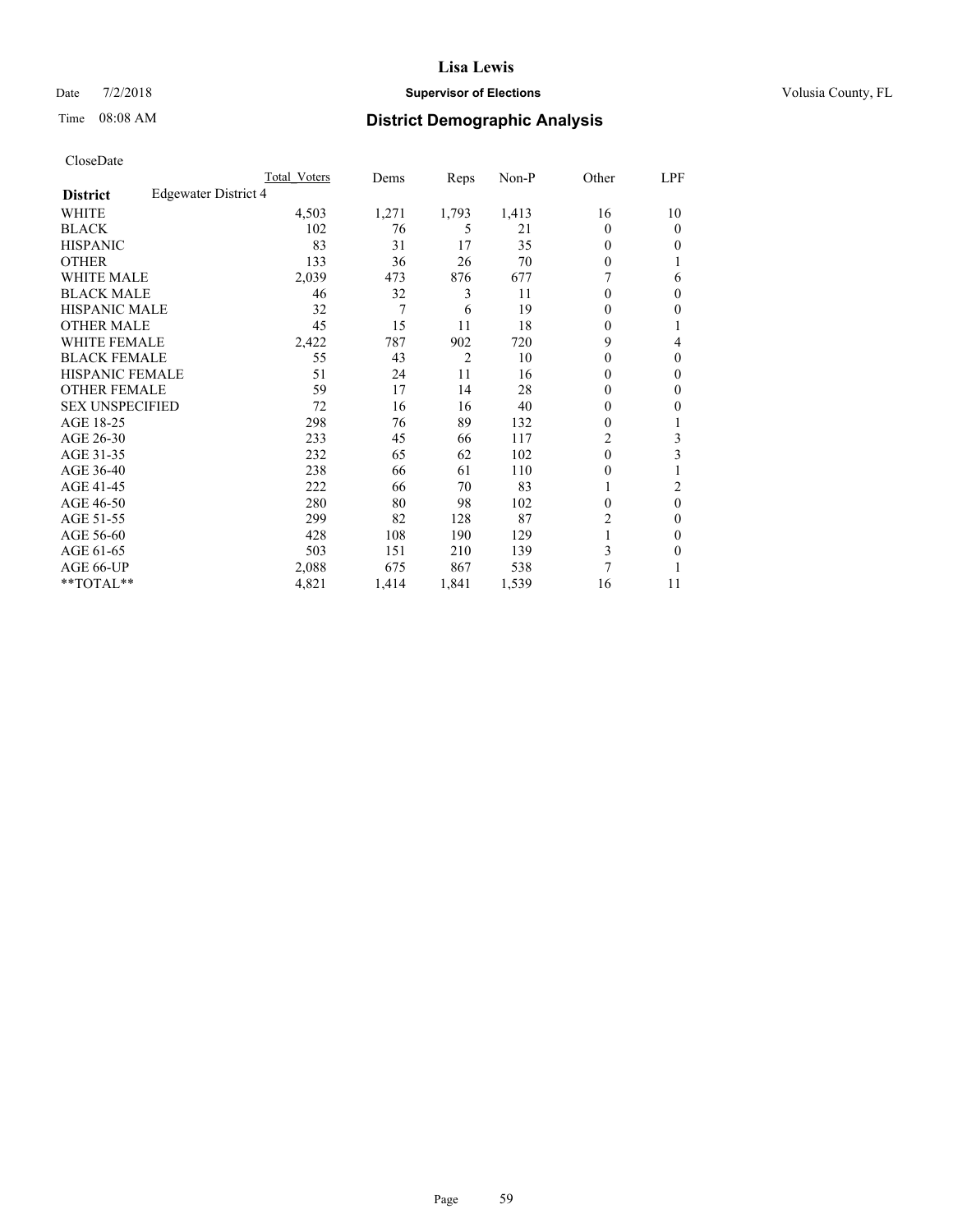## Date  $7/2/2018$  **Supervisor of Elections Supervisor of Elections** Volusia County, FL

# Time 08:08 AM **District Demographic Analysis**

|                                          | Total Voters | Dems | Reps | Non-P | Other          | LPF            |
|------------------------------------------|--------------|------|------|-------|----------------|----------------|
| Holly Hill District 1<br><b>District</b> |              |      |      |       |                |                |
| WHITE                                    | 1,555        | 497  | 544  | 497   | 6              | 11             |
| <b>BLACK</b>                             | 192          | 138  | 6    | 45    | 2              |                |
| <b>HISPANIC</b>                          | 99           | 42   | 11   | 46    | $\theta$       | $\Omega$       |
| <b>OTHER</b>                             | 107          | 32   | 28   | 46    | 1              | 0              |
| <b>WHITE MALE</b>                        | 767          | 211  | 285  | 264   | 3              | 4              |
| <b>BLACK MALE</b>                        | 77           | 54   | 2    | 19    | 1              |                |
| <b>HISPANIC MALE</b>                     | 50           | 18   | 8    | 24    | $\theta$       | 0              |
| <b>OTHER MALE</b>                        | 38           | 12   | 10   | 16    | $\mathbf{0}$   | $\mathbf{0}$   |
| WHITE FEMALE                             | 768          | 281  | 252  | 225   | 3              |                |
| <b>BLACK FEMALE</b>                      | 112          | 81   | 4    | 26    | 1              | $\Omega$       |
| <b>HISPANIC FEMALE</b>                   | 48           | 24   | 3    | 21    | $\Omega$       | 0              |
| <b>OTHER FEMALE</b>                      | 46           | 16   | 15   | 15    | $\theta$       | $\Omega$       |
| <b>SEX UNSPECIFIED</b>                   | 47           | 12   | 10   | 24    | 1              | 0              |
| AGE 18-25                                | 148          | 42   | 36   | 69    | $\theta$       |                |
| AGE 26-30                                | 152          | 59   | 31   | 60    | 1              |                |
| AGE 31-35                                | 119          | 46   | 21   | 48    | $\overline{c}$ | $\overline{c}$ |
| AGE 36-40                                | 128          | 38   | 27   | 59    | 1              | 3              |
| AGE 41-45                                | 127          | 46   | 28   | 52    |                | 0              |
| AGE 46-50                                | 136          | 56   | 36   | 44    | $\theta$       | 0              |
| AGE 51-55                                | 187          | 60   | 70   | 54    | $\Omega$       | 3              |
| AGE 56-60                                | 219          | 75   | 84   | 59    |                | 0              |
| AGE 61-65                                | 225          | 76   | 71   | 74    | $\overline{c}$ | 2              |
| AGE 66-UP                                | 512          | 211  | 185  | 115   |                | 0              |
| **TOTAL**                                | 1,953        | 709  | 589  | 634   | 9              | 12             |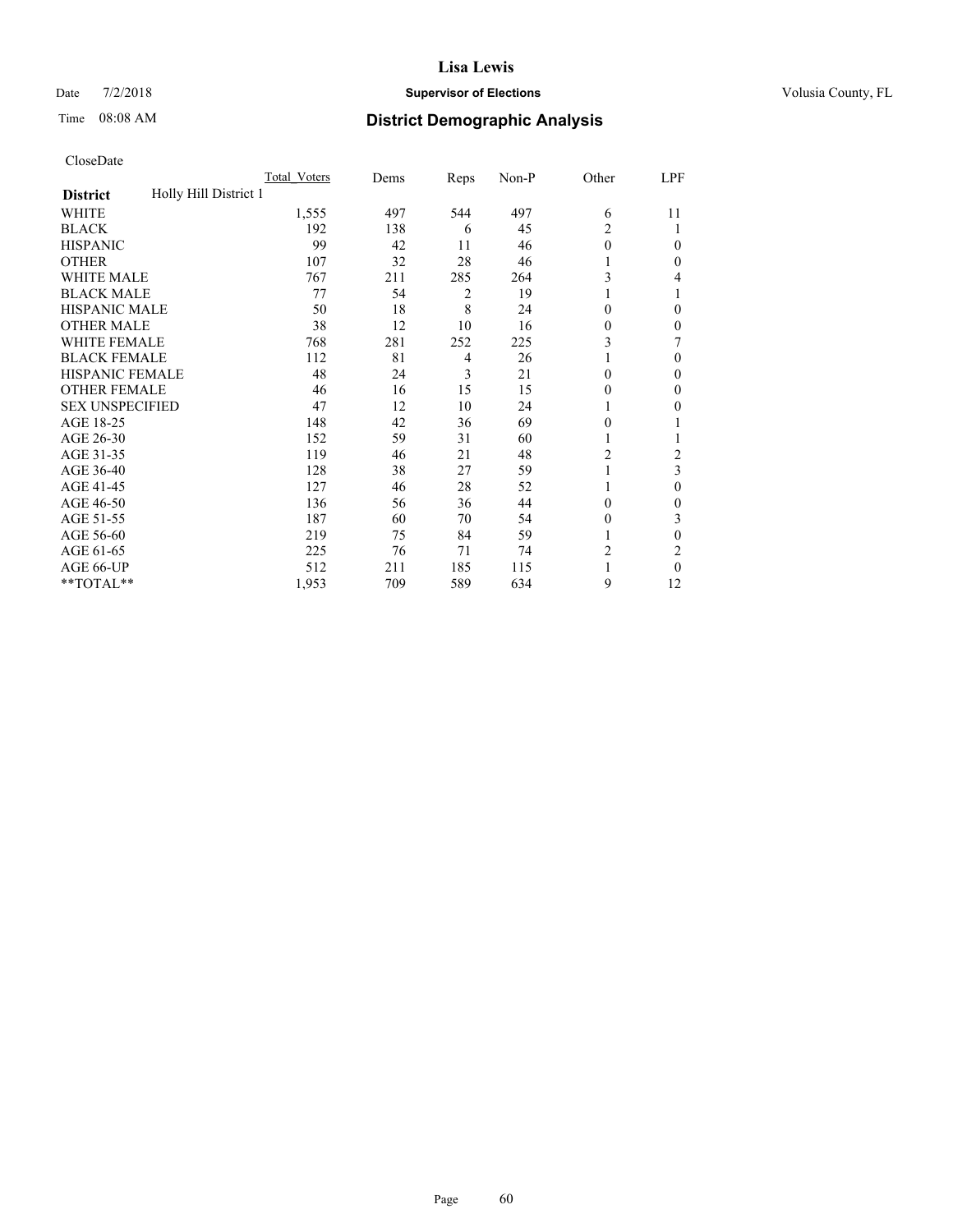## Date  $7/2/2018$  **Supervisor of Elections Supervisor of Elections** Volusia County, FL

# Time 08:08 AM **District Demographic Analysis**

|                                          | Total Voters | Dems | Reps | Non-P | Other          | LPF            |
|------------------------------------------|--------------|------|------|-------|----------------|----------------|
| Holly Hill District 2<br><b>District</b> |              |      |      |       |                |                |
| WHITE                                    | 1,525        | 541  | 463  | 510   | $\overline{2}$ | 9              |
| <b>BLACK</b>                             | 281          | 203  | 10   | 68    | $\theta$       | 0              |
| <b>HISPANIC</b>                          | 72           | 38   | 12   | 22    | $\Omega$       | $_{0}$         |
| <b>OTHER</b>                             | 94           | 36   | 13   | 45    | 0              | 0              |
| WHITE MALE                               | 716          | 223  | 235  | 251   |                | 6              |
| <b>BLACK MALE</b>                        | 117          | 75   | 5    | 37    | $\theta$       | 0              |
| <b>HISPANIC MALE</b>                     | 32           | 13   | 8    | 11    | 0              | 0              |
| <b>OTHER MALE</b>                        | 34           | 8    | 7    | 19    | 0              | 0              |
| <b>WHITE FEMALE</b>                      | 792          | 315  | 224  | 249   |                | 3              |
| <b>BLACK FEMALE</b>                      | 162          | 128  | 5    | 29    | $\theta$       | 0              |
| <b>HISPANIC FEMALE</b>                   | 40           | 25   | 4    | 11    | 0              | 0              |
| <b>OTHER FEMALE</b>                      | 37           | 22   | 5    | 10    | $\Omega$       | 0              |
| <b>SEX UNSPECIFIED</b>                   | 42           | 9    | 5    | 28    | 0              | 0              |
| AGE 18-25                                | 231          | 73   | 41   | 113   | 0              | 4              |
| AGE 26-30                                | 177          | 75   | 42   | 60    | $\theta$       | 0              |
| AGE 31-35                                | 159          | 66   | 30   | 63    | 0              | 0              |
| AGE 36-40                                | 121          | 54   | 19   | 47    |                | 0              |
| AGE 41-45                                | 109          | 44   | 19   | 46    | 0              | 0              |
| AGE 46-50                                | 180          | 61   | 52   | 66    | $\Omega$       |                |
| AGE 51-55                                | 193          | 73   | 63   | 55    | $\theta$       | $\overline{c}$ |
| AGE 56-60                                | 227          | 109  | 54   | 62    | $\theta$       | $\overline{2}$ |
| AGE 61-65                                | 177          | 75   | 52   | 50    | $\theta$       | $\theta$       |
| AGE 66-UP                                | 398          | 188  | 126  | 83    |                | 0              |
| **TOTAL**                                | 1,972        | 818  | 498  | 645   | 2              | 9              |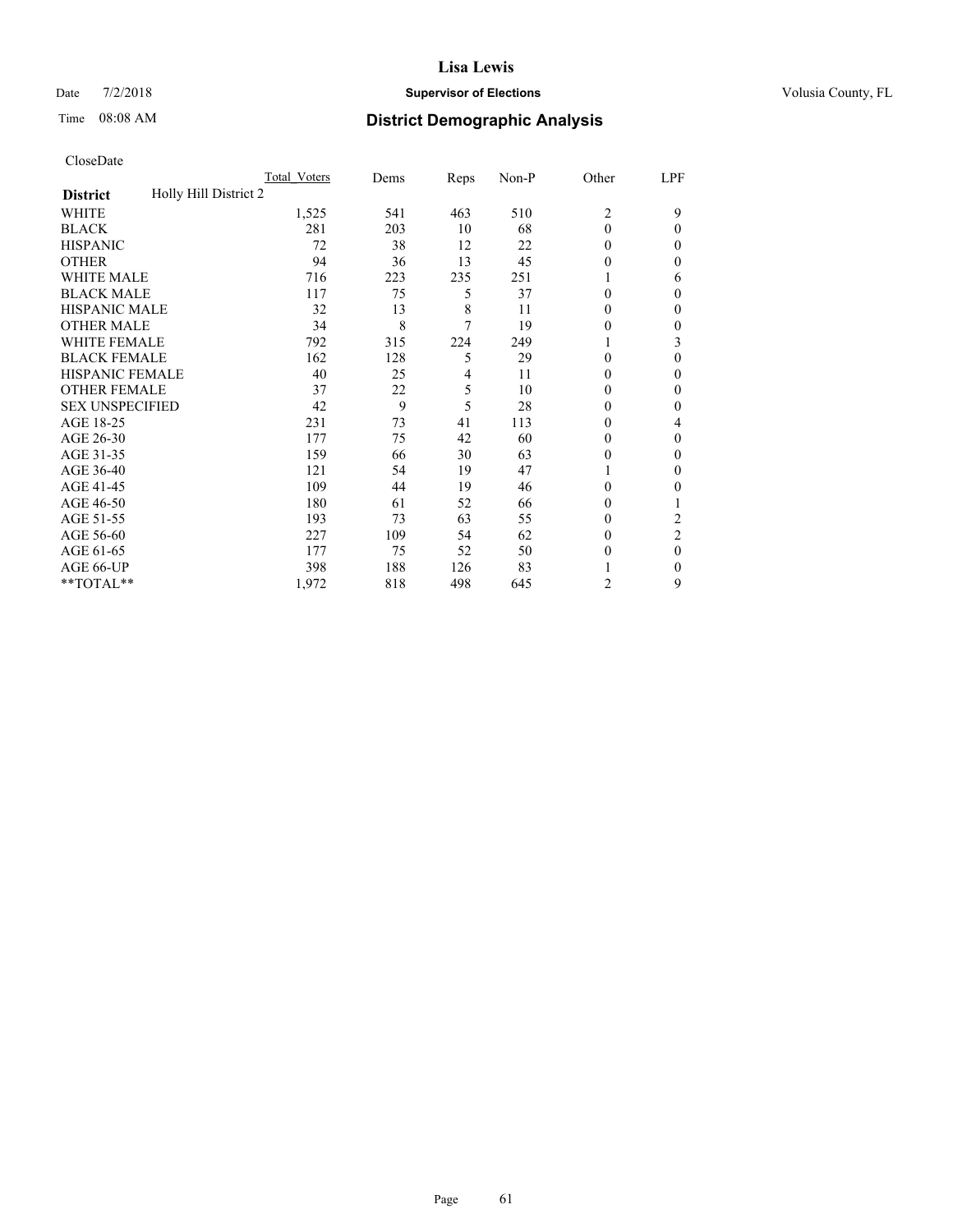## Date  $7/2/2018$  **Supervisor of Elections Supervisor of Elections** Volusia County, FL

# Time 08:08 AM **District Demographic Analysis**

|                                          | Total Voters | Dems | Reps           | Non-P | Other  | LPF |
|------------------------------------------|--------------|------|----------------|-------|--------|-----|
| Holly Hill District 3<br><b>District</b> |              |      |                |       |        |     |
| WHITE                                    | 1,611        | 522  | 610            | 467   | 9      | 3   |
| <b>BLACK</b>                             | 181          | 139  | 6              | 36    | 0      | 0   |
| <b>HISPANIC</b>                          | 47           | 19   | 5              | 22    |        | 0   |
| <b>OTHER</b>                             | 81           | 28   | 12             | 41    | 0      | 0   |
| WHITE MALE                               | 694          | 198  | 283            | 206   | 4      | 3   |
| <b>BLACK MALE</b>                        | 73           | 43   | 5              | 25    | 0      | 0   |
| <b>HISPANIC MALE</b>                     | 24           | 10   | $\overline{c}$ | 11    |        | 0   |
| <b>OTHER MALE</b>                        | 31           | 13   | 3              | 15    | 0      | 0   |
| WHITE FEMALE                             | 899          | 319  | 321            | 254   | 5      | 0   |
| <b>BLACK FEMALE</b>                      | 107          | 95   | 1              | 11    | 0      | 0   |
| <b>HISPANIC FEMALE</b>                   | 22           | 9    | 3              | 10    | 0      | 0   |
| <b>OTHER FEMALE</b>                      | 31           | 12   | 6              | 13    | $_{0}$ | 0   |
| <b>SEX UNSPECIFIED</b>                   | 39           | 9    | 9              | 21    | 0      | 0   |
| AGE 18-25                                | 90           | 34   | 24             | 32    | 0      | 0   |
| AGE 26-30                                | 94           | 28   | 22             | 42    | 2      | 0   |
| AGE 31-35                                | 94           | 38   | 14             | 42    | 0      | 0   |
| AGE 36-40                                | 84           | 24   | 23             | 37    | 0      | 0   |
| AGE 41-45                                | 92           | 38   | 17             | 37    | $_{0}$ | 0   |
| AGE 46-50                                | 114          | 29   | 33             | 51    | 0      |     |
| AGE 51-55                                | 148          | 55   | 38             | 52    | 2      |     |
| AGE 56-60                                | 176          | 64   | 49             | 61    |        |     |
| AGE 61-65                                | 198          | 73   | 79             | 44    | 2      | 0   |
| AGE 66-UP                                | 830          | 325  | 334            | 168   | 3      | 0   |
| **TOTAL**                                | 1,920        | 708  | 633            | 566   | 10     | 3   |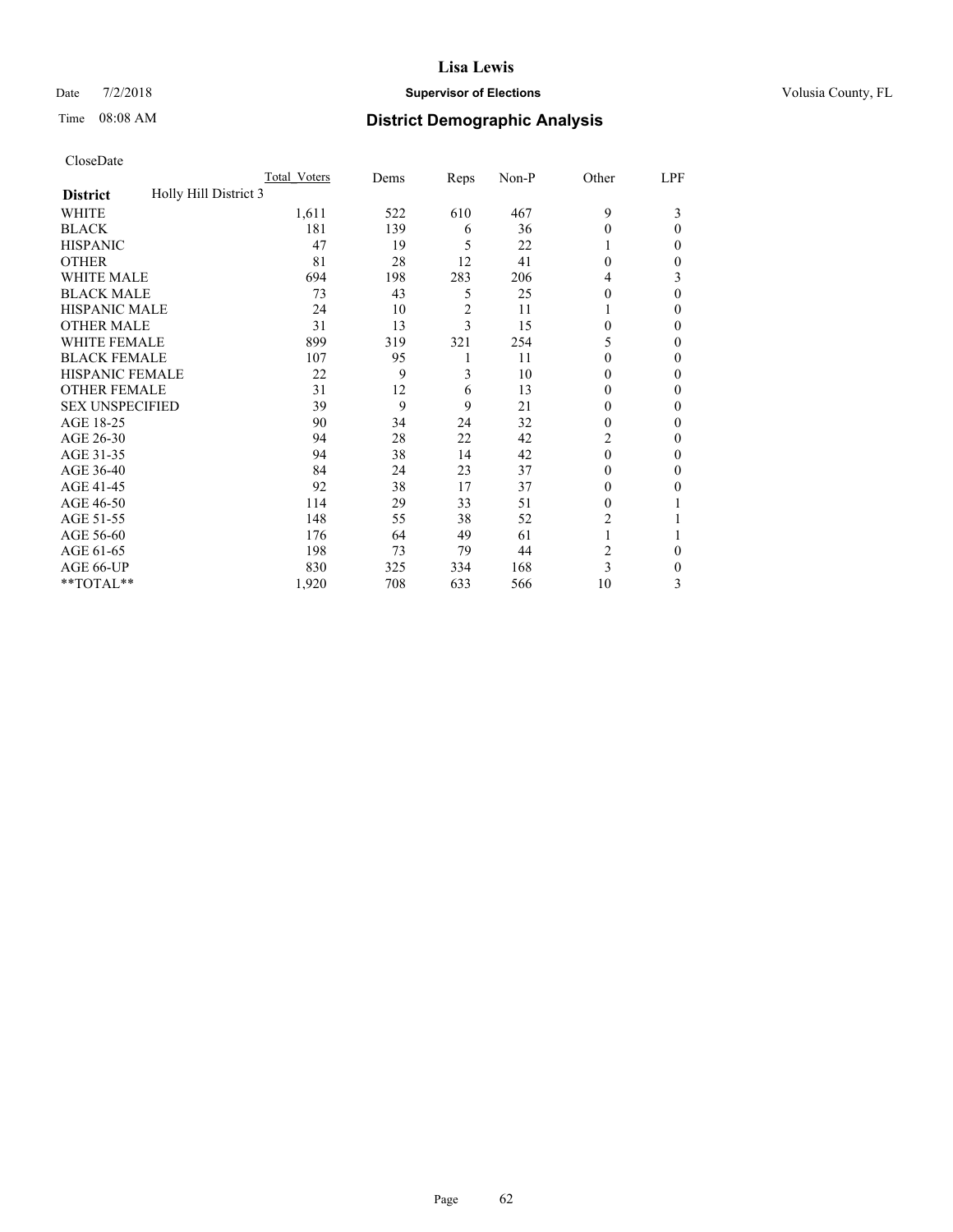## Date  $7/2/2018$  **Supervisor of Elections Supervisor of Elections** Volusia County, FL

# Time 08:08 AM **District Demographic Analysis**

|                                          | Total Voters | Dems | Reps | Non-P | Other          | LPF      |
|------------------------------------------|--------------|------|------|-------|----------------|----------|
| Holly Hill District 4<br><b>District</b> |              |      |      |       |                |          |
| WHITE                                    | 1,489        | 469  | 529  | 478   | 9              | 4        |
| <b>BLACK</b>                             | 357          | 266  | 13   | 78    | $\theta$       | $\Omega$ |
| <b>HISPANIC</b>                          | 86           | 35   | 12   | 37    | 1              |          |
| <b>OTHER</b>                             | 95           | 39   | 17   | 39    | $\theta$       | 0        |
| <b>WHITE MALE</b>                        | 662          | 168  | 252  | 235   | 5              | 2        |
| <b>BLACK MALE</b>                        | 101          | 68   | 5    | 28    | $\theta$       | $\theta$ |
| <b>HISPANIC MALE</b>                     | 40           | 18   | 4    | 16    | 1              |          |
| <b>OTHER MALE</b>                        | 33           | 15   | 10   | 8     | $\theta$       | 0        |
| <b>WHITE FEMALE</b>                      | 816          | 299  | 272  | 239   | 4              | 2        |
| <b>BLACK FEMALE</b>                      | 254          | 197  | 8    | 49    | $\theta$       | $\theta$ |
| <b>HISPANIC FEMALE</b>                   | 45           | 16   | 8    | 21    | $\theta$       | 0        |
| <b>OTHER FEMALE</b>                      | 35           | 17   | 6    | 12    | $\theta$       | $\Omega$ |
| <b>SEX UNSPECIFIED</b>                   | 41           | 11   | 6    | 24    | $\theta$       | 0        |
| AGE 18-25                                | 226          | 90   | 38   | 97    | $\theta$       |          |
| AGE 26-30                                | 215          | 88   | 38   | 86    | $\overline{c}$ |          |
| AGE 31-35                                | 176          | 58   | 39   | 77    | $\mathbf{0}$   | 2        |
| AGE 36-40                                | 155          | 77   | 33   | 44    | 1              | $\theta$ |
| AGE 41-45                                | 114          | 45   | 32   | 36    |                | 0        |
| AGE 46-50                                | 138          | 49   | 33   | 56    | $\theta$       | $\Omega$ |
| AGE 51-55                                | 172          | 57   | 62   | 52    |                | 0        |
| AGE 56-60                                | 200          | 71   | 74   | 51    | 3              |          |
| AGE 61-65                                | 174          | 70   | 57   | 47    | $\mathbf{0}$   | $\theta$ |
| AGE 66-UP                                | 457          | 204  | 165  | 86    | $\overline{c}$ | 0        |
| **TOTAL**                                | 2,027        | 809  | 571  | 632   | 10             | 5        |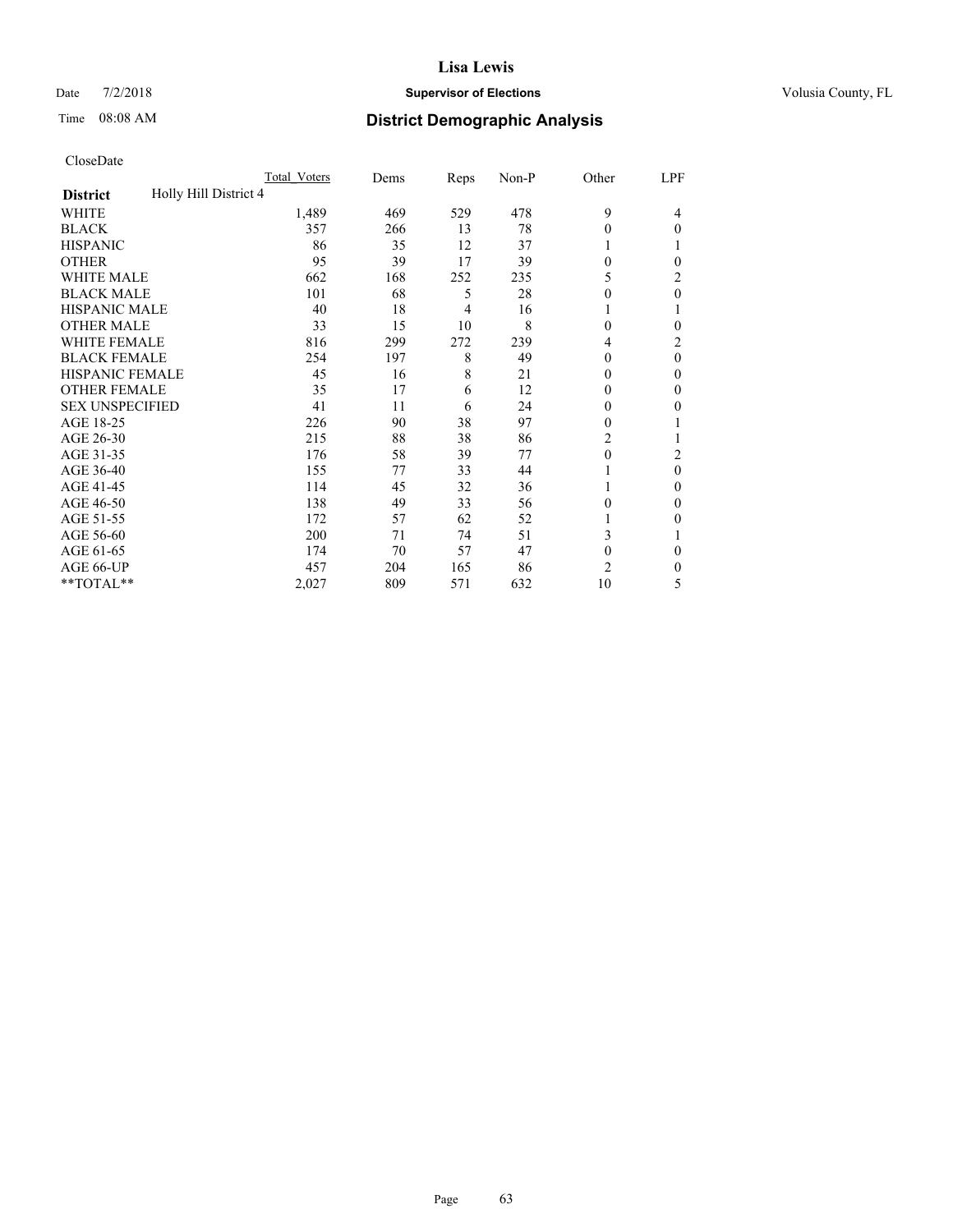## Date  $7/2/2018$  **Supervisor of Elections Supervisor of Elections** Volusia County, FL

# Time 08:08 AM **District Demographic Analysis**

|                        |            | Total Voters | Dems | Reps | Non-P | Other    | LPF |
|------------------------|------------|--------------|------|------|-------|----------|-----|
| <b>District</b>        | Lake Helen |              |      |      |       |          |     |
| WHITE                  |            | 1,829        | 540  | 753  | 526   | 7        | 3   |
| <b>BLACK</b>           |            | 165          | 142  | 4    | 19    | 0        | 0   |
| <b>HISPANIC</b>        |            | 71           | 24   | 19   | 27    |          | 0   |
| <b>OTHER</b>           |            | 63           | 21   | 15   | 26    | 0        |     |
| <b>WHITE MALE</b>      |            | 822          | 208  | 371  | 240   | 1        | 2   |
| <b>BLACK MALE</b>      |            | 72           | 63   | 2    | 7     | $\Omega$ | 0   |
| <b>HISPANIC MALE</b>   |            | 26           | 11   | 7    | 8     | 0        | 0   |
| <b>OTHER MALE</b>      |            | 18           | 9    | 3    | 5     | 0        |     |
| <b>WHITE FEMALE</b>    |            | 987          | 330  | 372  | 278   | 6        |     |
| <b>BLACK FEMALE</b>    |            | 89           | 77   | 1    | 11    | 0        | 0   |
| <b>HISPANIC FEMALE</b> |            | 43           | 12   | 12   | 18    |          | 0   |
| <b>OTHER FEMALE</b>    |            | 31           | 11   | 5    | 15    | $\Omega$ | 0   |
| <b>SEX UNSPECIFIED</b> |            | 40           | 6    | 18   | 16    | $\Omega$ | 0   |
| AGE 18-25              |            | 198          | 38   | 69   | 86    | 4        |     |
| AGE 26-30              |            | 129          | 38   | 34   | 57    | 0        | 0   |
| AGE 31-35              |            | 135          | 43   | 43   | 49    | 0        | 0   |
| AGE 36-40              |            | 134          | 37   | 34   | 63    | 0        | 0   |
| AGE 41-45              |            | 125          | 30   | 43   | 49    | 1        | 2   |
| AGE 46-50              |            | 164          | 51   | 62   | 48    | 2        |     |
| AGE 51-55              |            | 166          | 45   | 74   | 47    | $\theta$ | 0   |
| AGE 56-60              |            | 257          | 90   | 111  | 55    |          | 0   |
| AGE 61-65              |            | 207          | 77   | 87   | 43    | 0        | 0   |
| AGE 66-UP              |            | 613          | 278  | 234  | 101   | 0        | 0   |
| **TOTAL**              |            | 2,128        | 727  | 791  | 598   | 8        | 4   |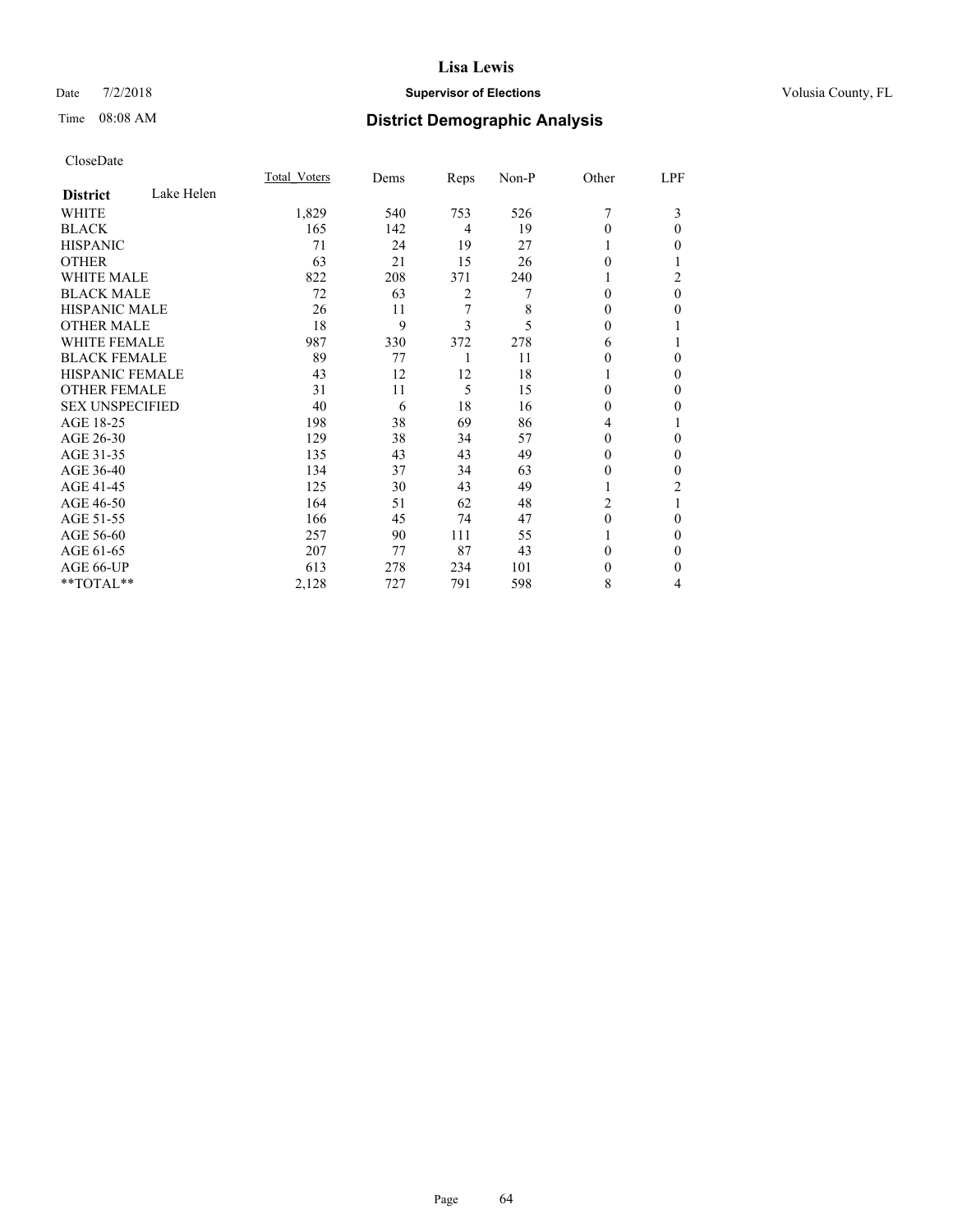## Date  $7/2/2018$  **Supervisor of Elections Supervisor of Elections** Volusia County, FL

| CloseDate |
|-----------|
|-----------|

|                        |                       | Total Voters | Dems  | Reps  | $Non-P$  | Other          | <u>LPF</u>     |
|------------------------|-----------------------|--------------|-------|-------|----------|----------------|----------------|
| <b>District</b>        | New Smyrna Bch Zone 1 |              |       |       |          |                |                |
| WHITE                  |                       | 5,096        | 1,459 | 2,353 | 1,244    | 23             | 17             |
| <b>BLACK</b>           |                       | 13           | 9     |       | 3        | $\Omega$       | $\Omega$       |
| <b>HISPANIC</b>        |                       | 65           | 18    | 23    | 24       | $\theta$       | 0              |
| <b>OTHER</b>           |                       | 138          | 31    | 44    | 63       | $\Omega$       | 0              |
| <b>WHITE MALE</b>      |                       | 2,375        | 569   | 1,159 | 627      | 10             | 10             |
| <b>BLACK MALE</b>      |                       | 7            | 4     | 0     | 3        | $\Omega$       | 0              |
| <b>HISPANIC MALE</b>   |                       | 23           | 7     | 6     | 10       | 0              | 0              |
| <b>OTHER MALE</b>      |                       | 42           | 9     | 19    | 14       | $\Omega$       | 0              |
| <b>WHITE FEMALE</b>    |                       | 2,667        | 873   | 1,174 | 600      | 13             |                |
| <b>BLACK FEMALE</b>    |                       | 6            | 5     | 1     | $\theta$ | $\Omega$       | 0              |
| HISPANIC FEMALE        |                       | 42           | 11    | 17    | 14       | $\Omega$       | 0              |
| <b>OTHER FEMALE</b>    |                       | 56           | 19    | 21    | 16       | 0              | 0              |
| <b>SEX UNSPECIFIED</b> |                       | 94           | 20    | 24    | 50       | $\Omega$       | 0              |
| AGE 18-25              |                       | 277          | 59    | 100   | 115      | 2              |                |
| AGE 26-30              |                       | 224          | 48    | 69    | 104      | $\theta$       | 3              |
| AGE 31-35              |                       | 217          | 71    | 54    | 89       |                | $\overline{2}$ |
| AGE 36-40              |                       | 205          | 49    | 74    | 79       | 0              | 3              |
| AGE 41-45              |                       | 203          | 54    | 74    | 70       | 3              | 2              |
| AGE 46-50              |                       | 292          | 71    | 137   | 83       | 0              |                |
| AGE 51-55              |                       | 444          | 97    | 233   | 111      | 3              | 0              |
| AGE 56-60              |                       | 590          | 165   | 300   | 123      | $\Omega$       | 2              |
| AGE 61-65              |                       | 653          | 198   | 306   | 145      | $\overline{c}$ | $\overline{2}$ |
| AGE 66-UP              |                       | 2,207        | 705   | 1,074 | 415      | 12             |                |
| **TOTAL**              |                       | 5,312        | 1,517 | 2,421 | 1,334    | 23             | 17             |
|                        |                       |              |       |       |          |                |                |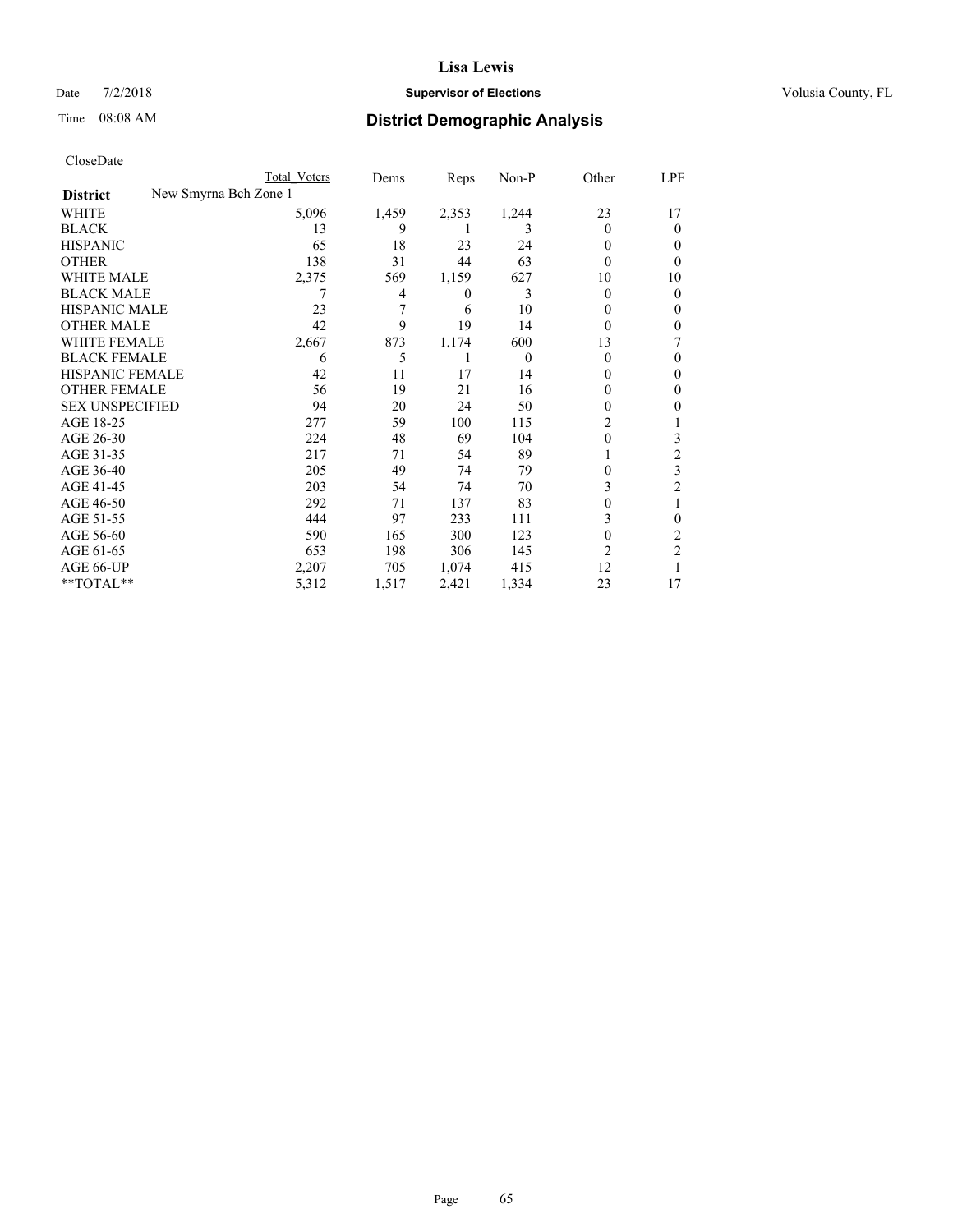## Date  $7/2/2018$  **Supervisor of Elections Supervisor of Elections** Volusia County, FL

| CloseDate |
|-----------|
|-----------|

|                                          | Total Voters | Dems  | Reps         | Non-P | Other          | LPF            |
|------------------------------------------|--------------|-------|--------------|-------|----------------|----------------|
| New Smyrna Bch Zone 2<br><b>District</b> |              |       |              |       |                |                |
| WHITE                                    | 4,307        | 1,325 | 1,741        | 1,188 | 37             | 16             |
| <b>BLACK</b>                             | 86           | 74    | 1            | 11    | $\Omega$       | $\theta$       |
| <b>HISPANIC</b>                          | 75           | 21    | 27           | 27    | $\theta$       | 0              |
| <b>OTHER</b>                             | 158          | 45    | 45           | 65    |                | 2              |
| <b>WHITE MALE</b>                        | 1,952        | 526   | 823          | 574   | 17             | 12             |
| <b>BLACK MALE</b>                        | 36           | 31    | $\mathbf{0}$ | 5     | $\theta$       | 0              |
| <b>HISPANIC MALE</b>                     | 40           | 5     | 15           | 20    | $\theta$       | 0              |
| <b>OTHER MALE</b>                        | 59           | 19    | 16           | 22    | $\theta$       | 2              |
| <b>WHITE FEMALE</b>                      | 2,314        | 786   | 900          | 604   | 20             | 4              |
| <b>BLACK FEMALE</b>                      | 50           | 43    | 1            | 6     | $\theta$       | 0              |
| <b>HISPANIC FEMALE</b>                   | 35           | 16    | 12           | 7     | $\theta$       | 0              |
| <b>OTHER FEMALE</b>                      | 72           | 23    | 22           | 26    |                | 0              |
| <b>SEX UNSPECIFIED</b>                   | 68           | 16    | 25           | 27    | $\theta$       | 0              |
| AGE 18-25                                | 300          | 96    | 88           | 110   | 3              | 3              |
| AGE 26-30                                | 229          | 59    | 67           | 99    | 3              |                |
| AGE 31-35                                | 249          | 63    | 75           | 107   | 3              |                |
| AGE 36-40                                | 256          | 84    | 70           | 96    | 3              | 3              |
| AGE 41-45                                | 240          | 62    | 72           | 101   | $\overline{c}$ | 3              |
| AGE 46-50                                | 299          | 76    | 121          | 100   | 1              |                |
| AGE 51-55                                | 356          | 83    | 158          | 111   | 4              | 0              |
| AGE 56-60                                | 503          | 141   | 229          | 124   | 7              | 2              |
| AGE 61-65                                | 518          | 198   | 198          | 114   | 6              | 2              |
| AGE 66-UP                                | 1,676        | 603   | 736          | 329   | 6              | $\overline{2}$ |
| **TOTAL**                                | 4,626        | 1,465 | 1,814        | 1,291 | 38             | 18             |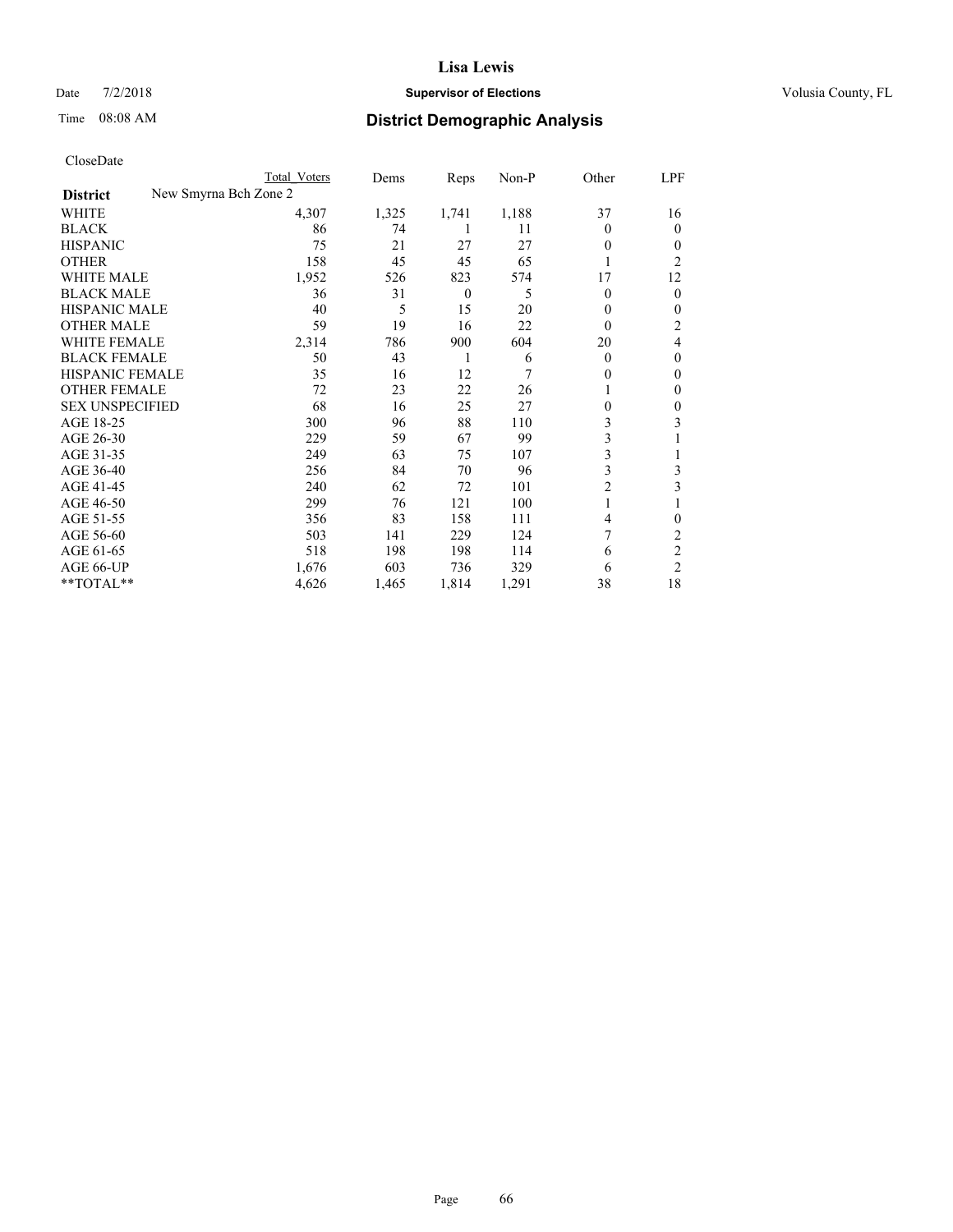## Date  $7/2/2018$  **Supervisor of Elections Supervisor of Elections** Volusia County, FL

| CloseDate |
|-----------|
|-----------|

|                                          | Total Voters | Dems  | Reps  | Non-P | Other          | LPF    |
|------------------------------------------|--------------|-------|-------|-------|----------------|--------|
| New Smyrna Bch Zone 3<br><b>District</b> |              |       |       |       |                |        |
| WHITE                                    | 4,966        | 1,322 | 2,219 | 1,382 | 31             | 12     |
| <b>BLACK</b>                             | 46           | 26    | 4     | 14    | 1              | 1      |
| <b>HISPANIC</b>                          | 79           | 24    | 24    | 31    | $\Omega$       | 0      |
| <b>OTHER</b>                             | 160          | 35    | 48    | 77    | $\Omega$       | 0      |
| <b>WHITE MALE</b>                        | 2,273        | 515   | 1,053 | 678   | 19             | 8      |
| <b>BLACK MALE</b>                        | 26           | 13    | 3     | 8     | 1              |        |
| HISPANIC MALE                            | 39           | 14    | 10    | 15    | 0              | 0      |
| <b>OTHER MALE</b>                        | 61           | 18    | 18    | 25    | $\Omega$       | 0      |
| <b>WHITE FEMALE</b>                      | 2,657        | 799   | 1,150 | 692   | 12             | 4      |
| <b>BLACK FEMALE</b>                      | 20           | 13    |       | 6     | $\theta$       | 0      |
| <b>HISPANIC FEMALE</b>                   | 37           | 9     | 13    | 15    | $\Omega$       | 0      |
| <b>OTHER FEMALE</b>                      | 67           | 13    | 25    | 29    | 0              | $_{0}$ |
| <b>SEX UNSPECIFIED</b>                   | 71           | 13    | 22    | 36    | 0              | 0      |
| AGE 18-25                                | 276          | 61    | 83    | 130   |                |        |
| AGE 26-30                                | 205          | 50    | 61    | 90    |                | 3      |
| AGE 31-35                                | 258          | 71    | 79    | 105   | 2              |        |
| AGE 36-40                                | 255          | 56    | 83    | 114   | 2              | 0      |
| AGE 41-45                                | 225          | 60    | 84    | 78    | $\mathfrak{2}$ |        |
| AGE 46-50                                | 288          | 64    | 124   | 97    |                | 2      |
| AGE 51-55                                | 386          | 91    | 184   | 107   | 2              | 2      |
| AGE 56-60                                | 503          | 134   | 228   | 137   | 4              | 0      |
| AGE 61-65                                | 605          | 185   | 255   | 155   | 9              |        |
| AGE 66-UP                                | 2,250        | 635   | 1,114 | 491   | 8              | 2      |
| **TOTAL**                                | 5,251        | 1,407 | 2,295 | 1,504 | 32             | 13     |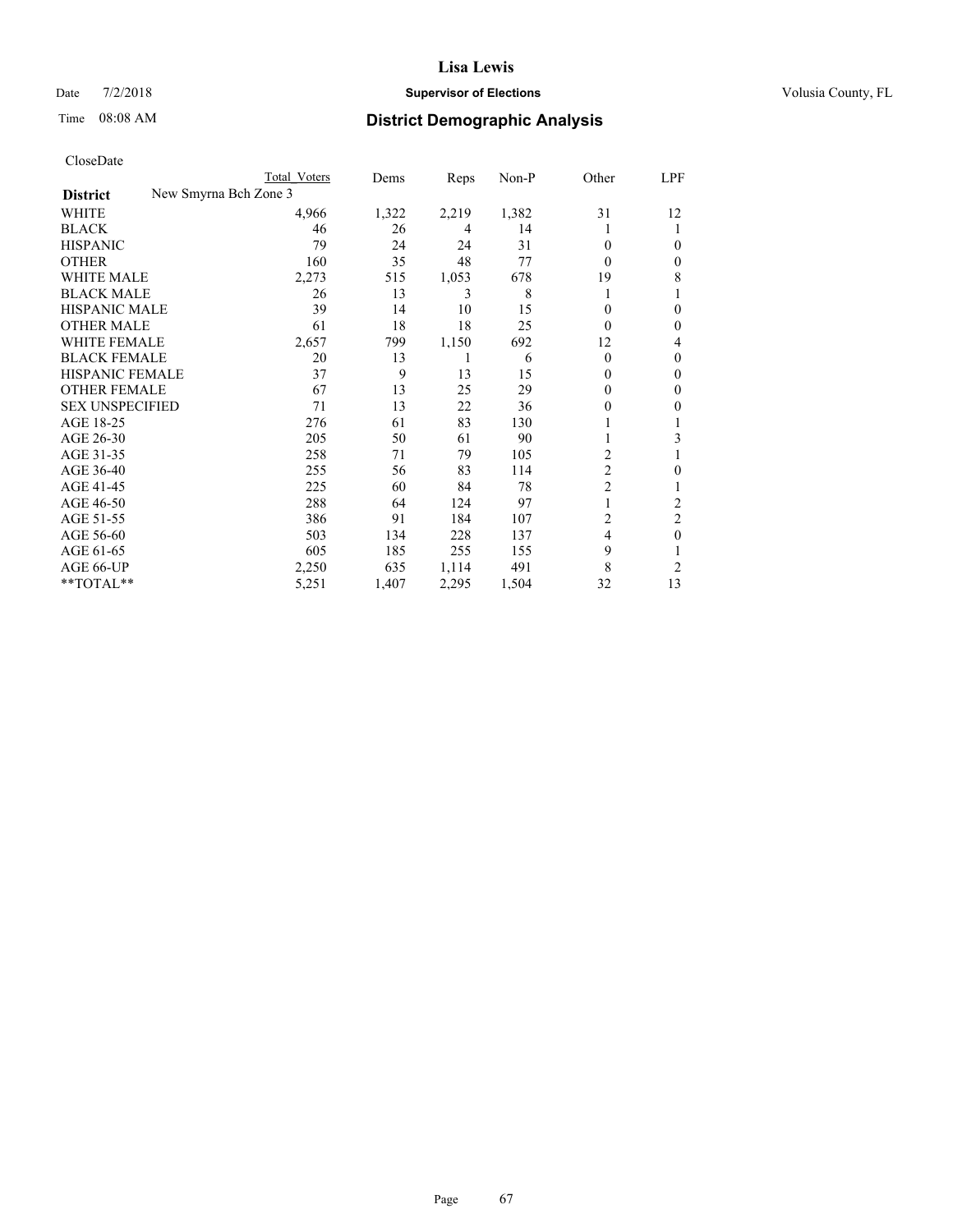## Date  $7/2/2018$  **Supervisor of Elections Supervisor of Elections** Volusia County, FL

| CloseDate |
|-----------|
|-----------|

|                        |                       | Total Voters | Dems  | Reps  | Non-P | Other    | LPF            |
|------------------------|-----------------------|--------------|-------|-------|-------|----------|----------------|
| <b>District</b>        | New Smyrna Bch Zone 4 |              |       |       |       |          |                |
| WHITE                  |                       | 5,153        | 1,377 | 2,322 | 1,406 | 39       | 9              |
| <b>BLACK</b>           |                       | 628          | 522   | 19    | 85    |          | 1              |
| <b>HISPANIC</b>        |                       | 122          | 43    | 33    | 45    |          | $\theta$       |
| <b>OTHER</b>           |                       | 248          | 69    | 55    | 123   | $\theta$ | 1              |
| <b>WHITE MALE</b>      |                       | 2,310        | 525   | 1,112 | 650   | 16       | 7              |
| <b>BLACK MALE</b>      |                       | 244          | 188   | 8     | 47    | 0        | 1              |
| <b>HISPANIC MALE</b>   |                       | 58           | 18    | 19    | 20    |          | $\mathbf{0}$   |
| <b>OTHER MALE</b>      |                       | 95           | 21    | 28    | 46    | $\theta$ | $\mathbf{0}$   |
| <b>WHITE FEMALE</b>    |                       | 2,785        | 834   | 1,187 | 739   | 23       | 2              |
| <b>BLACK FEMALE</b>    |                       | 374          | 324   | 11    | 38    |          | $\mathbf{0}$   |
| <b>HISPANIC FEMALE</b> |                       | 59           | 25    | 12    | 22    | $\Omega$ | $\mathbf{0}$   |
| <b>OTHER FEMALE</b>    |                       | 104          | 37    | 24    | 42    | 0        | 1              |
| <b>SEX UNSPECIFIED</b> |                       | 122          | 39    | 28    | 55    | $\theta$ | $\mathbf{0}$   |
| AGE 18-25              |                       | 448          | 131   | 123   | 183   | 9        | 2              |
| AGE 26-30              |                       | 292          | 90    | 86    | 114   |          | 1              |
| AGE 31-35              |                       | 328          | 112   | 100   | 111   | 4        | 1              |
| AGE 36-40              |                       | 299          | 85    | 99    | 114   |          | $\mathbf{0}$   |
| AGE 41-45              |                       | 322          | 96    | 122   | 100   | 2        | 2              |
| AGE 46-50              |                       | 409          | 137   | 162   | 105   | 3        | $\overline{2}$ |
| AGE 51-55              |                       | 427          | 121   | 182   | 124   | $\theta$ | $\mathbf{0}$   |
| AGE 56-60              |                       | 618          | 191   | 271   | 153   | 3        | $\theta$       |
| AGE 61-65              |                       | 721          | 255   | 293   | 166   | 6        | 1              |
| AGE 66-UP              |                       | 2,287        | 793   | 991   | 489   | 12       | 2              |
| **TOTAL**              |                       | 6,151        | 2,011 | 2,429 | 1,659 | 41       | 11             |
|                        |                       |              |       |       |       |          |                |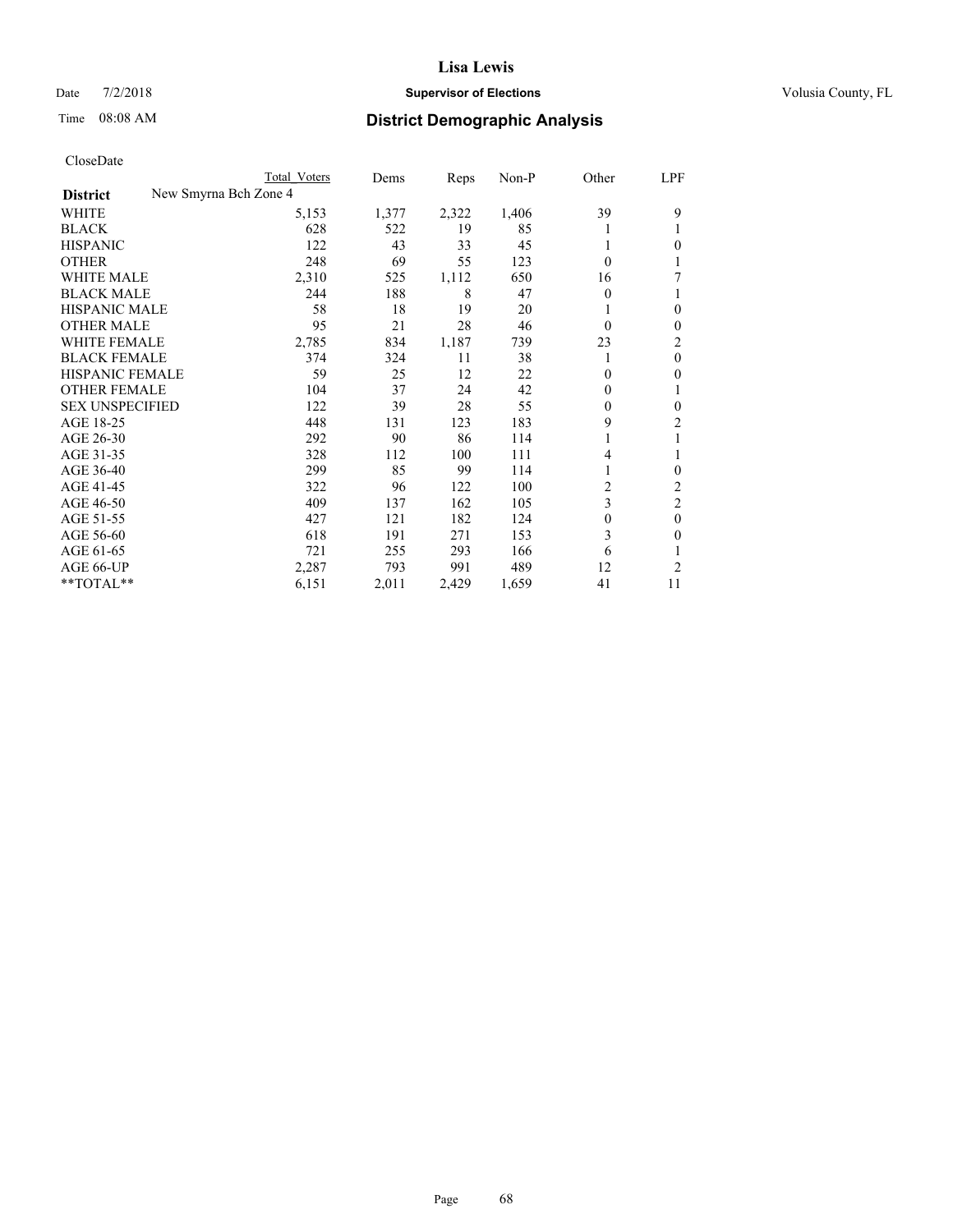## Date  $7/2/2018$  **Supervisor of Elections Supervisor of Elections** Volusia County, FL

# Time 08:08 AM **District Demographic Analysis**

|                             | Total Voters | Dems           | Reps           | Non-P          | Other          | LPF          |
|-----------------------------|--------------|----------------|----------------|----------------|----------------|--------------|
| Oak Hill<br><b>District</b> |              |                |                |                |                |              |
| WHITE                       | 1,309        | 342            | 578            | 381            | 6              | 2            |
| <b>BLACK</b>                | 147          | 125            | 2              | 20             | 0              | $\theta$     |
| <b>HISPANIC</b>             | 15           | 6              | 3              | 6              | 0              | $\Omega$     |
| <b>OTHER</b>                | 40           | 10             | 16             | 14             | 0              | 0            |
| WHITE MALE                  | 657          | 152            | 299            | 201            | 4              |              |
| <b>BLACK MALE</b>           | 65           | 52             | 1              | 12             | 0              | 0            |
| <b>HISPANIC MALE</b>        | 5            | 1              | $\overline{2}$ | $\overline{2}$ | 0              | 0            |
| <b>OTHER MALE</b>           | 17           | 2              | 10             | 5              | 0              | 0            |
| <b>WHITE FEMALE</b>         | 635          | 188            | 271            | 173            | $\overline{c}$ |              |
| <b>BLACK FEMALE</b>         | 82           | 73             | 1              | 8              | $\theta$       | 0            |
| <b>HISPANIC FEMALE</b>      | 10           | 5              | 1              | 4              | 0              | 0            |
| <b>OTHER FEMALE</b>         | 14           | 8              | 4              | $\overline{2}$ | 0              | 0            |
| <b>SEX UNSPECIFIED</b>      | 26           | $\overline{2}$ | 10             | 14             | 0              | 0            |
| AGE 18-25                   | 92           | 28             | 23             | 40             |                | 0            |
| AGE 26-30                   | 74           | 24             | 26             | 24             | 0              | 0            |
| AGE 31-35                   | 60           | 19             | 17             | 24             | 0              | 0            |
| AGE 36-40                   | 73           | 31             | 22             | 20             | 0              | 0            |
| AGE 41-45                   | 75           | 22             | 18             | 35             | 0              | 0            |
| AGE 46-50                   | 90           | 25             | 36             | 29             | 0              | 0            |
| AGE 51-55                   | 114          | 37             | 44             | 32             |                | $\mathbf{0}$ |
| AGE 56-60                   | 189          | 60             | 85             | 43             |                | 0            |
| AGE 61-65                   | 188          | 65             | 84             | 37             | 0              | 2            |
| AGE 66-UP                   | 556          | 172            | 244            | 137            | 3              | $\theta$     |
| **TOTAL**                   | 1,511        | 483            | 599            | 421            | 6              | 2            |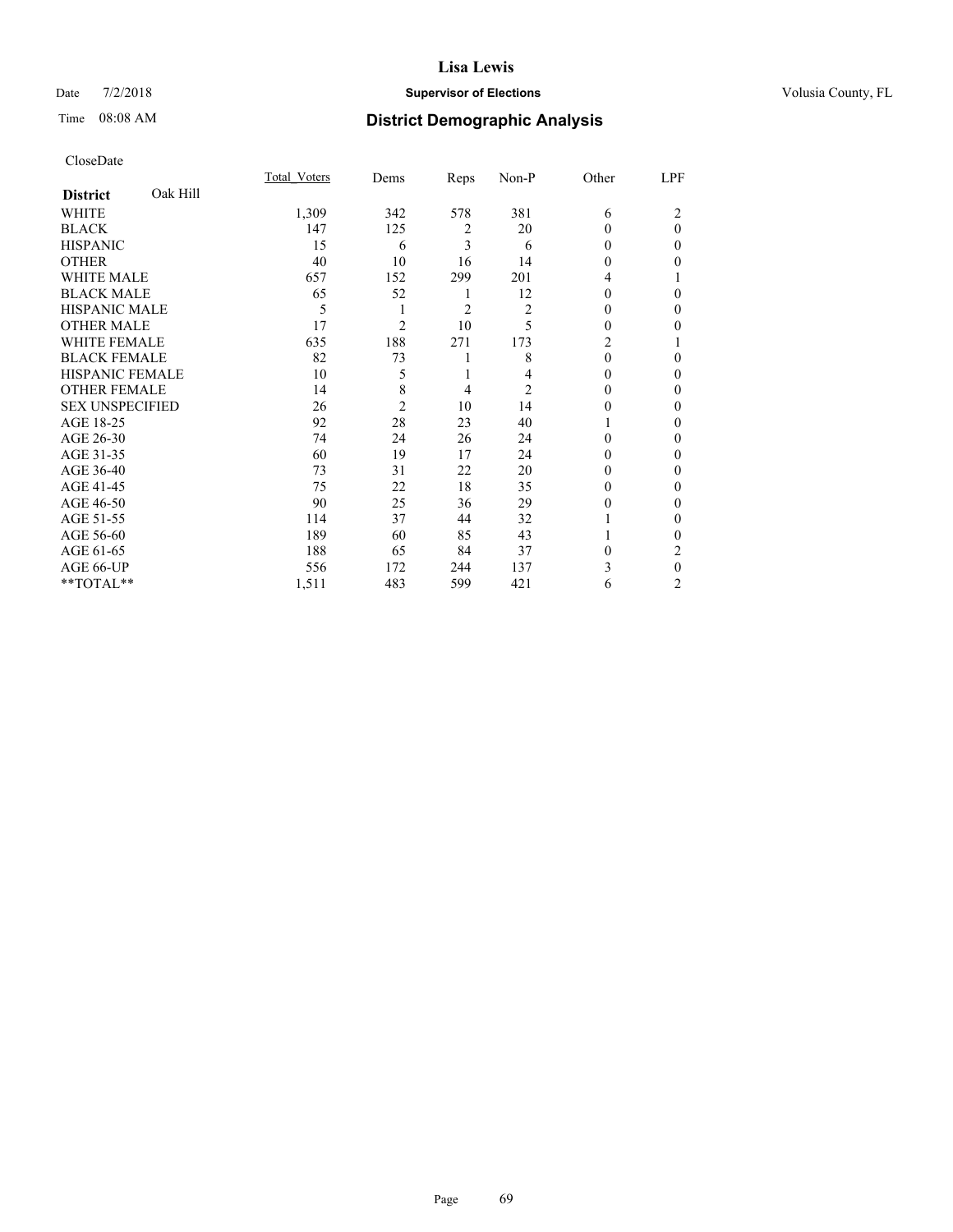## Date  $7/2/2018$  **Supervisor of Elections Supervisor of Elections** Volusia County, FL

# Time 08:08 AM **District Demographic Analysis**

|                                       | Total Voters | Dems | Reps | Non-P | Other          | LPF      |
|---------------------------------------|--------------|------|------|-------|----------------|----------|
| Orange City Seat 1<br><b>District</b> |              |      |      |       |                |          |
| WHITE                                 | 758          | 219  | 315  | 219   | 3              | 2        |
| <b>BLACK</b>                          | 180          | 134  | 11   | 35    | $\Omega$       | $\theta$ |
| <b>HISPANIC</b>                       | 514          | 214  | 68   | 232   | $\Omega$       | 0        |
| <b>OTHER</b>                          | 78           | 38   | 15   | 25    | $\theta$       | 0        |
| <b>WHITE MALE</b>                     | 281          | 68   | 120  | 91    | $\Omega$       | 2        |
| <b>BLACK MALE</b>                     | 52           | 36   | 4    | 12    | 0              | 0        |
| <b>HISPANIC MALE</b>                  | 203          | 70   | 34   | 99    | 0              | 0        |
| <b>OTHER MALE</b>                     | 26           | 10   | 8    | 8     | 0              | 0        |
| <b>WHITE FEMALE</b>                   | 472          | 150  | 192  | 127   | 3              | 0        |
| <b>BLACK FEMALE</b>                   | 125          | 96   | 7    | 22    | $\Omega$       | 0        |
| <b>HISPANIC FEMALE</b>                | 306          | 142  | 33   | 131   | $\Omega$       | 0        |
| <b>OTHER FEMALE</b>                   | 41           | 24   | 4    | 13    | $\Omega$       | 0        |
| <b>SEX UNSPECIFIED</b>                | 24           | 9    | 7    | 8     | $\overline{0}$ | 0        |
| AGE 18-25                             | 159          | 62   | 31   | 66    | 0              | 0        |
| AGE 26-30                             | 144          | 53   | 28   | 62    | 1              | 0        |
| AGE 31-35                             | 102          | 30   | 28   | 43    | 1              | 0        |
| AGE 36-40                             | 127          | 45   | 27   | 54    | $\Omega$       |          |
| AGE 41-45                             | 105          | 32   | 24   | 48    | $\Omega$       |          |
| AGE 46-50                             | 95           | 47   | 20   | 28    | $\Omega$       | 0        |
| AGE 51-55                             | 90           | 30   | 19   | 40    | 1              | 0        |
| AGE 56-60                             | 99           | 43   | 28   | 28    | 0              | 0        |
| AGE 61-65                             | 99           | 29   | 29   | 41    | 0              | 0        |
| AGE 66-UP                             | 510          | 234  | 175  | 101   | 0              | 0        |
| **TOTAL**                             | 1,530        | 605  | 409  | 511   | 3              | 2        |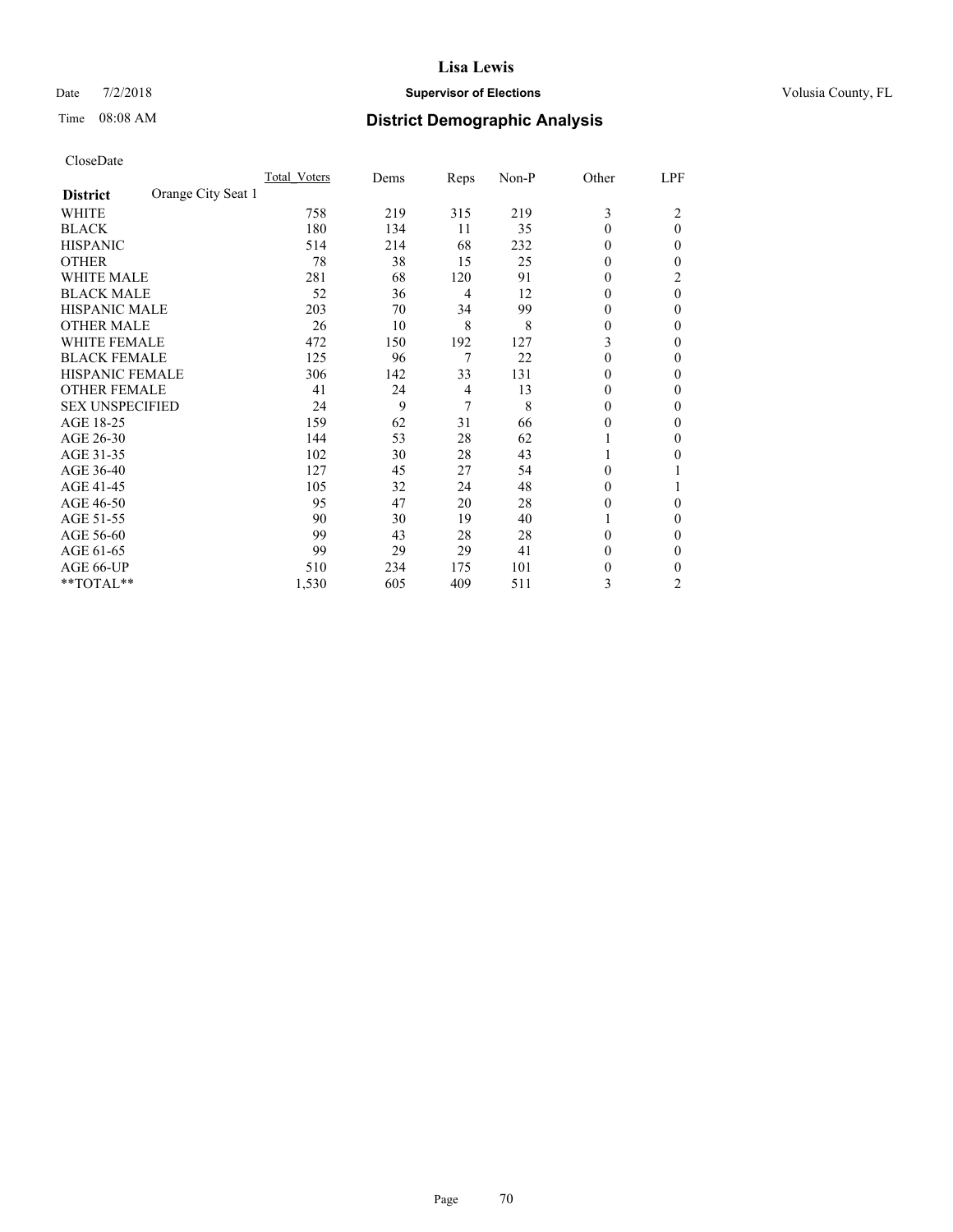## Date  $7/2/2018$  **Supervisor of Elections Supervisor of Elections** Volusia County, FL

|                                       | Total Voters | Dems | Reps           | Non-P | Other        | LPF      |
|---------------------------------------|--------------|------|----------------|-------|--------------|----------|
| Orange City Seat 2<br><b>District</b> |              |      |                |       |              |          |
| WHITE                                 | 1,060        | 281  | 450            | 321   | 4            | 4        |
| <b>BLACK</b>                          | 67           | 52   | 3              | 12    | 0            | $\theta$ |
| <b>HISPANIC</b>                       | 211          | 99   | 30             | 81    |              | $_{0}$   |
| <b>OTHER</b>                          | 60           | 16   | 13             | 31    | 0            | 0        |
| WHITE MALE                            | 483          | 102  | 221            | 155   | 3            | 2        |
| <b>BLACK MALE</b>                     | 27           | 17   | $\overline{2}$ | 8     | 0            | $\theta$ |
| <b>HISPANIC MALE</b>                  | 79           | 32   | 14             | 32    |              | 0        |
| <b>OTHER MALE</b>                     | 31           | 9    | 7              | 15    | 0            | $\theta$ |
| <b>WHITE FEMALE</b>                   | 569          | 178  | 226            | 162   |              | 2        |
| <b>BLACK FEMALE</b>                   | 40           | 35   |                | 4     | 0            | $\Omega$ |
| HISPANIC FEMALE                       | 128          | 65   | 16             | 47    | 0            | $\Omega$ |
| <b>OTHER FEMALE</b>                   | 18           | 6    | 4              | 8     | 0            | 0        |
| <b>SEX UNSPECIFIED</b>                | 23           | 4    | 5              | 14    | 0            | 0        |
| AGE 18-25                             | 176          | 43   | 32             | 100   | 0            |          |
| AGE 26-30                             | 103          | 35   | 31             | 36    | $\mathbf{0}$ |          |
| AGE 31-35                             | 92           | 26   | 28             | 35    | 3            | 0        |
| AGE 36-40                             | 109          | 33   | 39             | 36    | 0            |          |
| AGE 41-45                             | 90           | 33   | 28             | 29    | 0            | 0        |
| AGE 46-50                             | 118          | 34   | 39             | 45    | 0            | $\Omega$ |
| AGE 51-55                             | 131          | 39   | 53             | 39    | 0            | 0        |
| AGE 56-60                             | 140          | 39   | 62             | 39    | 0            | 0        |
| AGE 61-65                             | 139          | 50   | 58             | 30    |              | 0        |
| AGE 66-UP                             | 300          | 116  | 126            | 56    |              |          |
| **TOTAL**                             | 1,398        | 448  | 496            | 445   | 5            | 4        |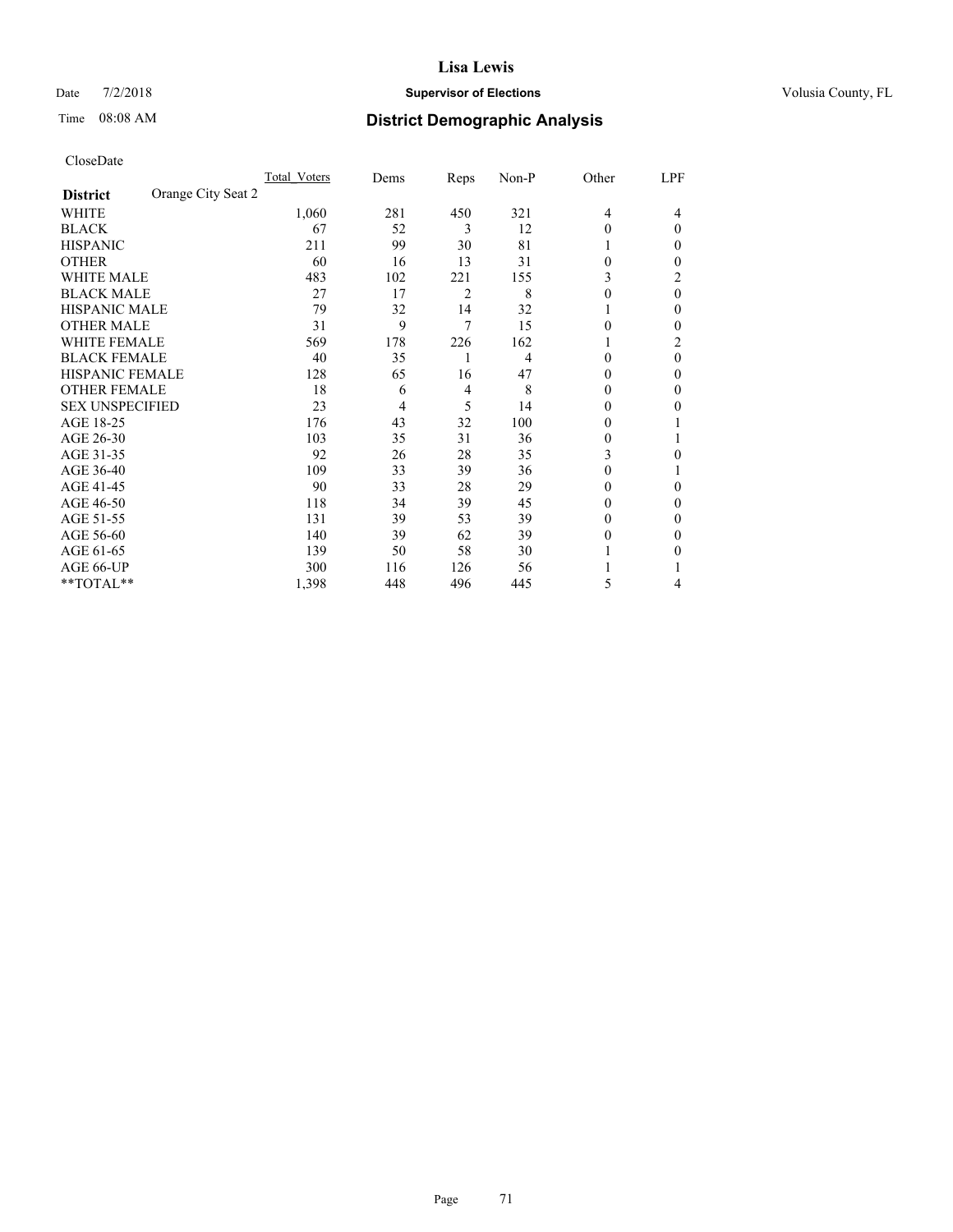## Date  $7/2/2018$  **Supervisor of Elections Supervisor of Elections** Volusia County, FL

# Time 08:08 AM **District Demographic Analysis**

|                        | Total Voters       | Dems | Reps           | Non-P | Other    | LPF            |
|------------------------|--------------------|------|----------------|-------|----------|----------------|
| <b>District</b>        | Orange City Seat 3 |      |                |       |          |                |
| WHITE                  | 1,132              | 316  | 462            | 350   | 1        | 3              |
| <b>BLACK</b>           | 97                 | 68   | 3              | 26    | $\theta$ | 0              |
| <b>HISPANIC</b>        | 269                | 121  | 44             | 98    | 4        | 2              |
| <b>OTHER</b>           | 81                 | 24   | 13             | 44    | $\theta$ | 0              |
| <b>WHITE MALE</b>      | 487                | 105  | 204            | 174   |          | 3              |
| <b>BLACK MALE</b>      | 38                 | 24   | $\overline{0}$ | 14    | $\theta$ | 0              |
| <b>HISPANIC MALE</b>   | 109                | 43   | 23             | 40    | 3        | 0              |
| <b>OTHER MALE</b>      | 27                 | 8    | 4              | 15    | $\theta$ | 0              |
| <b>WHITE FEMALE</b>    | 630                | 208  | 254            | 168   | 0        | 0              |
| <b>BLACK FEMALE</b>    | 57                 | 42   | 3              | 12    | $\theta$ | 0              |
| <b>HISPANIC FEMALE</b> | 152                | 75   | 21             | 53    |          | $\overline{c}$ |
| <b>OTHER FEMALE</b>    | 39                 | 14   | 7              | 18    | $\Omega$ | 0              |
| <b>SEX UNSPECIFIED</b> | 40                 | 10   | 6              | 24    | $\Omega$ | 0              |
| AGE 18-25              | 123                | 43   | 17             | 61    | $\theta$ | 2              |
| AGE 26-30              | 86                 | 28   | 26             | 30    |          |                |
| AGE 31-35              | 88                 | 31   | 16             | 40    | 0        |                |
| AGE 36-40              | 80                 | 29   | 21             | 29    | $\theta$ |                |
| AGE 41-45              | 100                | 37   | 30             | 33    | $\theta$ | 0              |
| AGE 46-50              | 123                | 35   | 42             | 44    | 2        | 0              |
| AGE 51-55              | 100                | 24   | 44             | 31    |          | 0              |
| AGE 56-60              | 121                | 38   | 44             | 39    | $\theta$ | 0              |
| AGE 61-65              | 135                | 48   | 46             | 41    | $\theta$ | 0              |
| AGE 66-UP              | 623                | 216  | 236            | 170   |          | 0              |
| **TOTAL**              | 1,579              | 529  | 522            | 518   | 5        | 5              |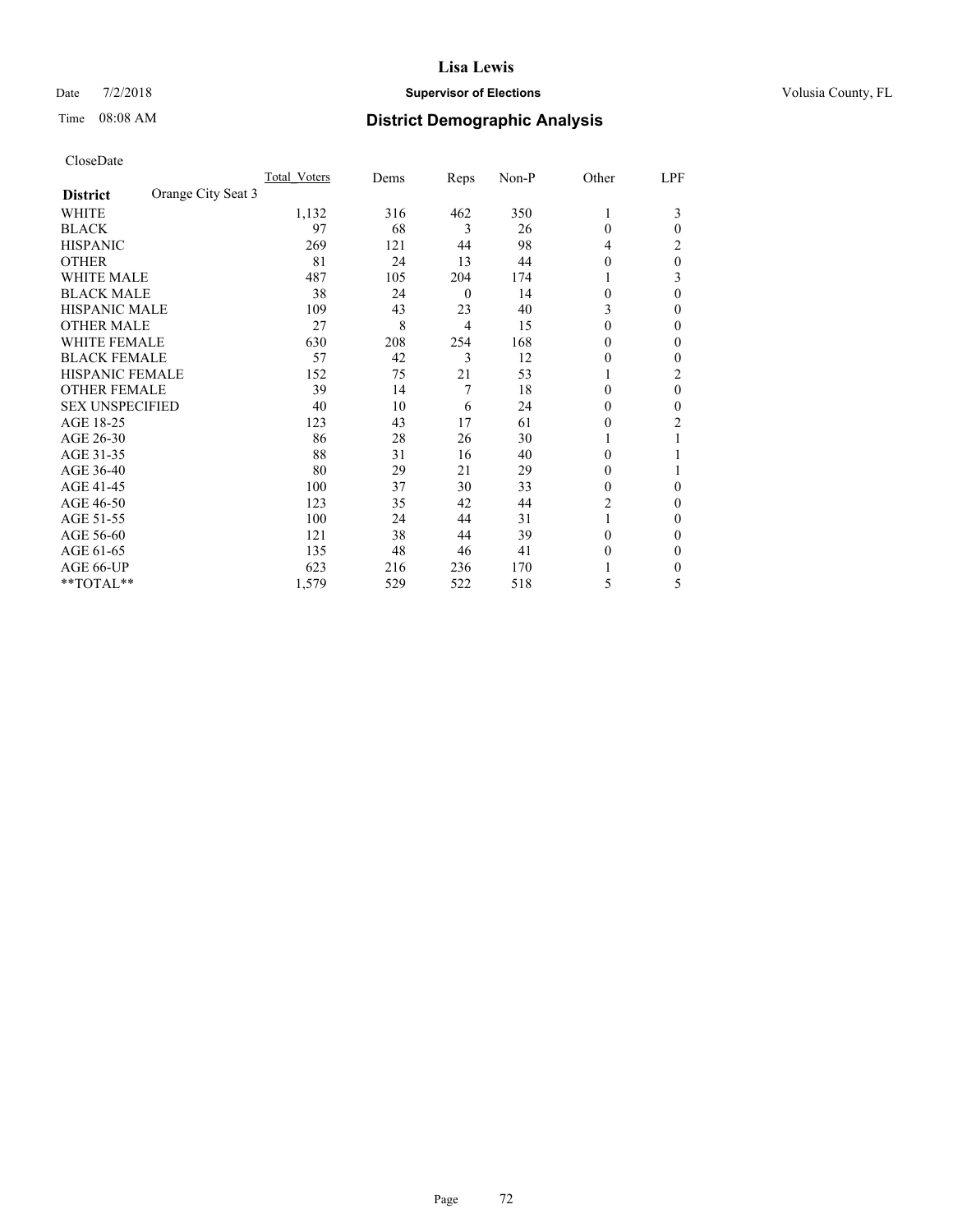#### Date  $7/2/2018$  **Supervisor of Elections Supervisor of Elections** Volusia County, FL

# Time 08:08 AM **District Demographic Analysis**

|                                       | Total Voters | Dems           | Reps             | Non-P    | Other    | LPF |
|---------------------------------------|--------------|----------------|------------------|----------|----------|-----|
| Orange City Seat 4<br><b>District</b> |              |                |                  |          |          |     |
| WHITE                                 | 1,280        | 373            | 531              | 366      | 5        | 5   |
| <b>BLACK</b>                          | 14           | 12             | 1                |          | 0        | 0   |
| <b>HISPANIC</b>                       | 85           | 44             | 8                | 33       | $\theta$ | 0   |
| <b>OTHER</b>                          | 53           | 9              | 15               | 29       | 0        | 0   |
| <b>WHITE MALE</b>                     | 592          | 142            | 254              | 190      | 3        | 3   |
| <b>BLACK MALE</b>                     | 8            | 6              | 1                |          | 0        | 0   |
| <b>HISPANIC MALE</b>                  | 42           | 19             | 7                | 16       | 0        | 0   |
| <b>OTHER MALE</b>                     | 14           | $\overline{2}$ | 4                | 8        | 0        | 0   |
| <b>WHITE FEMALE</b>                   | 675          | 230            | 269              | 172      | 2        | 2   |
| <b>BLACK FEMALE</b>                   | 6            | 6              | $\boldsymbol{0}$ | $\theta$ | $\theta$ | 0   |
| <b>HISPANIC FEMALE</b>                | 43           | 25             |                  | 17       | $_{0}$   | 0   |
| <b>OTHER FEMALE</b>                   | 21           | 7              | 8                | 6        | $_{0}$   | 0   |
| <b>SEX UNSPECIFIED</b>                | 30           |                | 10               | 19       | 0        | 0   |
| AGE 18-25                             | 132          | 24             | 53               | 54       |          | 0   |
| AGE 26-30                             | 94           | 22             | 26               | 44       |          |     |
| AGE 31-35                             | 97           | 23             | 30               | 43       | 0        |     |
| AGE 36-40                             | 104          | 39             | 39               | 25       |          | 0   |
| AGE 41-45                             | 93           | 22             | 30               | 41       | 0        | 0   |
| AGE 46-50                             | 118          | 31             | 45               | 41       | $\theta$ |     |
| AGE 51-55                             | 130          | 30             | 52               | 47       | $_{0}$   |     |
| AGE 56-60                             | 147          | 42             | 63               | 41       | $_{0}$   |     |
| AGE 61-65                             | 139          | 55             | 58               | 25       |          | 0   |
| AGE 66-UP                             | 378          | 150            | 159              | 68       |          | 0   |
| **TOTAL**                             | 1,432        | 438            | 555              | 429      | 5        | 5   |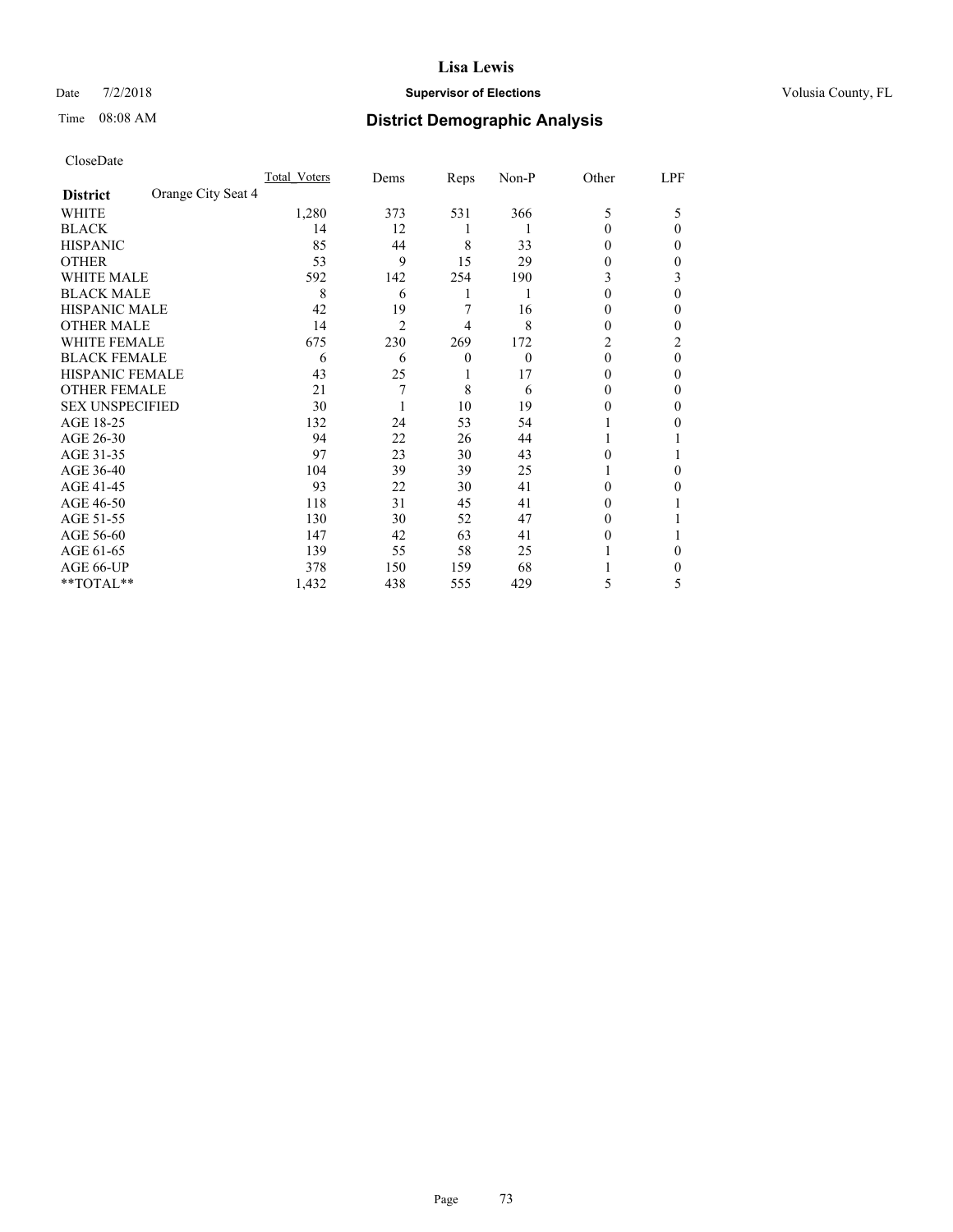### Date  $7/2/2018$  **Supervisor of Elections Supervisor of Elections** Volusia County, FL

# Time 08:08 AM **District Demographic Analysis**

|                        | Total Voters       | Dems | Reps     | Non-P | Other          | LPF      |
|------------------------|--------------------|------|----------|-------|----------------|----------|
| <b>District</b>        | Orange City Seat 5 |      |          |       |                |          |
| WHITE                  | 1,457              | 386  | 695      | 369   | $\overline{4}$ | 3        |
| <b>BLACK</b>           | 117                | 92   | 1        | 24    | $\theta$       | 0        |
| <b>HISPANIC</b>        | 148                | 55   | 20       | 73    | $\theta$       | 0        |
| <b>OTHER</b>           | 68                 | 25   | 17       | 26    | 0              | 0        |
| <b>WHITE MALE</b>      | 563                | 120  | 287      | 153   |                | 2        |
| <b>BLACK MALE</b>      | 42                 | 30   | 1        | 11    | $\theta$       | $\theta$ |
| HISPANIC MALE          | 60                 | 24   | 10       | 26    | 0              | 0        |
| <b>OTHER MALE</b>      | 19                 | 9    | 4        | 6     | $\theta$       | 0        |
| <b>WHITE FEMALE</b>    | 880                | 265  | 403      | 208   | 3              |          |
| <b>BLACK FEMALE</b>    | 72                 | 61   | $\theta$ | 11    | $\theta$       | 0        |
| <b>HISPANIC FEMALE</b> | 85                 | 30   | 10       | 45    | $\Omega$       | 0        |
| <b>OTHER FEMALE</b>    | 36                 | 15   | 12       | 9     | $\theta$       | 0        |
| <b>SEX UNSPECIFIED</b> | 33                 | 4    | 6        | 23    | $\theta$       | 0        |
| AGE 18-25              | 92                 | 23   | 14       | 55    | $\theta$       | 0        |
| AGE 26-30              | 64                 | 17   | 14       | 30    | 2              |          |
| AGE 31-35              | 52                 | 22   | 12       | 18    | $\theta$       | 0        |
| AGE 36-40              | 65                 | 18   | 17       | 29    | 1              | 0        |
| AGE 41-45              | 62                 | 27   | 17       | 18    | $\Omega$       | 0        |
| AGE 46-50              | 72                 | 28   | 20       | 23    | $\theta$       |          |
| AGE 51-55              | 92                 | 23   | 31       | 38    | $\Omega$       | 0        |
| AGE 56-60              | 118                | 43   | 35       | 40    | $\theta$       | 0        |
| AGE 61-65              | 126                | 59   | 31       | 36    | $\theta$       | 0        |
| AGE 66-UP              | 1,047              | 298  | 542      | 205   |                |          |
| **TOTAL**              | 1,790              | 558  | 733      | 492   | 4              | 3        |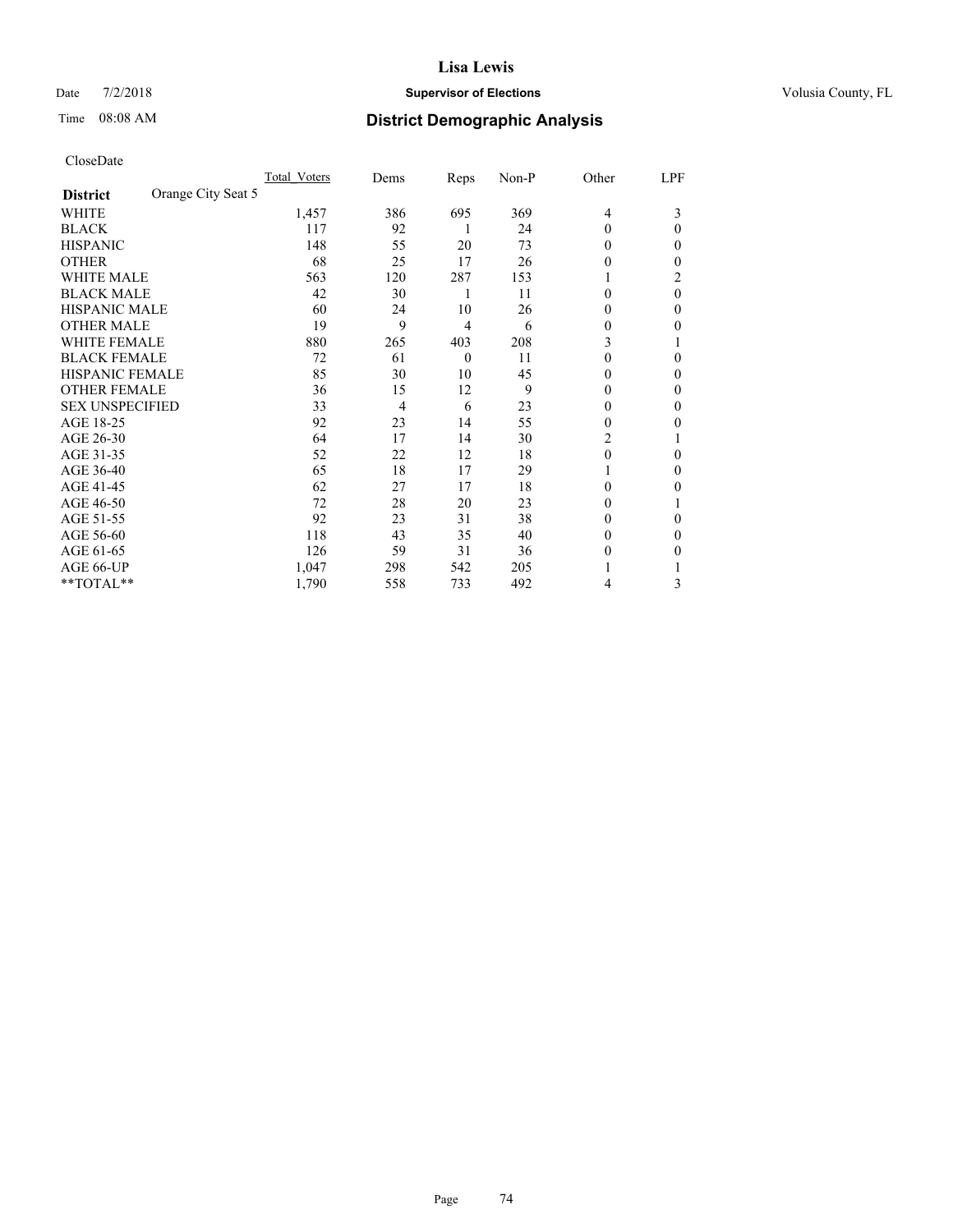#### Date  $7/2/2018$  **Supervisor of Elections Supervisor of Elections** Volusia County, FL

# Time 08:08 AM **District Demographic Analysis**

|                                        | Total Voters | Dems  | Reps  | Non-P | Other          | LPF            |
|----------------------------------------|--------------|-------|-------|-------|----------------|----------------|
| Ormond Beach Zone 1<br><b>District</b> |              |       |       |       |                |                |
| WHITE                                  | 8,030        | 2,232 | 3,718 | 2,029 | 29             | 22             |
| <b>BLACK</b>                           | 121          | 84    | 11    | 26    | $\theta$       | $\mathbf{0}$   |
| <b>HISPANIC</b>                        | 190          | 67    | 55    | 65    |                | 2              |
| <b>OTHER</b>                           | 429          | 128   | 119   | 180   | $\overline{2}$ | $\theta$       |
| <b>WHITE MALE</b>                      | 3,671        | 864   | 1,782 | 997   | 13             | 15             |
| <b>BLACK MALE</b>                      | 64           | 39    | 7     | 18    | $\theta$       | $\theta$       |
| <b>HISPANIC MALE</b>                   | 86           | 27    | 26    | 31    |                | 1              |
| <b>OTHER MALE</b>                      | 171          | 48    | 51    | 71    |                | $\theta$       |
| <b>WHITE FEMALE</b>                    | 4,271        | 1,348 | 1,903 | 997   | 16             | 7              |
| <b>BLACK FEMALE</b>                    | 56           | 45    | 4     | 7     | $\theta$       | $\mathbf{0}$   |
| <b>HISPANIC FEMALE</b>                 | 102          | 38    | 29    | 34    | 0              | 1              |
| <b>OTHER FEMALE</b>                    | 198          | 63    | 51    | 83    |                | $\theta$       |
| <b>SEX UNSPECIFIED</b>                 | 151          | 39    | 50    | 62    | 0              | $\theta$       |
| AGE 18-25                              | 662          | 151   | 237   | 263   | 7              | 4              |
| AGE 26-30                              | 411          | 96    | 135   | 176   | $\overline{c}$ | $\overline{c}$ |
| AGE 31-35                              | 478          | 120   | 205   | 145   | 3              | 5              |
| AGE 36-40                              | 467          | 124   | 166   | 173   |                | 3              |
| AGE 41-45                              | 478          | 127   | 202   | 145   | 0              | 4              |
| AGE 46-50                              | 650          | 161   | 289   | 195   | 3              | 2              |
| AGE 51-55                              | 749          | 187   | 375   | 183   | 4              | $\theta$       |
| AGE 56-60                              | 804          | 241   | 387   | 175   |                | $\theta$       |
| AGE 61-65                              | 961          | 285   | 465   | 204   | 6              | 1              |
| AGE 66-UP                              | 3,109        | 1,019 | 1,441 | 641   | 5              | 3              |
| **TOTAL**                              | 8,770        | 2,511 | 3,903 | 2,300 | 32             | 24             |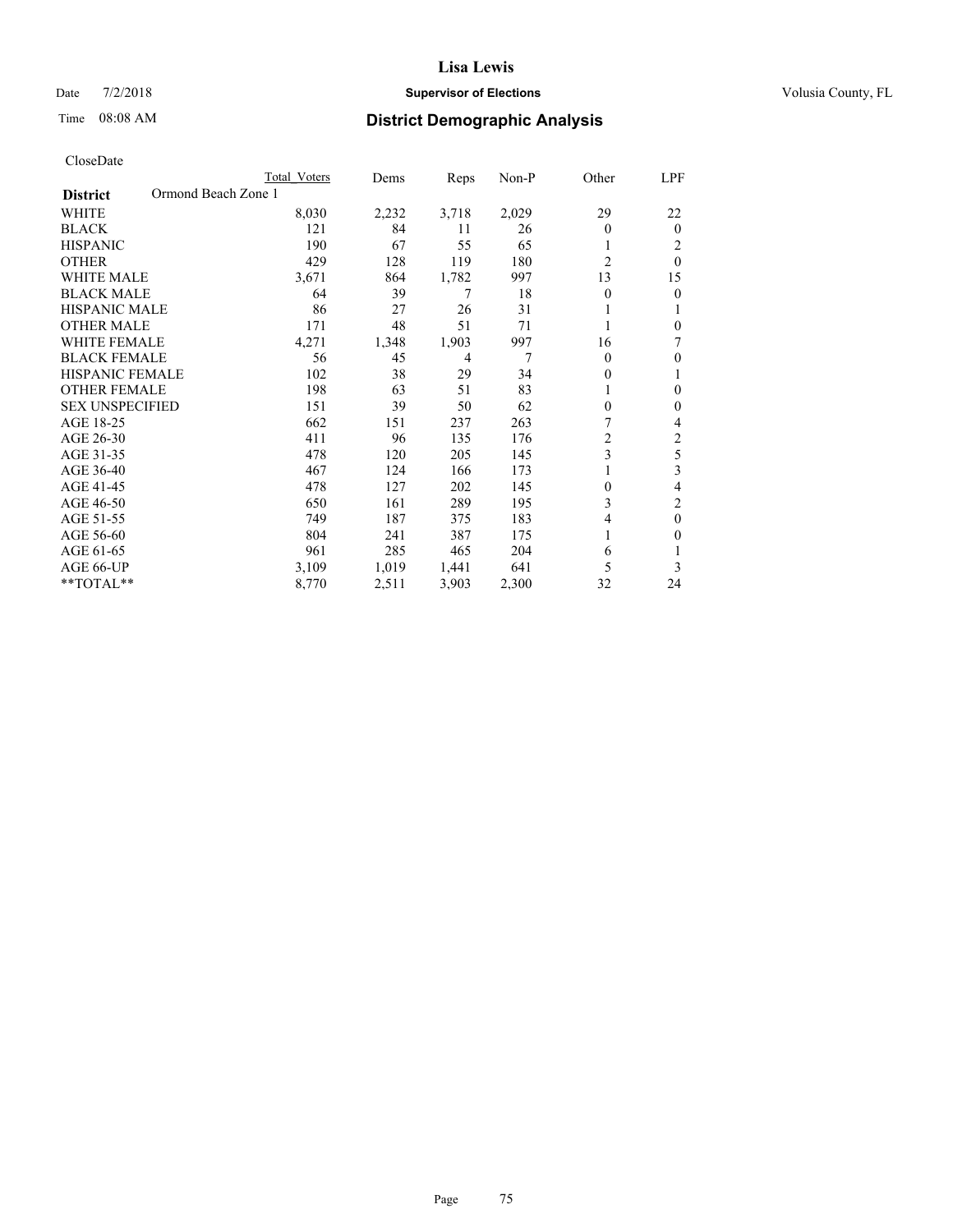### Date  $7/2/2018$  **Supervisor of Elections Supervisor of Elections** Volusia County, FL

# Time 08:08 AM **District Demographic Analysis**

|                                        | Total Voters | Dems  | Reps  | Non-P | Other          | LPF            |
|----------------------------------------|--------------|-------|-------|-------|----------------|----------------|
| Ormond Beach Zone 2<br><b>District</b> |              |       |       |       |                |                |
| WHITE                                  | 6,192        | 1,968 | 2,363 | 1,822 | 19             | 20             |
| <b>BLACK</b>                           | 421          | 332   | 15    | 74    | $\theta$       | $\mathbf{0}$   |
| <b>HISPANIC</b>                        | 228          | 97    | 43    | 85    | 2              | 1              |
| <b>OTHER</b>                           | 401          | 136   | 89    | 175   |                | $\theta$       |
| <b>WHITE MALE</b>                      | 2,762        | 726   | 1,157 | 854   | 10             | 15             |
| <b>BLACK MALE</b>                      | 171          | 124   | 8     | 39    | $\theta$       | $\theta$       |
| <b>HISPANIC MALE</b>                   | 84           | 35    | 21    | 27    |                | $\mathbf{0}$   |
| <b>OTHER MALE</b>                      | 137          | 48    | 29    | 59    |                | $\mathbf{0}$   |
| <b>WHITE FEMALE</b>                    | 3,350        | 1,220 | 1,187 | 930   | 8              | 5              |
| <b>BLACK FEMALE</b>                    | 242          | 202   | 7     | 33    | 0              | $\theta$       |
| <b>HISPANIC FEMALE</b>                 | 137          | 60    | 20    | 55    |                | 1              |
| <b>OTHER FEMALE</b>                    | 171          | 65    | 48    | 58    | 0              | $\theta$       |
| <b>SEX UNSPECIFIED</b>                 | 188          | 53    | 33    | 101   |                | $\theta$       |
| AGE 18-25                              | 627          | 161   | 185   | 276   |                | 4              |
| AGE 26-30                              | 527          | 178   | 136   | 209   | $\overline{c}$ | $\overline{2}$ |
| AGE 31-35                              | 400          | 137   | 104   | 156   |                | $\overline{c}$ |
| AGE 36-40                              | 409          | 138   | 102   | 166   | 3              | $\mathbf{0}$   |
| AGE 41-45                              | 433          | 145   | 114   | 168   | $\overline{c}$ | 4              |
| AGE 46-50                              | 548          | 153   | 221   | 170   |                | 3              |
| AGE 51-55                              | 652          | 210   | 254   | 183   | 4              | 1              |
| AGE 56-60                              | 712          | 232   | 265   | 212   |                | $\overline{2}$ |
| AGE 61-65                              | 708          | 276   | 251   | 175   | 5              | 1              |
| AGE 66-UP                              | 2,226        | 903   | 878   | 441   | $\overline{c}$ | $\overline{2}$ |
| **TOTAL**                              | 7,242        | 2,533 | 2,510 | 2,156 | 22             | 21             |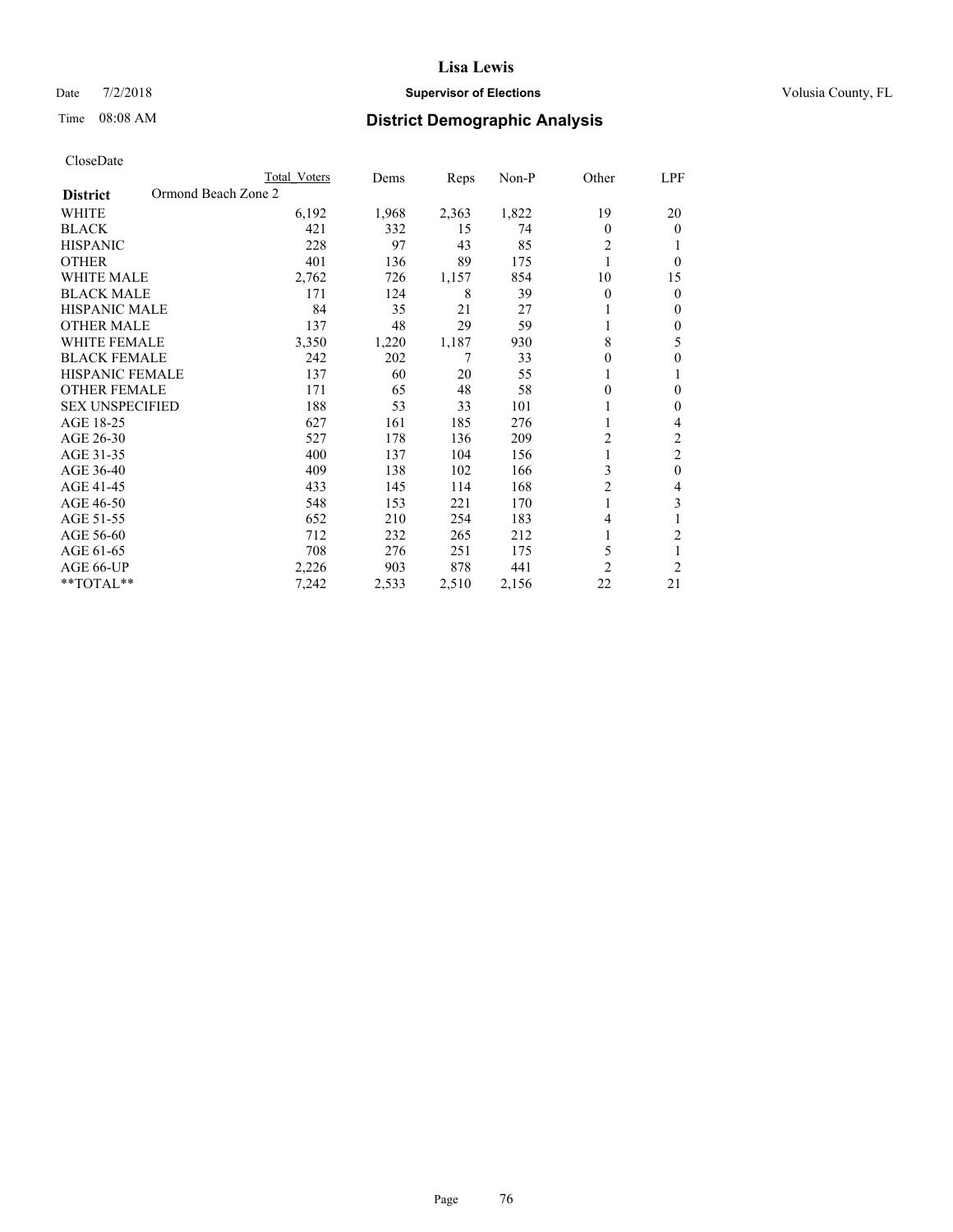#### Date  $7/2/2018$  **Supervisor of Elections Supervisor of Elections** Volusia County, FL

# Time 08:08 AM **District Demographic Analysis**

|                                        | Total Voters | Dems  | Reps  | Non-P | Other          | LPF      |
|----------------------------------------|--------------|-------|-------|-------|----------------|----------|
| Ormond Beach Zone 3<br><b>District</b> |              |       |       |       |                |          |
| WHITE                                  | 7,577        | 1,977 | 3,702 | 1,848 | 32             | 18       |
| <b>BLACK</b>                           | 343          | 252   | 20    | 69    | $\overline{2}$ | $\theta$ |
| <b>HISPANIC</b>                        | 279          | 89    | 74    | 113   | $\overline{2}$ | 1        |
| <b>OTHER</b>                           | 542          | 166   | 129   | 246   | $\theta$       |          |
| <b>WHITE MALE</b>                      | 3,521        | 792   | 1,804 | 894   | 18             | 13       |
| <b>BLACK MALE</b>                      | 140          | 102   | 9     | 28    |                | $\theta$ |
| <b>HISPANIC MALE</b>                   | 128          | 34    | 38    | 54    |                | 1        |
| <b>OTHER MALE</b>                      | 195          | 55    | 48    | 91    | $\theta$       | 1        |
| <b>WHITE FEMALE</b>                    | 3,970        | 1,166 | 1,865 | 920   | 14             | 5        |
| <b>BLACK FEMALE</b>                    | 199          | 148   | 11    | 39    |                | $\theta$ |
| <b>HISPANIC FEMALE</b>                 | 144          | 55    | 34    | 54    |                | $\Omega$ |
| <b>OTHER FEMALE</b>                    | 269          | 94    | 67    | 108   | 0              | $\theta$ |
| <b>SEX UNSPECIFIED</b>                 | 175          | 38    | 49    | 88    | 0              | $\theta$ |
| AGE 18-25                              | 835          | 222   | 299   | 307   | 3              | 4        |
| AGE 26-30                              | 557          | 165   | 182   | 202   | 5              | 3        |
| AGE 31-35                              | 553          | 155   | 211   | 184   | $\overline{c}$ | 1        |
| AGE 36-40                              | 521          | 130   | 200   | 184   | 3              | 4        |
| AGE 41-45                              | 538          | 125   | 226   | 178   | 5              | 4        |
| AGE 46-50                              | 644          | 165   | 316   | 160   | $\overline{2}$ | 1        |
| AGE 51-55                              | 794          | 192   | 395   | 205   | $\theta$       | 2        |
| AGE 56-60                              | 815          | 254   | 371   | 187   | 3              | $\theta$ |
| AGE 61-65                              | 896          | 273   | 442   | 176   | 5              | $\theta$ |
| AGE 66-UP                              | 2,588        | 803   | 1,283 | 493   | 8              |          |
| **TOTAL**                              | 8,741        | 2,484 | 3,925 | 2,276 | 36             | 20       |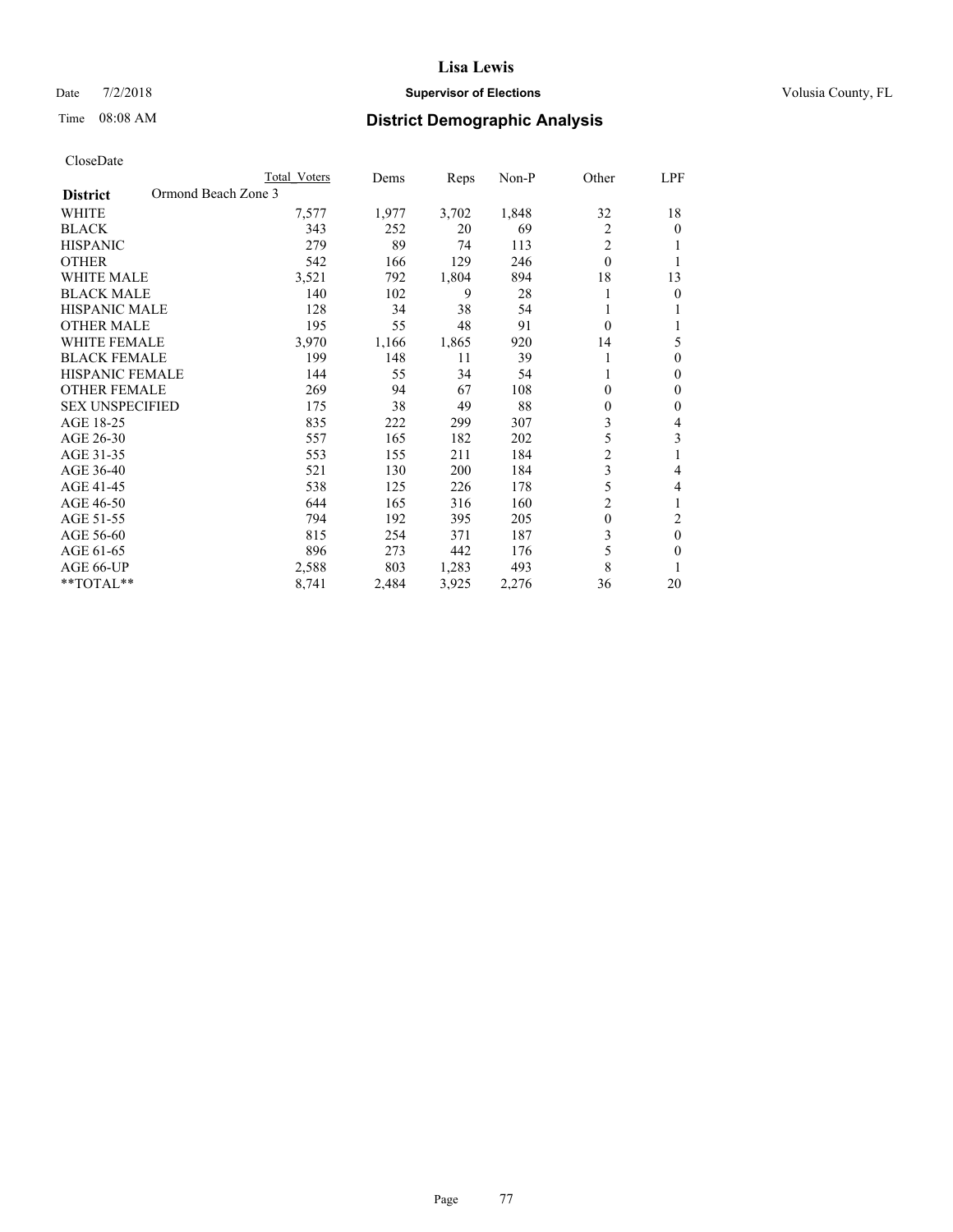#### Date  $7/2/2018$  **Supervisor of Elections Supervisor of Elections** Volusia County, FL

# Time 08:08 AM **District Demographic Analysis**

|                                        | Total Voters | Dems  | Reps  | Non-P | Other          | LPF            |
|----------------------------------------|--------------|-------|-------|-------|----------------|----------------|
| Ormond Beach Zone 4<br><b>District</b> |              |       |       |       |                |                |
| WHITE                                  | 7,168        | 2,139 | 2,931 | 2,044 | 37             | 17             |
| <b>BLACK</b>                           | 241          | 179   | 15    | 46    | $\theta$       |                |
| <b>HISPANIC</b>                        | 188          | 86    | 36    | 65    | 1              | $\Omega$       |
| <b>OTHER</b>                           | 361          | 97    | 94    | 168   | $\overline{2}$ | 0              |
| WHITE MALE                             | 3,156        | 817   | 1,308 | 1,002 | 17             | 12             |
| <b>BLACK MALE</b>                      | 107          | 74    | 6     | 26    | $\Omega$       |                |
| <b>HISPANIC MALE</b>                   | 83           | 33    | 19    | 31    | 0              | $\theta$       |
| <b>OTHER MALE</b>                      | 143          | 38    | 32    | 71    | 2              | $\mathbf{0}$   |
| WHITE FEMALE                           | 3,922        | 1,304 | 1,587 | 1,006 | 20             | 5              |
| <b>BLACK FEMALE</b>                    | 130          | 102   | 8     | 20    | $\Omega$       | $\theta$       |
| <b>HISPANIC FEMALE</b>                 | 103          | 52    | 17    | 33    |                | $\Omega$       |
| <b>OTHER FEMALE</b>                    | 146          | 45    | 42    | 59    | $\Omega$       | $\theta$       |
| <b>SEX UNSPECIFIED</b>                 | 168          | 36    | 57    | 75    | 0              | $\theta$       |
| AGE 18-25                              | 528          | 129   | 152   | 244   | 3              | $\theta$       |
| AGE 26-30                              | 438          | 128   | 143   | 160   | 3              | 4              |
| AGE 31-35                              | 447          | 131   | 114   | 192   | 5              | 5              |
| AGE 36-40                              | 332          | 88    | 110   | 128   | 3              | 3              |
| AGE 41-45                              | 329          | 78    | 124   | 124   | 0              | 3              |
| AGE 46-50                              | 440          | 110   | 168   | 159   | 1              | $\overline{2}$ |
| AGE 51-55                              | 593          | 162   | 255   | 170   | 6              | $\theta$       |
| AGE 56-60                              | 755          | 246   | 312   | 195   | $\overline{c}$ | $\theta$       |
| AGE 61-65                              | 799          | 280   | 308   | 208   | 3              | $\theta$       |
| AGE 66-UP                              | 3,297        | 1,149 | 1,390 | 743   | 14             |                |
| **TOTAL**                              | 7,958        | 2,501 | 3,076 | 2,323 | 40             | 18             |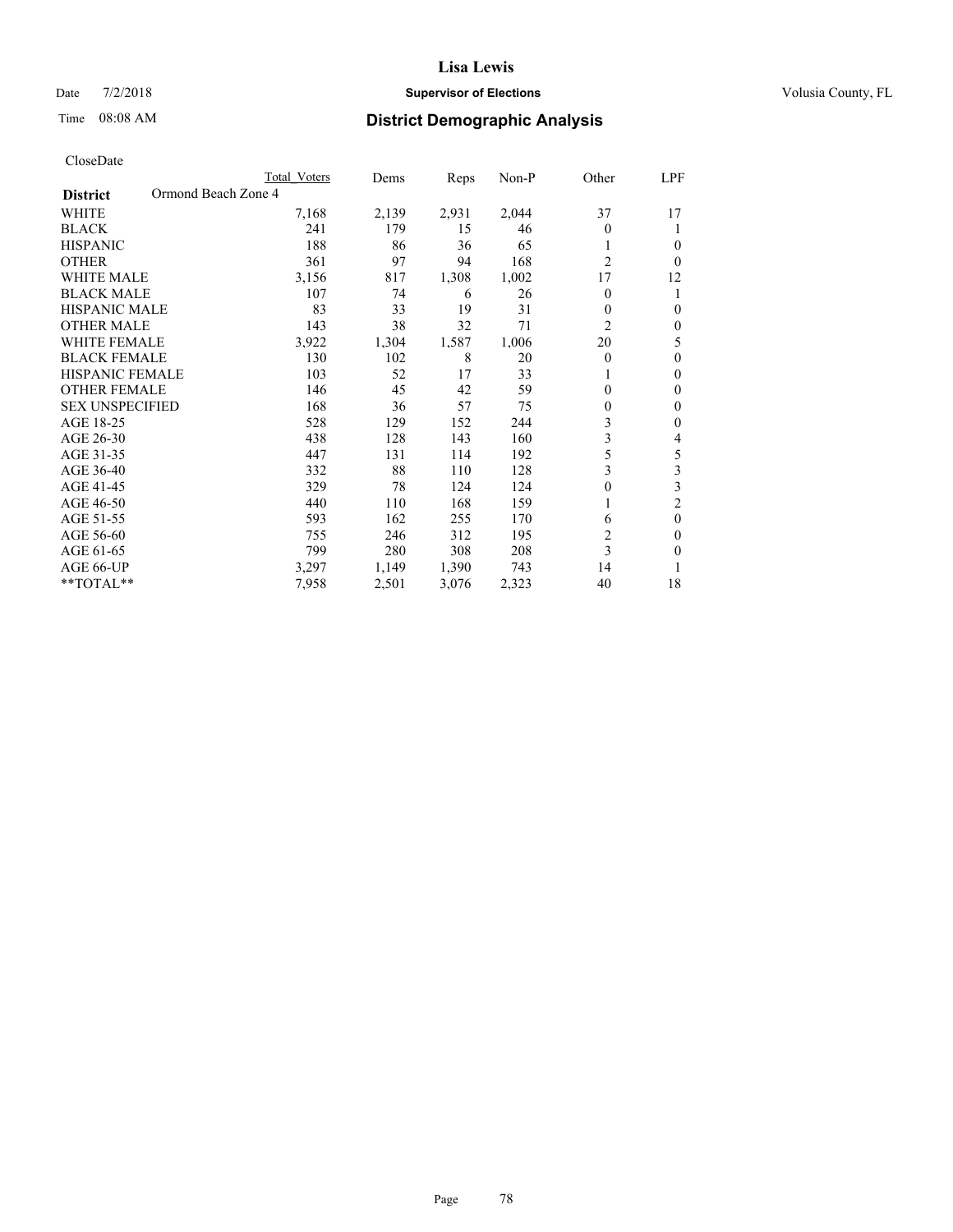### Date  $7/2/2018$  **Supervisor of Elections Supervisor of Elections** Volusia County, FL

# Time 08:08 AM **District Demographic Analysis**

| CloseDate |
|-----------|
|-----------|

|                        |         | Total Voters | Dems           | Reps             | Non-P | Other    | LPF      |
|------------------------|---------|--------------|----------------|------------------|-------|----------|----------|
| <b>District</b>        | Pierson |              |                |                  |       |          |          |
| WHITE                  |         | 574          | 172            | 284              | 113   | 2        | 3        |
| <b>BLACK</b>           |         | 44           | 37             | 1                | 6     | $\Omega$ | $\Omega$ |
| <b>HISPANIC</b>        |         | 180          | 81             | 12               | 87    | 0        | 0        |
| <b>OTHER</b>           |         | 25           | 5              | 4                | 16    | 0        | 0        |
| <b>WHITE MALE</b>      |         | 280          | 79             | 142              | 54    | 2        | 3        |
| <b>BLACK MALE</b>      |         | 18           | 17             | $\boldsymbol{0}$ | 1     | $\theta$ | $\Omega$ |
| <b>HISPANIC MALE</b>   |         | 93           | 43             | 5                | 45    | $\theta$ | 0        |
| <b>OTHER MALE</b>      |         | 13           | 3              | 3                | 7     | 0        | 0        |
| <b>WHITE FEMALE</b>    |         | 289          | 93             | 138              | 58    |          | 0        |
| <b>BLACK FEMALE</b>    |         | 26           | 20             |                  | 5     | 0        | 0        |
| <b>HISPANIC FEMALE</b> |         | 82           | 36             | 7                | 39    | $\theta$ | 0        |
| <b>OTHER FEMALE</b>    |         | 5            | $\overline{c}$ | $\mathbf{0}$     | 3     | 0        | 0        |
| <b>SEX UNSPECIFIED</b> |         | 17           | $\overline{2}$ | 5                | 10    | 0        | 0        |
| AGE 18-25              |         | 114          | 32             | 30               | 52    | 0        | 0        |
| AGE 26-30              |         | 73           | 31             | 16               | 25    | $_{0}$   |          |
| AGE 31-35              |         | 59           | 15             | 21               | 22    | $_{0}$   |          |
| AGE 36-40              |         | 57           | 14             | 17               | 26    | 0        | 0        |
| AGE 41-45              |         | 55           | 14             | 23               | 17    | 0        |          |
| AGE 46-50              |         | 55           | 18             | 20               | 16    |          | $\Omega$ |
| AGE 51-55              |         | 64           | 24             | 24               | 16    | 0        | $\Omega$ |
| AGE 56-60              |         | 75           | 31             | 29               | 15    | $\theta$ | 0        |
| AGE 61-65              |         | 93           | 34             | 42               | 17    | 0        | 0        |
| AGE 66-UP              |         | 178          | 82             | 79               | 16    |          | 0        |
| **TOTAL**              |         | 823          | 295            | 301              | 222   | 2        | 3        |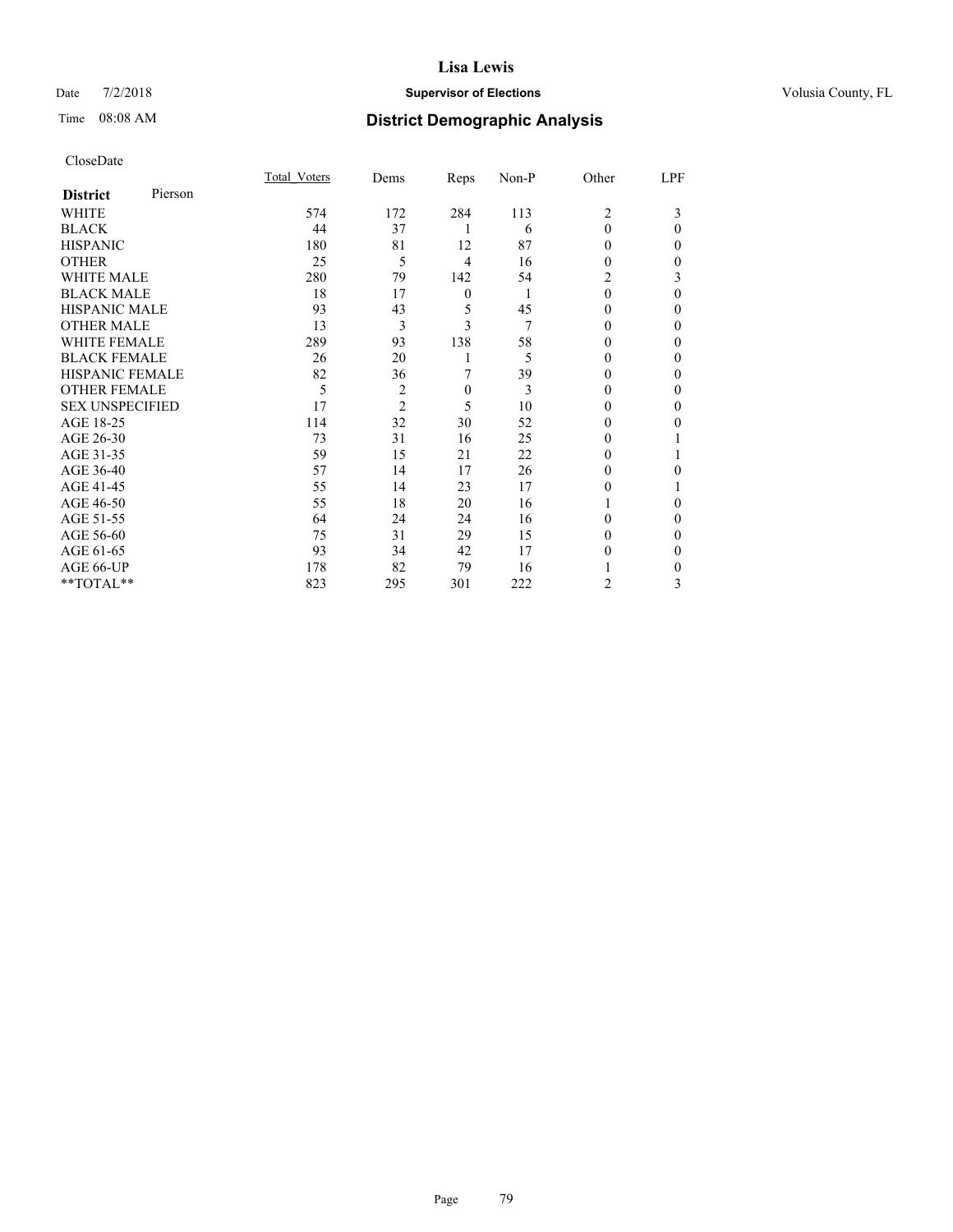#### Date  $7/2/2018$  **Supervisor of Elections Supervisor of Elections** Volusia County, FL

### Time 08:08 AM **District Demographic Analysis**

|                        |             | Total Voters | Dems           | Reps  | Non-P    | Other          | LPF            |
|------------------------|-------------|--------------|----------------|-------|----------|----------------|----------------|
| <b>District</b>        | Ponce Inlet |              |                |       |          |                |                |
| WHITE                  |             | 2,969        | 676            | 1,563 | 706      | 17             |                |
| <b>BLACK</b>           |             | 9            | 3              | 4     | 2        | 0              | $\theta$       |
| <b>HISPANIC</b>        |             | 58           | 18             | 25    | 14       | 0              |                |
| <b>OTHER</b>           |             | 112          | 32             | 39    | 41       | 0              | $\theta$       |
| <b>WHITE MALE</b>      |             | 1,437        | 275            | 783   | 362      | 11             | 6              |
| <b>BLACK MALE</b>      |             | 5            |                | 2     | 2        | 0              | $\mathbf{0}$   |
| <b>HISPANIC MALE</b>   |             | 25           | 8              | 11    | 6        | $\theta$       | $\mathbf{0}$   |
| <b>OTHER MALE</b>      |             | 43           | 13             | 16    | 14       | 0              | $\theta$       |
| <b>WHITE FEMALE</b>    |             | 1,505        | 393            | 773   | 332      | 6              |                |
| <b>BLACK FEMALE</b>    |             | 4            | $\overline{2}$ | 2     | $\theta$ | 0              | $\theta$       |
| HISPANIC FEMALE        |             | 33           | 10             | 14    | 8        | 0              | 1              |
| <b>OTHER FEMALE</b>    |             | 47           | 15             | 16    | 16       | 0              | $\theta$       |
| <b>SEX UNSPECIFIED</b> |             | 49           | 12             | 14    | 23       | 0              | $\theta$       |
| AGE 18-25              |             | 161          | 26             | 64    | 69       |                |                |
| AGE 26-30              |             | 82           | 16             | 30    | 34       |                |                |
| AGE 31-35              |             | 78           | 29             | 28    | 20       | 0              |                |
| AGE 36-40              |             | 92           | 18             | 36    | 37       |                | $\mathbf{0}$   |
| AGE 41-45              |             | 112          | 18             | 58    | 36       | 0              | $\overline{0}$ |
| AGE 46-50              |             | 144          | 30             | 73    | 37       | 2              | 2              |
| AGE 51-55              |             | 237          | 54             | 118   | 62       | $\overline{c}$ |                |
| AGE 56-60              |             | 359          | 79             | 205   | 72       | $\overline{2}$ |                |
| AGE 61-65              |             | 391          | 92             | 205   | 92       | 2              | $\theta$       |
| AGE 66-UP              |             | 1,492        | 367            | 814   | 304      | 6              |                |
| **TOTAL**              |             | 3,148        | 729            | 1,631 | 763      | 17             | 8              |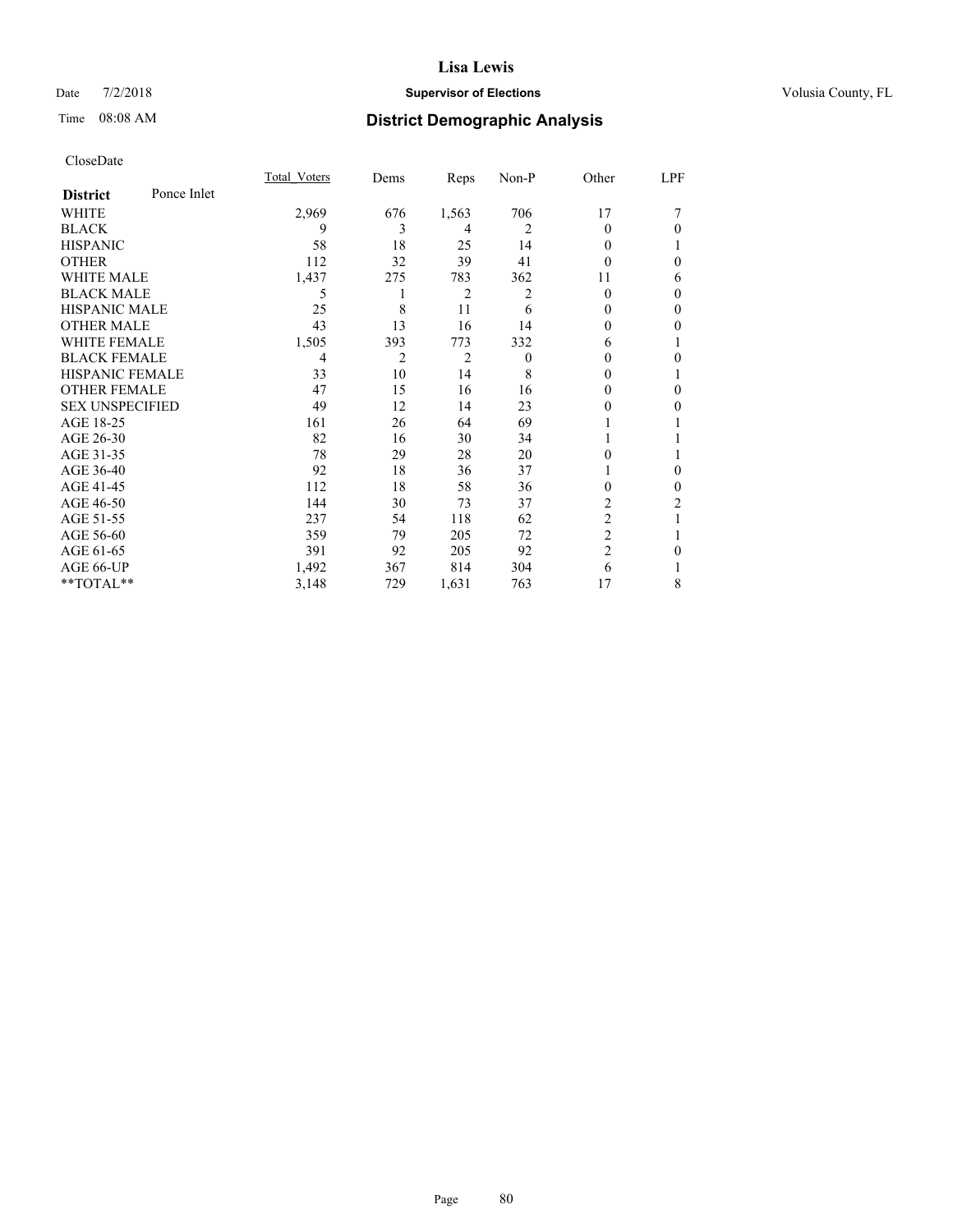#### Date  $7/2/2018$  **Supervisor of Elections Supervisor of Elections** Volusia County, FL

# Time 08:08 AM **District Demographic Analysis**

|                        |                        | Total Voters | Dems  | Reps  | Non-P | Other                   | LPF            |
|------------------------|------------------------|--------------|-------|-------|-------|-------------------------|----------------|
| <b>District</b>        | Port Orange District 1 |              |       |       |       |                         |                |
| WHITE                  |                        | 8,637        | 2,761 | 3,000 | 2,818 | 37                      | 21             |
| <b>BLACK</b>           |                        | 210          | 150   | 10    | 49    |                         | $\mathbf{0}$   |
| <b>HISPANIC</b>        |                        | 338          | 123   | 70    | 141   | 3                       | 1              |
| <b>OTHER</b>           |                        | 403          | 114   | 90    | 194   | 3                       | $\overline{2}$ |
| <b>WHITE MALE</b>      |                        | 3,890        | 1,061 | 1,492 | 1,305 | 20                      | 12             |
| <b>BLACK MALE</b>      |                        | 87           | 64    | 4     | 18    |                         | $\mathbf{0}$   |
| <b>HISPANIC MALE</b>   |                        | 147          | 51    | 30    | 66    | 0                       | $\mathbf{0}$   |
| <b>OTHER MALE</b>      |                        | 133          | 36    | 31    | 63    | 1                       | 2              |
| WHITE FEMALE           |                        | 4,631        | 1,668 | 1,468 | 1,469 | 17                      | 9              |
| <b>BLACK FEMALE</b>    |                        | 121          | 85    | 6     | 30    | 0                       | $\theta$       |
| <b>HISPANIC FEMALE</b> |                        | 180          | 69    | 38    | 69    | 3                       | 1              |
| <b>OTHER FEMALE</b>    |                        | 176          | 57    | 50    | 68    |                         | 0              |
| <b>SEX UNSPECIFIED</b> |                        | 223          | 57    | 51    | 114   |                         | $\theta$       |
| AGE 18-25              |                        | 805          | 226   | 160   | 406   | 9                       | 4              |
| AGE 26-30              |                        | 611          | 176   | 139   | 290   | 5                       | 1              |
| AGE 31-35              |                        | 584          | 190   | 145   | 244   | 3                       | $\overline{2}$ |
| AGE 36-40              |                        | 568          | 163   | 160   | 236   | $\overline{\mathbf{c}}$ | 7              |
| AGE 41-45              |                        | 555          | 170   | 144   | 231   | 5                       | 5              |
| AGE 46-50              |                        | 623          | 189   | 203   | 230   |                         | $\theta$       |
| AGE 51-55              |                        | 838          | 256   | 302   | 278   | 2                       | $\Omega$       |
| AGE 56-60              |                        | 1,024        | 356   | 361   | 298   | 7                       | 2              |
| AGE 61-65              |                        | 981          | 340   | 393   | 248   | 0                       | $\theta$       |
| AGE 66-UP              |                        | 2,999        | 1,082 | 1,163 | 741   | 10                      | 3              |
| $*$ TOTAL $*$          |                        | 9,588        | 3,148 | 3,170 | 3,202 | 44                      | 24             |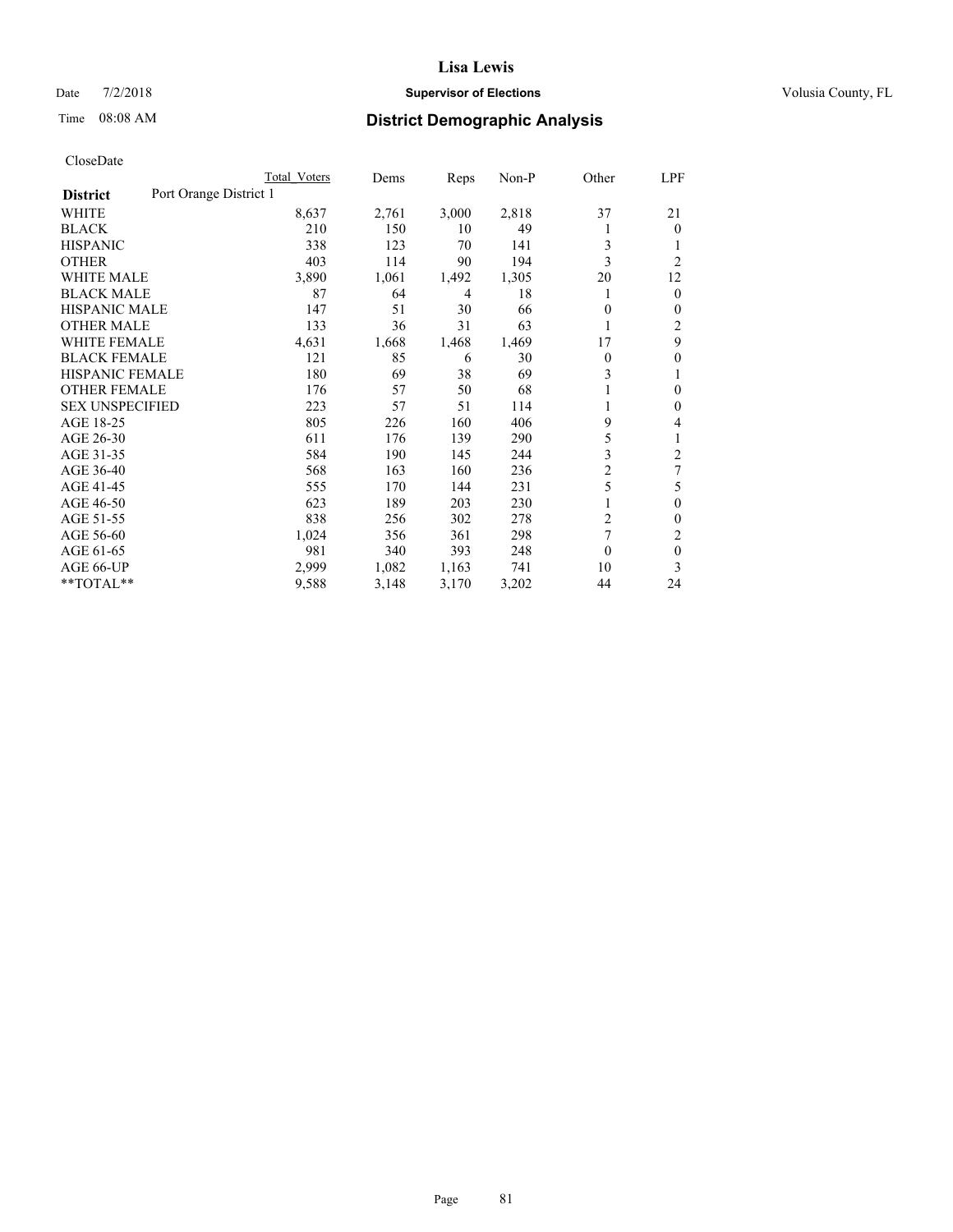#### Date  $7/2/2018$  **Supervisor of Elections Supervisor of Elections** Volusia County, FL

# Time 08:08 AM **District Demographic Analysis**

|                                           | Total Voters | Dems  | Reps  | Non-P | Other          | LPF            |
|-------------------------------------------|--------------|-------|-------|-------|----------------|----------------|
| Port Orange District 2<br><b>District</b> |              |       |       |       |                |                |
| WHITE                                     | 8,988        | 2,728 | 3,476 | 2,711 | 44             | 29             |
| <b>BLACK</b>                              | 468          | 344   | 21    | 101   |                | 1              |
| <b>HISPANIC</b>                           | 408          | 149   | 84    | 171   | 3              |                |
| <b>OTHER</b>                              | 558          | 172   | 109   | 274   | $\theta$       | 3              |
| <b>WHITE MALE</b>                         | 4,012        | 1,037 | 1,648 | 1,282 | 26             | 19             |
| <b>BLACK MALE</b>                         | 166          | 115   | 8     | 43    | 0              | $\theta$       |
| <b>HISPANIC MALE</b>                      | 198          | 64    | 50    | 80    | 3              | 1              |
| <b>OTHER MALE</b>                         | 214          | 56    | 47    | 109   | $\theta$       | 2              |
| <b>WHITE FEMALE</b>                       | 4,836        | 1,652 | 1,777 | 1,382 | 17             | $\,$ 8 $\,$    |
| <b>BLACK FEMALE</b>                       | 293          | 221   | 13    | 58    |                | $\mathbf{0}$   |
| <b>HISPANIC FEMALE</b>                    | 202          | 82    | 33    | 87    | 0              | $\theta$       |
| <b>OTHER FEMALE</b>                       | 244          | 93    | 41    | 109   | 0              | 1              |
| <b>SEX UNSPECIFIED</b>                    | 257          | 73    | 73    | 107   |                | 3              |
| AGE 18-25                                 | 984          | 281   | 255   | 432   | 9              | 7              |
| AGE 26-30                                 | 804          | 219   | 231   | 343   | 7              | 4              |
| AGE 31-35                                 | 685          | 204   | 185   | 289   |                | 6              |
| AGE 36-40                                 | 620          | 186   | 193   | 237   | 3              |                |
| AGE 41-45                                 | 536          | 146   | 180   | 202   |                | 7              |
| AGE 46-50                                 | 645          | 176   | 249   | 214   |                | 5              |
| AGE 51-55                                 | 835          | 254   | 335   | 240   | 6              | $\theta$       |
| AGE 56-60                                 | 973          | 332   | 374   | 264   | $\overline{2}$ |                |
| AGE 61-65                                 | 972          | 348   | 367   | 255   | 1              | 1              |
| AGE 66-UP                                 | 3,368        | 1,247 | 1,321 | 781   | 17             | $\overline{2}$ |
| **TOTAL**                                 | 10,422       | 3,393 | 3,690 | 3,257 | 48             | 34             |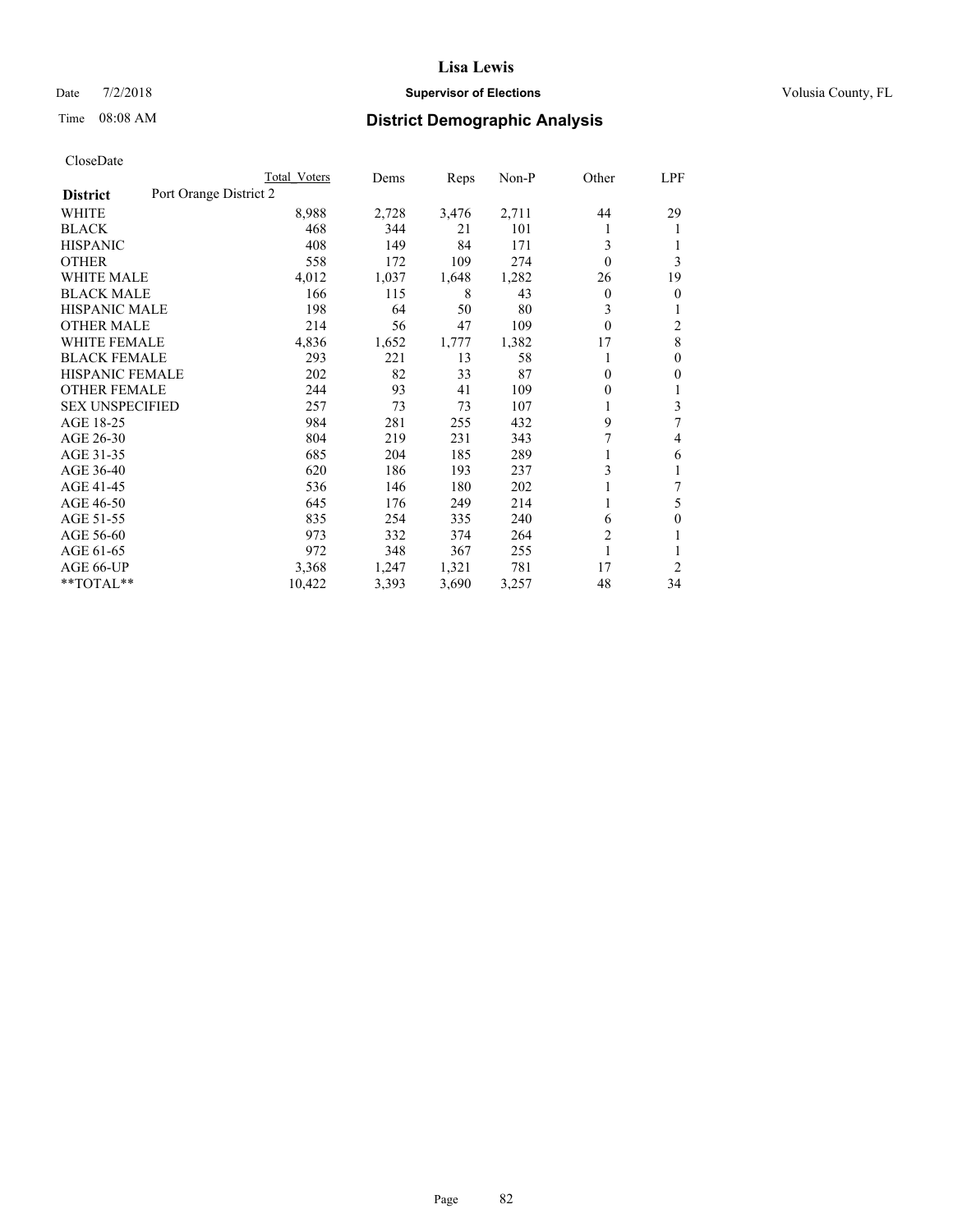### Date  $7/2/2018$  **Supervisor of Elections Supervisor of Elections** Volusia County, FL

# Time 08:08 AM **District Demographic Analysis**

|                                           | Total Voters | Dems  | Reps  | Non-P | Other          | <u>LPF</u>     |
|-------------------------------------------|--------------|-------|-------|-------|----------------|----------------|
| Port Orange District 3<br><b>District</b> |              |       |       |       |                |                |
| WHITE                                     | 10,828       | 2,901 | 4,678 | 3,158 | 60             | 31             |
| <b>BLACK</b>                              | 422          | 309   | 17    | 94    | 1              | 1              |
| <b>HISPANIC</b>                           | 462          | 156   | 104   | 197   |                | 4              |
| <b>OTHER</b>                              | 648          | 182   | 167   | 296   | 3              | $\theta$       |
| <b>WHITE MALE</b>                         | 4,894        | 1,118 | 2,217 | 1,505 | 34             | 20             |
| <b>BLACK MALE</b>                         | 190          | 133   | 11    | 44    | 1              | 1              |
| <b>HISPANIC MALE</b>                      | 216          | 77    | 46    | 89    |                | 3              |
| <b>OTHER MALE</b>                         | 244          | 71    | 66    | 106   | 1              | $\theta$       |
| <b>WHITE FEMALE</b>                       | 5,783        | 1,742 | 2,401 | 1,605 | 25             | 10             |
| <b>BLACK FEMALE</b>                       | 228          | 172   | 6     | 50    | 0              | $\theta$       |
| <b>HISPANIC FEMALE</b>                    | 236          | 77    | 54    | 104   | $\mathbf{0}$   | 1              |
| <b>OTHER FEMALE</b>                       | 292          | 95    | 77    | 118   | $\overline{c}$ | $\Omega$       |
| <b>SEX UNSPECIFIED</b>                    | 277          | 63    | 88    | 124   | 1              | 1              |
| AGE 18-25                                 | 1,056        | 258   | 329   | 449   | 12             | 8              |
| AGE 26-30                                 | 940          | 237   | 302   | 396   | 3              | $\overline{2}$ |
| AGE 31-35                                 | 823          | 222   | 272   | 318   | 7              | 4              |
| AGE 36-40                                 | 790          | 210   | 267   | 306   | 5              | $\overline{2}$ |
| AGE 41-45                                 | 738          | 193   | 280   | 259   | 3              | $\mathfrak{Z}$ |
| AGE 46-50                                 | 853          | 240   | 355   | 254   | $\overline{2}$ | $\overline{c}$ |
| AGE 51-55                                 | 971          | 277   | 394   | 287   | 6              | 7              |
| AGE 56-60                                 | 1,011        | 283   | 451   | 272   | 3              | $\overline{2}$ |
| AGE 61-65                                 | 1,054        | 376   | 436   | 239   | $\overline{2}$ | 1              |
| AGE 66-UP                                 | 4,124        | 1,252 | 1,880 | 965   | 22             | 5              |
| **TOTAL**                                 | 12,360       | 3,548 | 4,966 | 3,745 | 65             | 36             |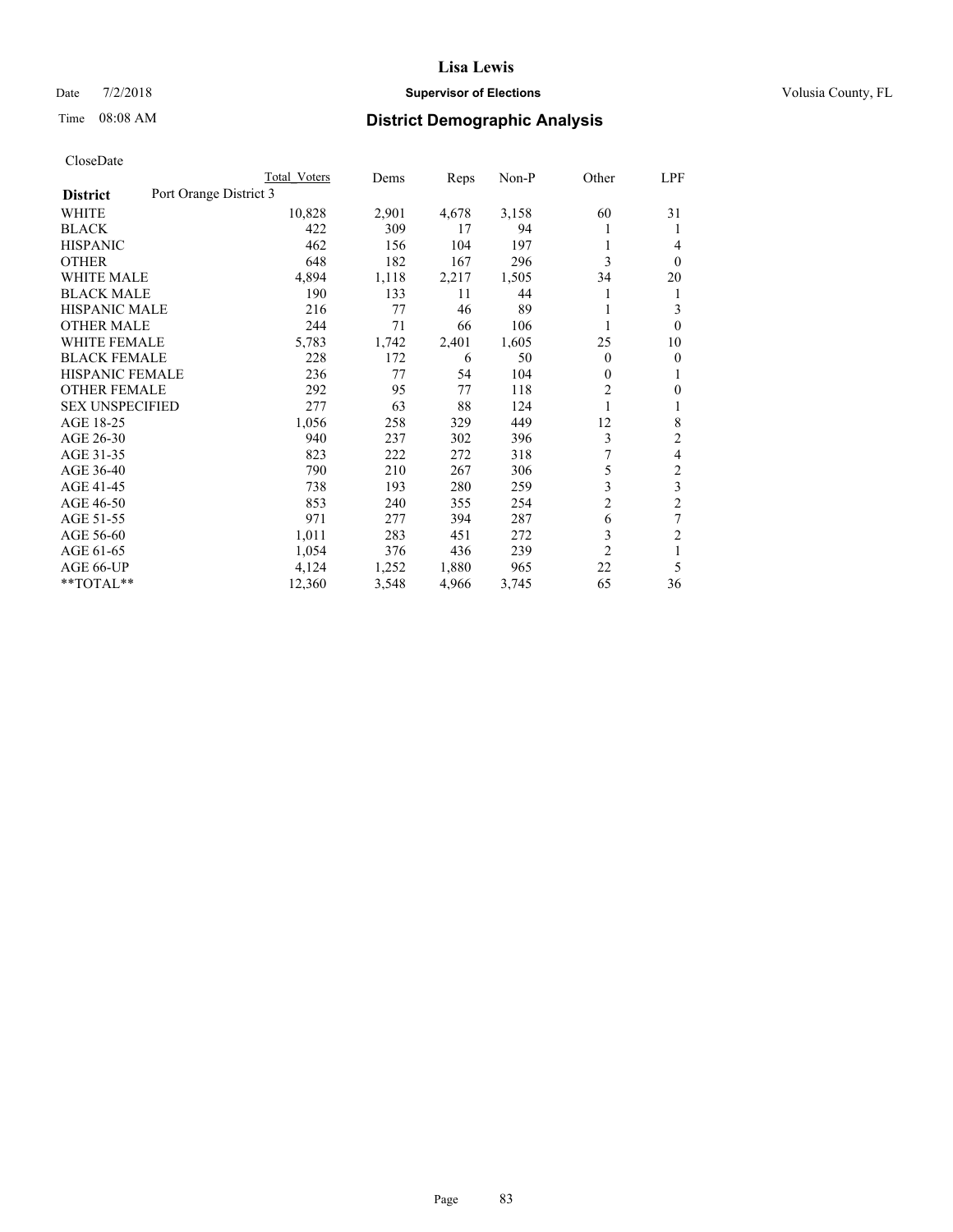### Date  $7/2/2018$  **Supervisor of Elections Supervisor of Elections** Volusia County, FL

# Time 08:08 AM **District Demographic Analysis**

|                        | Total Voters           | Dems  | Reps  | Non-P | Other          | LPF            |
|------------------------|------------------------|-------|-------|-------|----------------|----------------|
| <b>District</b>        | Port Orange District 4 |       |       |       |                |                |
| WHITE                  | 10,063                 | 2,752 | 4,517 | 2,720 | 42             | 32             |
| <b>BLACK</b>           | 322                    | 231   | 26    | 64    |                | $\mathbf{0}$   |
| <b>HISPANIC</b>        | 404                    | 160   | 114   | 128   |                |                |
| <b>OTHER</b>           | 642                    | 209   | 163   | 267   |                | $\overline{2}$ |
| <b>WHITE MALE</b>      | 4,741                  | 1,113 | 2,213 | 1,371 | 22             | 22             |
| <b>BLACK MALE</b>      | 146                    | 93    | 18    | 35    | $\mathbf{0}$   | $\mathbf{0}$   |
| <b>HISPANIC MALE</b>   | 175                    | 65    | 51    | 59    | 0              | $\mathbf{0}$   |
| <b>OTHER MALE</b>      | 252                    | 79    | 72    | 98    | 1              | 2              |
| WHITE FEMALE           | 5,173                  | 1,608 | 2,237 | 1,299 | 20             | 9              |
| <b>BLACK FEMALE</b>    | 171                    | 137   | 8     | 25    |                | 0              |
| <b>HISPANIC FEMALE</b> | 223                    | 93    | 61    | 67    |                | 1              |
| <b>OTHER FEMALE</b>    | 271                    | 110   | 65    | 96    | 0              | 0              |
| <b>SEX UNSPECIFIED</b> | 279                    | 54    | 95    | 129   | 0              | 1              |
| AGE 18-25              | 1,115                  | 291   | 345   | 465   | 9              | 5              |
| AGE 26-30              | 666                    | 210   | 214   | 229   | 7              | 6              |
| AGE 31-35              | 693                    | 212   | 219   | 253   | 3              | 6              |
| AGE 36-40              | 748                    | 204   | 265   | 276   |                | $\overline{c}$ |
| AGE 41-45              | 894                    | 246   | 336   | 300   | 5              | 7              |
| AGE 46-50              | 1,048                  | 250   | 504   | 291   | 3              | $\theta$       |
| AGE 51-55              | 1,004                  | 263   | 458   | 277   | 3              | 3              |
| AGE 56-60              | 1,139                  | 339   | 546   | 245   | 7              | $\overline{2}$ |
| AGE 61-65              | 1,103                  | 369   | 510   | 222   | $\overline{c}$ | $\theta$       |
| AGE 66-UP              | 3,021                  | 968   | 1,423 | 621   | 5              | 4              |
| $*$ TOTAL $*$          | 11,431                 | 3,352 | 4,820 | 3,179 | 45             | 35             |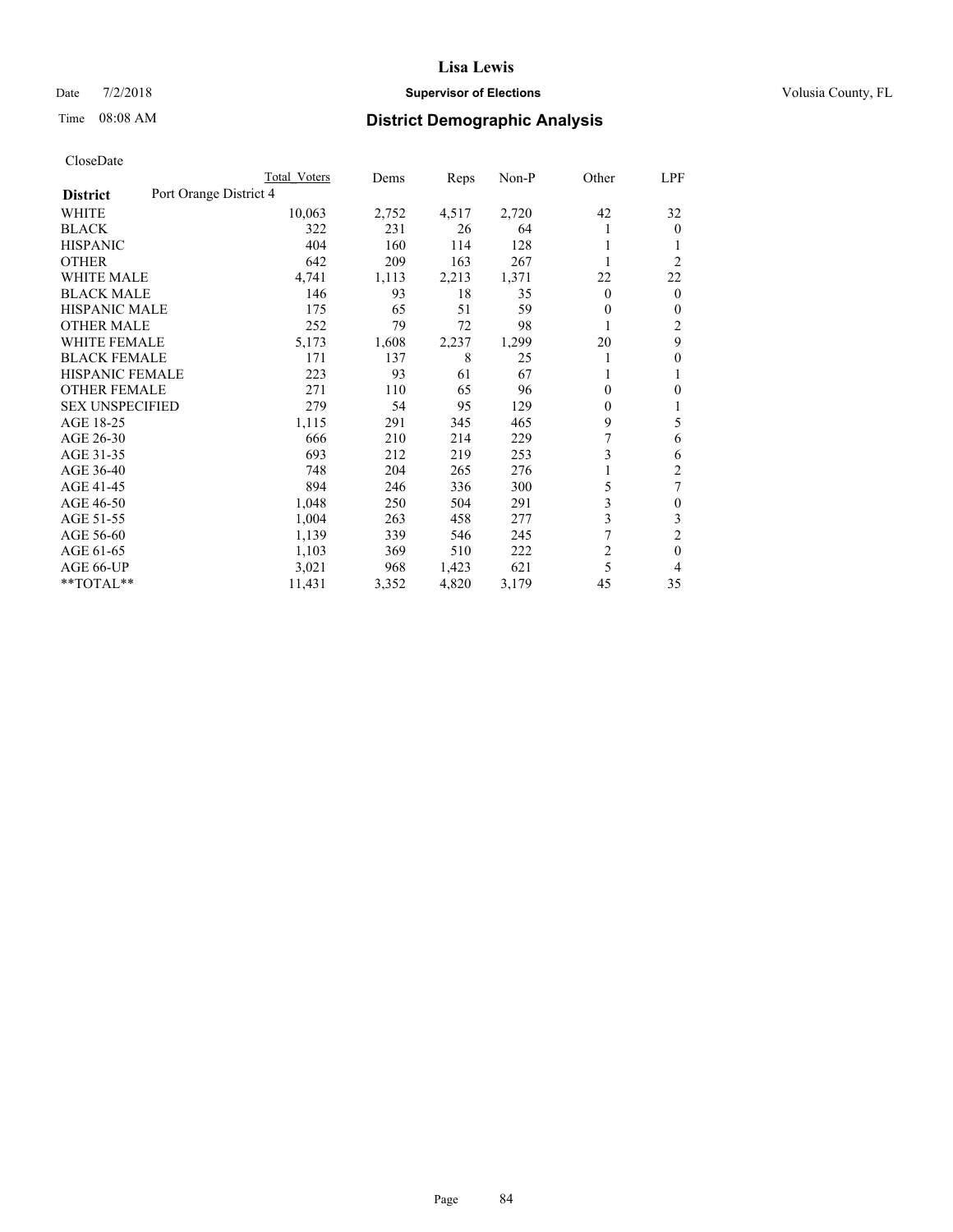### Date  $7/2/2018$  **Supervisor of Elections Supervisor of Elections** Volusia County, FL

### Time 08:08 AM **District Demographic Analysis**

|                        |               | Total Voters | Dems  | Reps  | Non-P | Other          | LPF              |
|------------------------|---------------|--------------|-------|-------|-------|----------------|------------------|
| <b>District</b>        | South Daytona |              |       |       |       |                |                  |
| WHITE                  |               | 7,077        | 2,285 | 2,621 | 2,113 | 40             | 18               |
| <b>BLACK</b>           |               | 770          | 578   | 24    | 167   |                | $\theta$         |
| <b>HISPANIC</b>        |               | 294          | 129   | 58    | 104   | 3              | $\Omega$         |
| <b>OTHER</b>           |               | 396          | 142   | 81    | 172   | $\theta$       | 1                |
| WHITE MALE             |               | 3,218        | 873   | 1,286 | 1,025 | 23             | 11               |
| <b>BLACK MALE</b>      |               | 290          | 203   | 13    | 74    | $\overline{0}$ | $\theta$         |
| <b>HISPANIC MALE</b>   |               | 133          | 45    | 31    | 55    | $\overline{2}$ | $\mathbf{0}$     |
| <b>OTHER MALE</b>      |               | 131          | 45    | 34    | 52    | $\theta$       | $\mathbf{0}$     |
| <b>WHITE FEMALE</b>    |               | 3,782        | 1,396 | 1,309 | 1,053 | 17             | 7                |
| <b>BLACK FEMALE</b>    |               | 469          | 369   | 10    | 89    |                | $\mathbf{0}$     |
| HISPANIC FEMALE        |               | 153          | 80    | 27    | 45    |                | $\mathbf{0}$     |
| <b>OTHER FEMALE</b>    |               | 180          | 75    | 40    | 64    | 0              | 1                |
| <b>SEX UNSPECIFIED</b> |               | 181          | 48    | 34    | 99    | $\theta$       | $\mathbf{0}$     |
| AGE 18-25              |               | 777          | 254   | 162   | 354   | 3              | 4                |
| AGE 26-30              |               | 661          | 214   | 160   | 280   | 6              | 1                |
| AGE 31-35              |               | 611          | 223   | 150   | 226   | 7              | 5                |
| AGE 36-40              |               | 527          | 184   | 128   | 210   | 5              | $\boldsymbol{0}$ |
| AGE 41-45              |               | 476          | 145   | 161   | 165   | $\overline{2}$ | 3                |
| AGE 46-50              |               | 608          | 218   | 209   | 177   | $\overline{c}$ | $\overline{c}$   |
| AGE 51-55              |               | 753          | 268   | 275   | 205   | 3              | $\mathfrak{2}$   |
| AGE 56-60              |               | 910          | 329   | 339   | 241   |                | $\mathbf{0}$     |
| AGE 61-65              |               | 870          | 339   | 320   | 206   | 5              | $\mathbf{0}$     |
| AGE 66-UP              |               | 2,344        | 960   | 880   | 492   | 10             | 2                |
| **TOTAL**              |               | 8,537        | 3,134 | 2,784 | 2,556 | 44             | 19               |